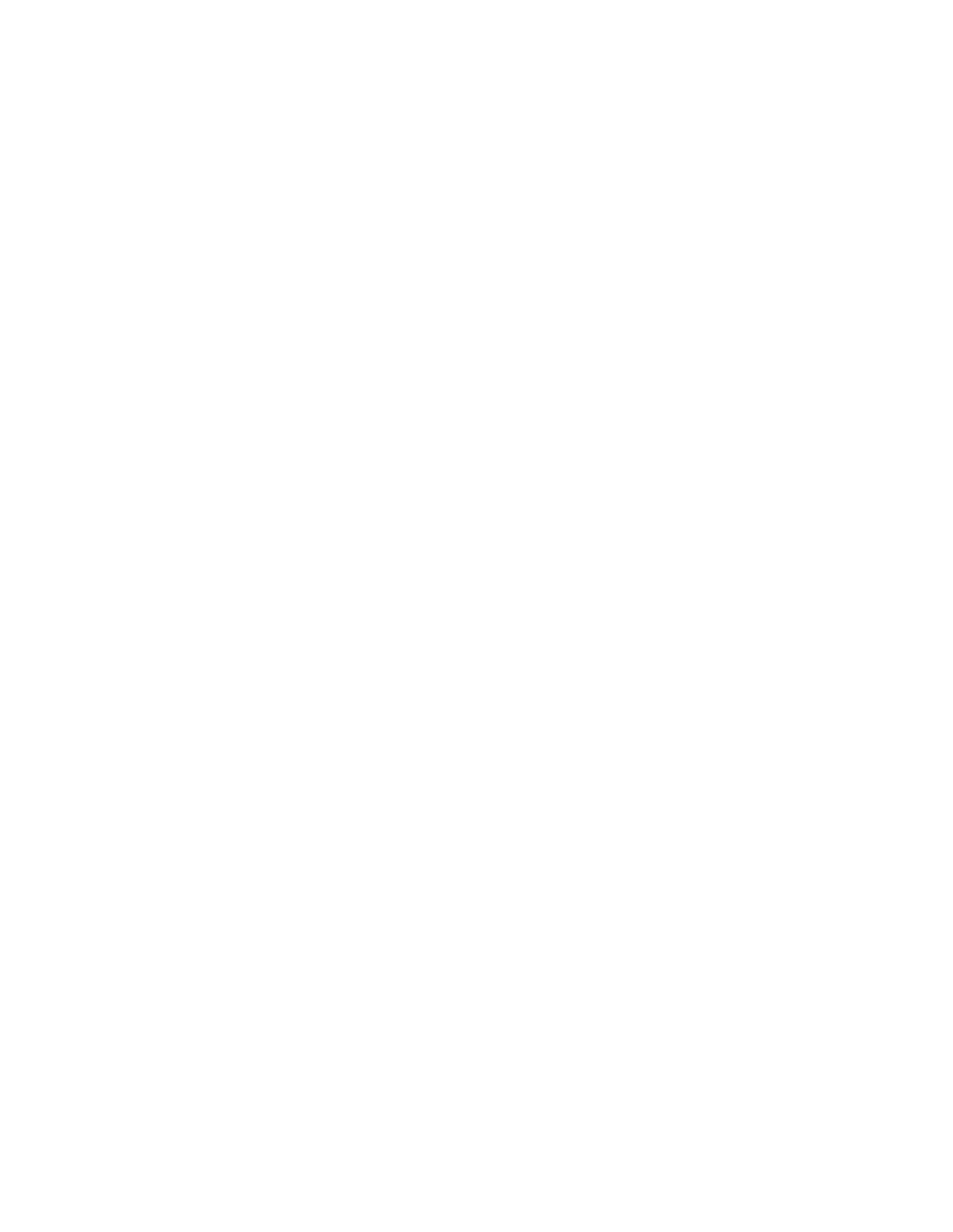#### **Report of Committee of Conference**

#### **H. 490**

An act relating to making appropriations for the support of government

#### TO THE SENATE AND HOUSE OF REPRESENTATIVES:

The Committee of Conference to which were referred the disagreeing votes of the two Houses upon House Bill entitled:

**H. 490.** An act relating to making appropriations for the support of government.

Respectfully reports that it has met and considered the same and recommends that the bill be amended by striking out all after the enacting clause and inserting in lieu thereof the following:

#### Sec. A.100 SHORT TITLE

(a) This bill may be referred to as the BIG BILL – Fiscal Year 2016 Appropriations Act.

#### Sec. A.100.1 INTENT

(a) This fiscal year 2016 appropriations bill represents the beginning of a multiyear process to align State spending and bring revenues and spending into a long-term balance. The fiscal year 2016 Appropriations Bill contains difficult choices; however, these types of decisions will continue to occur annually without a concerted effort to create a sustainable budget.

(b) It is the intent to move forward on the following goals:

(1) reduce the reliance on one-time funding for base budget needs;

(2) create an ongoing expectation that Administration and Legislative proposals for budget changes and new programs contain a multiyear analysis of what the changes will cost;

(3) move toward budgeting based on using less than 100 percent of forecasted revenue to build a reserve which can help offset the variability of revenues that comes with a progressive tax system and the risk of reliance on federal funds;

(4) explore moving to a two-year budgeting cycle where the budget proposed by the Governor includes at least one subsequent fiscal year base funding estimate; and

(5) extend the inclusion of key performance measures that demonstrate program results comprehensively across programs, in order to support the relevant population-level outcomes set forth in 3 V.S.A. 2311.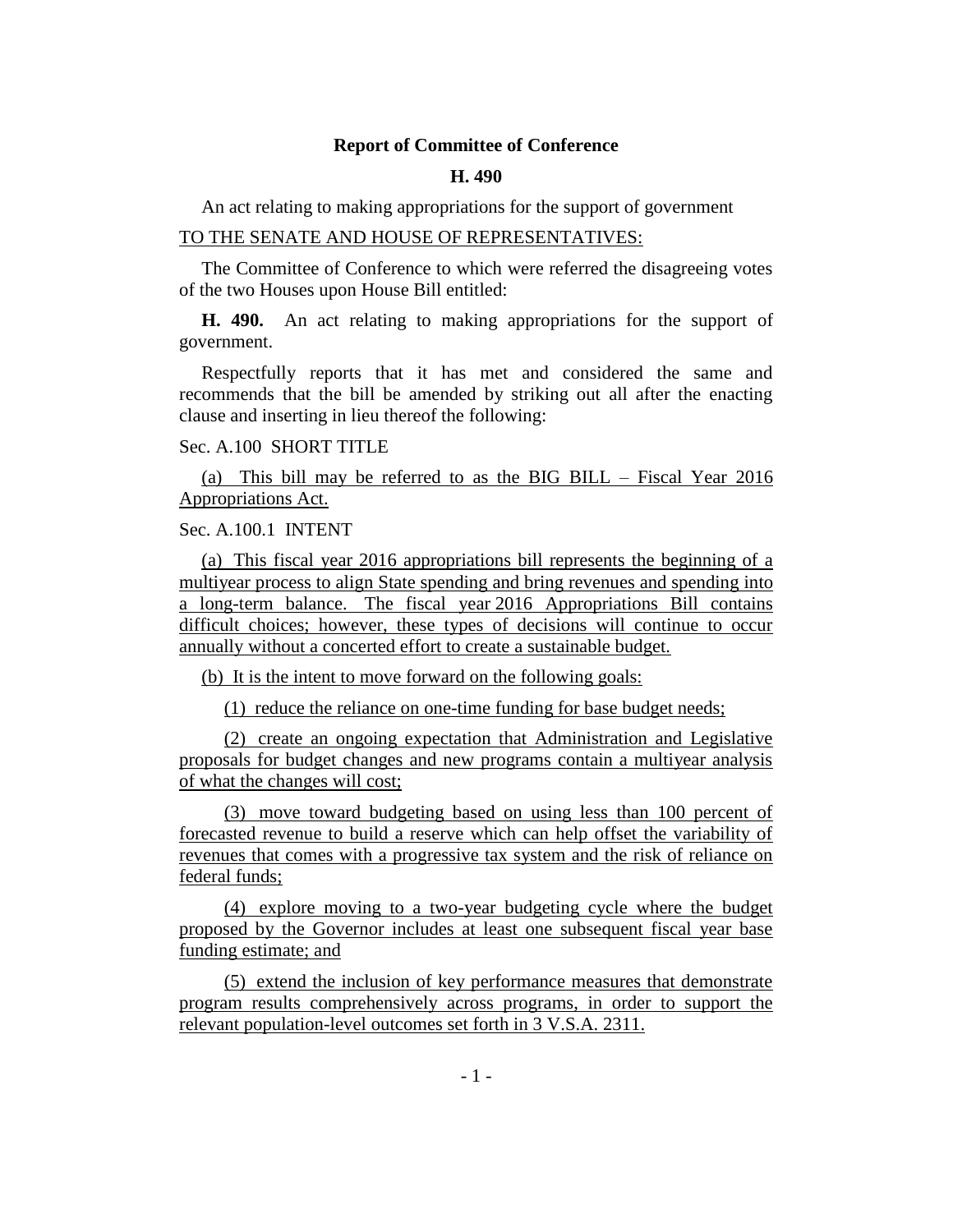#### Sec. A.101 PURPOSE

(a) The purpose of this act is to provide appropriations for the operations of State government during fiscal year 2016. It is the express intent of the General Assembly that activities of the various agencies, departments, divisions, boards, and commissions be limited to those which can be supported by funds appropriated in this act or other acts passed prior to June 30, 2015. Agency and department heads are directed to implement staffing and service levels at the beginning of fiscal year 2016 so as to meet this condition unless otherwise directed by specific language in this act or other acts of the General Assembly.

#### Sec. A.102 APPROPRIATIONS

(a) It is the intent of the General Assembly that this act serve as the primary source and reference for appropriations for fiscal year 2016.

(b) The sums herein stated are appropriated for the purposes specified in the following sections of this act. When no time is expressly stated during which any of the appropriations are to continue, the appropriations are single-year appropriations and only for the purpose indicated and shall be paid from funds shown as the source of funds. If in this act there is an error in either addition or subtraction, the totals shall be adjusted accordingly. Apparent errors in referring to section numbers of statutory titles within this act may be disregarded by the Commissioner of Finance and Management.

(c) Unless codified or otherwise specified, all narrative portions of this act apply only to the fiscal year ending on June 30, 2016.

#### Sec. A.103 DEFINITIONS

(a) As used in this act:

(1) "Encumbrances" means a portion of an appropriation reserved for the subsequent payment of existing purchase orders or contracts. The Commissioner of Finance and Management shall make final decisions on the appropriateness of encumbrances.

(2) "Grants" means subsidies, aid, or payments to local governments, to community and quasi-public agencies for providing local services, and to persons who are not wards of the State for services or supplies and means cash or other direct assistance, including pension contributions.

(3) "Operating expenses" means property management, repair and maintenance, rental expenses, insurance, postage, travel, energy and utilities, office and other supplies, equipment, including motor vehicles, highway materials, and construction, expenditures for the purchase of land and construction of new buildings and permanent improvements, and similar items.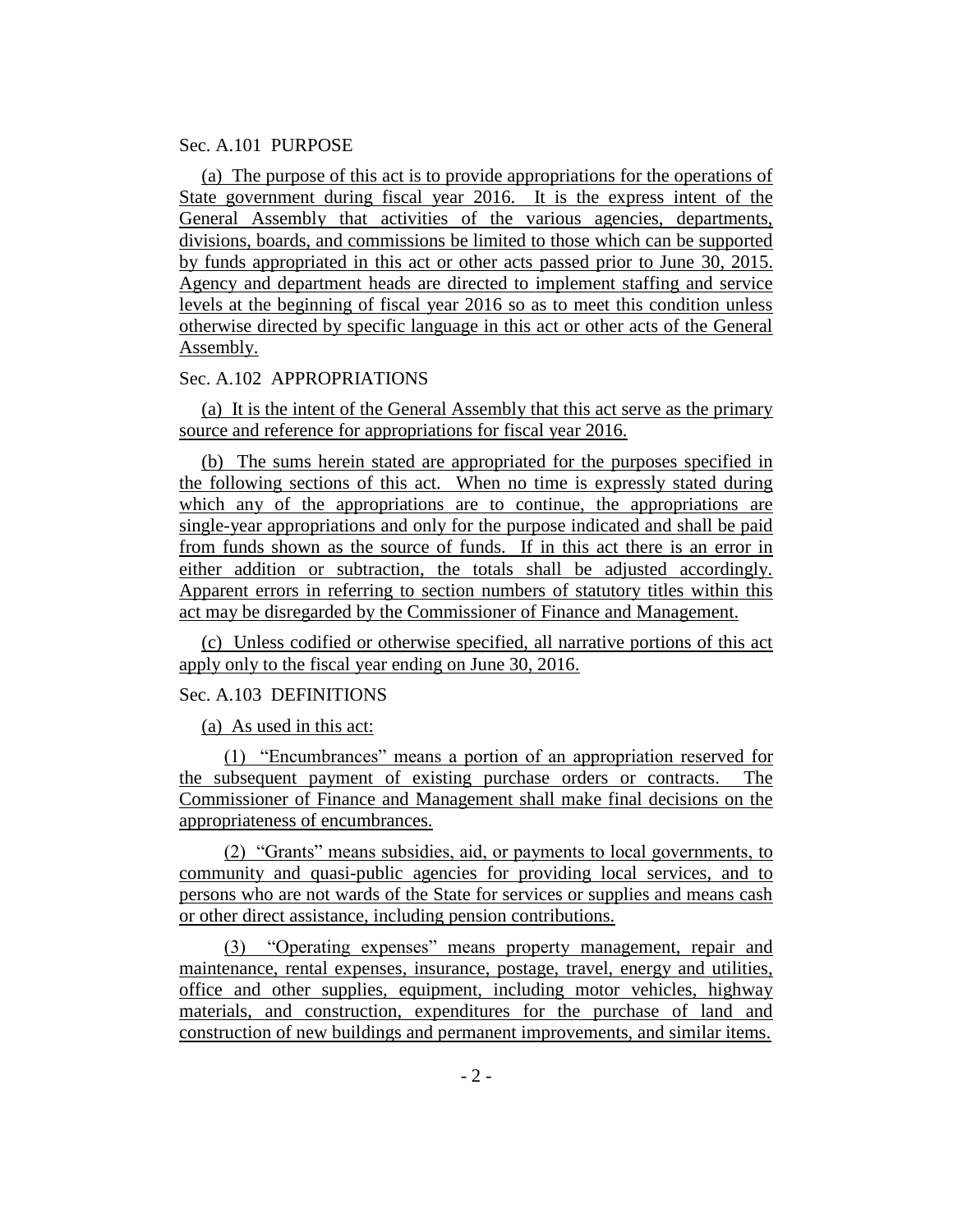(4) "Personal services" means wages and salaries, fringe benefits, per diems, and contracted third-party services, and similar items.

#### Sec. A.104 RELATIONSHIP TO EXISTING LAWS

(a) Except as specifically provided, this act shall not be construed in any way to negate or impair the full force and effect of existing laws.

#### Sec. A.105 OFFSETTING APPROPRIATIONS

(a) In the absence of specific provisions to the contrary in this act, when total appropriations are offset by estimated receipts, the State appropriations shall control, notwithstanding receipts being greater or less than anticipated.

#### Sec. A.106 FEDERAL FUNDS

(a) In fiscal year 2016, the Governor, with the approval of the Legislature or the Joint Fiscal Committee if the Legislature is not in session, may accept federal funds available to the State of Vermont, including block grants in lieu of or in addition to funds herein designated as federal. The Governor, with the approval of the Legislature or the Joint Fiscal Committee if the Legislature is not in session, may allocate all or any portion of such federal funds for any purpose consistent with the purposes for which the basic appropriations in this act have been made.

(b) If, during fiscal year 2016, federal funds available to the State of Vermont and designated as federal in this and other acts of the 2015 session of the Vermont General Assembly are converted into block grants or are abolished under their current title in federal law and reestablished under a new title in federal law, the Governor may continue to accept such federal funds for any purpose consistent with the purposes for which the federal funds were appropriated. The Governor may spend such funds for such purposes for no more than 45 days prior to Legislative or Joint Fiscal Committee approval. Notice shall be given to the Joint Fiscal Committee without delay if the Governor intends to use the authority granted by this section, and the Joint Fiscal Committee shall meet in an expedited manner to review the Governor's request for approval.

#### Sec. A.107 NEW POSITIONS

(a) Notwithstanding any other provision of law, the total number of authorized State positions, both classified and exempt, excluding temporary positions as defined in 3 V.S.A. § 311(11), shall not be increased during fiscal year 2016 except for new positions authorized by the 2015 session. Limited service positions approved pursuant to 32 V.S.A. § 5 shall not be subject to this restriction, nor shall positions created pursuant to the Position Pilot Program authorized in 2014 Acts and Resolves No. 179, Sec. E.100(d).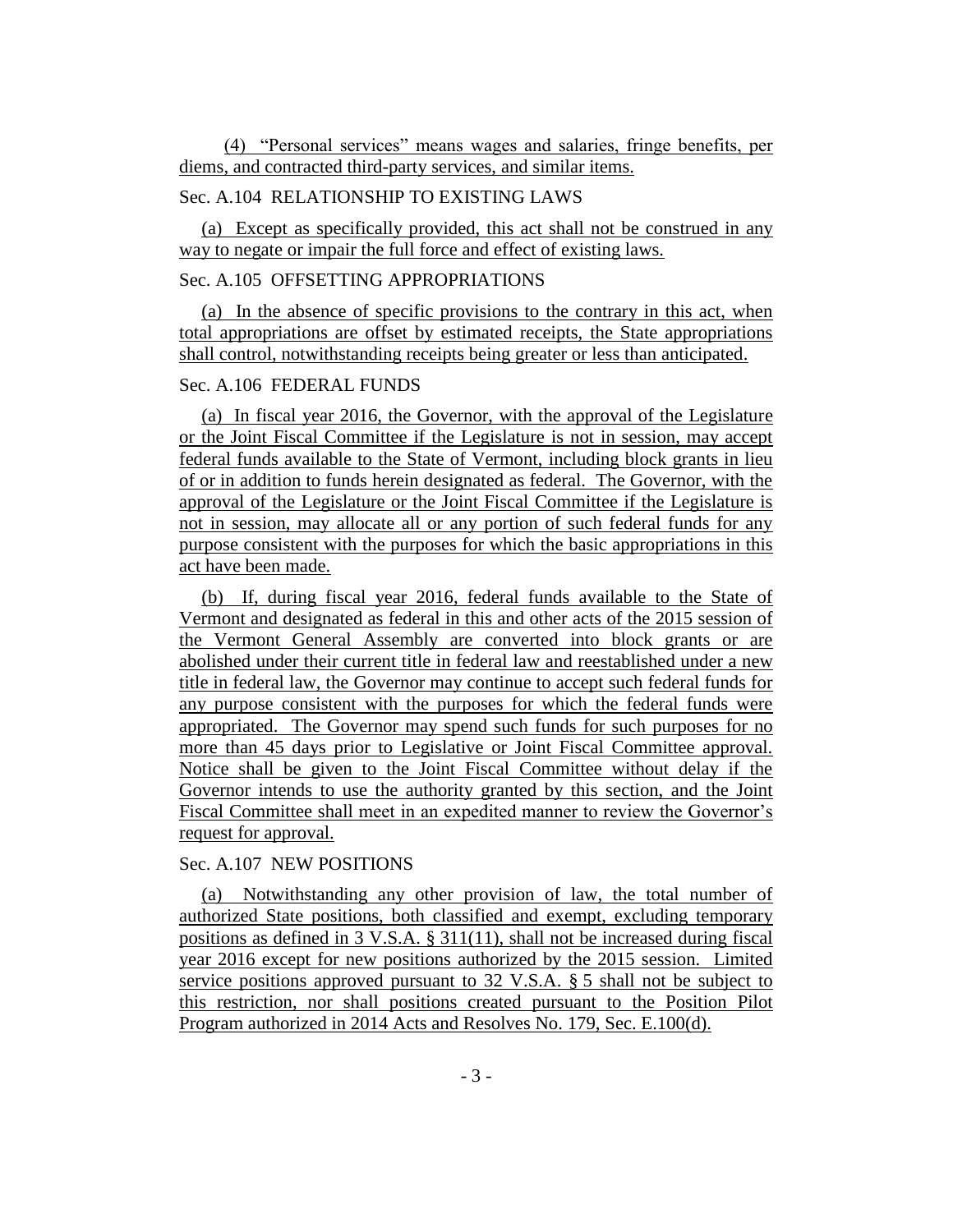#### Sec. A.108 LEGEND

(a) The bill is organized by functions of government. The sections between B.100 and B.9999 contain appropriations of funds for the upcoming budget year. The sections between E.100 and E.9999 contain language that relates to specific appropriations or government functions, or both. The function areas by section numbers are as follows:

| B.100-B.199 and E.100-E.199     | <b>General Government</b>                   |
|---------------------------------|---------------------------------------------|
| B.200-B.299 and E.200-E.299     | Protection to Persons and Property          |
| B.300-B.399 and E.300-E.399     | <b>Human Services</b>                       |
| B.400-B.499 and E.400-E.499     | Labor                                       |
| B.500–B.599 and E.500–E.599     | <b>General Education</b>                    |
| B.600–B.699 and E.600–E.699     | <b>Higher Education</b>                     |
| B.700-B.799 and E.700-E.799     | <b>Natural Resources</b>                    |
| B.800-B.899 and E.800-E.899     | Commerce and Community<br>Development       |
| B.900-B.999 and E.900-E.999     | Transportation                              |
| B.1000-B.1099 and E.1000-E.1099 | Debt Service                                |
| B.1100-B.1199 and E.1100-E.1199 | One-time and other appropriation<br>actions |

(b) The C sections contain any amendments to the current fiscal year and the D sections contain fund transfers and reserve allocations for the upcoming budget year.

Sec. B.100 Secretary of administration - secretary's office

| Personal services                                | 3,054,675 |
|--------------------------------------------------|-----------|
| Operating expenses                               | 132,239   |
| Total                                            | 3,186,914 |
| Source of funds                                  |           |
| General fund                                     | 1,371,774 |
| Interdepartmental transfers                      | 1,815,140 |
| Total                                            | 3,186,914 |
| Sec. B.101 Secretary of administration - finance |           |
| Personal services                                | 1,310,972 |
| <b>Operating expenses</b>                        | 132,091   |
| Total                                            | 1,443,063 |
| Source of funds                                  |           |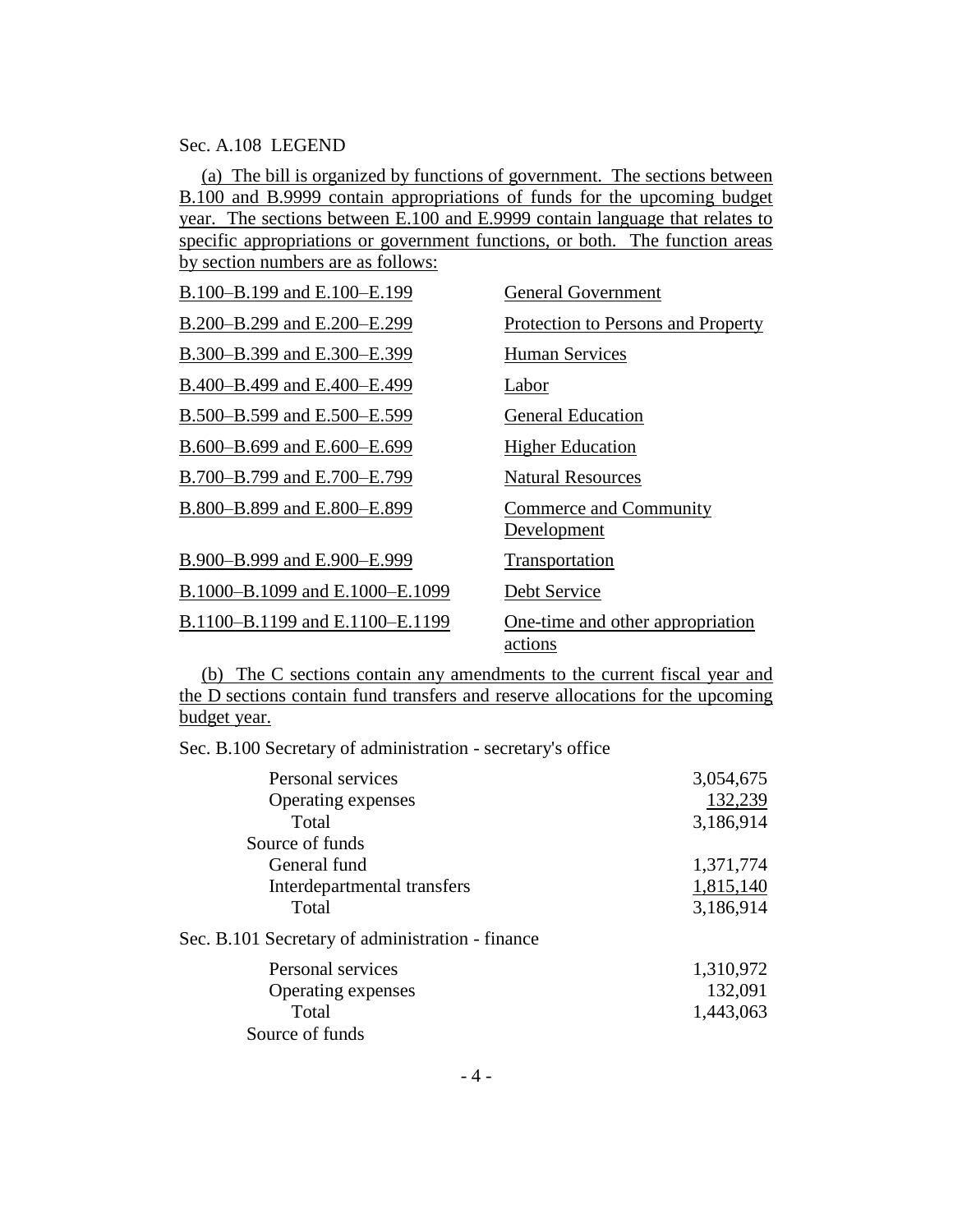| Interdepartmental transfers<br>Total                                                                   | 1,443,063<br>1,443,063                                             |
|--------------------------------------------------------------------------------------------------------|--------------------------------------------------------------------|
| Sec. B.102 Secretary of administration - workers' compensation insurance                               |                                                                    |
| Personal services<br>Operating expenses<br>Total<br>Source of funds                                    | 1,218,587<br>282,937<br>1,501,524                                  |
| Internal service funds<br>Total                                                                        | <u>1,501,524</u><br>1,501,524                                      |
| Sec. B.103 Secretary of administration - general liability insurance                                   |                                                                    |
| Personal services<br>Operating expenses<br>Total<br>Source of funds<br>Internal service funds<br>Total | 243,597<br>63,231<br>306,828<br><u>306,828</u><br>306,828          |
| Sec. B.104 Secretary of administration - all other insurance                                           |                                                                    |
| Personal services<br>Operating expenses<br>Total<br>Source of funds<br>Internal service funds<br>Total | 13,677<br>19,263<br>32,940<br>32,940<br>32,940                     |
| Sec. B.104.1 Secretary of administration - VTHR operations                                             |                                                                    |
| Personal services<br>Operating expenses<br>Total<br>Source of funds<br>Internal service funds<br>Total | 1,825,561<br>623,105<br>2,448,666<br>2,448,666<br>2,448,666        |
| Sec. B.105 Information and innovation - communications and information<br>technology                   |                                                                    |
| Personal services<br>Operating expenses<br>Total<br>Source of funds<br>Internal service funds<br>Total | 18,249,018<br>16,924,990<br>35,174,008<br>35,174,008<br>35,174,008 |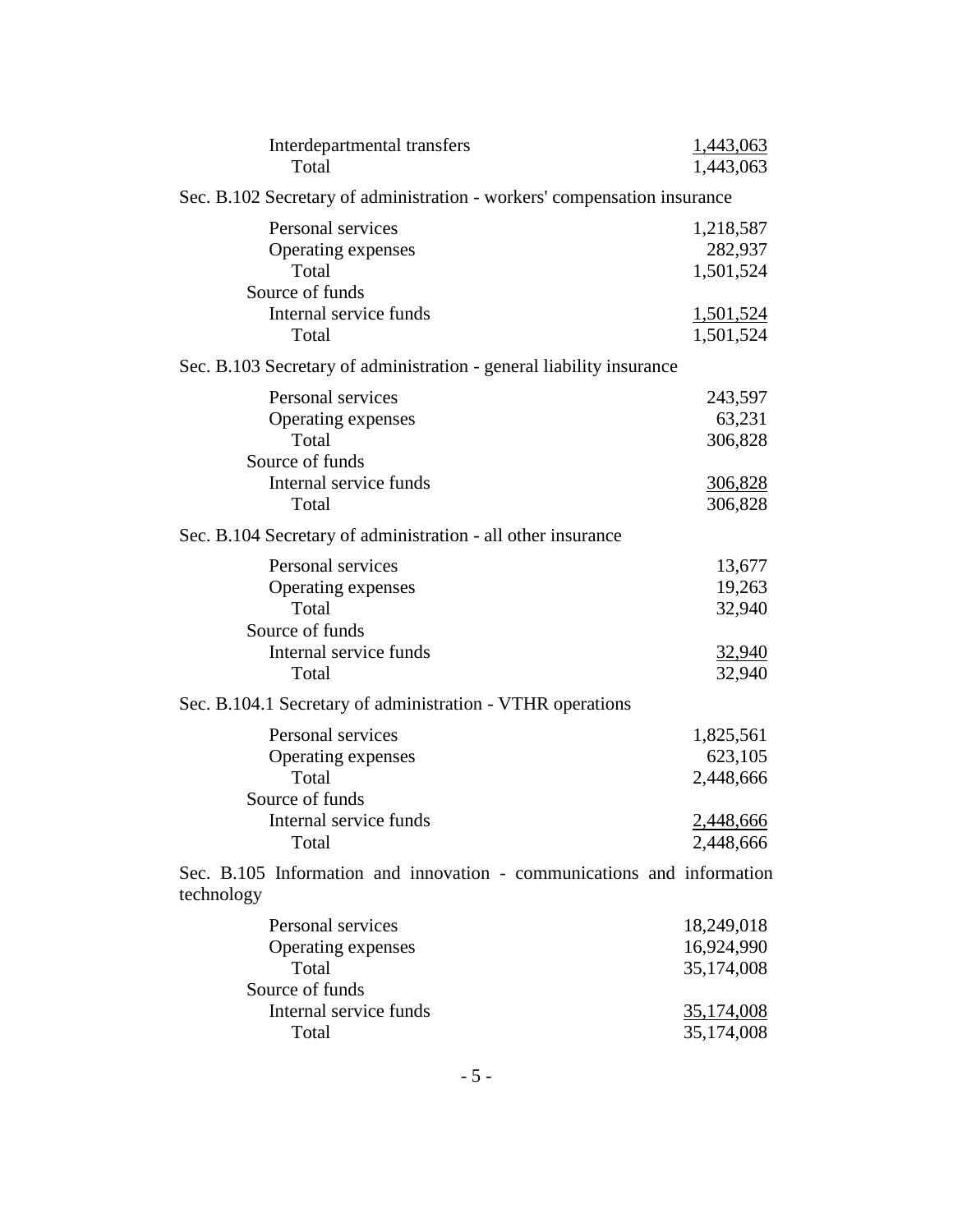| Sec. B.106 Finance and management - budget and management |           |
|-----------------------------------------------------------|-----------|
| Personal services                                         | 1,120,501 |
| Operating expenses                                        | 256,147   |
| Total                                                     | 1,376,648 |
| Source of funds                                           |           |
| General fund                                              | 1,109,412 |
| Interdepartmental transfers                               | 267,236   |
| Total                                                     | 1,376,648 |
| Sec. B.107 Finance and management - financial operations  |           |
| Personal services                                         | 2,324,110 |
| Operating expenses                                        | 495,220   |
| Total                                                     | 2,819,330 |
| Source of funds                                           |           |
| Internal service funds                                    | 2,819,330 |
| Total                                                     | 2,819,330 |
| Sec. B.108 Human resources - operations                   |           |
| Personal services                                         | 7,205,166 |
| Operating expenses                                        | 1,074,570 |
| Total                                                     | 8,279,736 |
| Source of funds                                           |           |
| General fund                                              | 1,863,255 |
| Special funds                                             | 244,912   |
| Internal service funds                                    | 5,634,261 |
| Interdepartmental transfers                               | 537,308   |
| Total                                                     | 8,279,736 |
| Sec. B.109 Human resources - employee benefits & wellness |           |
| Personal services                                         | 1,200,821 |
| Operating expenses                                        | 559,846   |
| Total                                                     | 1,760,667 |
| Source of funds                                           |           |
| Internal service funds                                    | 1,760,667 |
| Total                                                     | 1,760,667 |
| Sec. B.110 Libraries                                      |           |
| Personal services                                         | 1,757,183 |
| Operating expenses                                        | 1,658,074 |
| Grants                                                    | 165,576   |
| Total                                                     | 3,580,833 |
| Source of funds                                           |           |
| General fund                                              | 2,342,682 |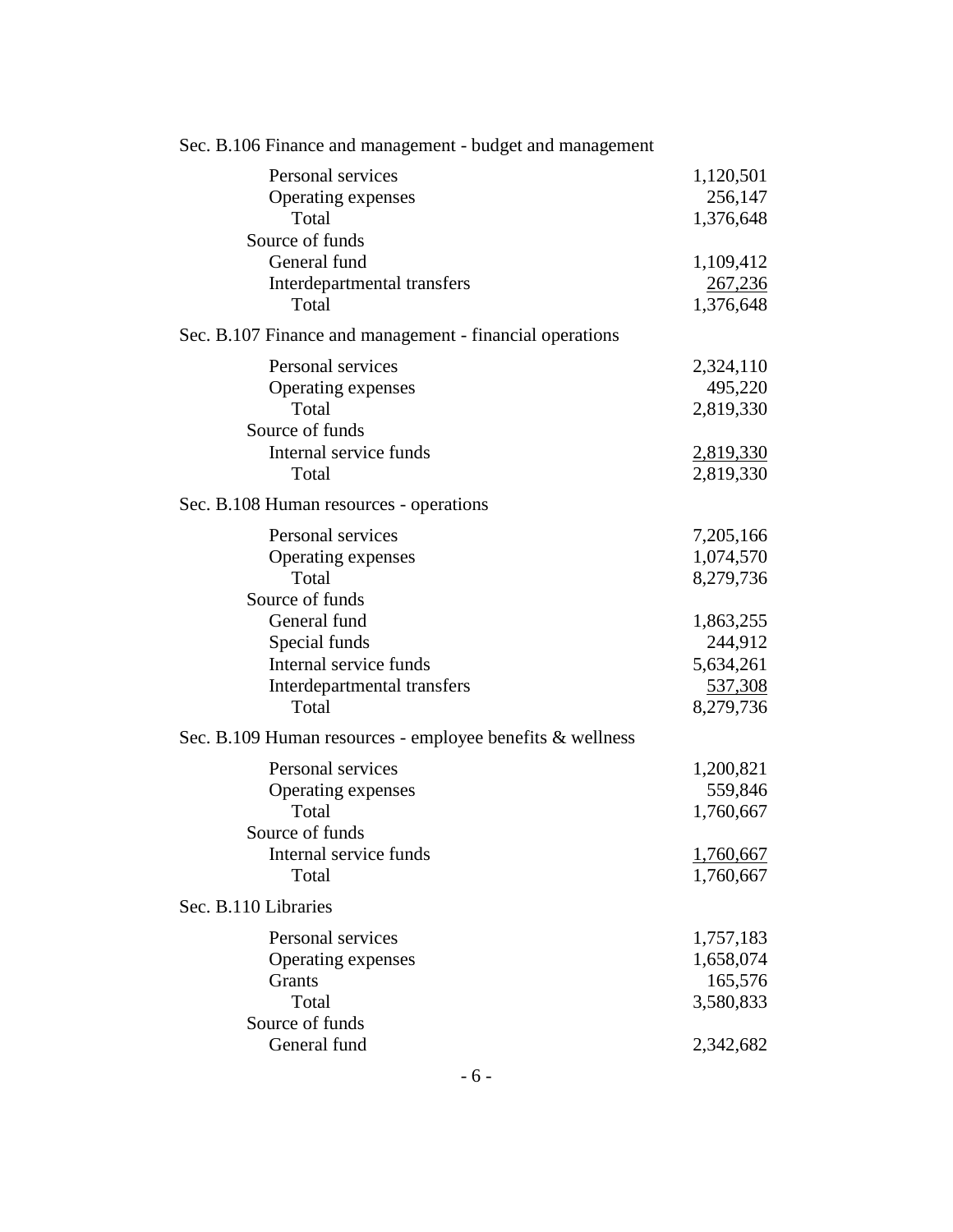| Special funds                                                   | 102,563          |
|-----------------------------------------------------------------|------------------|
| Federal funds                                                   | 1,040,195        |
| Interdepartmental transfers                                     | 95,393           |
| Total                                                           | 3,580,833        |
| Sec. B.111 Tax - administration/collection                      |                  |
| Personal services                                               | 14,064,412       |
| Operating expenses                                              | 3,927,031        |
| Total                                                           | 17,991,443       |
| Source of funds                                                 |                  |
| General fund                                                    | 16,477,989       |
| Special funds                                                   | 1,370,888        |
| Interdepartmental transfers                                     | 142,566          |
| Total                                                           | 17,991,443       |
| Sec. B.112 Buildings and general services - administration      |                  |
| Personal services                                               | 678,557          |
| Operating expenses                                              | 106,104          |
| Total                                                           | 784,661          |
| Source of funds                                                 |                  |
| Interdepartmental transfers                                     | <u>784,661</u>   |
| Total                                                           | 784,661          |
| Sec. B.113 Buildings and general services - engineering         |                  |
| Personal services                                               | 2,689,779        |
| Operating expenses                                              | 878,012          |
| Total                                                           | 3,567,791        |
| Source of funds                                                 |                  |
| Interdepartmental transfers                                     | <u>3,567,791</u> |
| Total                                                           | 3,567,791        |
| Sec. B.114 Buildings and general services - information centers |                  |
| Personal services                                               | 3,557,425        |
| Operating expenses                                              | 1,208,041        |
| Grants                                                          | 33,000           |
| Total                                                           | 4,798,466        |
| Source of funds                                                 |                  |
| General fund                                                    | 680,248          |
| <b>Transportation fund</b>                                      | 4,034,714        |
| Special funds                                                   | 83,504           |
| Total                                                           | 4,798,466        |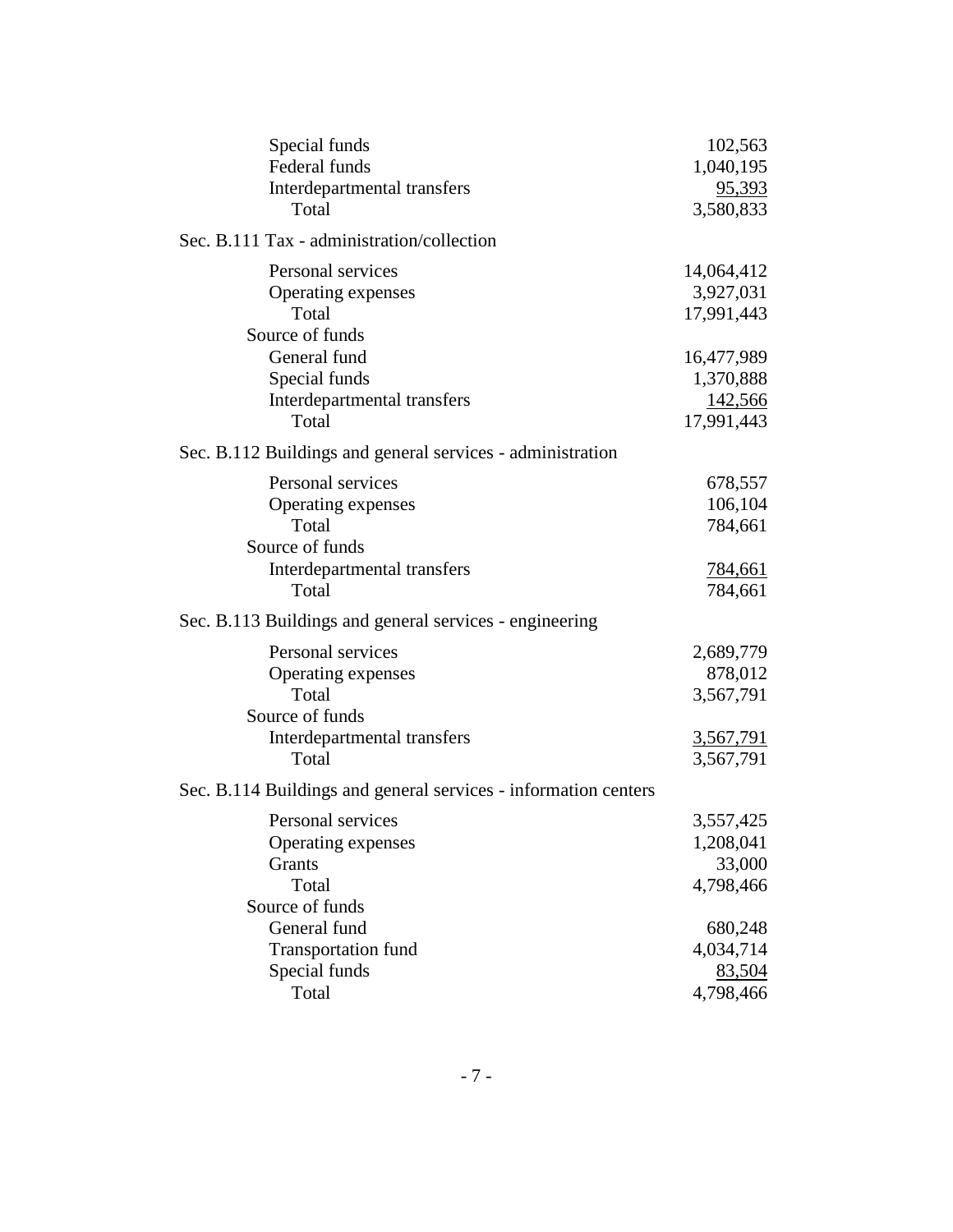| Sec. B.115 Buildings and general services - purchasing                                                 |                                                            |
|--------------------------------------------------------------------------------------------------------|------------------------------------------------------------|
| Personal services<br>Operating expenses<br>Total                                                       | 1,060,369<br>168,790<br>1,229,159                          |
| Source of funds<br>General fund<br>Total                                                               | 1,229,159<br>1,229,159                                     |
| Sec. B.116 Buildings and general services - postal services                                            |                                                            |
| Personal services<br>Operating expenses<br>Total<br>Source of funds<br>General fund                    | 659,813<br>139,700<br>799,513<br>83,221                    |
| Internal service funds<br>Total                                                                        | 716,292<br>799,513                                         |
| Sec. B.117 Buildings and general services - copy center                                                |                                                            |
| Personal services<br>Operating expenses<br>Total<br>Source of funds<br>Internal service funds<br>Total | 682,547<br>155,713<br>838,260<br>838,260<br>838,260        |
| Sec. B.118 Buildings and general services - fleet management services                                  |                                                            |
| Personal services<br>Operating expenses<br>Total<br>Source of funds<br>Internal service funds<br>Total | 811,437<br>185,822<br>997,259<br><u>997,259</u><br>997,259 |
| Sec. B.119 Buildings and general services - federal surplus property                                   |                                                            |
| Personal services<br>Operating expenses<br>Total<br>Source of funds<br>Enterprise funds                | 937<br>15,399<br>16,336<br><u>16,336</u>                   |
| Total                                                                                                  | 16,336                                                     |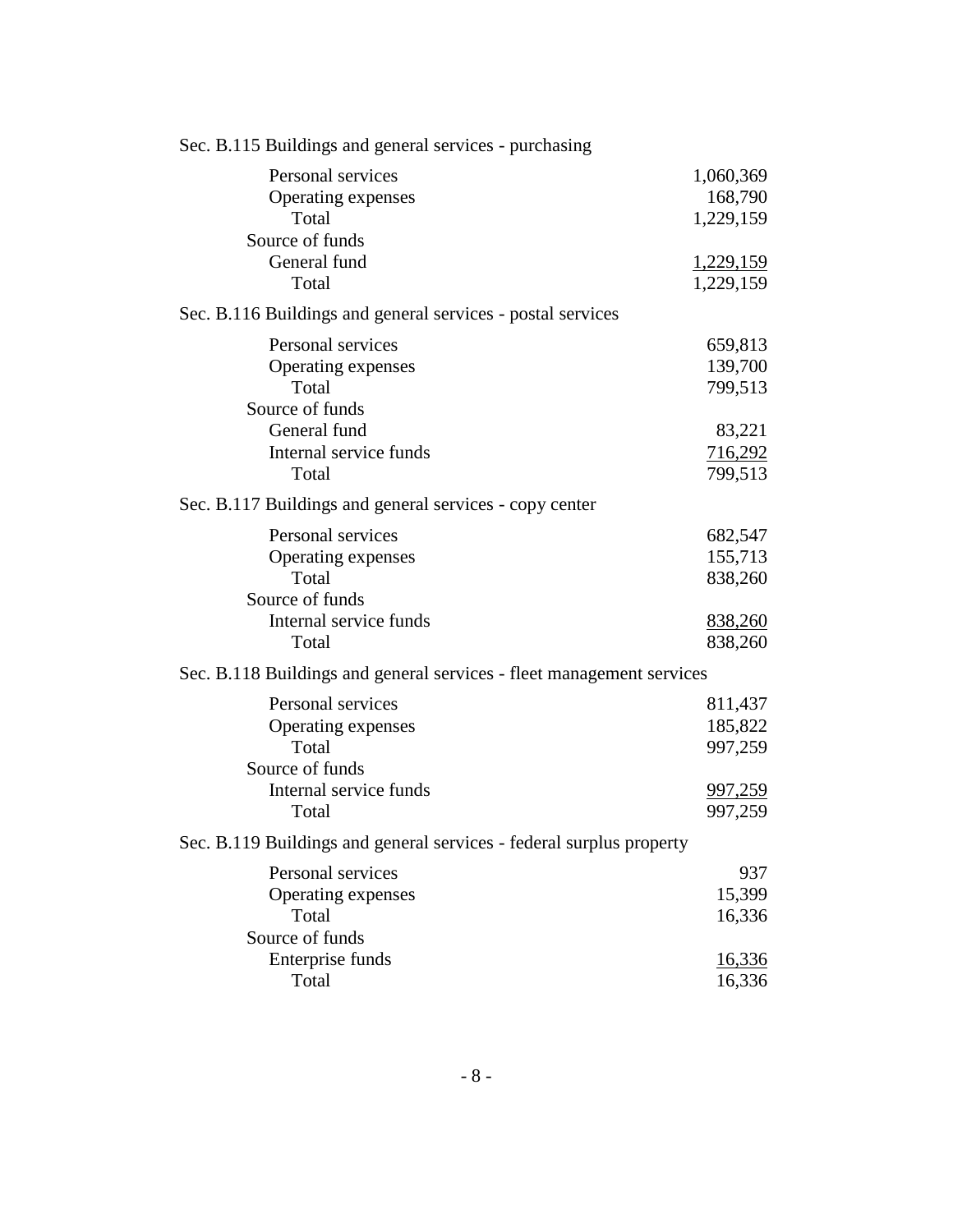| Sec. B.120 Buildings and general services - state surplus property |                   |
|--------------------------------------------------------------------|-------------------|
| Personal services                                                  | 224,967           |
| Operating expenses                                                 | 104,471           |
| Total                                                              | 329,438           |
| Source of funds                                                    |                   |
| Internal service funds                                             | 305,454           |
| Enterprise funds                                                   | 23,984            |
| Total                                                              | 329,438           |
| Sec. B.121 Buildings and general services - property management    |                   |
| Personal services                                                  | 1,010,552         |
| Operating expenses                                                 | 1,175,607         |
| Total                                                              | 2,186,159         |
| Source of funds                                                    |                   |
| Internal service funds                                             | 2,186,159         |
| Total                                                              | 2,186,159         |
| Sec. B.122 Buildings and general services - fee for space          |                   |
| Personal services                                                  | 14,777,935        |
| Operating expenses                                                 | 13,947,277        |
| Total                                                              | 28,725,212        |
| Source of funds                                                    |                   |
| Internal service funds                                             | <u>28,725,212</u> |
| Total                                                              | 28,725,212        |
| Sec. B.124 Executive office - governor's office                    |                   |
| Personal services                                                  | 1,599,215         |
| Operating expenses                                                 | 473,014           |
| Total                                                              | 2,072,229         |
| Source of funds                                                    |                   |
| General fund                                                       | 1,658,841         |
| Interdepartmental transfers                                        | 413,388           |
| Total                                                              | 2,072,229         |
| Sec. B.125 Legislative council                                     |                   |
| Personal services                                                  | 3,410,872         |
| Operating expenses                                                 | 689,954           |
| Total                                                              | 4,100,826         |
| Source of funds                                                    |                   |
| General fund                                                       | 4,100,826         |
| Total                                                              | 4,100,826         |
|                                                                    |                   |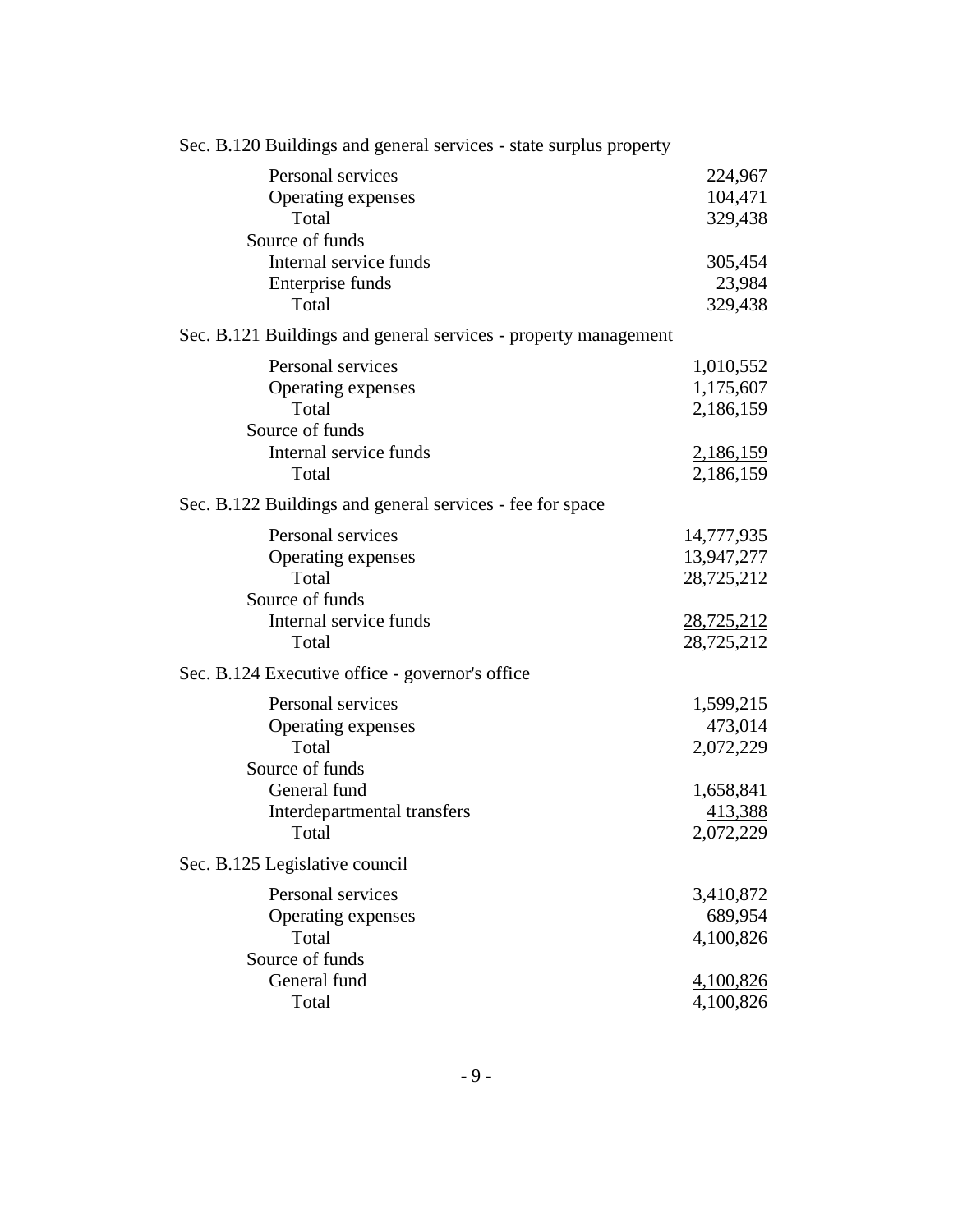| Sec. B.126 Legislature                                                              |                                                  |
|-------------------------------------------------------------------------------------|--------------------------------------------------|
| Personal services<br>Operating expenses<br>Total<br>Source of funds<br>General fund | 3,725,991<br>3,417,835<br>7,143,826<br>7,143,826 |
| Total                                                                               | 7,143,826                                        |
| Sec. B.127 Joint fiscal committee                                                   |                                                  |
| Personal services<br>Operating expenses<br>Total<br>Source of funds<br>General fund | 1,508,581<br>112,793<br>1,621,374<br>1,621,374   |
| Total                                                                               | 1,621,374                                        |
|                                                                                     |                                                  |
| Sec. B.128 Sergeant at arms                                                         |                                                  |
| Personal services                                                                   | 574,589                                          |
| Operating expenses<br>Total                                                         | 71,767                                           |
| Source of funds                                                                     | 646,356                                          |
| General fund                                                                        | 646,356                                          |
| Total                                                                               | 646,356                                          |
| Sec. B.129 Lieutenant governor                                                      |                                                  |
| Personal services                                                                   | 155,084                                          |
| Operating expenses                                                                  | 30,380                                           |
| Total                                                                               | 185,464                                          |
| Source of funds                                                                     |                                                  |
| General fund                                                                        | <u>185,464</u>                                   |
| Total                                                                               | 185,464                                          |
| Sec. B.130 Auditor of accounts                                                      |                                                  |
| Personal services                                                                   | 3,523,421                                        |
| Operating expenses                                                                  | 159,831                                          |
| Total                                                                               | 3,683,252                                        |
| Source of funds                                                                     |                                                  |
| General fund                                                                        | 394,171                                          |
| Special funds                                                                       | 53,145                                           |
| Internal service funds                                                              | 3,235,936                                        |
| Total                                                                               | 3,683,252                                        |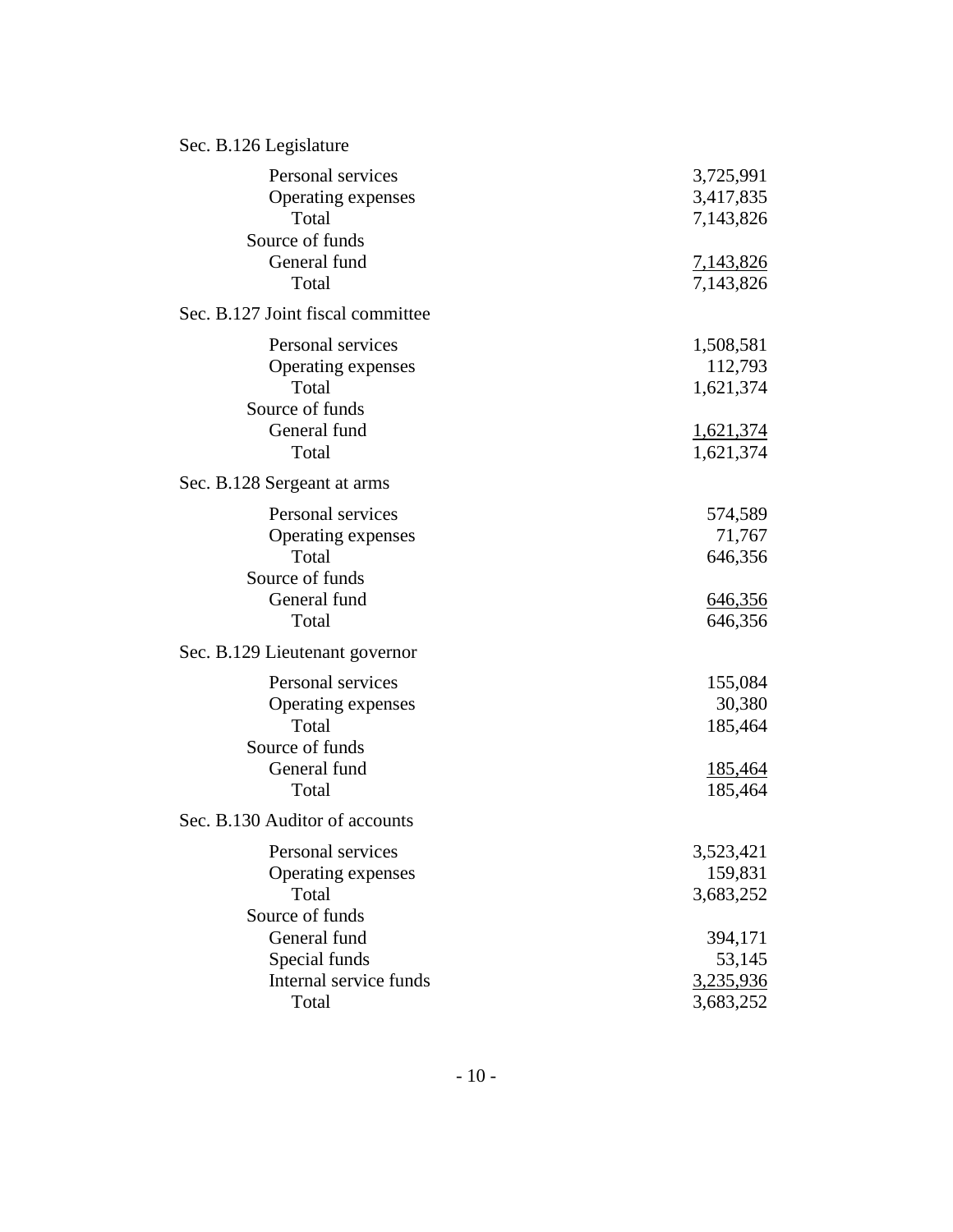| Sec. B.131 State treasurer |  |  |
|----------------------------|--|--|
|----------------------------|--|--|

| Personal services<br>Operating expenses<br>Total                                                            | 3,194,143<br>250,778<br>3,444,921                           |
|-------------------------------------------------------------------------------------------------------------|-------------------------------------------------------------|
| Source of funds<br>General fund<br>Special funds<br>Interdepartmental transfers<br>Total                    | 998,306<br>2,338,561<br>108,054<br>3,444,921                |
| Sec. B.132 State treasurer - unclaimed property                                                             |                                                             |
| Personal services<br>Operating expenses<br>Total<br>Source of funds<br>Private purpose trust funds<br>Total | 870,217<br>268,976<br>1,139,193<br>1,139,193<br>1,139,193   |
| Sec. B.133 Vermont state retirement system                                                                  |                                                             |
| Personal services<br>Operating expenses<br>Total<br>Source of funds<br>Pension trust funds                  | 7,716,353<br>1,108,471<br>8,824,824<br>8,824,824            |
| Total                                                                                                       | 8,824,824                                                   |
| Sec. B.134 Municipal employees' retirement system                                                           |                                                             |
| Personal services<br>Operating expenses<br>Total<br>Source of funds<br>Pension trust funds<br>Total         | 2,585,489<br>655,390<br>3,240,879<br>3,240,879<br>3,240,879 |
| Sec. B.135 State labor relations board                                                                      |                                                             |
| Personal services<br>Operating expenses<br>Total<br>Source of funds                                         | 197,431<br>43,972<br>241,403                                |
| General fund<br>Special funds<br>Interdepartmental transfers<br>Total                                       | 231,827<br>6,788<br>2,788<br>241,403                        |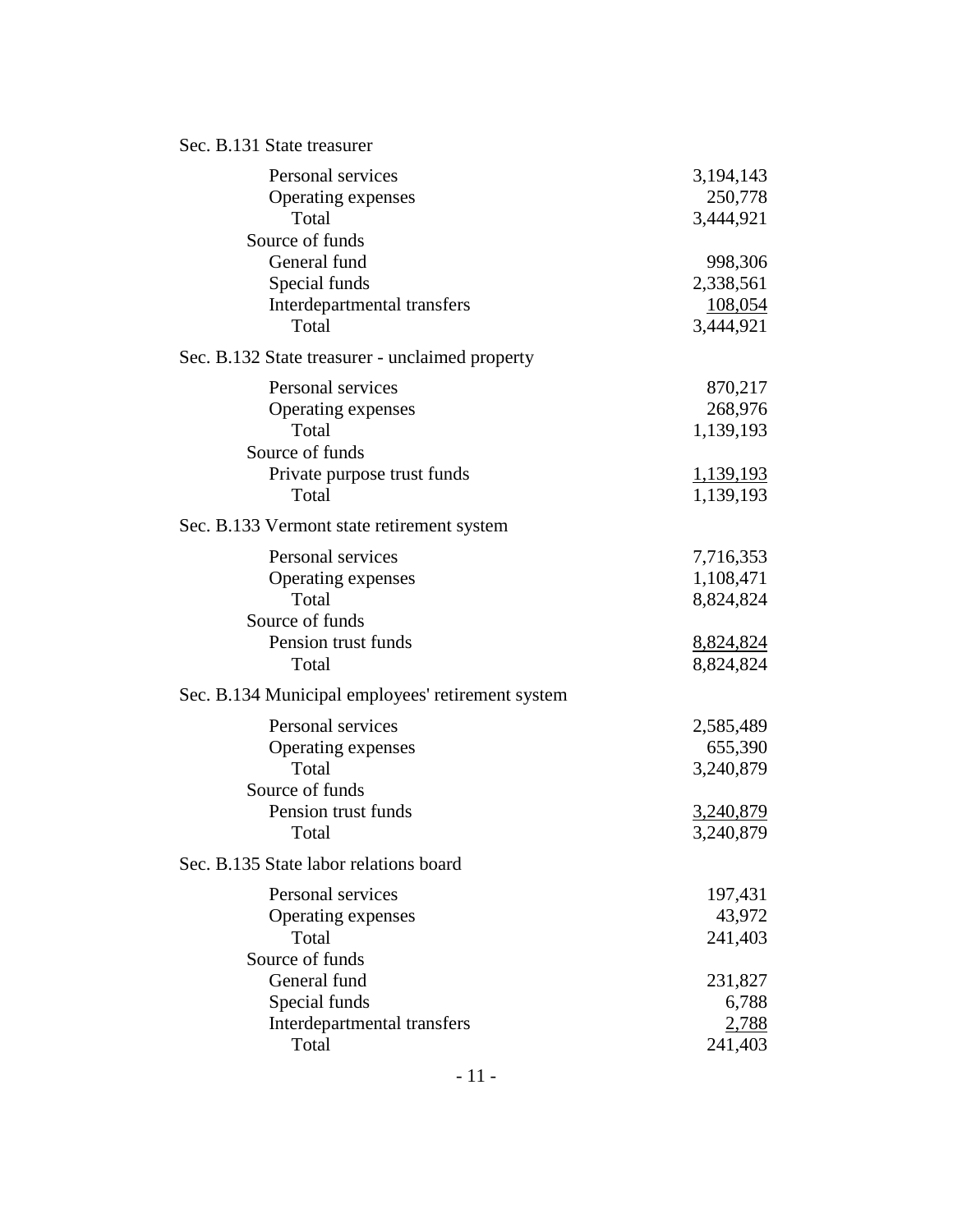| Sec. B.136 VOSHA review board                                           |                                 |
|-------------------------------------------------------------------------|---------------------------------|
| Personal services<br>Operating expenses<br>Total                        | 44,903<br>15,403<br>60,306      |
| Source of funds<br>General fund<br>Interdepartmental transfers<br>Total | 30,153<br>30,153<br>60,306      |
| Sec. B.137 Homeowner rebate                                             |                                 |
| Grants<br>Total<br>Source of funds                                      | 18,200,000<br>18,200,000        |
| General fund<br>Total                                                   | <u>18,200,000</u><br>18,200,000 |
| Sec. B.138 Renter rebate                                                |                                 |
| Grants                                                                  | 9,700,000                       |
| Total<br>Source of funds                                                | 9,700,000                       |
| General fund                                                            | 2,910,000                       |
| <b>Education</b> fund                                                   | 6,790,000                       |
| Total                                                                   | 9,700,000                       |
| Sec. B.139 Tax department - reappraisal and listing payments            |                                 |
| Grants                                                                  | 3,425,000                       |
| Total                                                                   | 3,425,000                       |
| Source of funds<br><b>Education</b> fund                                | 3,425,000                       |
| Total                                                                   | 3,425,000                       |
| Sec. B.140 Municipal current use                                        |                                 |
| Grants                                                                  | 14,978,851                      |
| Total                                                                   | 14,978,851                      |
| Source of funds                                                         |                                 |
| General fund                                                            | <u>14,978,851</u>               |
| Total                                                                   | 14,978,851                      |
| Sec. B.141 Lottery commission                                           |                                 |
| Personal services                                                       | 1,882,272                       |
| Operating expenses                                                      | 1,222,671                       |
| Grants                                                                  | 150,000                         |
| Total                                                                   | 3,254,943                       |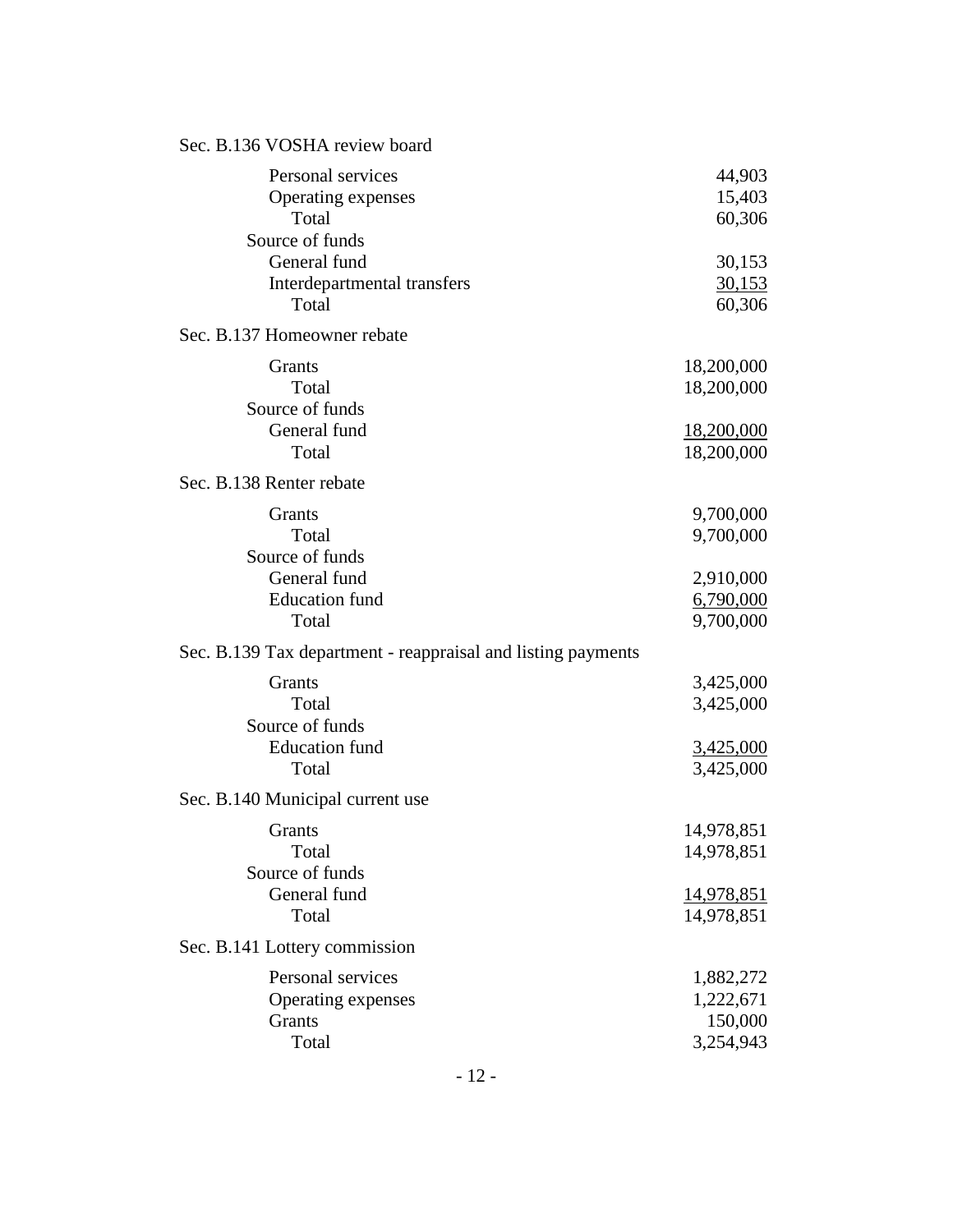| Source of funds                                                |                               |
|----------------------------------------------------------------|-------------------------------|
| Enterprise funds<br>Total                                      | <u>3,254,943</u><br>3,254,943 |
| Sec. B.142 Payments in lieu of taxes                           |                               |
| Grants                                                         | 6,400,000                     |
| Total                                                          | 6,400,000                     |
| Source of funds                                                |                               |
| Special funds                                                  | 6,400,000                     |
| Total                                                          | 6,400,000                     |
| Sec. B.143 Payments in lieu of taxes - Montpelier              |                               |
| Grants                                                         | 184,000                       |
| Total                                                          | 184,000                       |
| Source of funds                                                |                               |
| Special funds                                                  | 184,000                       |
| Total                                                          | 184,000                       |
| Sec. B.144 Payments in lieu of taxes - correctional facilities |                               |
| Grants                                                         | 40,000                        |
| Total                                                          | 40,000                        |
| Source of funds                                                |                               |
| Special funds                                                  | 40,000                        |
| Total                                                          | 40,000                        |
| Sec. B.145 Total general government                            |                               |
| Source of funds                                                |                               |
| General fund                                                   | 78,257,735                    |
| <b>Transportation fund</b>                                     | 4,034,714                     |
| Special funds                                                  | 10,824,361                    |
| <b>Education</b> fund                                          | 10,215,000                    |
| Federal funds                                                  | 1,040,195                     |
| Internal service funds                                         | 86,682,796                    |
| Interdepartmental transfers                                    | 9,207,541                     |
| Enterprise funds                                               | 3,295,263                     |
| Pension trust funds                                            | 12,065,703                    |
| Private purpose trust funds                                    | 1,139,193                     |
| Total                                                          | 216,762,501                   |
| Sec. B.200 Attorney general                                    |                               |
| Personal services                                              | 8,491,876                     |
| Operating expenses                                             | 1,223,677                     |
| Total                                                          | 9,715,553                     |
| Source of funds                                                |                               |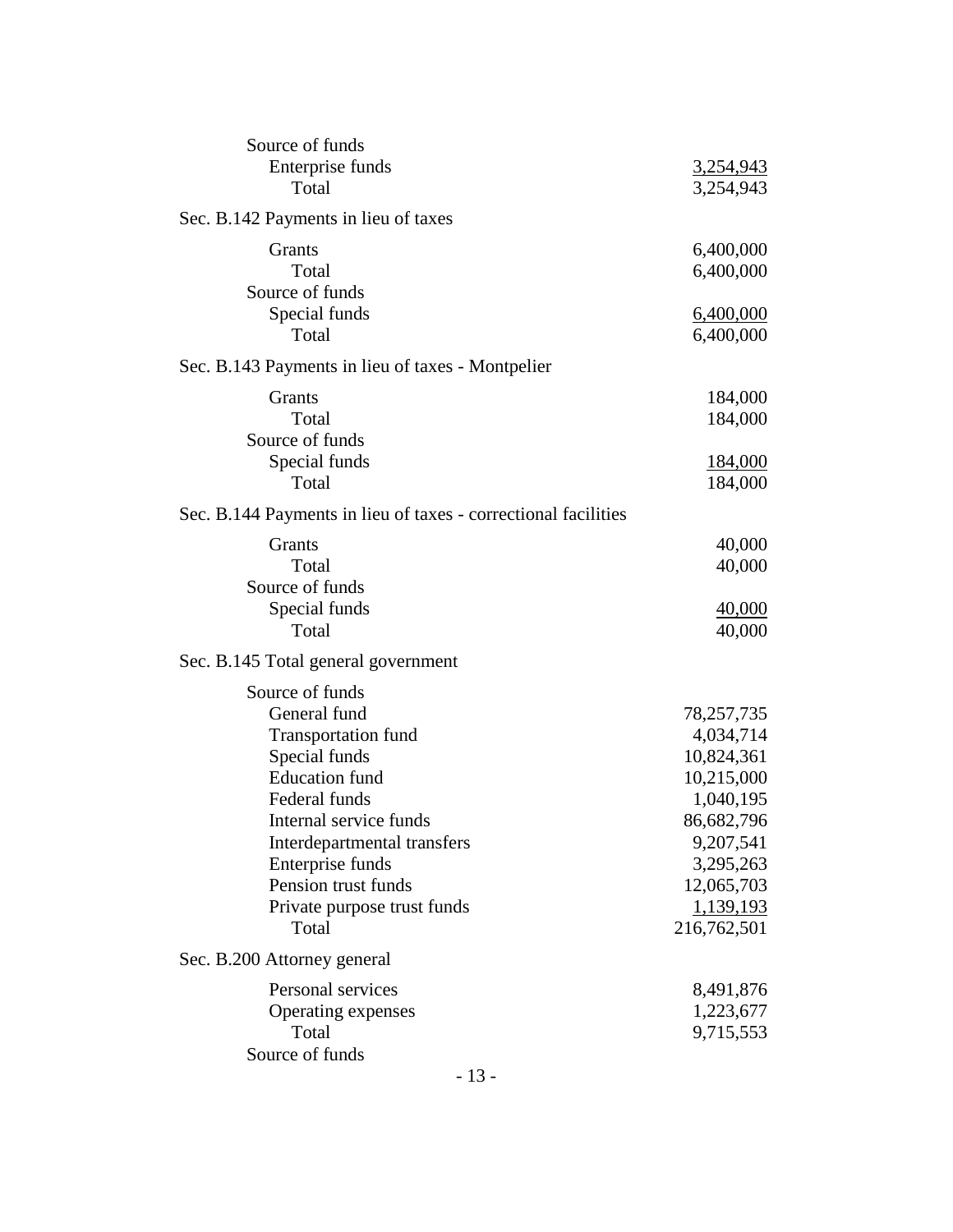| General fund                                   | 4,232,072  |
|------------------------------------------------|------------|
| Special funds                                  | 2,017,819  |
| Tobacco fund                                   | 348,000    |
| Federal funds                                  | 829,609    |
| Interdepartmental transfers                    | 2,288,053  |
| Total                                          | 9,715,553  |
| Sec. B.201 Vermont court diversion             |            |
| <b>Grants</b>                                  | 1,996,483  |
| Total                                          | 1,996,483  |
| Source of funds                                |            |
| General fund                                   | 1,396,486  |
| Special funds                                  | 599,997    |
| Total                                          | 1,996,483  |
| Sec. B.202 Defender general - public defense   |            |
| Personal services                              | 9,875,845  |
| Operating expenses                             | 1,027,999  |
| Total                                          | 10,903,844 |
| Source of funds                                |            |
| General fund                                   | 10,265,292 |
| Special funds                                  | 638,552    |
| Total                                          | 10,903,844 |
| Sec. B.203 Defender general - assigned counsel |            |
| Personal services                              | 4,799,403  |
| Operating expenses                             | 49,819     |
| Total                                          | 4,849,222  |
| Source of funds                                |            |
| General fund                                   | 4,849,222  |
| Total                                          | 4,849,222  |
| Sec. B.204 Judiciary                           |            |
| Personal services                              | 35,186,260 |
| Operating expenses                             | 8,683,467  |
| Grants                                         | 76,030     |
| Total                                          | 43,945,757 |
| Source of funds                                |            |
| General fund                                   | 38,439,850 |
| Special funds                                  | 2,667,462  |
| Tobacco fund                                   | 39,871     |
| Federal funds                                  | 473,301    |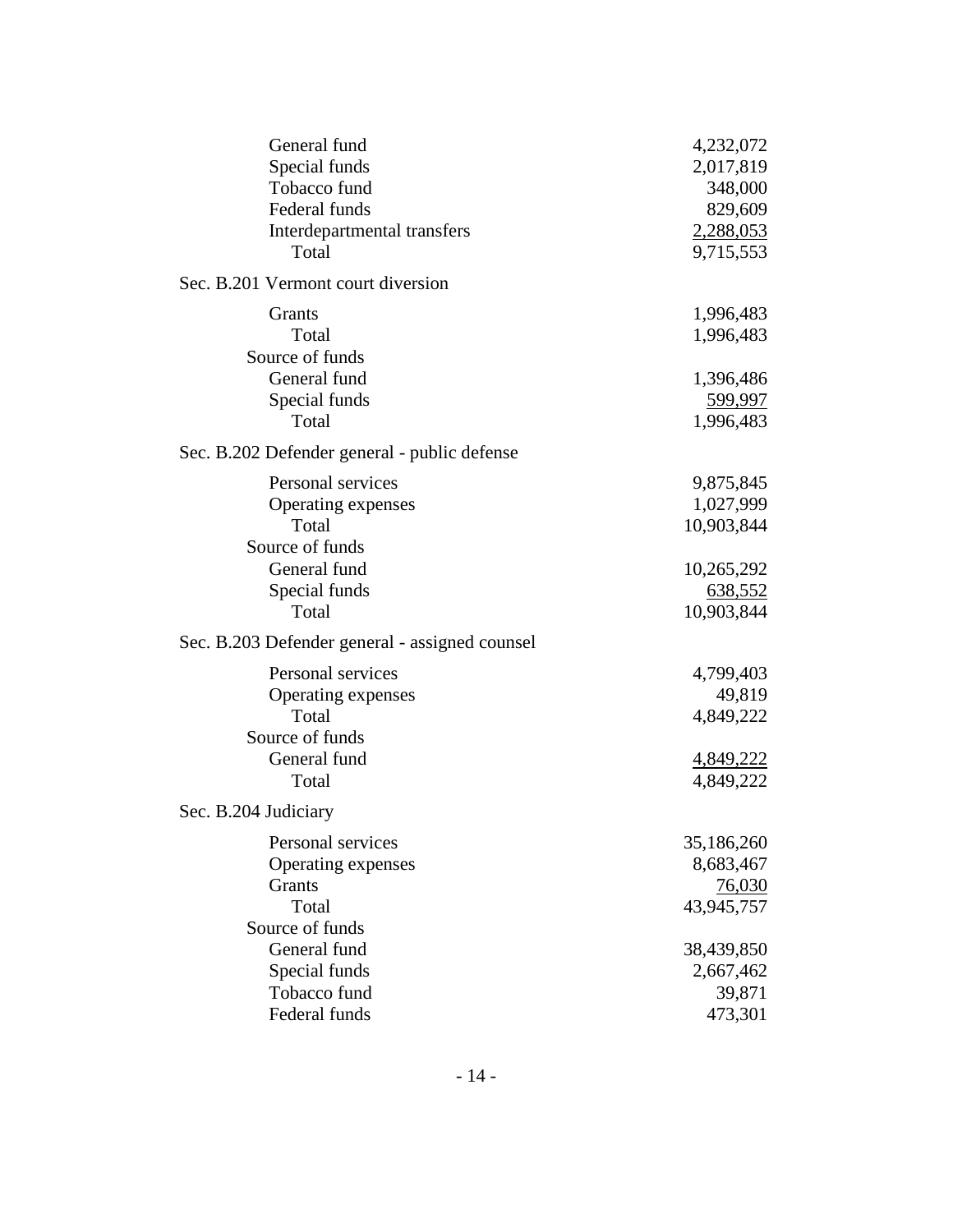| Interdepartmental transfers<br>Total                                                                 | 2,325,273<br>43,945,757                                            |
|------------------------------------------------------------------------------------------------------|--------------------------------------------------------------------|
| Sec. B.205 State's attorneys                                                                         |                                                                    |
| Personal services<br>Operating expenses<br>Total<br>Source of funds                                  | 11,190,808<br>1,807,815<br>12,998,623                              |
| General fund<br>Special funds<br>Federal funds<br>Interdepartmental transfers<br>Total               | 10,328,495<br>102,785<br>31,000<br>2,536,343<br>12,998,623         |
| Sec. B.206 Special investigative unit                                                                |                                                                    |
| Personal services<br>Grants<br>Total<br>Source of funds<br>General fund<br>Total                     | 88,000<br>1,590,000<br>1,678,000<br>1,678,000<br>1,678,000         |
| Sec. B.207 Sheriffs                                                                                  |                                                                    |
| Personal services<br>Operating expenses<br>Total<br>Source of funds<br>General fund<br>Total         | 3,827,009<br>445,493<br>4,272,502<br><u>4,272,502</u><br>4,272,502 |
| Sec. B.208 Public safety - administration                                                            |                                                                    |
| Personal services<br>Operating expenses<br>Total<br>Source of funds<br>General fund<br>Federal funds | 2,495,022<br>2,669,588<br>5,164,610<br>3,367,381<br>296,229        |
| Interdepartmental transfers<br>Total                                                                 | <u>1,501,000</u><br>5,164,610                                      |
| Sec. B.209 Public safety - state police                                                              |                                                                    |
| Personal services<br>Operating expenses<br>Grants                                                    | 49,451,041<br>8,542,245<br>896,000                                 |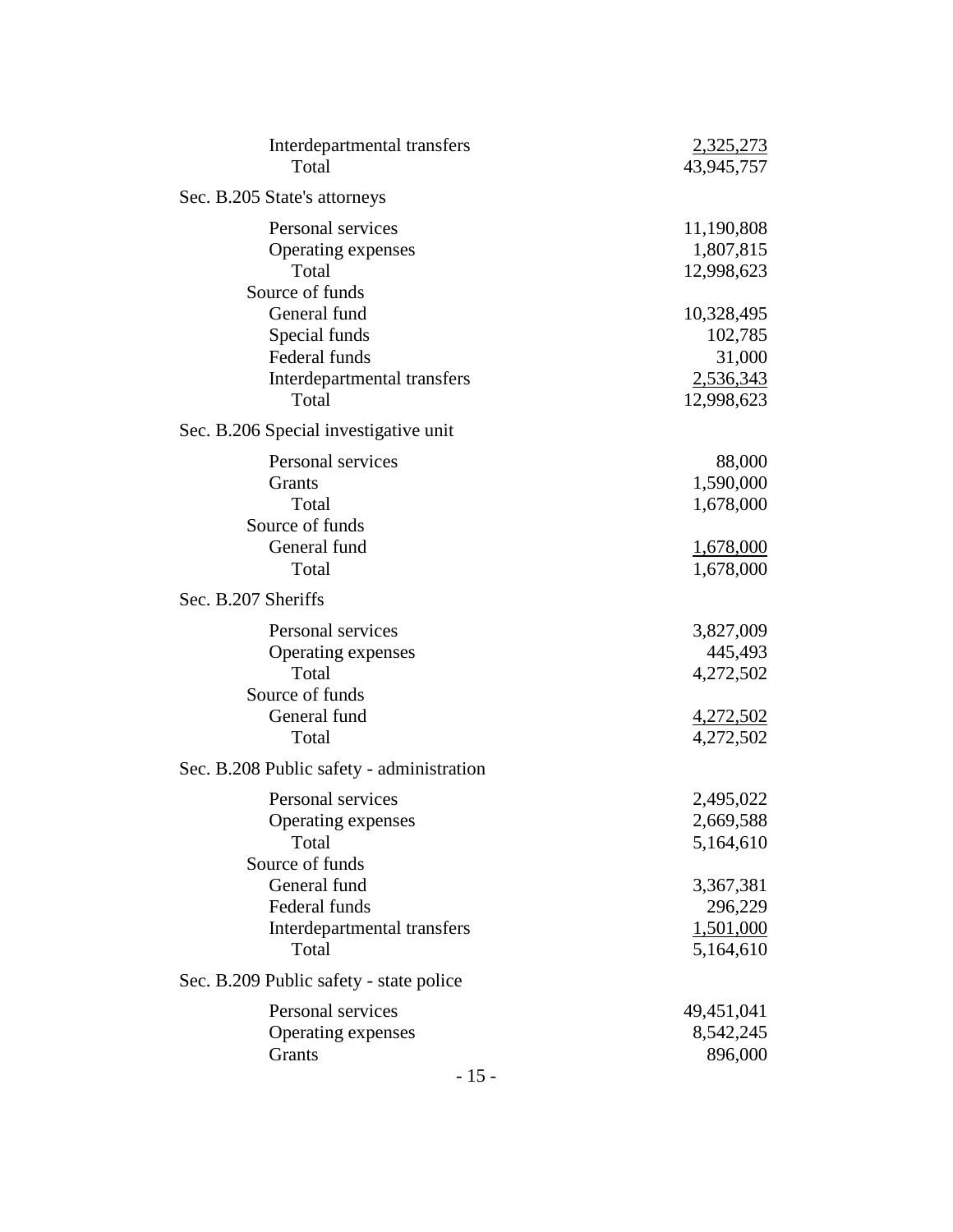| Total                                                                 | 58,889,286 |
|-----------------------------------------------------------------------|------------|
| Source of funds                                                       |            |
| General fund                                                          | 28,998,898 |
| <b>Transportation fund</b>                                            | 22,750,000 |
| Special funds                                                         | 3,265,856  |
| Federal funds                                                         | 2,294,098  |
| Interdepartmental transfers                                           | 1,580,434  |
| Total                                                                 | 58,889,286 |
| Sec. B.210 Public safety - criminal justice services                  |            |
| Personal services                                                     | 7,871,533  |
| Operating expenses                                                    | 2,503,895  |
| Total                                                                 | 10,375,428 |
| Source of funds                                                       |            |
| General fund                                                          | 7,056,952  |
| Special funds                                                         | 1,719,236  |
| Federal funds                                                         | 1,240,065  |
| Interdepartmental transfers                                           | 359,175    |
| Total                                                                 | 10,375,428 |
| Sec. B.211 Public safety - emergency management and homeland security |            |
| Personal services                                                     | 3,935,145  |
| Operating expenses                                                    | 1,302,179  |
| Grants                                                                | 14,754,210 |
| Total                                                                 | 19,991,534 |
| Source of funds                                                       |            |
| General fund                                                          | 621,885    |
| Federal funds                                                         | 19,189,575 |
| Interdepartmental transfers                                           | 180,074    |
| Total                                                                 | 19,991,534 |
| Sec. B.212 Public safety - fire safety                                |            |
| Personal services                                                     | 5,865,973  |
| Operating expenses                                                    | 2,091,159  |
| Grants                                                                | 107,000    |
| Total                                                                 | 8,064,132  |
| Source of funds                                                       |            |
| General fund                                                          | 633,349    |
| Special funds                                                         | 7,028,803  |
| Federal funds                                                         | 356,980    |
| Interdepartmental transfers                                           | 45,000     |
| Total                                                                 | 8,064,132  |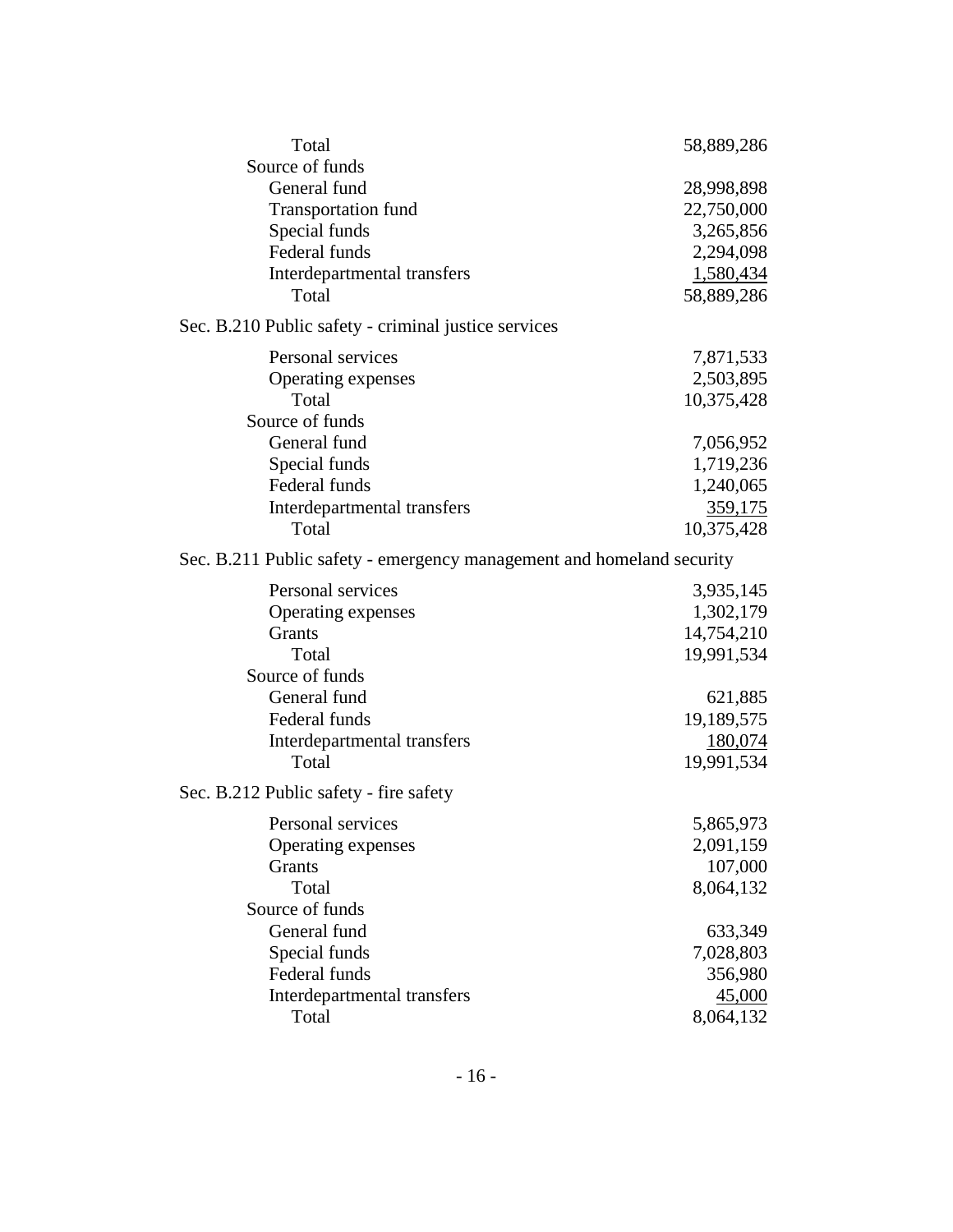| Sec. B.214 Radiological emergency response plan |                  |
|-------------------------------------------------|------------------|
| Personal services                               | 352,238          |
| Operating expenses                              | 235,710          |
| Grants                                          | 1,051,195        |
| Total                                           | 1,639,143        |
| Source of funds                                 |                  |
| Special funds                                   | <u>1,639,143</u> |
| Total                                           | 1,639,143        |
| Sec. B.215 Military - administration            |                  |
| Personal services                               | 682,752          |
| Operating expenses                              | 354,292          |
| Grants                                          | 100,000          |
| Total                                           | 1,137,044        |
| Source of funds                                 |                  |
| General fund                                    | 1,137,044        |
| Total                                           | 1,137,044        |
| Sec. B.216 Military - air service contract      |                  |
| Personal services                               | 4,896,594        |
| Operating expenses                              | 935,308          |
| Total                                           | 5,831,902        |
| Source of funds                                 |                  |
| General fund                                    | 471,320          |
| Federal funds                                   | 5,360,582        |
| Total                                           | 5,831,902        |
| Sec. B.217 Military - army service contract     |                  |
| Personal services                               | 6,304,421        |
| Operating expenses                              | 6,805,910        |
| Total                                           | 13,110,331       |
| Source of funds                                 |                  |
| Federal funds                                   | 13,110,331       |
| Total                                           | 13,110,331       |
| Sec. B.218 Military - building maintenance      |                  |
| Personal services                               | 678,770          |
| Operating expenses                              | 819,404          |
| Total                                           | 1,498,174        |
| Source of funds                                 |                  |
| General fund                                    | 1,498,174        |
| Total                                           | 1,498,174        |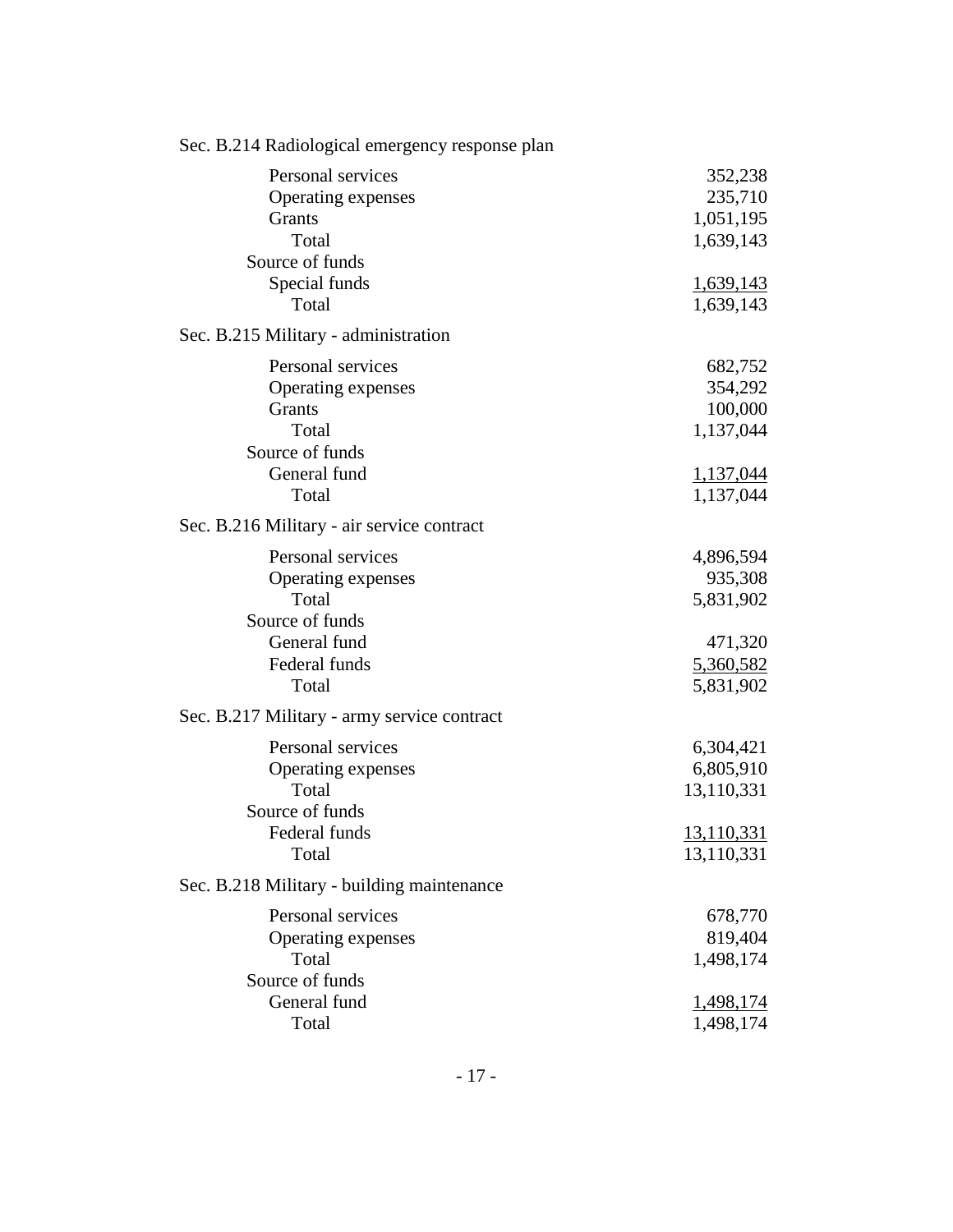| Sec. B.219 Military - veterans' affairs                   |            |
|-----------------------------------------------------------|------------|
| Personal services                                         | 722,415    |
| Operating expenses                                        | 184,693    |
| Grants                                                    | 118,984    |
| Total                                                     | 1,026,092  |
| Source of funds                                           |            |
| General fund                                              | 796,084    |
| Special funds                                             | 130,008    |
| Federal funds                                             | 100,000    |
| Total                                                     | 1,026,092  |
| Sec. B.220 Center for crime victim services               |            |
| Personal services                                         | 1,497,512  |
| Operating expenses                                        | 253,927    |
| <b>Grants</b>                                             | 8,840,240  |
| Total                                                     | 10,591,679 |
| Source of funds                                           |            |
| General fund                                              | 1,264,008  |
| Special funds                                             | 4,914,287  |
| Federal funds                                             | 4,413,384  |
| Total                                                     | 10,591,679 |
| Sec. B.221 Criminal justice training council              |            |
| Personal services                                         | 1,096,826  |
| Operating expenses                                        | 1,409,569  |
| Total                                                     | 2,506,395  |
| Source of funds                                           |            |
| General fund                                              | 2,372,753  |
| Interdepartmental transfers                               | 133,642    |
| Total                                                     | 2,506,395  |
| Sec. B.222 Agriculture, food and markets - administration |            |
| Personal services                                         | 1,324,661  |
| Operating expenses                                        | 249,202    |
| Grants                                                    | 189,722    |
| Total                                                     | 1,763,585  |
| Source of funds                                           |            |
| General fund                                              | 944,681    |
| Special funds                                             | 488,972    |
| Federal funds                                             | 329,932    |
| Total                                                     | 1,763,585  |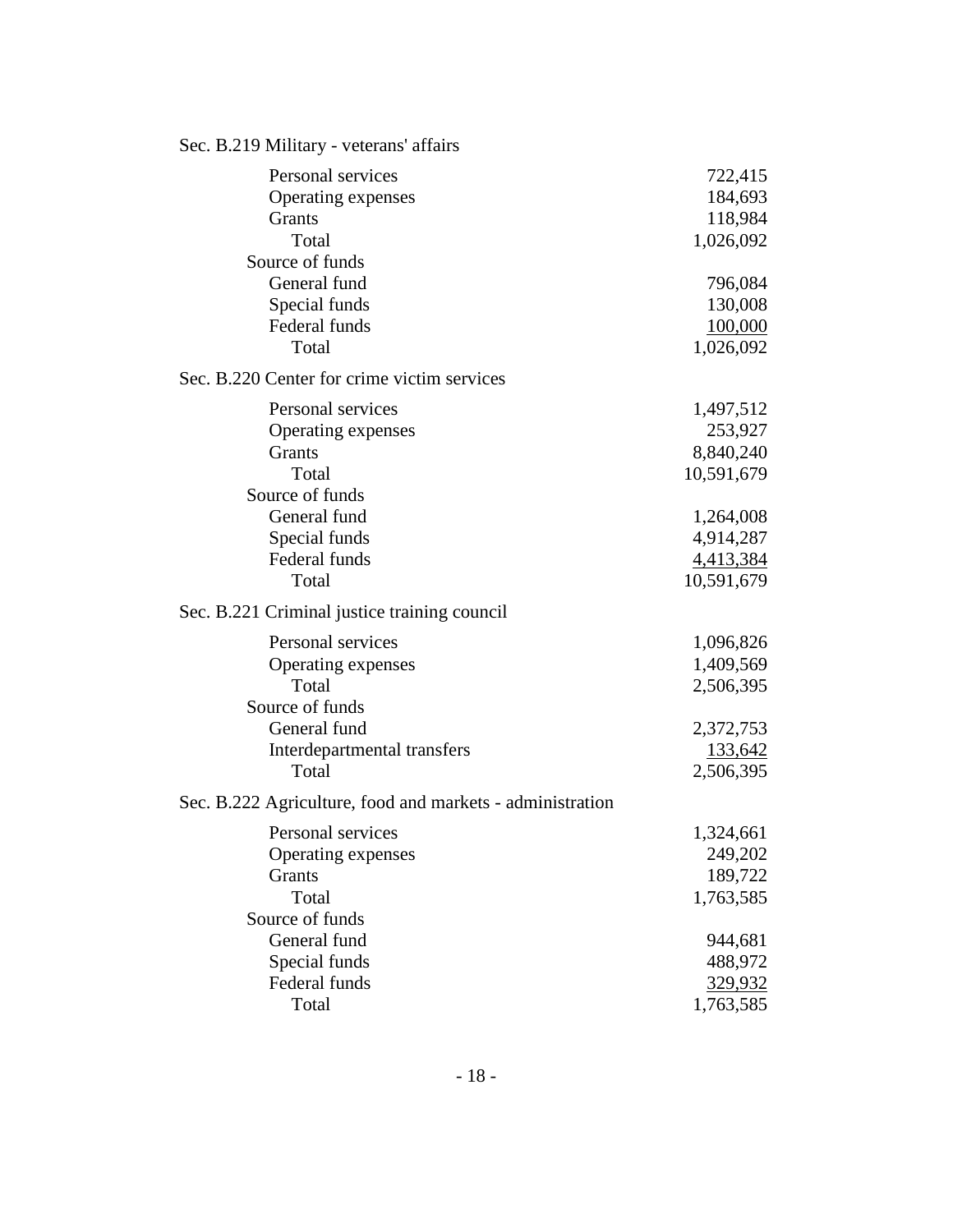Sec. B.223 Agriculture, food and markets - food safety and consumer protection

| 3,586,427 |
|-----------|
| 737,012   |
| 2,600,000 |
| 6,923,439 |
|           |
| 2,696,919 |
| 3,296,653 |
| 888,939   |
| 34,006    |
| 6,922     |
| 6,923,439 |
|           |

Sec. B.224 Agriculture, food and markets - agricultural development

| Personal services           | 1,246,225 |
|-----------------------------|-----------|
| Operating expenses          | 690,516   |
| <b>Grants</b>               | 936,562   |
| Total                       | 2,873,303 |
| Source of funds             |           |
| General fund                | 1,743,909 |
| Special funds               | 609,016   |
| Federal funds               | 478,711   |
| Interdepartmental transfers | 41,667    |
| Total                       | 2,873,303 |

Sec. B.225 Agriculture, food and markets - agricultural resource management and environmental stewardship

| Personal services             | 3,205,184 |
|-------------------------------|-----------|
| Operating expenses            | 681,603   |
| <b>Grants</b>                 | 1,203,080 |
| Total                         | 5,089,867 |
| Source of funds               |           |
| General fund                  | 1,940,380 |
| Special funds                 | 1,793,932 |
| Federal funds                 | 1,071,852 |
| <b>Global Commitment fund</b> | 56,272    |
| Interdepartmental transfers   | 227,431   |
| Total                         | 5,089,867 |
|                               |           |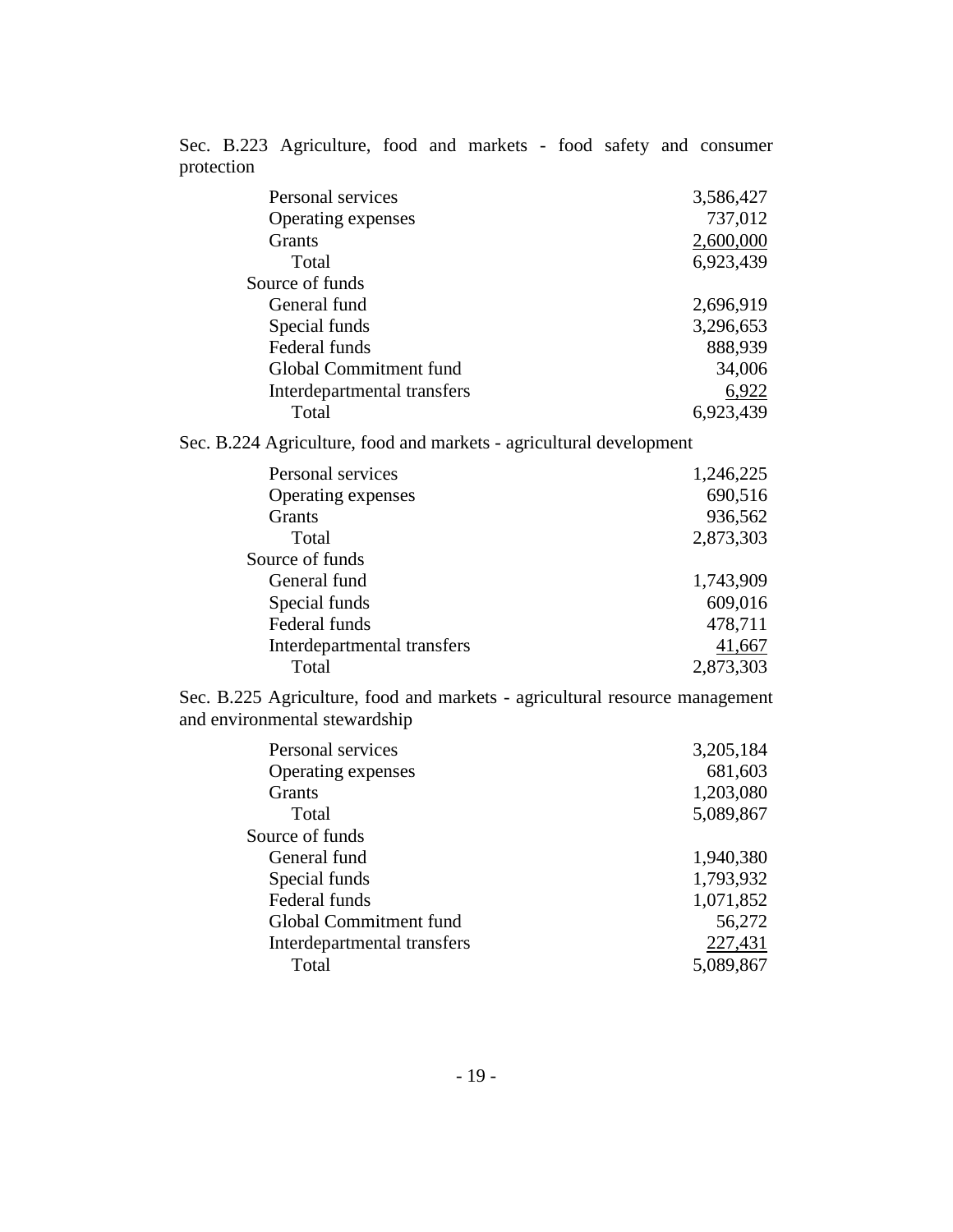| Personal services<br>Operating expenses<br>Total    | 1,298,702<br>508,830<br>1,807,532 |
|-----------------------------------------------------|-----------------------------------|
| Source of funds                                     |                                   |
| General fund                                        | 776,525                           |
| Special funds                                       | 1,031,007                         |
| Total                                               | 1,807,532                         |
| Sec. B.226 Financial regulation - administration    |                                   |
| Personal services                                   | 1,915,204                         |
| Operating expenses                                  | 169,190                           |
| Total                                               | 2,084,394                         |
| Source of funds                                     |                                   |
| Special funds                                       | 2,084,394                         |
| Total                                               | 2,084,394                         |
| Sec. B.227 Financial regulation - banking           |                                   |
| Personal services                                   | 1,617,418                         |
| Operating expenses                                  | 309,540                           |
| Total                                               | 1,926,958                         |
| Source of funds                                     |                                   |
| Special funds                                       | <u>1,926,958</u>                  |
| Total                                               | 1,926,958                         |
| Sec. B.228 Financial regulation - insurance         |                                   |
| Personal services                                   | 5,058,364                         |
| Operating expenses                                  | 503,064                           |
| Total                                               | 5,561,428                         |
| Source of funds                                     |                                   |
| Special funds                                       | 5,383,512                         |
| Federal funds                                       | 110,716                           |
| Interdepartmental transfers                         | 67,200                            |
| Total                                               | 5,561,428                         |
| Sec. B.229 Financial regulation - captive insurance |                                   |
| Personal services                                   | 3,893,968                         |
| Operating expenses                                  | 485,238                           |
| Total                                               | 4,379,206                         |
| Source of funds                                     |                                   |
| Special funds                                       | 4,379,206                         |
| Total                                               | 4,379,206                         |
|                                                     |                                   |

Sec. B.225.1 Agriculture, food and markets - Vermont Agriculture and Environmental Lab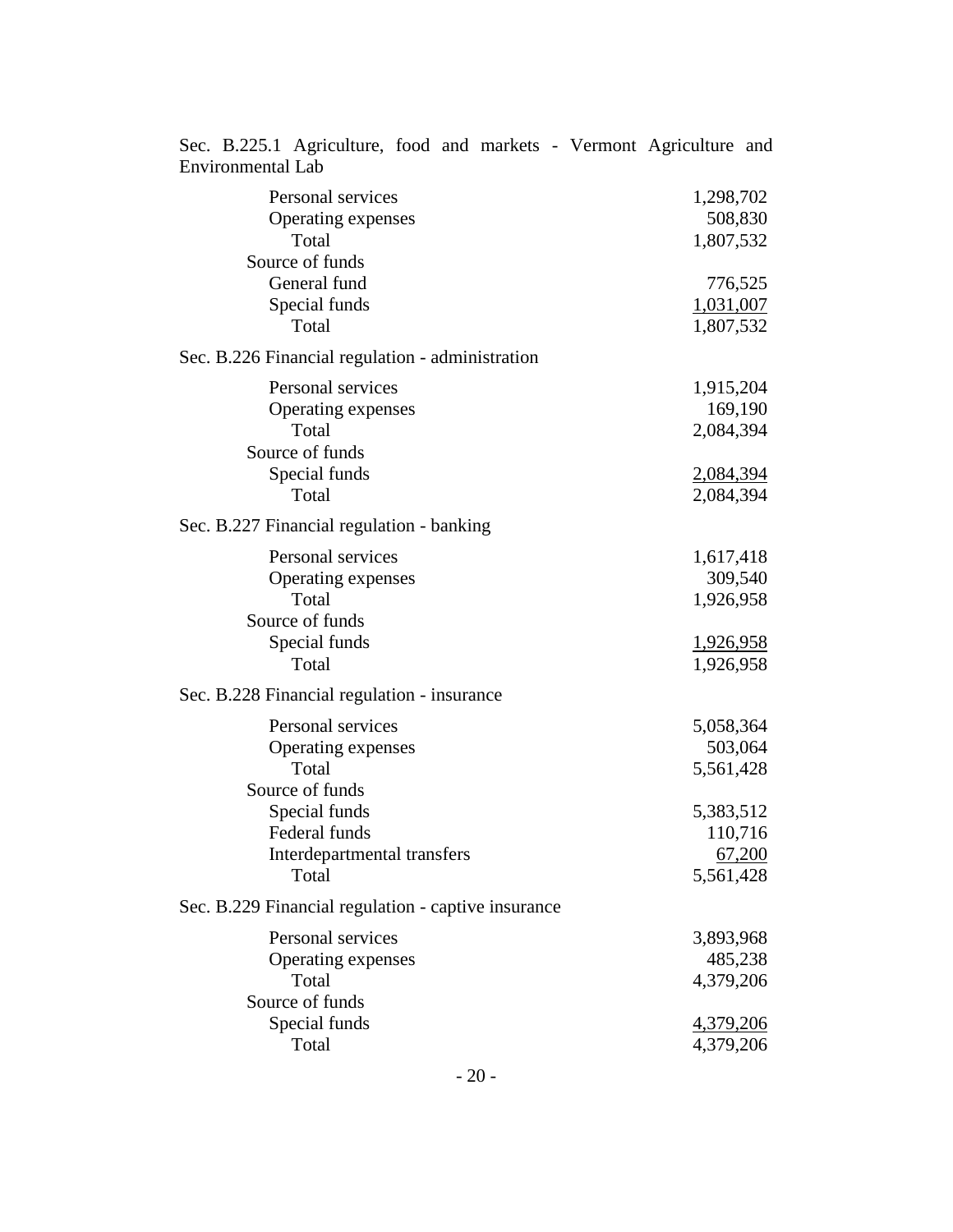| Sec. B.230 Financial regulation - securities      |            |
|---------------------------------------------------|------------|
| Personal services                                 | 768,759    |
| Operating expenses                                | 176,701    |
| Total                                             | 945,460    |
| Source of funds                                   |            |
| Special funds                                     | 945,460    |
| Total                                             | 945,460    |
| Sec. B.232 Secretary of state                     |            |
| Personal services                                 | 7,843,350  |
| Operating expenses                                | 2,158,749  |
| Total                                             | 10,002,099 |
| Source of funds                                   |            |
| Special funds                                     | 8,994,697  |
| Federal funds                                     | 932,402    |
| Interdepartmental transfers                       | 75,000     |
| Total                                             | 10,002,099 |
| Sec. B.233 Public service - regulation and energy |            |
| Personal services                                 | 10,430,192 |
| Operating expenses                                | 2,047,077  |
| Grants                                            | 3,791,667  |
| Total                                             | 16,268,936 |
| Source of funds                                   |            |
| Special funds                                     | 14,964,433 |
| Federal funds                                     | 1,002,268  |
| <b>ARRA</b> funds                                 | 238,000    |
| Interdepartmental transfers                       | 41,667     |
| Enterprise funds                                  | 22,568     |
| Total                                             | 16,268,936 |
| Sec. B.234 Public service board                   |            |
| Personal services                                 | 3,027,893  |
| Operating expenses                                | 452,288    |
| Total                                             | 3,480,181  |
| Source of funds                                   |            |
| Special funds                                     | 3,480,181  |
| Total                                             | 3,480,181  |
| Sec. B.235 Enhanced 9-1-1 Board                   |            |
| Personal services                                 | 3,511,243  |
| Operating expenses                                | 283,587    |
| Grants                                            | 810,000    |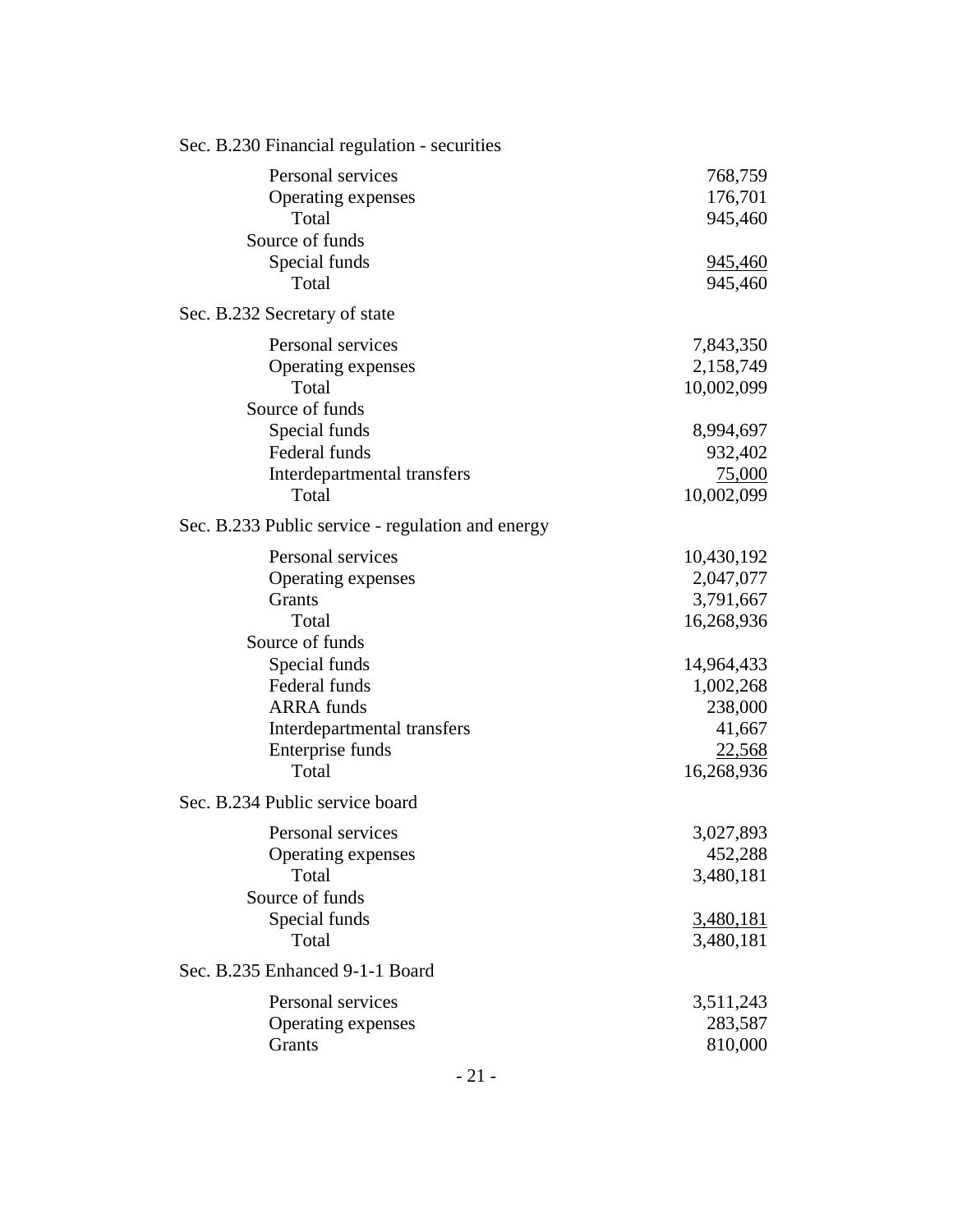| Total                                                    | 4,604,830        |
|----------------------------------------------------------|------------------|
| Source of funds                                          |                  |
| Special funds                                            | 4,604,830        |
| Total                                                    | 4,604,830        |
| Sec. B.236 Human rights commission                       |                  |
| Personal services                                        | 441,968          |
| Operating expenses                                       | 74,904           |
| Total                                                    | 516,872          |
| Source of funds                                          |                  |
| General fund                                             | 450,152          |
| Federal funds                                            | <u>66,720</u>    |
| Total                                                    | 516,872          |
| Sec. B.237 Liquor control - administration               |                  |
| Personal services                                        | 3,529,058        |
| Operating expenses                                       | 497,522          |
| Total                                                    | 4,026,580        |
| Source of funds                                          |                  |
| Enterprise funds                                         | <u>4,026,580</u> |
| Total                                                    | 4,026,580        |
| Sec. B.238 Liquor control - enforcement and licensing    |                  |
| Personal services                                        | 2,461,479        |
| Operating expenses                                       | 520,453          |
| Total                                                    | 2,981,932        |
| Source of funds                                          |                  |
| Special funds                                            | 154,500          |
| Tobacco fund                                             | 218,444          |
| Federal funds                                            | 254,841          |
| Interdepartmental transfers                              | 46,000           |
| Enterprise funds                                         | 2,308,147        |
| Total                                                    | 2,981,932        |
| Sec. B.239 Liquor control - warehousing and distribution |                  |
| Personal services                                        | 1,041,590        |
| Operating expenses                                       | 457,706          |
| Total                                                    | 1,499,296        |
| Source of funds                                          |                  |
| Enterprise funds                                         | <u>1,499,296</u> |
| Total                                                    | 1,499,296        |
|                                                          |                  |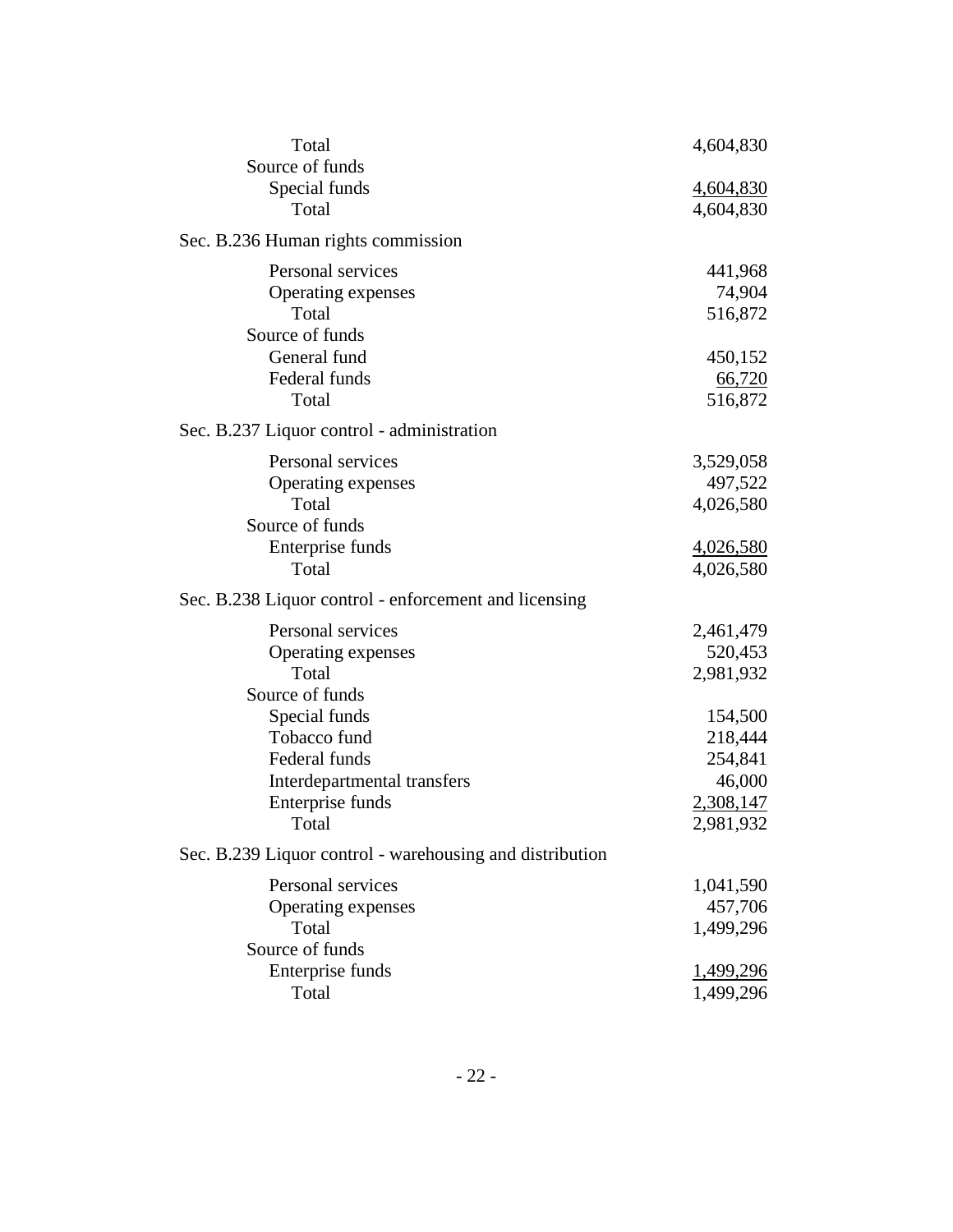| Sec. B.240 Total protection to persons and property |  |  |  |
|-----------------------------------------------------|--|--|--|
|-----------------------------------------------------|--|--|--|

| Source of funds                                                           |               |
|---------------------------------------------------------------------------|---------------|
| General fund                                                              | 132, 232, 333 |
| <b>Transportation fund</b>                                                | 22,750,000    |
| Special funds                                                             | 78,861,699    |
| Tobacco fund                                                              | 606,315       |
| Federal funds                                                             | 52,831,535    |
| <b>ARRA</b> funds                                                         | 238,000       |
| Global Commitment fund                                                    | 90,278        |
| Interdepartmental transfers                                               | 11,454,881    |
| Enterprise funds                                                          | 7,856,591     |
| Total                                                                     | 306,921,632   |
| Sec. B.300 Human services - agency of human services - secretary's office |               |
| Personal services                                                         | 16,664,613    |
| Operating expenses                                                        | 3,866,535     |
| Grants                                                                    | 3,226,454     |
| Total                                                                     | 23,757,602    |
| Source of funds                                                           |               |
| General fund                                                              | 6,082,747     |
| Special funds                                                             | 91,017        |
| Tobacco fund                                                              | 25,000        |
| Federal funds                                                             | 12,396,153    |
| Global Commitment fund                                                    | 499,667       |
| Interdepartmental transfers                                               | 4,663,018     |
| Total                                                                     | 23,757,602    |
| Sec. B.301 Secretary's office - global commitment                         |               |
| Operating expenses                                                        | 4,541,736     |
| Grants                                                                    | 1,372,464,147 |
| Total                                                                     | 1,377,005,883 |
| Source of funds                                                           |               |
| General fund                                                              | 208,728,673   |
| Special funds                                                             | 26,550,179    |
| Tobacco fund                                                              | 28,747,141    |
| State health care resources fund                                          | 270,712,781   |
| Federal funds                                                             | 842,227,109   |
| Interdepartmental transfers                                               | <u>40,000</u> |
| Total                                                                     | 1,377,005,883 |
| Sec. B.302 Rate setting                                                   |               |
| Personal services                                                         | 898,044       |
| Operating expenses                                                        | 98,596        |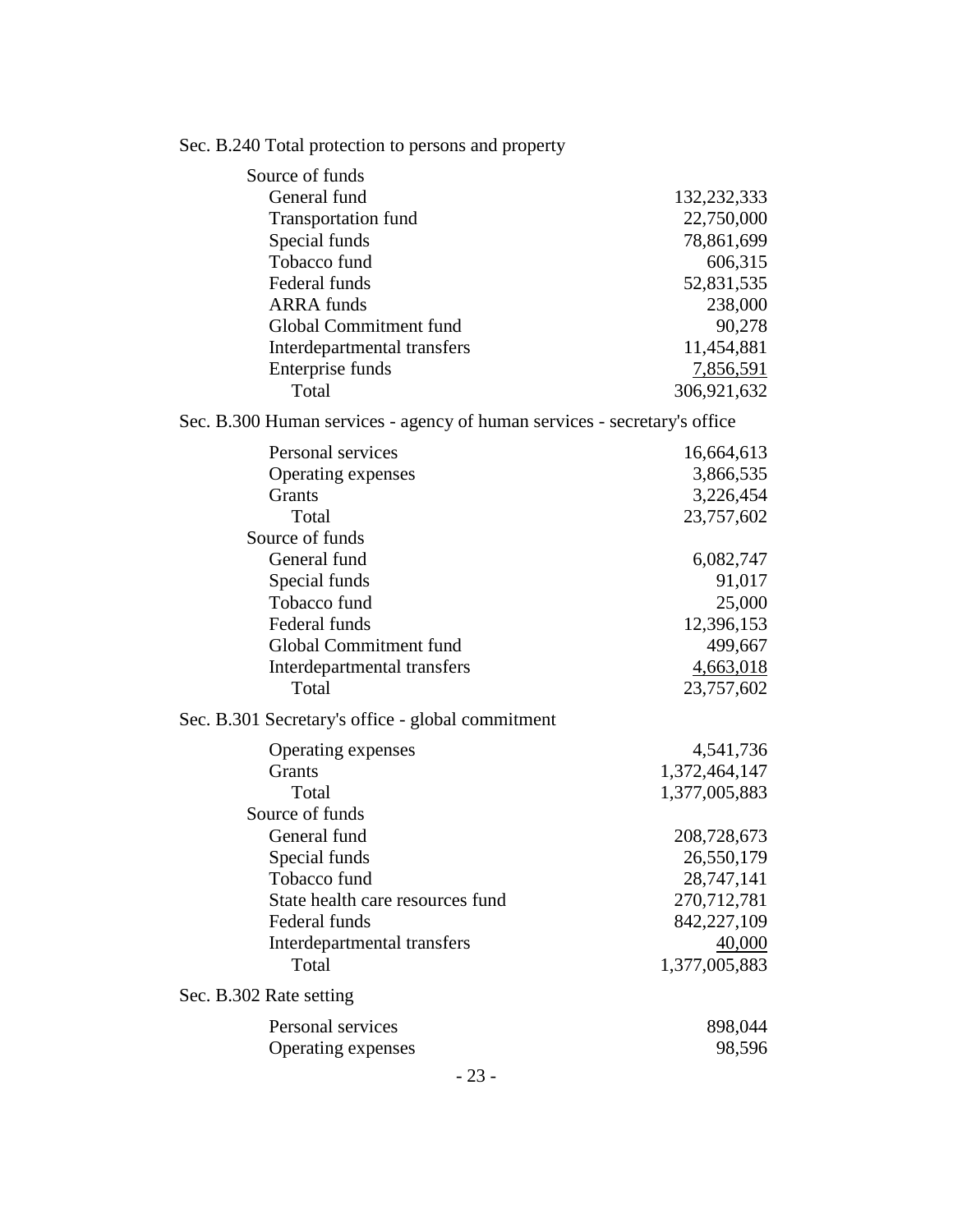| Total                                                           | 996,640        |
|-----------------------------------------------------------------|----------------|
| Source of funds                                                 |                |
| Global Commitment fund                                          | <u>996,640</u> |
| Total                                                           | 996,640        |
| Sec. B.303 Developmental disabilities council                   |                |
| Personal services                                               | 246,454        |
| Operating expenses                                              | 67,012         |
| Grants                                                          | 248,388        |
| Total                                                           | 561,854        |
| Source of funds                                                 |                |
| Federal funds                                                   | 561,854        |
| Total                                                           | 561,854        |
| Sec. B.304 Human services board                                 |                |
| Personal services                                               | 693,325        |
| Operating expenses                                              | 89,986         |
| Total                                                           | 783,311        |
| Source of funds                                                 |                |
| General fund                                                    | 223,361        |
| Federal funds                                                   | 262,858        |
| Interdepartmental transfers                                     | 297,092        |
| Total                                                           | 783,311        |
| Sec. B.305 AHS - administrative fund                            |                |
| Personal services                                               | 350,000        |
| Operating expenses                                              | 4,650,000      |
| Total                                                           | 5,000,000      |
| Source of funds                                                 |                |
| Interdepartmental transfers                                     | 5,000,000      |
| Total                                                           | 5,000,000      |
| Sec. B.306 Department of Vermont health access - administration |                |
| Personal services                                               | 159,623,571    |
| Operating expenses                                              | 4,538,736      |
| Grants                                                          | 18,136,469     |
| Total                                                           | 182,298,776    |
| Source of funds                                                 |                |
| General fund                                                    | 1,447,997      |
| Special funds                                                   | 797,332        |
| Federal funds                                                   | 84,243,588     |
| Global Commitment fund                                          | 86,608,315     |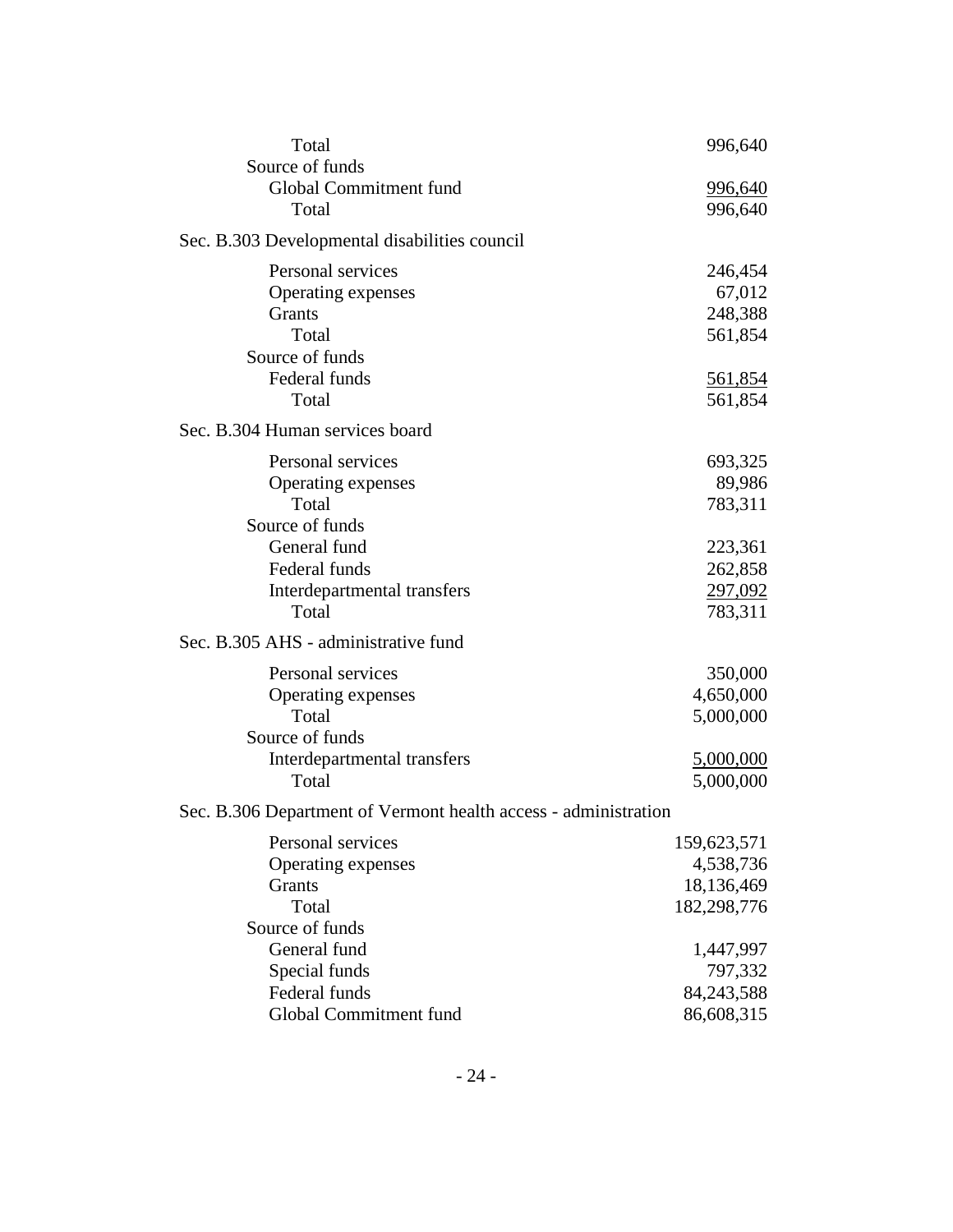| Interdepartmental transfers<br>Total                                                         | 9,201,544<br>182,298,776 |
|----------------------------------------------------------------------------------------------|--------------------------|
| Sec. B.307 Department of Vermont health access - Medicaid program - global<br>commitment     |                          |
| Grants                                                                                       | 659,633,970              |
| Total                                                                                        | 659,633,970              |
| Source of funds                                                                              |                          |
| Global Commitment fund                                                                       | 659,633,970              |
| Total                                                                                        | 659,633,970              |
| Sec. B.308 Department of Vermont health access - Medicaid program - long<br>term care waiver |                          |
| Grants                                                                                       | 210, 124, 188            |
| Total                                                                                        | 210,124,188              |
| Source of funds                                                                              |                          |
| General fund                                                                                 | 94,492,829               |
| Federal funds                                                                                | 115,631,359              |
| Total                                                                                        | 210, 124, 188            |
| Sec. B.309 Department of Vermont health access - Medicaid program - state<br>only            |                          |
| Grants                                                                                       | 39,415,040               |
| Total                                                                                        | 39,415,040               |
| Source of funds                                                                              |                          |
| General fund                                                                                 | 31,425,153               |
| Global Commitment fund                                                                       | 7,989,887                |
| Total                                                                                        | 39,415,040               |
| Sec. B.310 Department of Vermont health access - Medicaid non-waiver<br>matched              |                          |
| Grants                                                                                       | 45,030,389               |
| Total                                                                                        | 45,030,389               |
| Source of funds                                                                              |                          |
| General fund                                                                                 | 18,868,848               |
| Federal funds                                                                                | 26, 161, 541             |
| Total                                                                                        | 45,030,389               |
| Sec. B.311 Health - administration and support                                               |                          |
| Personal services                                                                            | 7,070,805                |
| Operating expenses                                                                           | 3,280,471                |
| Grants                                                                                       | 2,595,000                |
| Total                                                                                        | 12,946,276               |
| Source of funds                                                                              |                          |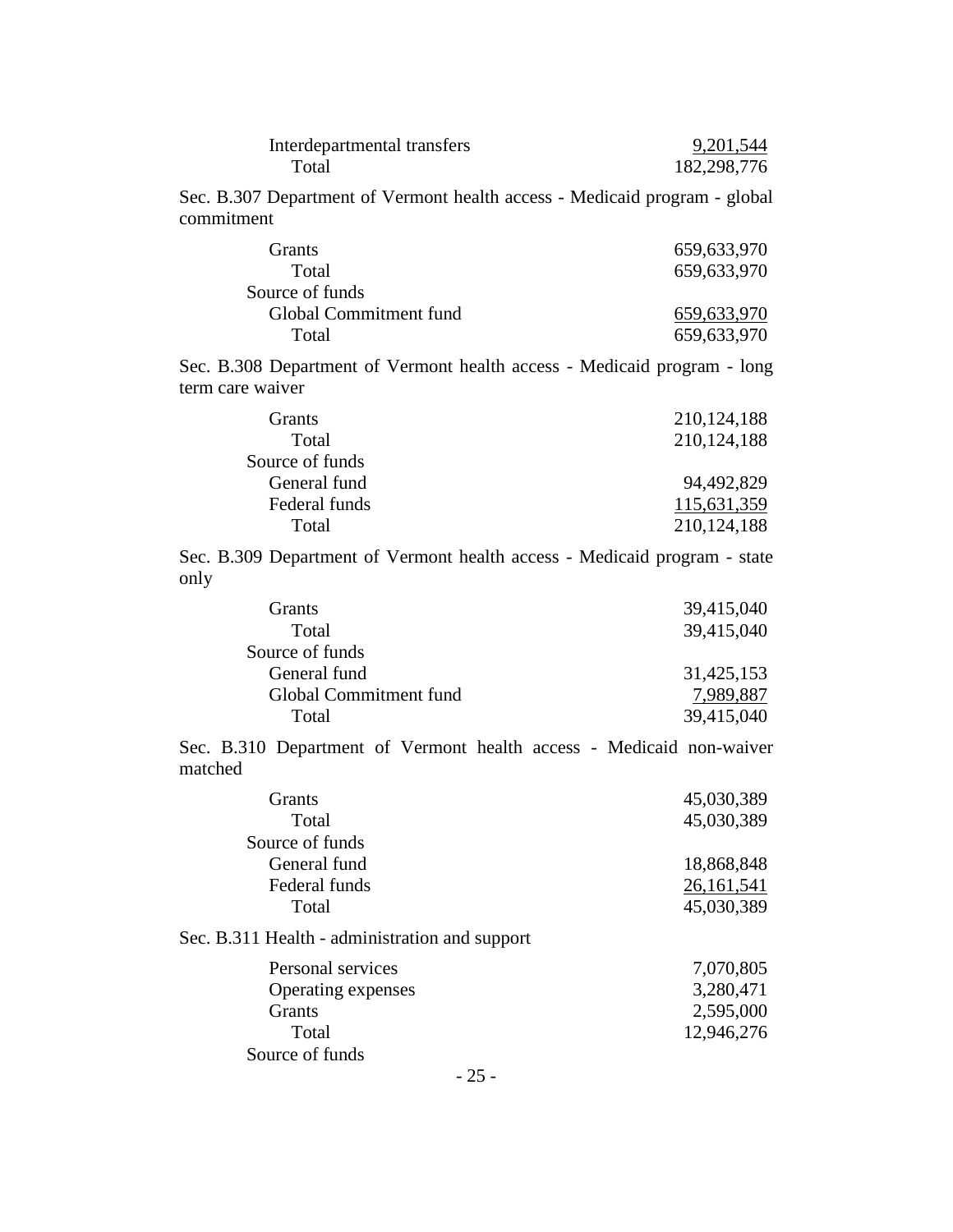| General fund                                        | 2,579,027        |
|-----------------------------------------------------|------------------|
| Special funds                                       | 1,022,719        |
| Federal funds                                       | 5,668,282        |
| Global Commitment fund                              | <u>3,676,248</u> |
| Total                                               | 12,946,276       |
| Sec. B.312 Health - public health                   |                  |
| Personal services                                   | 37,391,426       |
| Operating expenses                                  | 8,229,404        |
| Grants                                              | 39,972,373       |
| Total                                               | 85,593,203       |
| Source of funds                                     |                  |
| General fund                                        | 8,544,109        |
| Special funds                                       | 16,854,895       |
| Tobacco fund                                        | 2,461,377        |
| Federal funds                                       | 38,184,687       |
| Global Commitment fund                              | 18,401,274       |
| Interdepartmental transfers                         | 1,121,861        |
| Permanent trust funds                               | 25,000           |
| Total                                               | 85,593,203       |
| Sec. B.313 Health - alcohol and drug abuse programs |                  |
| Personal services                                   | 3,995,245        |
| Operating expenses                                  | 392,203          |
| Grants                                              | 43,932,842       |
| Total                                               | 48,320,290       |
| Source of funds                                     |                  |
| General fund                                        | 2,873,238        |
| Special funds                                       | 442,829          |
| Tobacco fund                                        | 1,386,234        |
| Federal funds                                       | 9,865,175        |
| Global Commitment fund                              | 33,752,814       |
| Total                                               | 48,320,290       |
| Sec. B.314 Mental health - mental health            |                  |
| Personal services                                   | 28,575,903       |
| Operating expenses                                  | 3,927,176        |
| Grants                                              | 184,730,008      |
| Total                                               | 217,233,087      |
| Source of funds                                     |                  |
| General fund                                        | 1,703,391        |
| Special funds                                       | 434,904          |
| Federal funds                                       | 4,881,255        |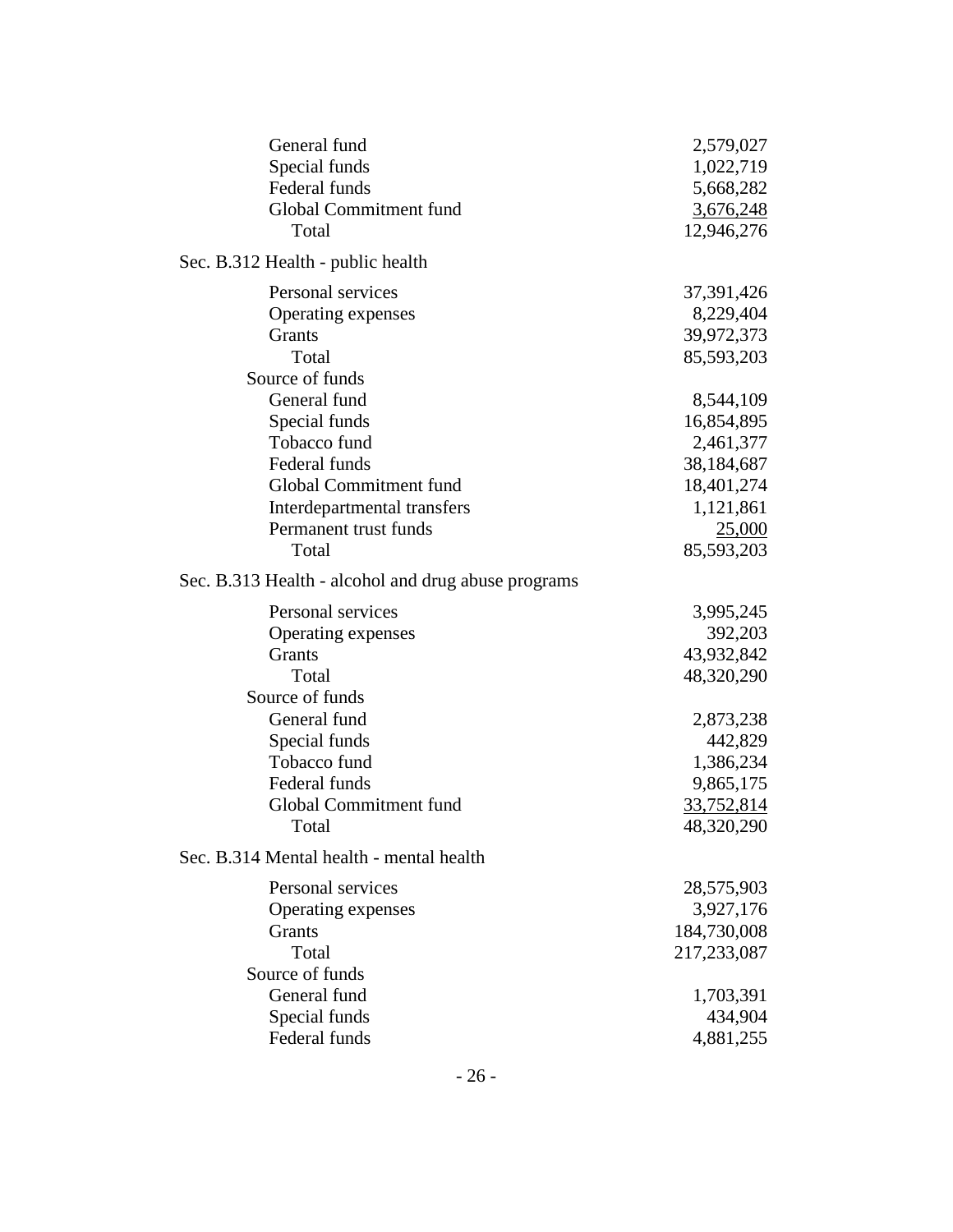| Global Commitment fund      | 210, 193, 537 |
|-----------------------------|---------------|
| Interdepartmental transfers | 20,000        |
| Total                       | 217, 233, 087 |

Sec. B.316 Department for children and families - administration & support services

| Personal services                                                   | 45,539,991 |
|---------------------------------------------------------------------|------------|
| Operating expenses                                                  | 10,743,788 |
| Grants                                                              | 1,242,998  |
| Total                                                               | 57,526,777 |
| Source of funds                                                     |            |
| General fund                                                        | 21,705,290 |
| Special funds                                                       | 638,986    |
| Federal funds                                                       | 21,060,049 |
| Global Commitment fund                                              | 13,456,637 |
| Interdepartmental transfers                                         | 665,815    |
| Total                                                               | 57,526,777 |
| Sec. B.317 Department for children and families - family services   |            |
| Personal services                                                   | 27,279,227 |
| Operating expenses                                                  | 4,144,297  |
| Grants                                                              | 68,290,537 |
| Total                                                               | 99,714,061 |
| Source of funds                                                     |            |
| General fund                                                        | 29,264,732 |
| Special funds                                                       | 1,691,637  |
| Federal funds                                                       | 23,442,723 |
| Global Commitment fund                                              | 45,178,915 |
| Interdepartmental transfers                                         | 136,054    |
| Total                                                               | 99,714,061 |
| Sec. B.318 Department for children and families - child development |            |
| Personal services                                                   | 6,160,505  |
| Operating expenses                                                  | 712,850    |
| Grants                                                              | 74,243,412 |
| Total                                                               | 81,116,767 |
| Source of funds                                                     |            |
| General fund                                                        | 29,743,122 |
| Special funds                                                       | 1,820,000  |
| Federal funds                                                       | 38,248,914 |
| Global Commitment fund                                              | 11,304,731 |
| Total                                                               | 81,116,767 |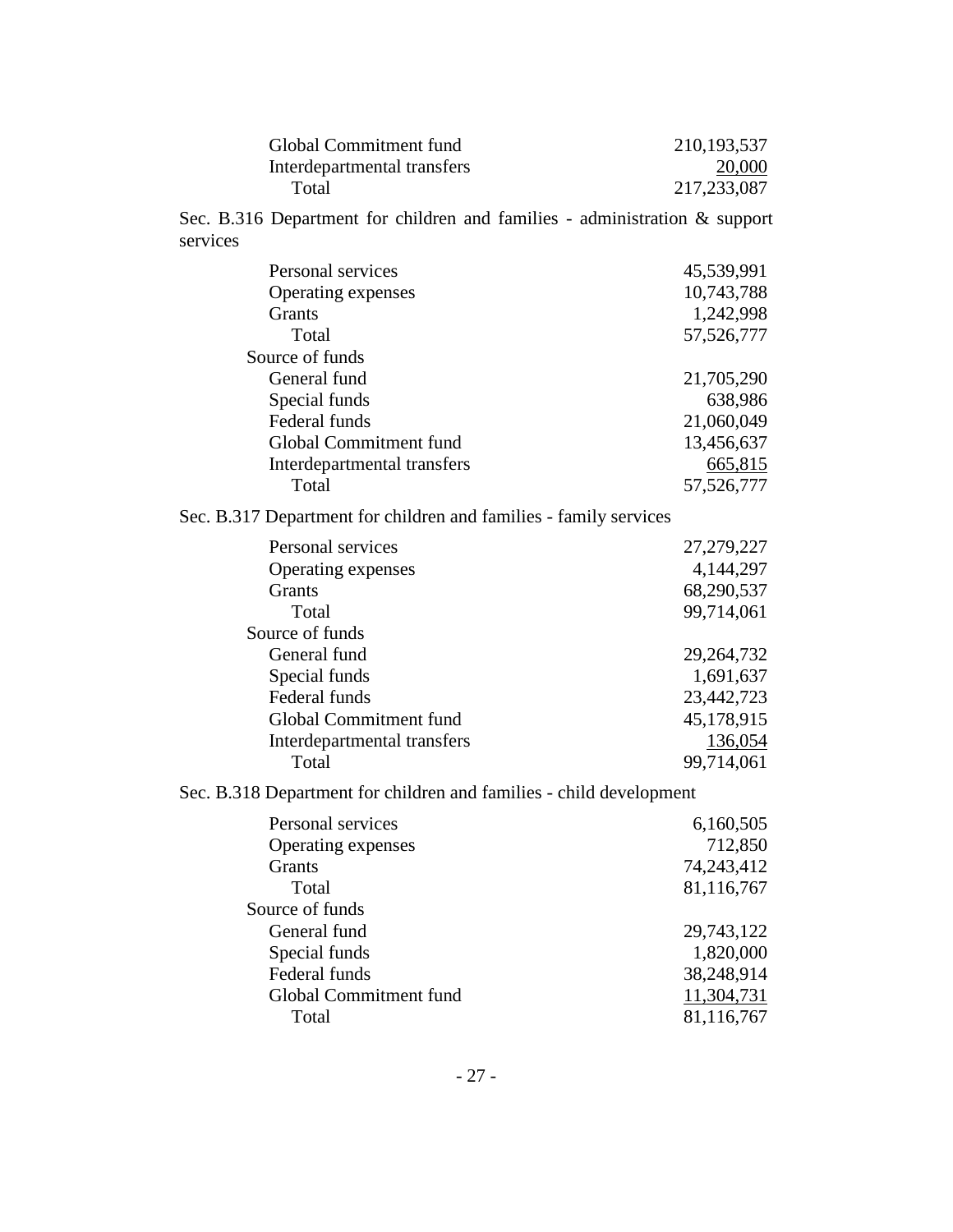| Sec. B.319 Department for children and families - office of child support            |                   |  |
|--------------------------------------------------------------------------------------|-------------------|--|
| Personal services                                                                    | 10,216,130        |  |
| Operating expenses                                                                   | 3,515,641         |  |
| Total                                                                                | 13,731,771        |  |
| Source of funds                                                                      |                   |  |
| General fund                                                                         | 3,430,564         |  |
| Special funds                                                                        | 455,718           |  |
| Federal funds                                                                        | 9,457,889         |  |
| Interdepartmental transfers                                                          | 387,600           |  |
| Total                                                                                | 13,731,771        |  |
| Sec. B.320 Department for children and families - aid to aged, blind and<br>disabled |                   |  |
| Personal services                                                                    | 2,221,542         |  |
| Grants                                                                               | 11,217,094        |  |
| Total                                                                                | 13,438,636        |  |
| Source of funds                                                                      |                   |  |
| General fund                                                                         | 9,688,636         |  |
| Global Commitment fund                                                               | 3,750,000         |  |
| Total                                                                                | 13,438,636        |  |
| Sec. B.321 Department for children and families - general assistance                 |                   |  |
| Grants                                                                               | 6,087,010         |  |
| Total                                                                                | 6,087,010         |  |
| Source of funds                                                                      |                   |  |
| General fund                                                                         | 4,680,025         |  |
| Federal funds                                                                        | 1,111,320         |  |
| Global Commitment fund                                                               | <u>295,665</u>    |  |
| Total                                                                                | 6,087,010         |  |
| Sec. B.322 Department for children and families - 3Squares VT                        |                   |  |
| Grants                                                                               | 28,217,770        |  |
| Total                                                                                | 28,217,770        |  |
| Source of funds                                                                      |                   |  |
| Federal funds                                                                        | <u>28,217,770</u> |  |
| Total                                                                                | 28,217,770        |  |
| Sec. B.323 Department for children and families - reach up                           |                   |  |
| Operating expenses                                                                   | 86,891            |  |
| Grants                                                                               | 42,534,036        |  |
| Total                                                                                | 42,620,927        |  |
| Source of funds                                                                      |                   |  |
| General fund                                                                         | 12,308,629        |  |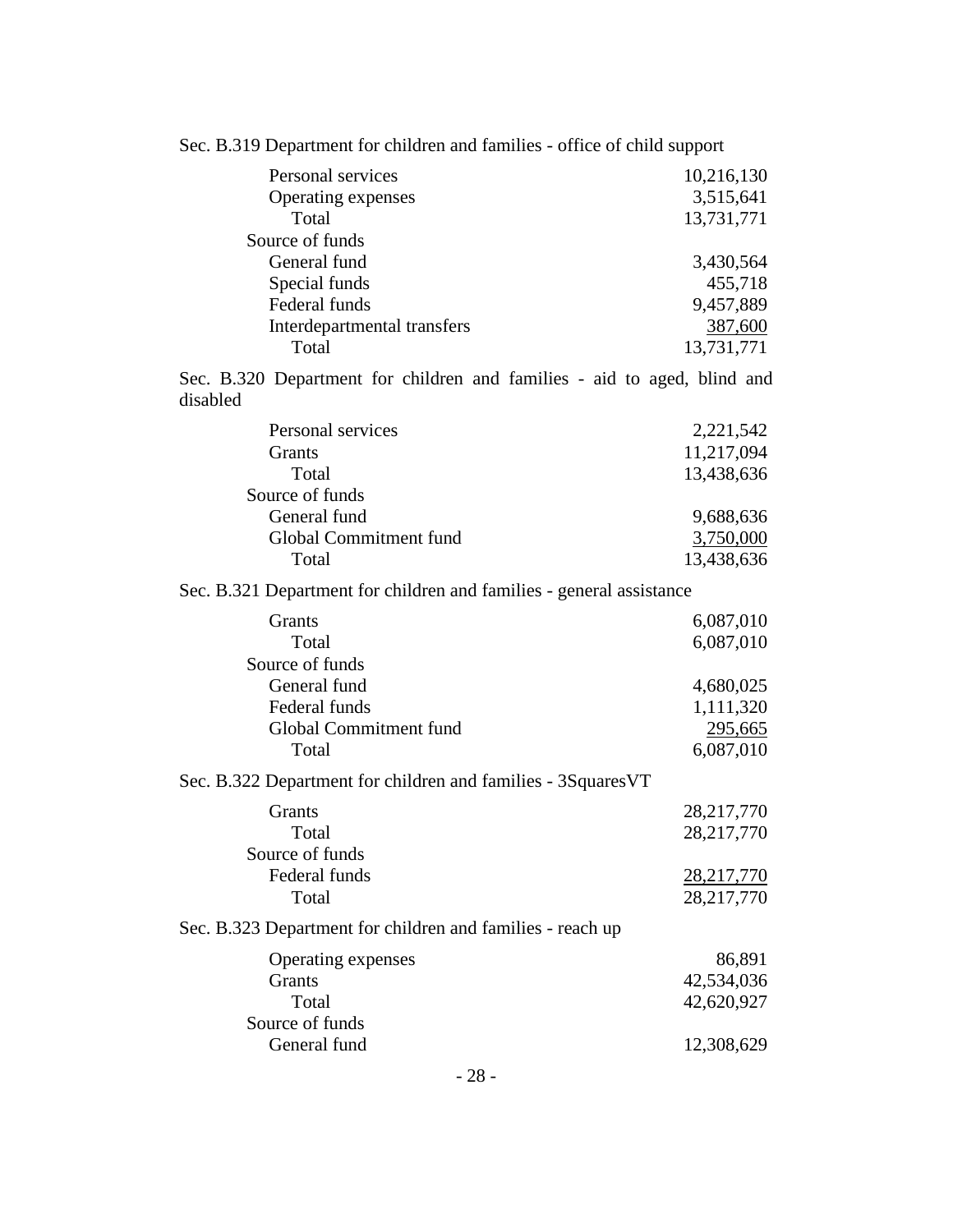| Special funds          | 23,401,676 |
|------------------------|------------|
| Federal funds          | 4,152,222  |
| Global Commitment fund | 2,758,400  |
| Total                  | 42,620,927 |

Sec. B.324 Department for children and families - home heating fuel assistance/LIHEAP

| 17,351,664 |
|------------|
| 17,351,664 |
|            |
| 17,351,664 |
| 17,351,664 |
|            |

Sec. B.325 Department for children and families - office of economic opportunity

| Personal services      | 285,158   |
|------------------------|-----------|
| Operating expenses     | 28,069    |
| <b>Grants</b>          | 8,605,335 |
| Total                  | 8,918,562 |
| Source of funds        |           |
| General fund           | 4,729,667 |
| Special funds          | 57,990    |
| Federal funds          | 3,928,417 |
| Global Commitment fund | 202,488   |
| Total                  | 8,918,562 |
|                        |           |

Sec. B.326 Department for children and families - OEO - weatherization assistance

| Personal services  | 404,273   |
|--------------------|-----------|
| Operating expenses | 53,717    |
| <b>Grants</b>      | 8,649,961 |
| Total              | 9,107,951 |
| Source of funds    |           |
| Special funds      | 8,107,951 |
| Federal funds      | 1,000,000 |
| Total              | 9,107,951 |

Sec. B.327 Department for children and families - Woodside rehabilitation center

| Personal services  | 4,143,010 |
|--------------------|-----------|
| Operating expenses | 656,181   |
| Total              | 4,799,191 |
| Source of funds    |           |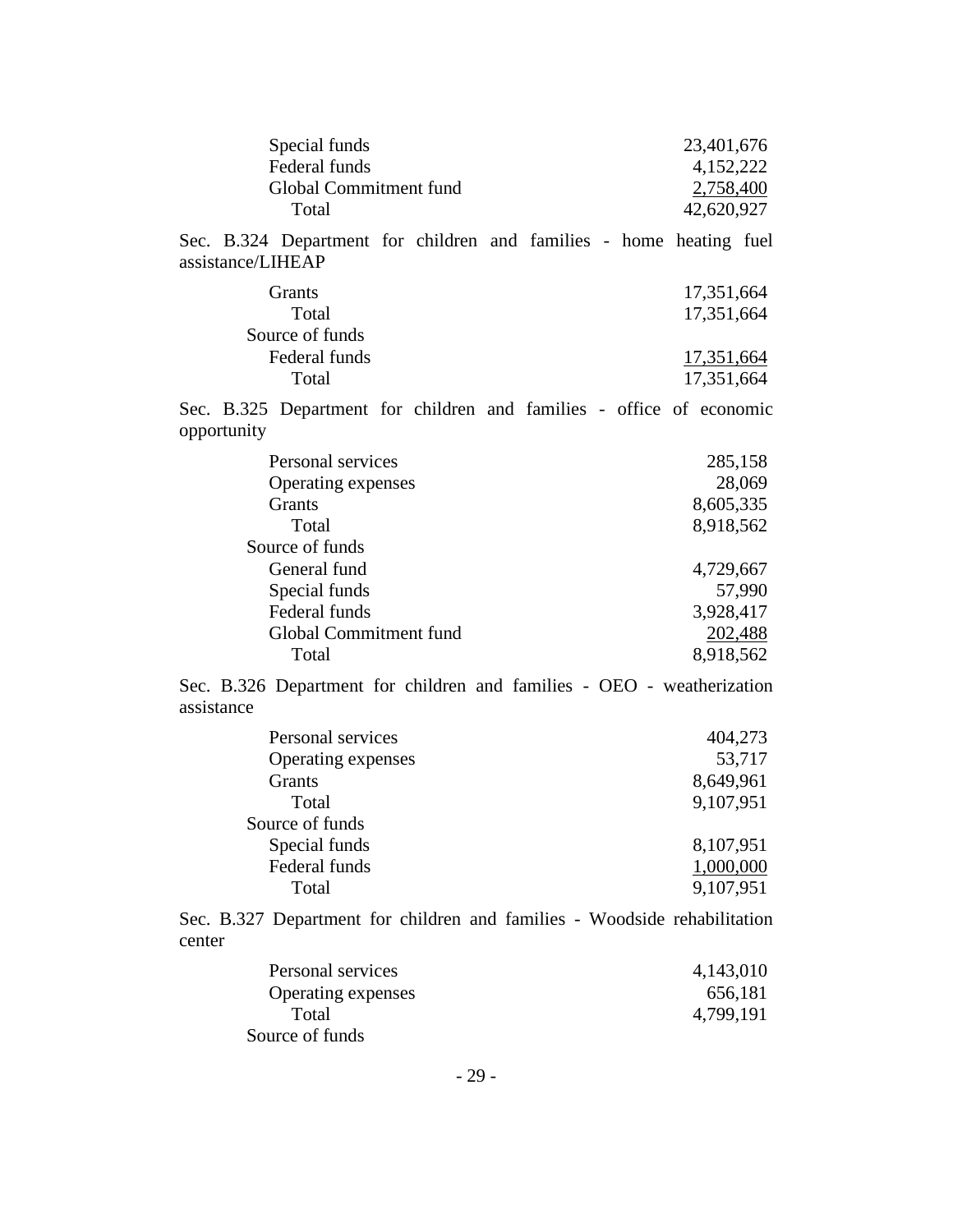| General fund                | 913,411   |
|-----------------------------|-----------|
| Global Commitment fund      | 3,788,780 |
| Interdepartmental transfers | 97,000    |
| Total                       | 4,799,191 |

Sec. B.328 Department for children and families - disability determination services

| Personal services      | 5,691,593 |
|------------------------|-----------|
| Operating expenses     | 524,133   |
| Total                  | 6,215,726 |
| Source of funds        |           |
| Federal funds          | 5,959,659 |
| Global Commitment fund | 256,067   |
| Total                  | 6,215,726 |

Sec. B.329 Disabilities, aging, and independent living - administration & support

| Personal services           | 29,024,981 |
|-----------------------------|------------|
| Operating expenses          | 4,985,917  |
| Total                       | 34,010,898 |
| Source of funds             |            |
| General fund                | 11,213,165 |
| Special funds               | 1,390,457  |
| Federal funds               | 12,992,255 |
| Global Commitment fund      | 5,740,234  |
| Interdepartmental transfers | 2,674,787  |
| Total                       | 34,010,898 |
|                             |            |

Sec. B.330 Disabilities, aging, and independent living - advocacy and independent living grants

| Grants                      | 20,560,309 |
|-----------------------------|------------|
| Total                       | 20,560,309 |
| Source of funds             |            |
| General fund                | 7,862,665  |
| Federal funds               | 6,992,730  |
| Global Commitment fund      | 5,534,924  |
| Interdepartmental transfers | 169,990    |
| Total                       | 20,560,309 |

Sec. B.331 Disabilities, aging, and independent living - blind and visually impaired

| Grants | 1,411,457 |
|--------|-----------|
| Total  | 1,411,457 |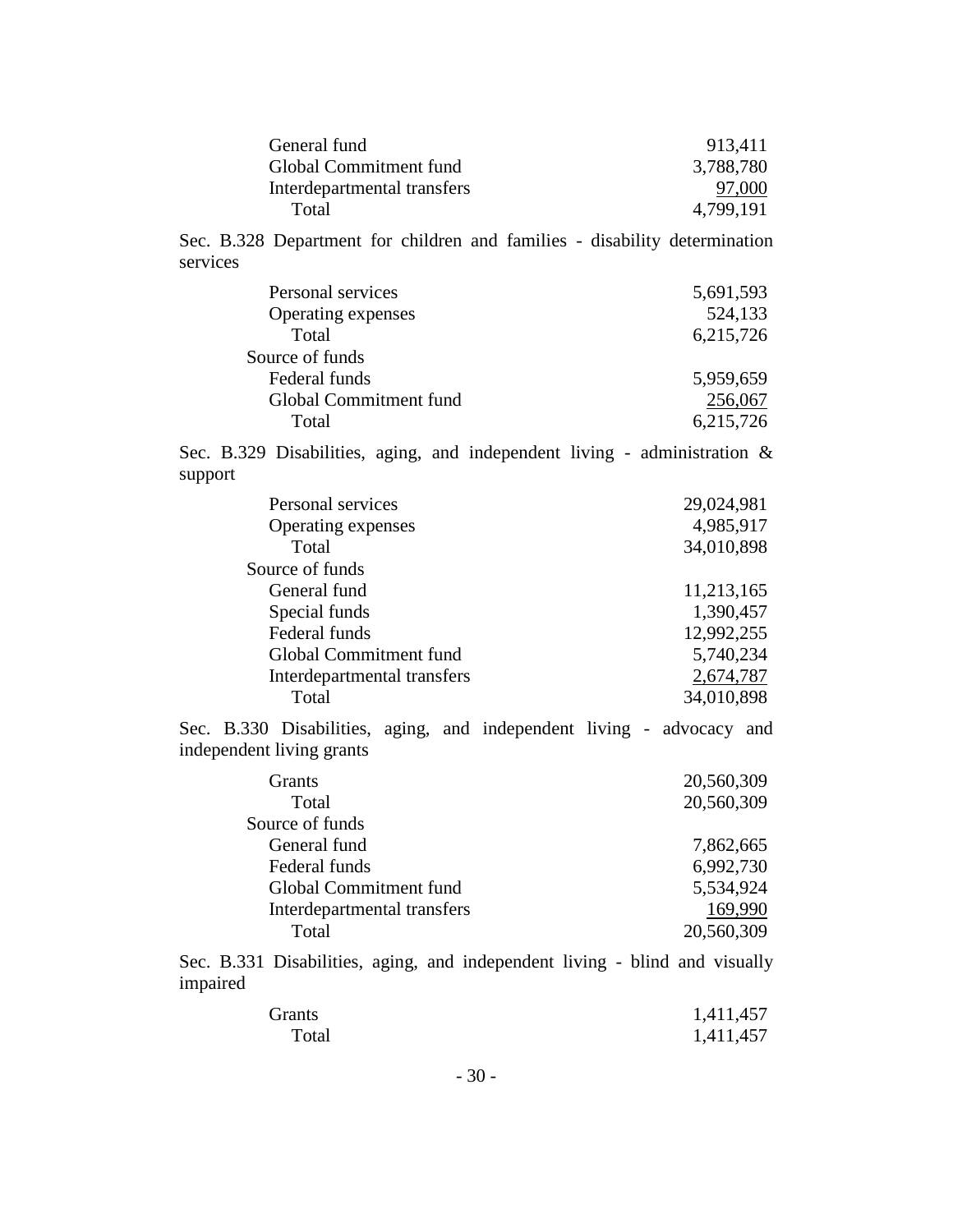| Source of funds                                                                                 |                    |
|-------------------------------------------------------------------------------------------------|--------------------|
| General fund                                                                                    | 349,154            |
| Special funds                                                                                   | 223,450            |
| Federal funds                                                                                   | 593,853            |
| Global Commitment fund                                                                          | 245,000            |
| Total                                                                                           | 1,411,457          |
| Sec. B.332 Disabilities, aging, and independent living -<br>rehabilitation                      | vocational         |
| Grants                                                                                          | 8,972,255          |
| Total                                                                                           | 8,972,255          |
| Source of funds                                                                                 |                    |
| General fund                                                                                    | 1,371,845          |
| Special funds                                                                                   | 70,000             |
| Federal funds                                                                                   | 4,552,523          |
| Global Commitment fund                                                                          | 7,500              |
| Interdepartmental transfers                                                                     | 2,970,387          |
| Total                                                                                           | 8,972,255          |
| Sec. B.333 Disabilities, aging, and independent living - developmental services                 |                    |
| Grants                                                                                          | 185,990,025        |
| Total                                                                                           | 185,990,025        |
| Source of funds                                                                                 |                    |
| General fund                                                                                    | 155,125            |
| Special funds                                                                                   | 15,463             |
| Federal funds                                                                                   | 359,857            |
| Global Commitment fund                                                                          | <u>185,459,580</u> |
| Total                                                                                           | 185,990,025        |
| Sec. B.334 Disabilities, aging, and independent living - TBI home and<br>community based waiver |                    |
| Grants                                                                                          | 5,647,336          |
| Total                                                                                           | 5,647,336          |
| Source of funds                                                                                 |                    |
| Global Commitment fund                                                                          | 5,647,336          |
| Total                                                                                           | 5,647,336          |
| Sec. B.335 Corrections - administration                                                         |                    |
| Personal services                                                                               | 2,335,909          |
| Operating expenses                                                                              | 218,683            |
| Total                                                                                           | 2,554,592          |
| Source of funds                                                                                 |                    |
|                                                                                                 |                    |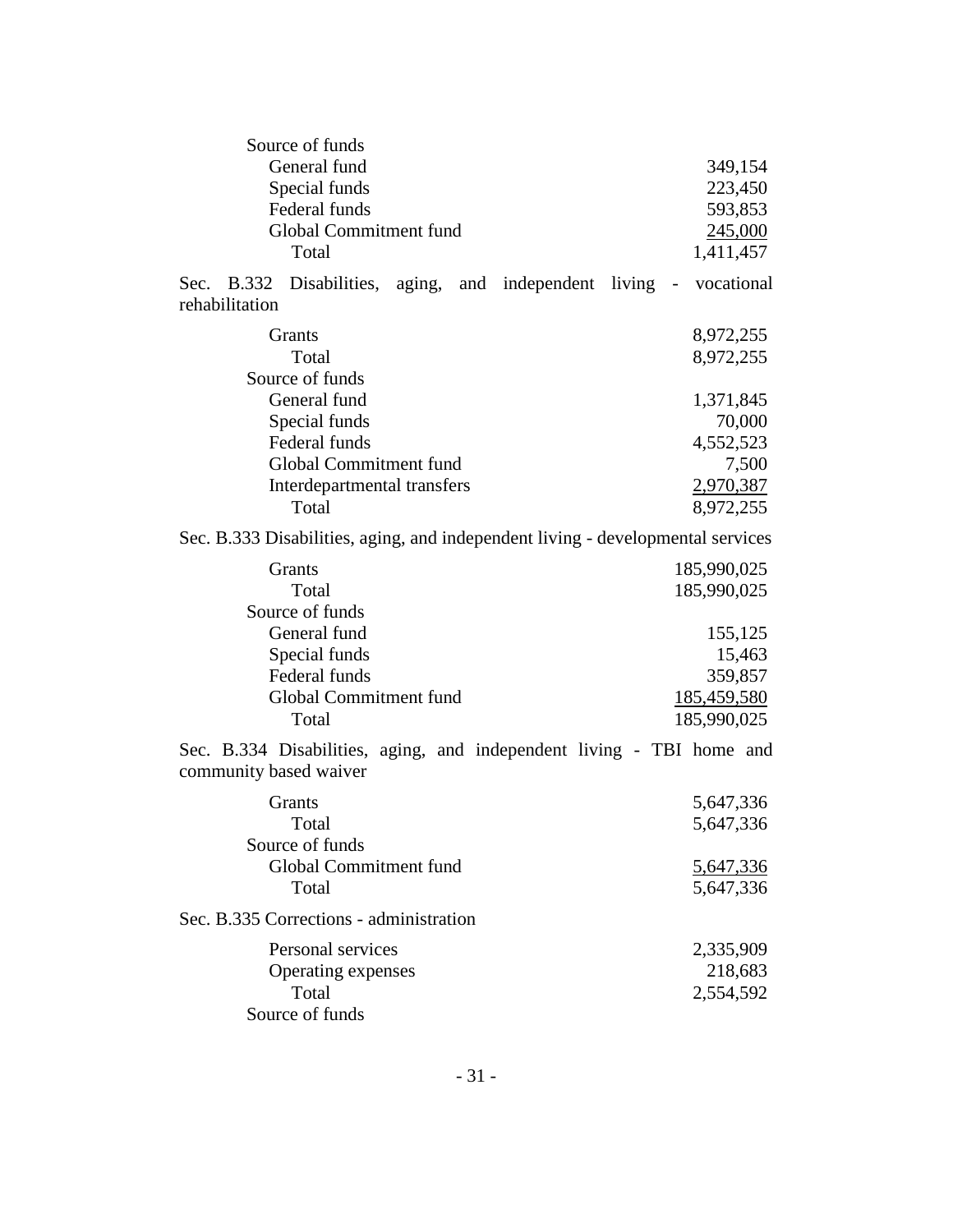| General fund<br>Total                                                                            | 2,554,592<br>2,554,592                                               |
|--------------------------------------------------------------------------------------------------|----------------------------------------------------------------------|
| Sec. B.336 Corrections - parole board                                                            |                                                                      |
| Personal services<br>Operating expenses<br>Total<br>Source of funds                              | 241,447<br>80,783<br>322,230                                         |
| General fund<br>Total                                                                            | 322,230<br>322,230                                                   |
| Sec. B.337 Corrections - correctional education                                                  |                                                                      |
| Personal services<br>Operating expenses<br>Total<br>Source of funds                              | 3,252,135<br>530,774<br>3,782,909                                    |
| <b>Education</b> fund<br>Interdepartmental transfers<br>Total                                    | 3,554,425<br>228,484<br>3,782,909                                    |
| Sec. B.338 Corrections - correctional services                                                   |                                                                      |
| Personal services<br>Operating expenses<br>Grants<br>Total<br>Source of funds<br>General fund    | 106,340,950<br>21,691,183<br>9,872,638<br>137,904,771<br>131,165,662 |
| Special funds<br>Federal funds<br>Global Commitment fund<br>Interdepartmental transfers<br>Total | 483,963<br>470,962<br>5,387,869<br>396,315<br>137,904,771            |
| Sec. B.339 Corrections - Correctional services-out of state beds                                 |                                                                      |
| Personal services<br>Total<br>Source of funds<br>General fund                                    | 8,009,061<br>8,009,061<br>8,009,061                                  |
| Total                                                                                            | 8,009,061                                                            |
| Sec. B.340 Corrections - correctional facilities - recreation                                    |                                                                      |
| Personal services<br>Operating expenses<br>Total                                                 | 541,428<br>345,501<br>886,929                                        |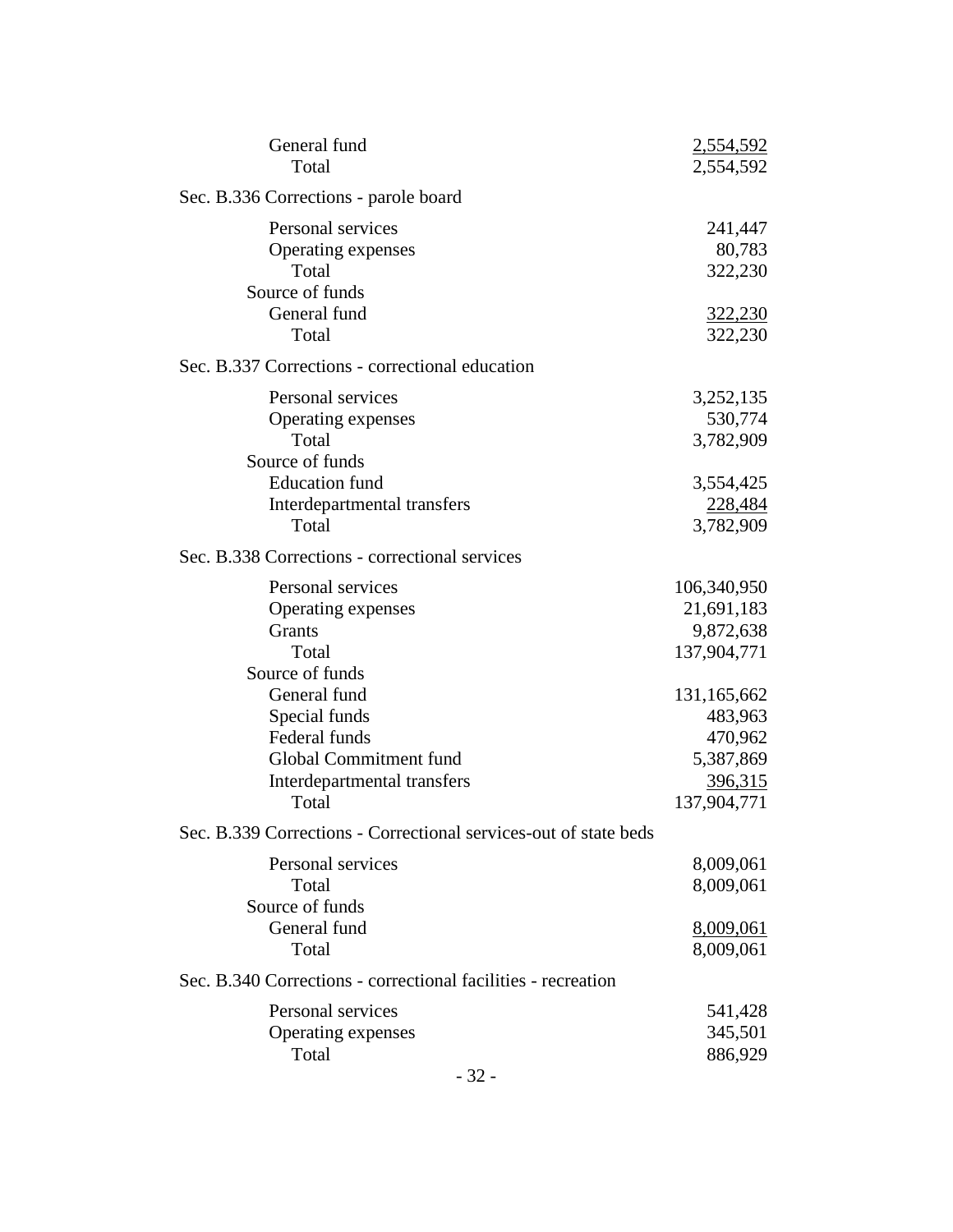| Source of funds<br>Special funds                              | 886,929          |
|---------------------------------------------------------------|------------------|
| Total                                                         | 886,929          |
| Sec. B.341 Corrections - Vermont offender work program        |                  |
| Personal services                                             | 1,267,964        |
| Operating expenses                                            | 548,231          |
| Total                                                         | 1,816,195        |
| Source of funds                                               |                  |
| Internal service funds                                        | <u>1,816,195</u> |
| Total                                                         | 1,816,195        |
| Sec. B.342 Vermont veterans' home - care and support services |                  |
| Personal services                                             | 16,173,696       |
| Operating expenses                                            | 4,852,498        |
| Total                                                         | 21,026,194       |
| Source of funds                                               |                  |
| General fund                                                  | 4,482,923        |
| Special funds                                                 | 8,732,204        |
| Federal funds                                                 | 7,400,081        |
| Global Commitment fund                                        | 410,986          |
| Total                                                         | 21,026,194       |
| Sec. B.343 Commission on women                                |                  |
| Personal services                                             | 273,960          |
| Operating expenses                                            | 82,404           |
| Total                                                         | 356,364          |
| Source of funds                                               |                  |
| General fund                                                  | 351,364          |
| Special funds                                                 | 5,000            |
| Total                                                         | 356,364          |
| Sec. B.344 Retired senior volunteer program                   |                  |
| Grants                                                        | 151,096          |
| Total                                                         | 151,096          |
| Source of funds                                               |                  |
| General fund                                                  | 151,096          |
| Total                                                         | 151,096          |
| Sec. B.345 Green Mountain Care Board                          |                  |
| Personal services                                             | 8,508,778        |
| Operating expenses                                            | 637,600          |
| Total                                                         | 9,146,378        |
| Source of funds                                               |                  |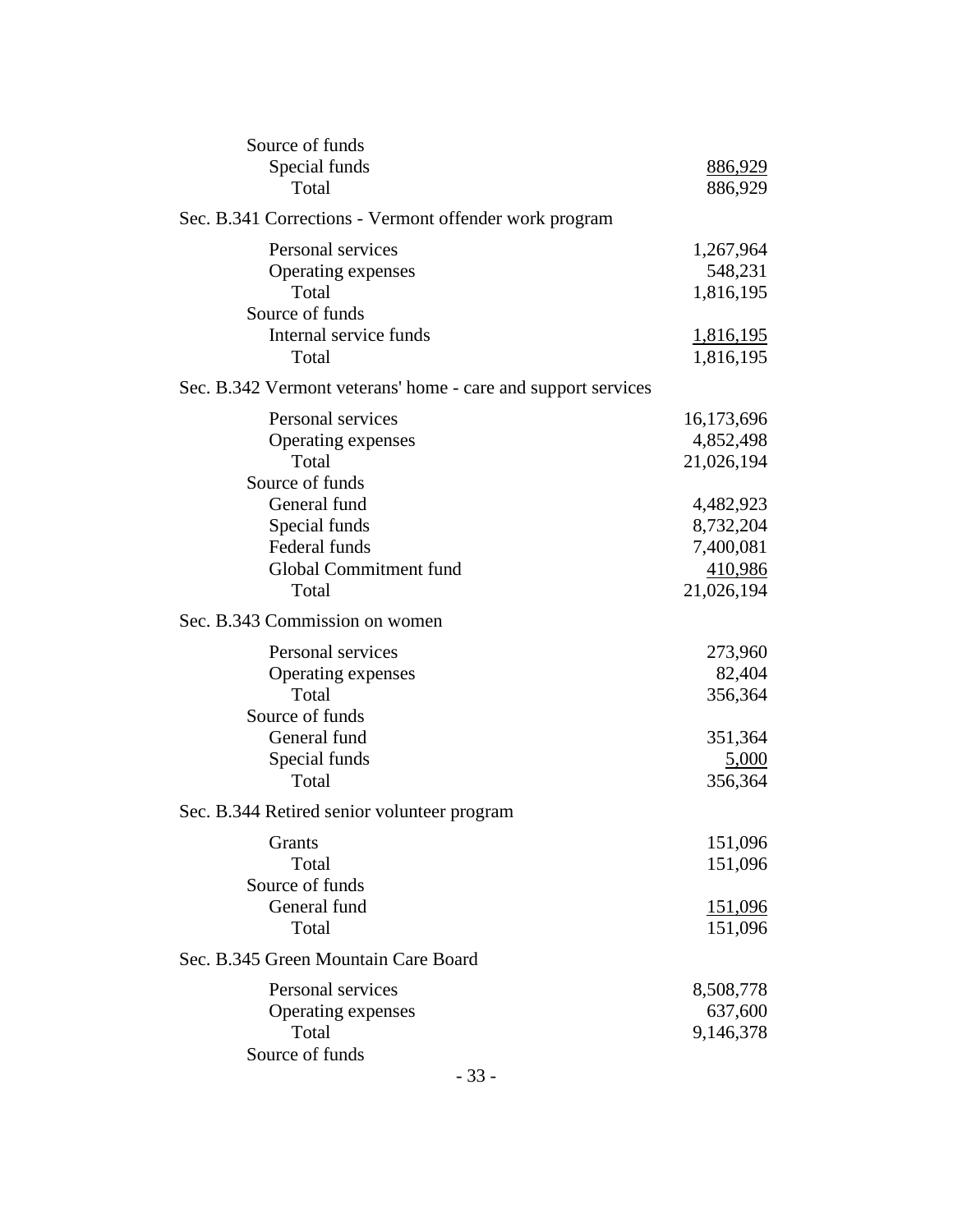| General fund                     | 921,851       |
|----------------------------------|---------------|
| Special funds                    | 1,412,836     |
| Federal funds                    | 928,466       |
| Global Commitment fund           | 3,154,685     |
| Interdepartmental transfers      | 2,728,540     |
| Total                            | 9,146,378     |
| Sec. B.346 Total human services  |               |
| Source of funds                  |               |
| General fund                     | 662, 344, 182 |
| Special funds                    | 95,588,135    |
| Tobacco fund                     | 32,619,752    |
| State health care resources fund | 270,712,781   |
| <b>Education</b> fund            | 3,554,425     |
| Federal funds                    | 1,328,305,215 |
| Global Commitment fund           | 1,314,332,149 |
| Internal service funds           | 1,816,195     |
| Interdepartmental transfers      | 30,798,487    |
| Permanent trust funds            | 25,000        |
| Total                            | 3,740,096,321 |
| Sec. B.400 Labor - programs      |               |
| Personal services                | 26,785,755    |
| Operating expenses               | 7,609,922     |
| <b>Grants</b>                    | 330,482       |
| Total                            | 34,726,159    |
| Source of funds                  |               |
| General fund                     | 3,264,327     |
| Special funds                    | 3,363,869     |
| Federal funds                    | 26,941,460    |
| Interdepartmental transfers      | 1,156,503     |
| Total                            | 34,726,159    |
| Sec. B.401 Total labor           |               |
| Source of funds                  |               |
| General fund                     | 3,264,327     |
| Special funds                    | 3,363,869     |
| Federal funds                    | 26,941,460    |
| Interdepartmental transfers      | 1,156,503     |
| Total                            | 34,726,159    |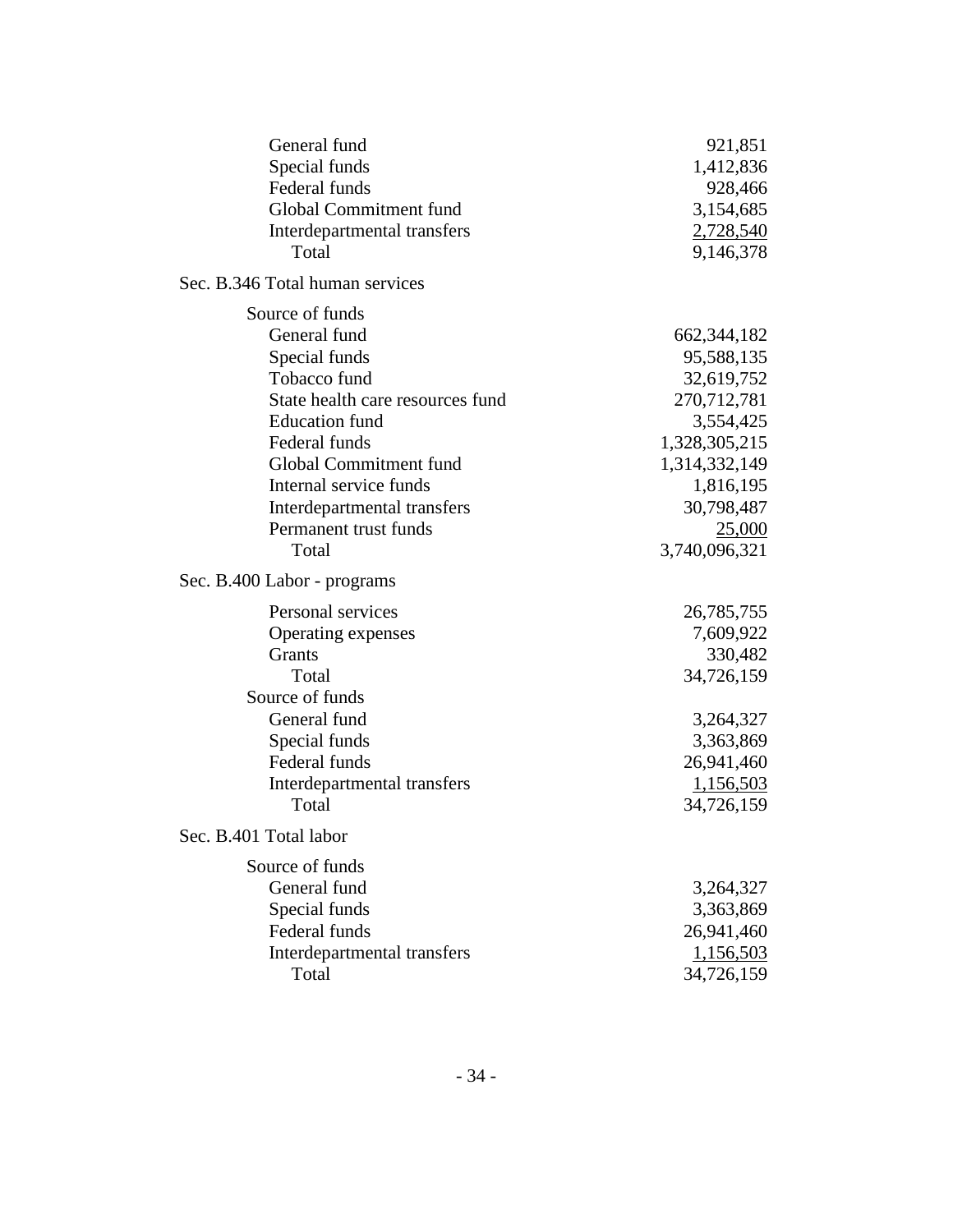| Sec. B.500 Education - finance and administration        |                   |
|----------------------------------------------------------|-------------------|
| Personal services                                        | 8,452,624         |
| Operating expenses                                       | 2,409,879         |
| Grants                                                   | 15,811,200        |
| Total                                                    | 26,673,703        |
| Source of funds                                          |                   |
| General fund                                             | 3,338,940         |
| Special funds                                            | 16,656,256        |
| <b>Education</b> fund                                    | 962,145           |
| Federal funds                                            | 4,778,175         |
| Global Commitment fund                                   | 938,187           |
| Total                                                    | 26,673,703        |
| Sec. B.501 Education - education services                |                   |
| Personal services                                        | 16,454,867        |
| Operating expenses                                       | 1,382,706         |
| Grants                                                   | 114,299,730       |
| Total                                                    | 132, 137, 303     |
| Source of funds                                          |                   |
| General fund                                             | 5,440,726         |
| Special funds                                            | 2,425,480         |
| Federal funds                                            | 123,005,164       |
| Interdepartmental transfers                              | 1,265,933         |
| Total                                                    | 132, 137, 303     |
| Sec. B.502 Education - special education: formula grants |                   |
| Grants                                                   | 179,823,434       |
| Total                                                    | 179,823,434       |
| Source of funds                                          |                   |
| <b>Education</b> fund                                    | 179,823,434       |
| Total                                                    | 179,823,434       |
| Sec. B.503 Education - state-placed students             |                   |
| Grants                                                   | 16,400,000        |
| Total                                                    | 16,400,000        |
| Source of funds                                          |                   |
| <b>Education</b> fund                                    | <u>16,400,000</u> |
| Total                                                    | 16,400,000        |
| Sec. B.504 Education - adult education and literacy      |                   |
| Grants                                                   | 7,351,468         |
| Total                                                    | 7,351,468         |
| Source of funds                                          |                   |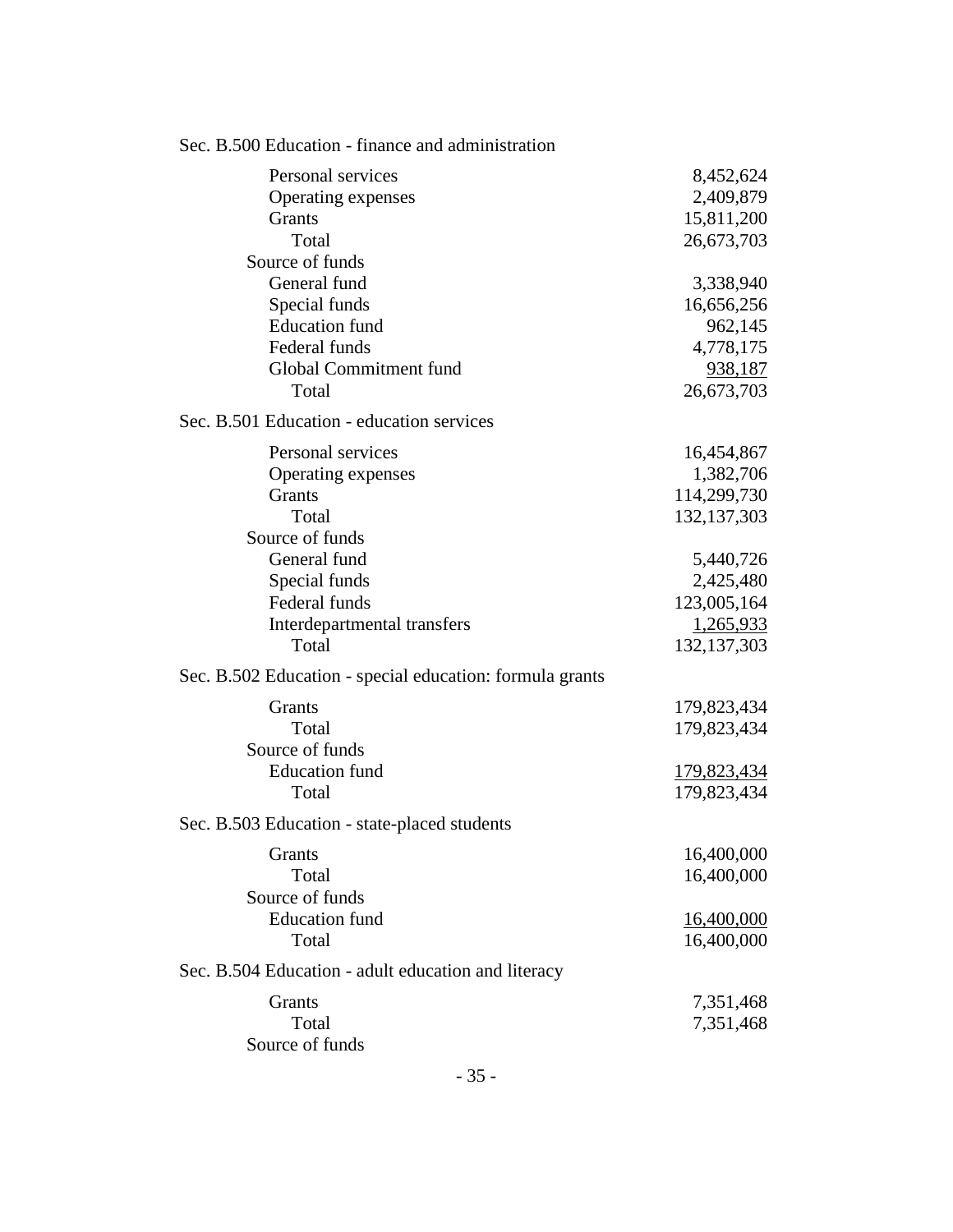| General fund                                      | 787,995          |
|---------------------------------------------------|------------------|
| <b>Education</b> fund                             | 5,800,000        |
| Federal funds                                     | 763,473          |
| Total                                             | 7,351,468        |
| Sec. B.505 Education - adjusted education payment |                  |
| Grants                                            | 1,289,600,000    |
| Total                                             | 1,289,600,000    |
| Source of funds                                   |                  |
| <b>Education</b> fund                             | 1,289,600,000    |
| Total                                             | 1,289,600,000    |
| Sec. B.506 Education - transportation             |                  |
| Grants                                            | 17,734,913       |
| Total                                             | 17,734,913       |
| Source of funds                                   |                  |
| <b>Education</b> fund                             | 17,734,913       |
| Total                                             | 17,734,913       |
| Sec. B.507 Education - small school grants        |                  |
| Grants                                            | 7,615,000        |
| Total                                             | 7,615,000        |
| Source of funds                                   |                  |
| <b>Education</b> fund                             | <u>7,615,000</u> |
| Total                                             | 7,615,000        |
| Sec. B.508 Education - capital debt service aid   |                  |
| Grants                                            | 122,000          |
| Total                                             | 122,000          |
| Source of funds                                   |                  |
| <b>Education</b> fund                             | <u>122,000</u>   |
| Total                                             | 122,000          |
| Sec. B.509 Education - tobacco litigation         |                  |
| Personal services                                 | 101,707          |
| Operating expenses                                | 29,115           |
| Grants                                            | 635,719          |
| Total                                             | 766,541          |
| Source of funds                                   |                  |
| Tobacco fund                                      | 766,541          |
| Total                                             | 766,541          |
|                                                   |                  |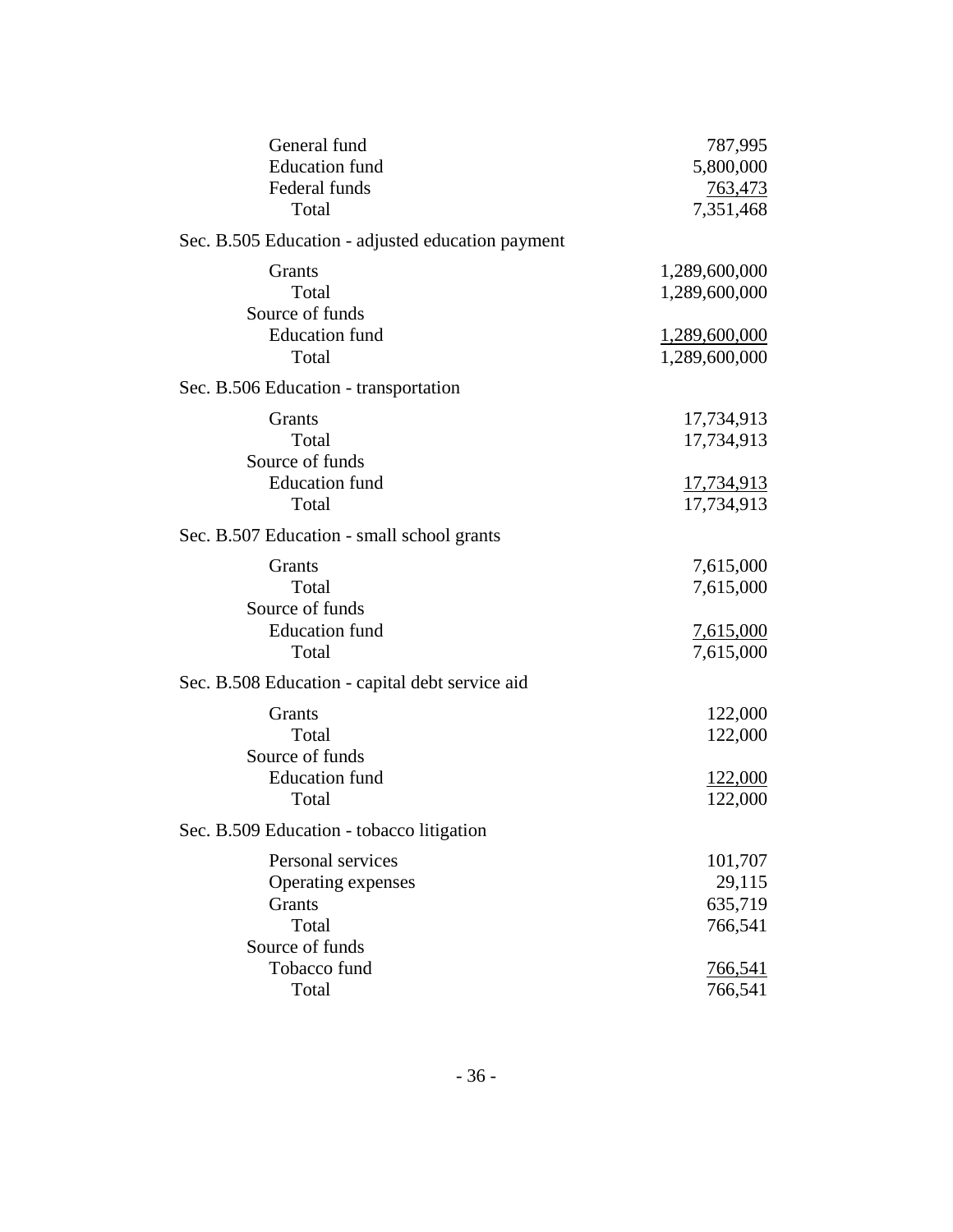| Sec. B.510 Education - essential early education grant        |                    |
|---------------------------------------------------------------|--------------------|
| Grants                                                        | 6,356,188          |
| Total                                                         | 6,356,188          |
| Source of funds                                               |                    |
| <b>Education</b> fund                                         | 6,356,188          |
| Total                                                         | 6,356,188          |
| Sec. B.511 Education - technical education                    |                    |
| Grants                                                        | 13,331,162         |
| Total                                                         | 13,331,162         |
| Source of funds                                               |                    |
| <b>Education</b> fund                                         | <u>13,331,162</u>  |
| Total                                                         | 13,331,162         |
| Sec. B.512 Education - Act 117 cost containment               |                    |
| Personal services                                             | 1,086,783          |
| Operating expenses                                            | 148,207            |
| Grants                                                        | 91,000             |
| Total                                                         | 1,325,990          |
| Source of funds                                               |                    |
| Special funds                                                 | 1,325,990          |
| Total                                                         | 1,325,990          |
| Sec. B.513 Appropriation and transfer to education fund       |                    |
| Grants                                                        | 303, 343, 381      |
| Total                                                         | 303, 343, 381      |
| Source of funds                                               |                    |
| General fund                                                  | <u>303,343,381</u> |
| Total                                                         | 303,343,381        |
| Sec. B.514 State teachers' retirement system                  |                    |
| Grants                                                        | 73,102,909         |
| Total                                                         | 73,102,909         |
| Source of funds                                               |                    |
| General fund                                                  | 73,102,909         |
| Total                                                         | 73,102,909         |
| Sec. B.514.1 State teachers' retirement system administration |                    |
| Personal services                                             | 7,978,983          |
| Operating expenses                                            | 1,325,835          |
| Total                                                         | 9,304,818          |
| Source of funds                                               |                    |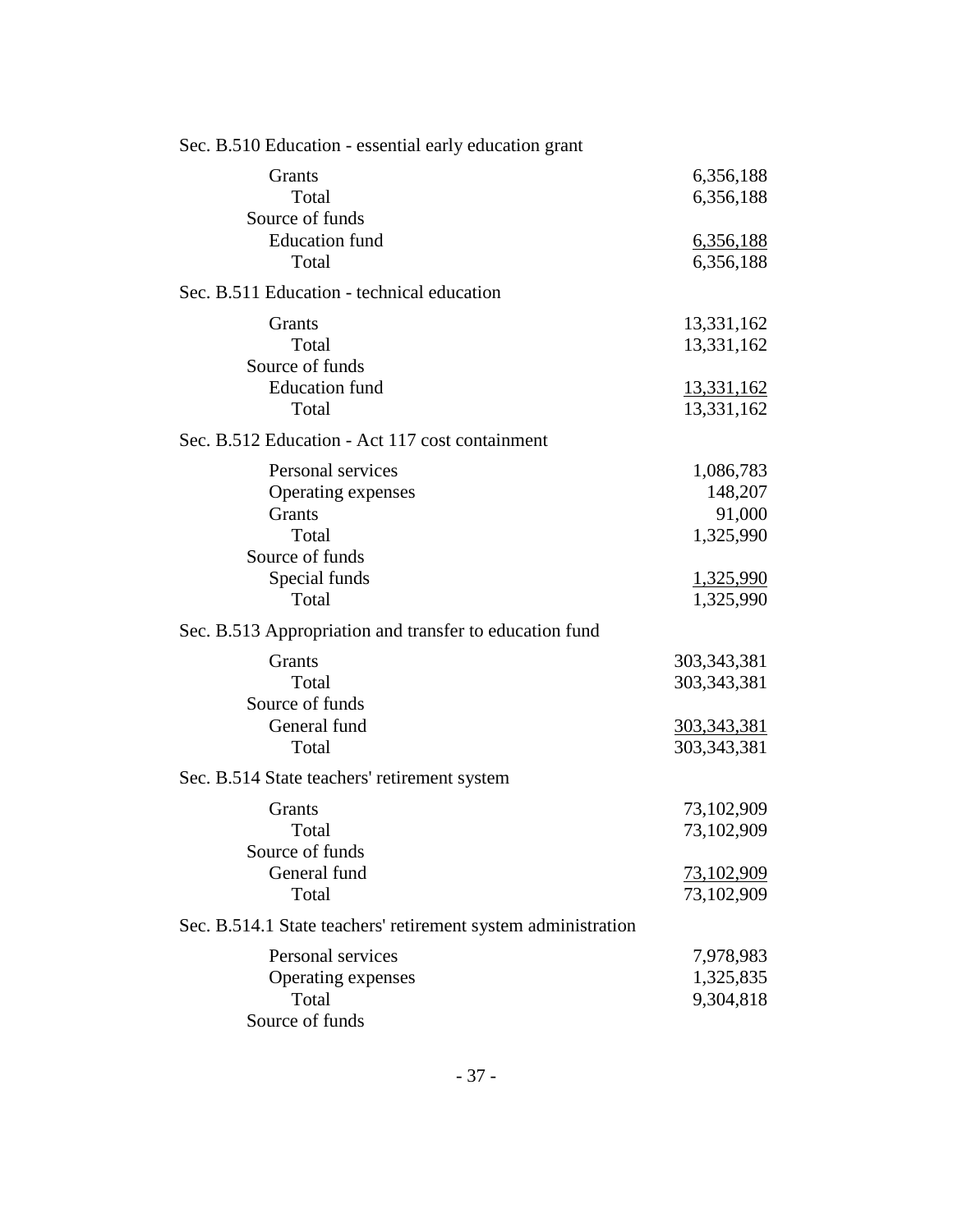| Pension trust funds<br>Total                                                                                                                                                                        | 9,304,818<br>9,304,818                                                                                                     |
|-----------------------------------------------------------------------------------------------------------------------------------------------------------------------------------------------------|----------------------------------------------------------------------------------------------------------------------------|
| Sec. B.515 Retired teachers' health care and medical benefits                                                                                                                                       |                                                                                                                            |
| Grants<br>Total<br>Source of funds<br>General fund<br>Total                                                                                                                                         | 15,576,468<br>15,576,468<br><u>15,576,468</u><br>15,576,468                                                                |
| Sec. B.516 Total general education                                                                                                                                                                  |                                                                                                                            |
| Source of funds<br>General fund<br>Special funds<br>Tobacco fund<br><b>Education</b> fund<br>Federal funds<br>Global Commitment fund<br>Interdepartmental transfers<br>Pension trust funds<br>Total | 401,590,419<br>20,407,726<br>766,541<br>1,537,744,842<br>128,546,812<br>938,187<br>1,265,933<br>9,304,818<br>2,100,565,278 |
| Sec. B.600 University of Vermont                                                                                                                                                                    |                                                                                                                            |
| Grants<br>Total<br>Source of funds<br>General fund<br>Global Commitment fund<br>Total                                                                                                               | 42,509,093<br>42,509,093<br>38,462,876<br>4,046,217<br>42,509,093                                                          |
| Sec. B.601 Vermont Public Television                                                                                                                                                                |                                                                                                                            |
| Grants<br>Total<br>Source of funds<br>General fund<br>Total                                                                                                                                         | 271,103<br>271,103<br>271,103<br>271,103                                                                                   |
| Sec. B.602 Vermont state colleges                                                                                                                                                                   |                                                                                                                            |
| Grants<br>Total<br>Source of funds<br>General fund                                                                                                                                                  | 24,300,464<br>24,300,464<br>24,300,464                                                                                     |
| Total                                                                                                                                                                                               | 24,300,464                                                                                                                 |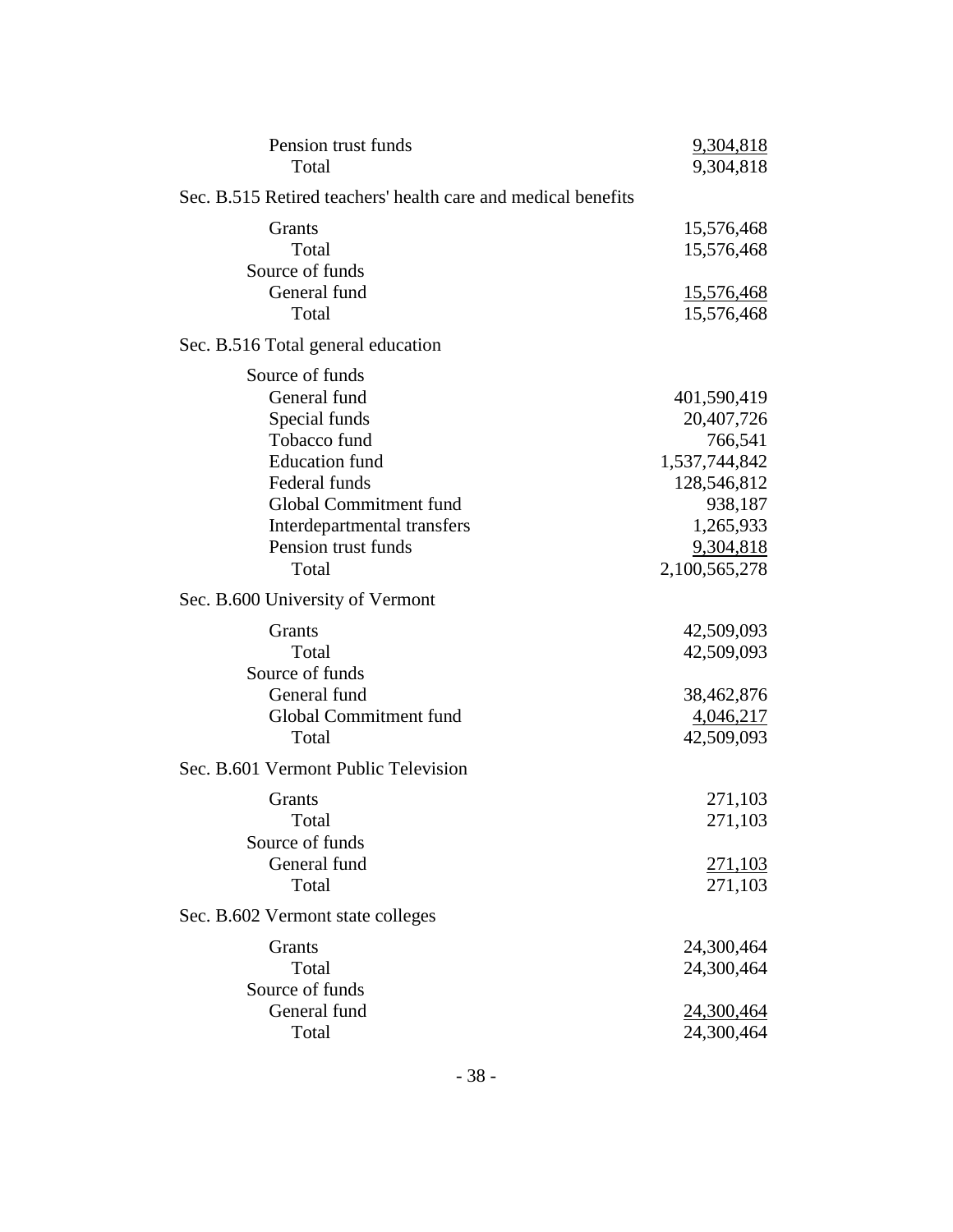| Sec. B.603 Vermont state colleges - allied health                           |                                 |
|-----------------------------------------------------------------------------|---------------------------------|
| Grants<br>Total<br>Source of funds                                          | 1,157,775<br>1,157,775          |
| General fund                                                                | 748,314                         |
| Global Commitment fund                                                      | 409,461                         |
| Total                                                                       | 1,157,775                       |
| Sec. B.605 Vermont student assistance corporation                           |                                 |
| Grants                                                                      | 19,414,588                      |
| Total                                                                       | 19,414,588                      |
| Source of funds                                                             |                                 |
| General fund<br>Total                                                       | <u>19,414,588</u><br>19,414,588 |
| Sec. B.606 New England higher education compact                             |                                 |
|                                                                             |                                 |
| Grants                                                                      | 84,000                          |
| Total<br>Source of funds                                                    | 84,000                          |
| General fund                                                                | 84,000                          |
| Total                                                                       | 84,000                          |
| Sec. B.607 University of Vermont - Morgan Horse Farm                        |                                 |
| Grants                                                                      | $\mathbf{1}$                    |
| Total                                                                       | $\mathbf{1}$                    |
| Source of funds                                                             |                                 |
| General fund                                                                |                                 |
| Total                                                                       | $\frac{1}{1}$                   |
| Sec. B.608 Total higher education                                           |                                 |
| Source of funds                                                             |                                 |
| General fund                                                                | 83,281,346                      |
| Global Commitment fund                                                      | 4,455,678                       |
| Total                                                                       | 87,737,024                      |
| Sec. B.700 Natural resources - agency of natural resources - administration |                                 |
| Personal services                                                           | 3,450,486                       |
| Operating expenses                                                          | 2,144,118                       |
| Grants                                                                      | 125,510                         |
| Total<br>Source of funds                                                    | 5,720,114                       |
| General fund                                                                | 4,701,176                       |
| Special funds                                                               | 491,800                         |
|                                                                             |                                 |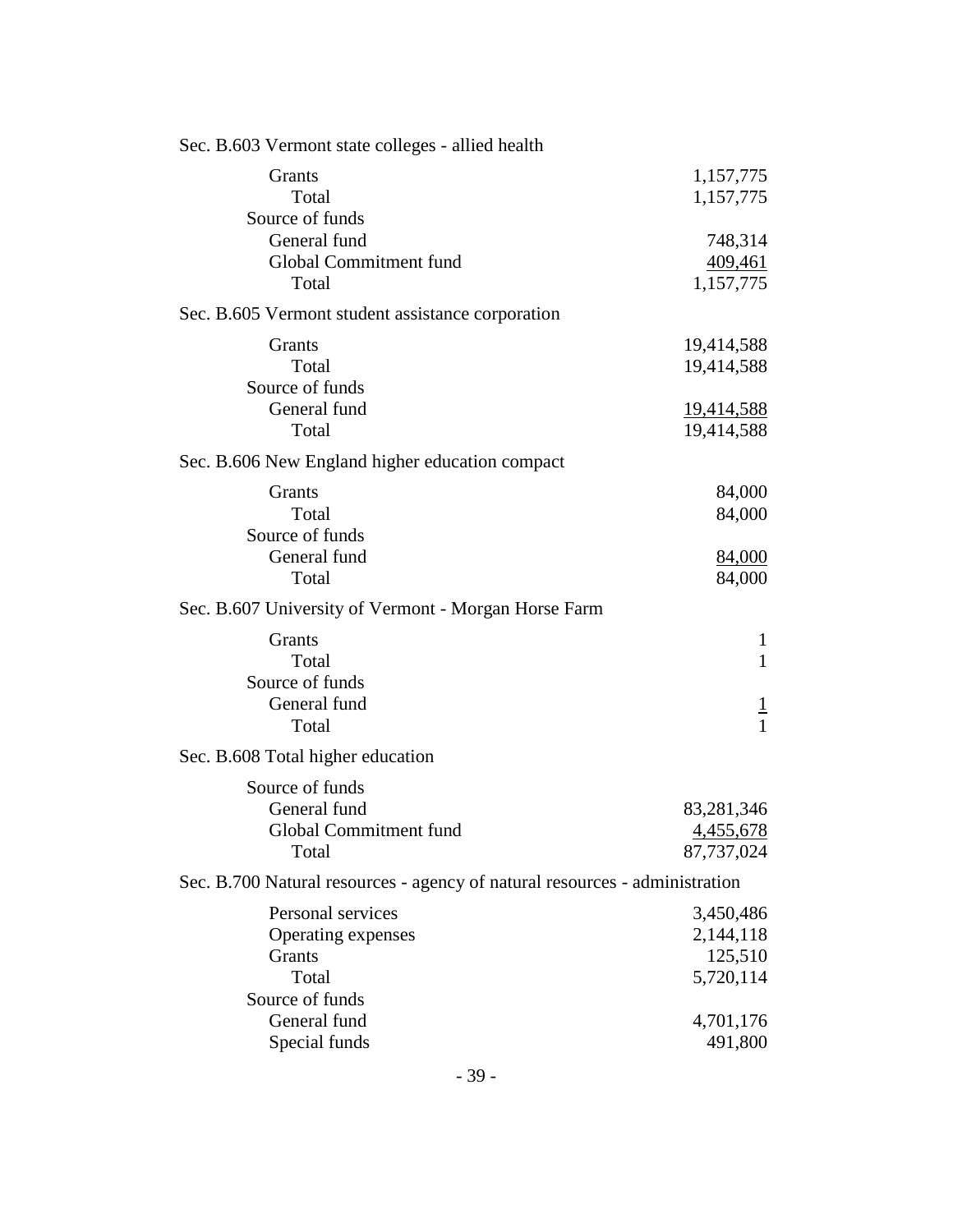| Federal funds                                                           | 270,000    |
|-------------------------------------------------------------------------|------------|
| Interdepartmental transfers                                             | 257,138    |
| Total                                                                   | 5,720,114  |
| Sec. B.701 Natural resources - state land local property tax assessment |            |
| Operating expenses                                                      | 2,285,299  |
| Total                                                                   | 2,285,299  |
| Source of funds                                                         |            |
| General fund                                                            | 1,863,799  |
| Interdepartmental transfers                                             | 421,500    |
| Total                                                                   | 2,285,299  |
| Sec. B.702 Fish and wildlife - support and field services               |            |
| Personal services                                                       | 16,199,539 |
| Operating expenses                                                      | 5,399,047  |
| Grants                                                                  | 2,145,000  |
| Total                                                                   | 23,743,586 |
| Source of funds                                                         |            |
| General fund                                                            | 5,162,155  |
| Special funds                                                           | 100,000    |
| Fish and wildlife fund                                                  | 9,291,075  |
| Federal funds                                                           | 8,991,856  |
| Interdepartmental transfers                                             | 197,500    |
| Permanent trust funds                                                   | 1,000      |
| Total                                                                   | 23,743,586 |
| Sec. B.703 Forests, parks and recreation - administration               |            |
| Personal services                                                       | 1,090,003  |
| Operating expenses                                                      | 663,990    |
| Grants                                                                  | 1,822,730  |
| Total                                                                   | 3,576,723  |
| Source of funds                                                         |            |
| General fund                                                            | 1,099,310  |
| Special funds                                                           | 1,307,878  |
| Federal funds                                                           | 1,169,535  |
| Total                                                                   | 3,576,723  |
| Sec. B.704 Forests, parks and recreation - forestry                     |            |
| Personal services                                                       | 5,230,313  |
| Operating expenses                                                      | 685,288    |
| Grants                                                                  | 500,700    |
| Total                                                                   | 6,416,301  |
| Source of funds                                                         |            |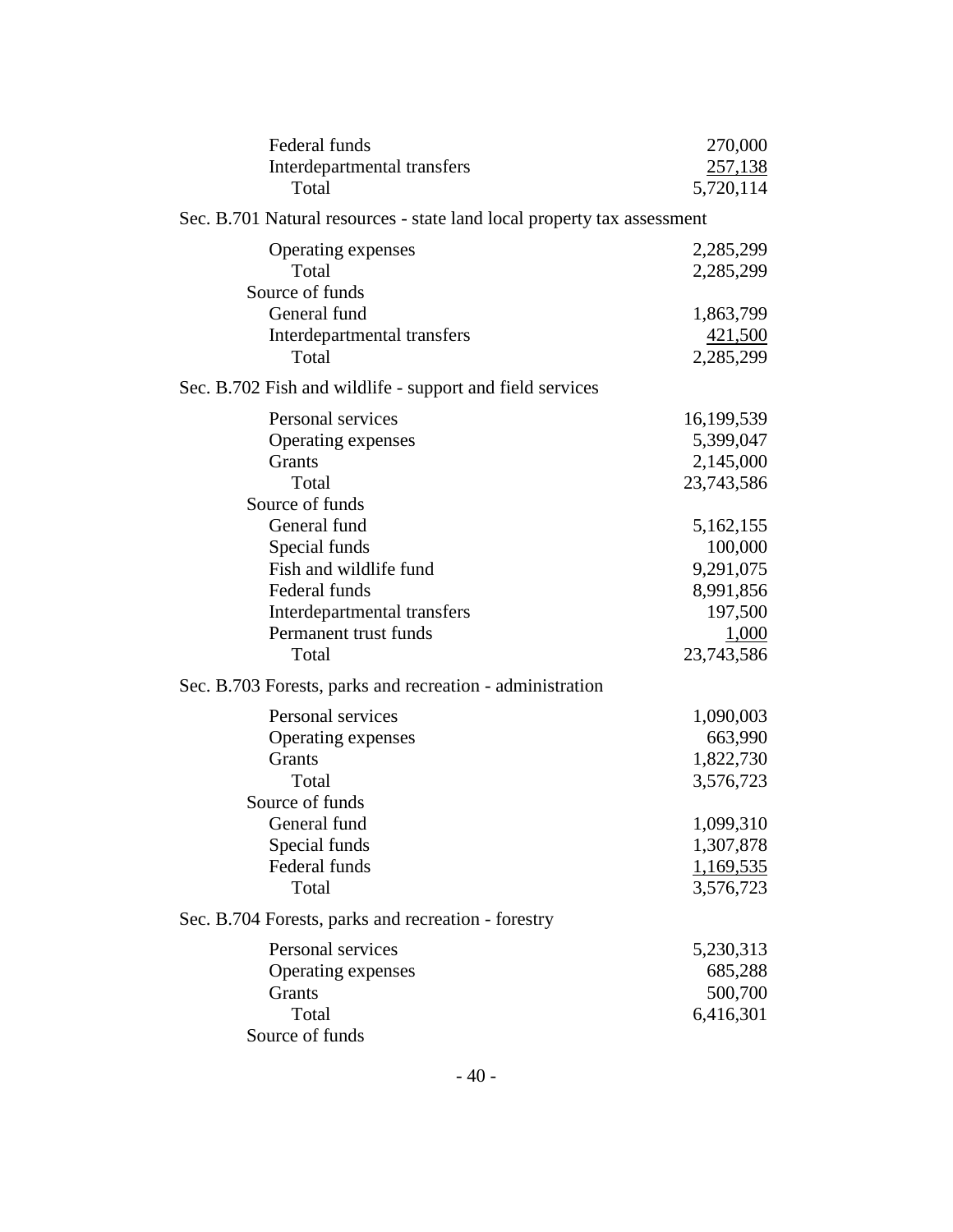| General fund                                                          | 3,848,398      |
|-----------------------------------------------------------------------|----------------|
| Special funds                                                         | 1,130,403      |
| Federal funds                                                         | 1,300,000      |
| Interdepartmental transfers                                           | <u>137,500</u> |
| Total                                                                 | 6,416,301      |
| Sec. B.705 Forests, parks and recreation - state parks                |                |
| Personal services                                                     | 6,845,755      |
| Operating expenses                                                    | 2,622,212      |
| Total                                                                 | 9,467,967      |
| Source of funds                                                       |                |
| General fund                                                          | 637,328        |
| Special funds                                                         | 8,830,639      |
| Total                                                                 | 9,467,967      |
| Sec. B.706 Forests, parks and recreation - lands administration       |                |
| Personal services                                                     | 508,184        |
| Operating expenses                                                    | 1,195,754      |
| Total                                                                 | 1,703,938      |
| Source of funds                                                       |                |
| General fund                                                          | 437,559        |
| Special funds                                                         | 197,629        |
| Federal funds                                                         | 1,050,000      |
| Interdepartmental transfers                                           | <u>18,750</u>  |
| Total                                                                 | 1,703,938      |
| Sec. B.707 Forests, parks and recreation - youth conservation corps   |                |
| Grants                                                                | 520,689        |
| Total                                                                 | 520,689        |
| Source of funds                                                       |                |
| General fund                                                          | 48,307         |
| Special funds                                                         | 188,382        |
| Federal funds                                                         | 94,000         |
| Interdepartmental transfers                                           | 190,000        |
| Total                                                                 | 520,689        |
| Sec. B.708 Forests, parks and recreation - forest highway maintenance |                |
| Personal services                                                     | 94,000         |
| Operating expenses                                                    | 85,925         |
| Total                                                                 | 179,925        |
| Source of funds                                                       |                |
| General fund                                                          | <u>179,925</u> |
| Total                                                                 | 179,925        |
|                                                                       |                |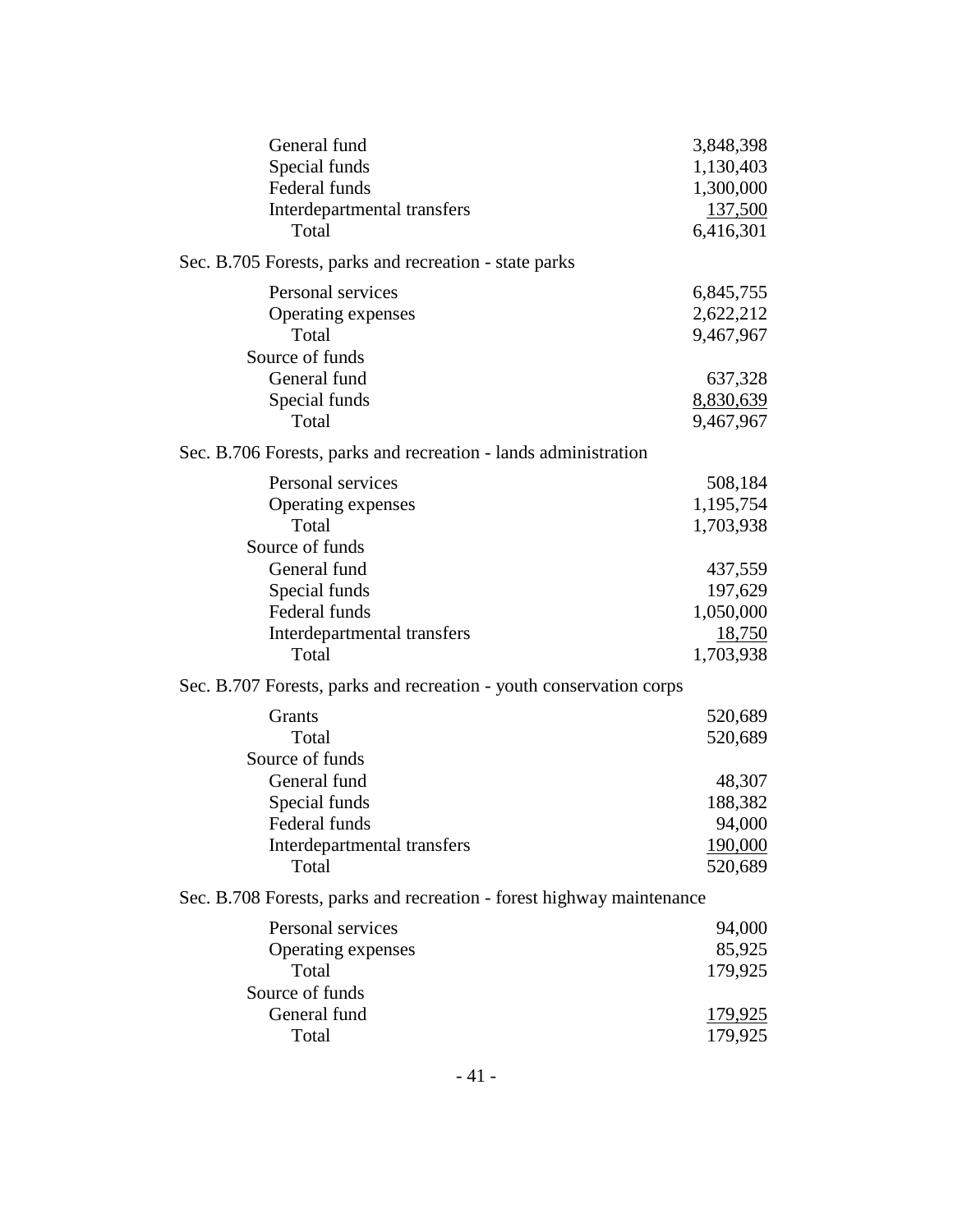| Sec. B.709 Environmental conservation - management and support services             |              |
|-------------------------------------------------------------------------------------|--------------|
| Personal services                                                                   | 5,608,526    |
| Operating expenses                                                                  | 790,399      |
| Grants                                                                              | 111,280      |
| Total                                                                               | 6,510,205    |
| Source of funds                                                                     |              |
| General fund                                                                        | 354,188      |
| Special funds                                                                       | 445,630      |
| Federal funds                                                                       | 1,110,742    |
| Interdepartmental transfers                                                         | 4,599,645    |
| Total                                                                               | 6,510,205    |
| Sec. B.710 Environmental conservation - air and waste management                    |              |
| Personal services                                                                   | 10,423,688   |
| Operating expenses                                                                  | 8,315,978    |
| Grants                                                                              | 2,044,754    |
| Total                                                                               | 20,784,420   |
| Source of funds                                                                     |              |
| General fund                                                                        | 442,163      |
| Special funds                                                                       | 16,555,651   |
| Federal funds                                                                       | 3,634,737    |
| Interdepartmental transfers                                                         | 151,869      |
| Total                                                                               | 20,784,420   |
| Sec. B.711 Environmental conservation - office of water programs                    |              |
| Personal services                                                                   | 16,578,032   |
| Operating expenses                                                                  | 4,911,506    |
| Grants                                                                              | 1,672,015    |
| Total                                                                               | 23, 161, 553 |
| Source of funds                                                                     |              |
| General fund                                                                        | 8,240,152    |
| Special funds                                                                       | 6,864,180    |
| Federal funds                                                                       | 6,722,123    |
| Interdepartmental transfers                                                         | 1,335,098    |
| Total                                                                               | 23,161,553   |
| Sec. B.712 Environmental conservation - tax-loss Connecticut river flood<br>control |              |
| Operating expenses                                                                  | 34,700       |
| Total                                                                               | 34,700       |
| Source of funds                                                                     |              |
| General fund                                                                        | 3,470        |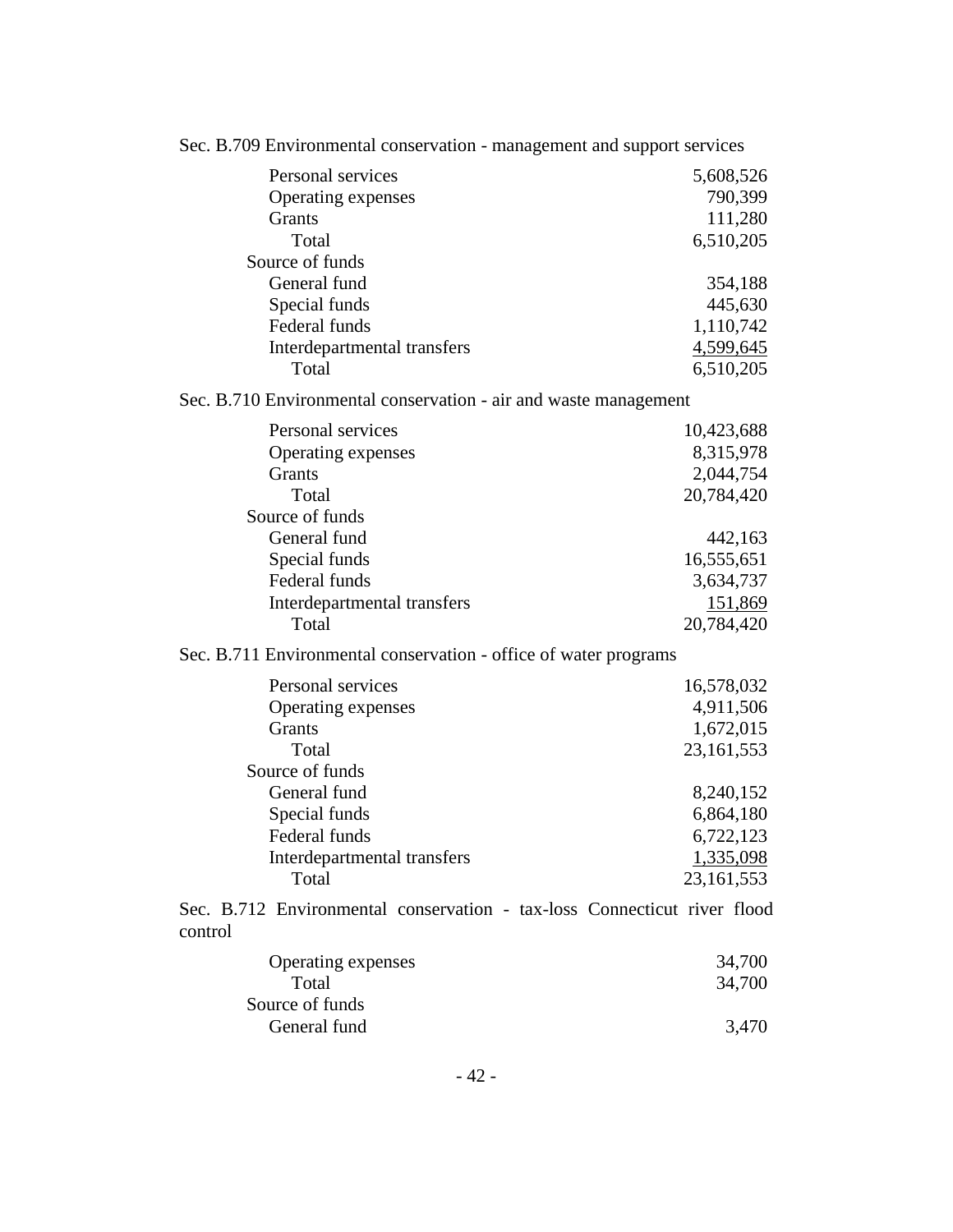| Special funds<br>Total                                                                                                                                       | 31,230<br>34,700                                                                         |
|--------------------------------------------------------------------------------------------------------------------------------------------------------------|------------------------------------------------------------------------------------------|
| Sec. B.713 Natural resources board                                                                                                                           |                                                                                          |
| Personal services<br>Operating expenses<br>Total                                                                                                             | 2,733,698<br>236,618<br>2,970,316                                                        |
| Source of funds<br>General fund<br>Special funds<br>Total                                                                                                    | 639,419<br>2,330,897<br>2,970,316                                                        |
| Sec. B.714 Total natural resources                                                                                                                           |                                                                                          |
| Source of funds<br>General fund<br>Special funds<br>Fish and wildlife fund<br>Federal funds<br>Interdepartmental transfers<br>Permanent trust funds<br>Total | 27,657,349<br>38,474,319<br>9,291,075<br>24,342,993<br>7,309,000<br>1,000<br>107,075,736 |
| Sec. B.800 Commerce and community development - agency of commerce and<br>community development - administration                                             |                                                                                          |
| Personal services<br>Operating expenses<br>Grants<br>Total<br>Source of funds<br>General fund<br>Special funds<br>Federal funds                              | 2,794,805<br>813,675<br>4,322,627<br>7,931,107<br>3,391,307<br>3,569,800<br>800,000      |
| Interdepartmental transfers<br>Total                                                                                                                         | 170,000<br>7,931,107                                                                     |
| Sec. B.801 Economic development                                                                                                                              |                                                                                          |
| Personal services<br>Operating expenses<br>Grants<br>Total<br>Source of funds                                                                                | 3,293,135<br>1,016,566<br>1,921,821<br>6,231,522                                         |
| General fund<br>Special funds                                                                                                                                | 4,563,634<br>929,650                                                                     |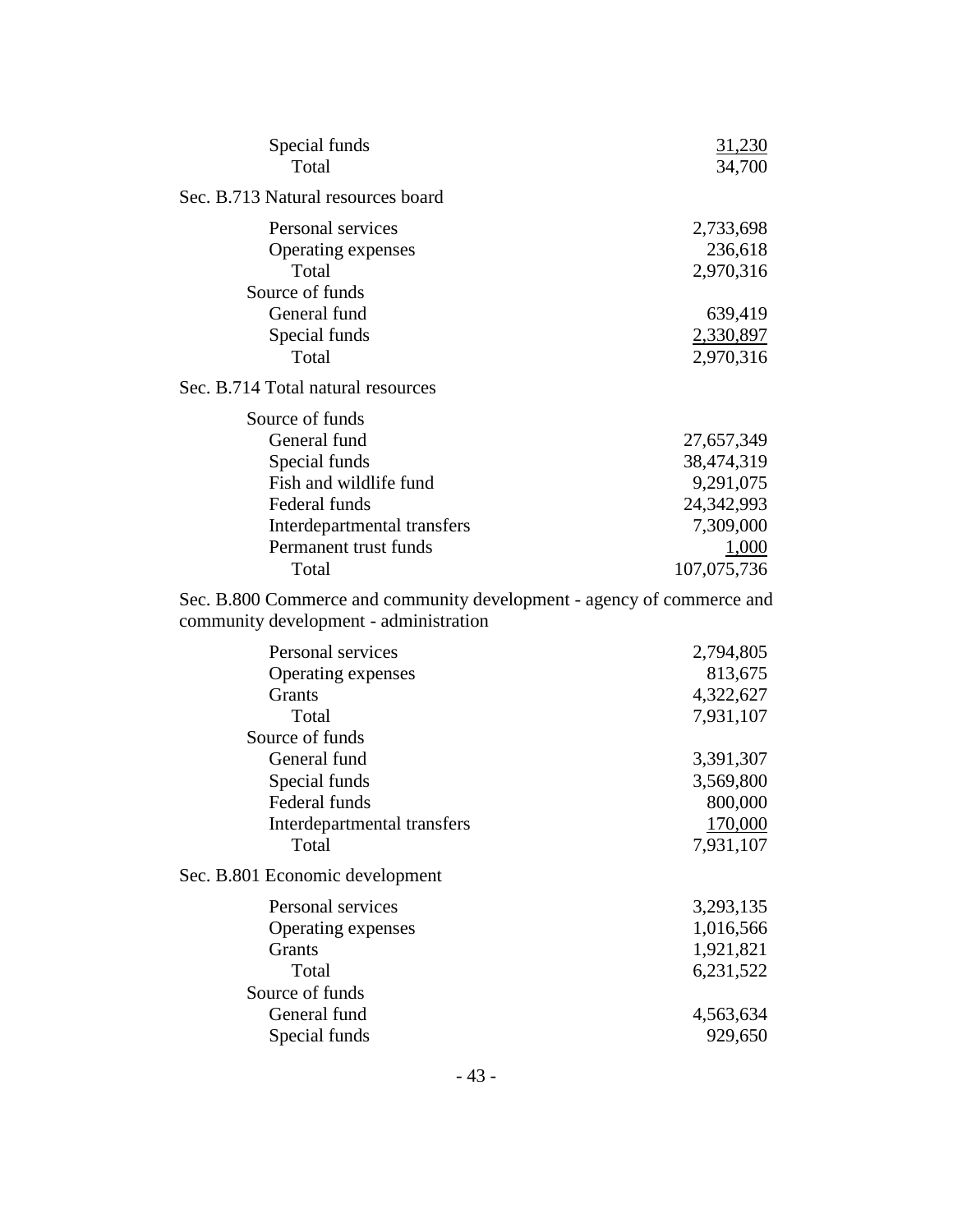| Federal funds<br>Total                                                                                    | <u>738,238</u><br>6,231,522                                 |
|-----------------------------------------------------------------------------------------------------------|-------------------------------------------------------------|
| Sec. B.802 Housing & community development                                                                |                                                             |
| Personal services<br>Operating expenses<br>Grants<br>Total                                                | 6,938,851<br>892,571<br>1,441,987<br>9,273,409              |
| Source of funds<br>General fund<br>Special funds<br>Federal funds<br>Interdepartmental transfers<br>Total | 2,536,040<br>4,530,732<br>2,064,555<br>142,082<br>9,273,409 |
| Sec. B.804 Community development block grants                                                             |                                                             |
| Grants<br>Total<br>Source of funds                                                                        | 6,174,938<br>6,174,938                                      |
| Federal funds<br>Total                                                                                    | <u>6,174,938</u><br>6,174,938                               |
| Sec. B.805 Downtown transportation and capital improvement fund                                           |                                                             |
| Personal services<br><b>Grants</b><br>Total<br>Source of funds<br>Special funds<br>Total                  | 88,815<br>335,151<br>423,966<br>423,966<br>423,966          |
| Sec. B.806 Tourism and marketing                                                                          |                                                             |
| Personal services<br>Operating expenses<br><b>Grants</b><br>Total<br>Source of funds                      | 1,220,033<br>1,841,289<br>167,530<br>3,228,852              |
| General fund<br>Interdepartmental transfers<br>Total                                                      | 3,128,852<br>100,000<br>3,228,852                           |
| Sec. B.807 Vermont life                                                                                   |                                                             |
| Personal services<br>Operating expenses<br>Total                                                          | 806,790<br>61,990<br>868,780                                |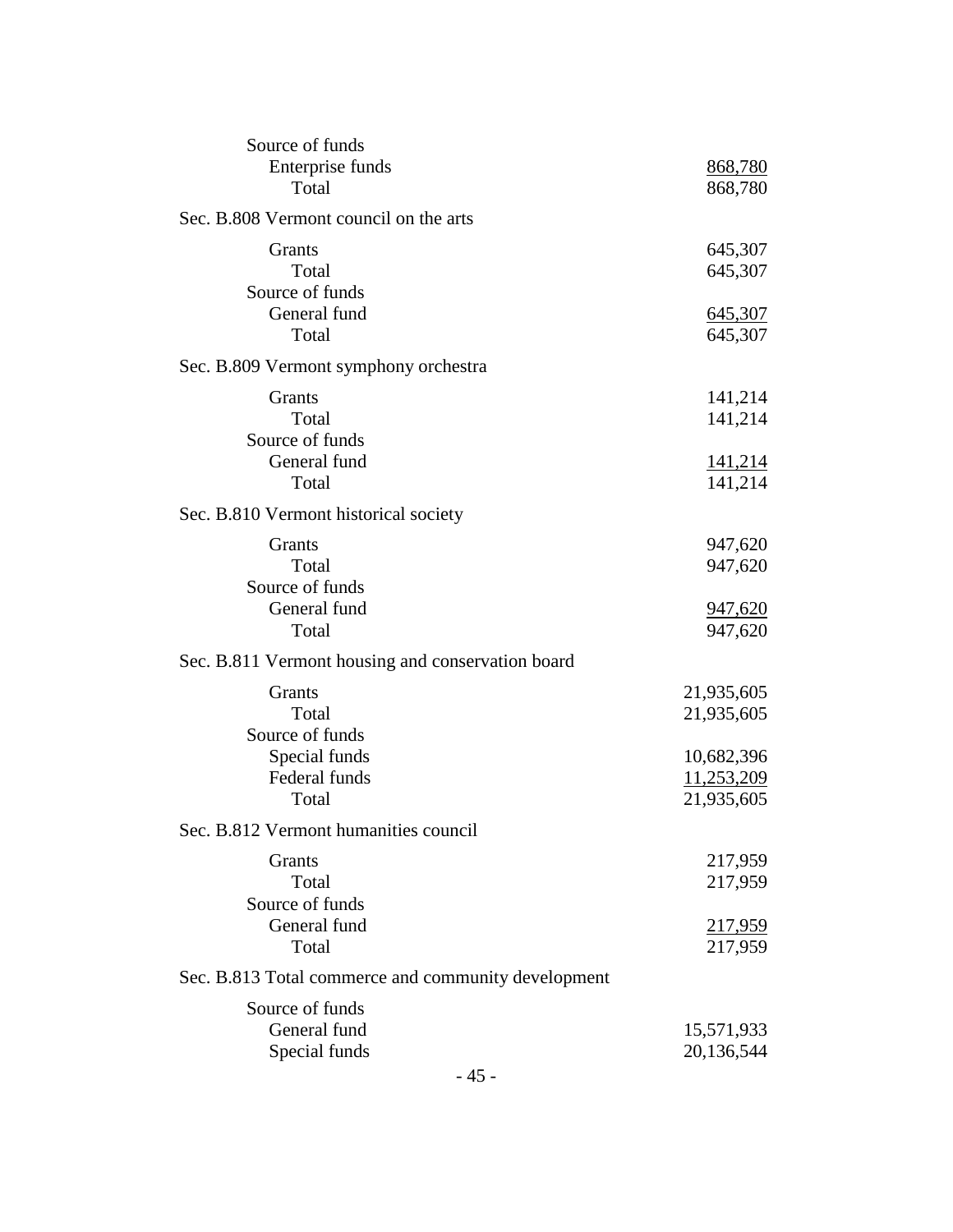| Federal funds                                          | 21,030,940       |
|--------------------------------------------------------|------------------|
| Interdepartmental transfers                            | 412,082          |
| Enterprise funds                                       | 868,780          |
| Total                                                  | 58,020,279       |
| Sec. B.900 Transportation - finance and administration |                  |
| Personal services                                      | 11,125,599       |
| Operating expenses                                     | 2,359,830        |
| <b>Grants</b>                                          | 245,000          |
| Total                                                  | 13,730,429       |
| Source of funds                                        |                  |
| <b>Transportation fund</b>                             | 12,690,489       |
| Federal funds                                          | 1,039,940        |
| Total                                                  | 13,730,429       |
| Sec. B.901 Transportation - aviation                   |                  |
| Personal services                                      | 2,669,668        |
| Operating expenses                                     | 11,883,200       |
| Grants                                                 | 204,000          |
| Total                                                  | 14,756,868       |
| Source of funds                                        |                  |
| <b>Transportation fund</b>                             | 4,667,668        |
| Federal funds                                          | 9,954,000        |
| Local match                                            | 135,200          |
| Total                                                  | 14,756,868       |
| Sec. B.902 Transportation - buildings                  |                  |
| Operating expenses                                     | 2,000,000        |
| Total                                                  | 2,000,000        |
| Source of funds                                        |                  |
| <b>Transportation fund</b>                             | <u>2,000,000</u> |
| Total                                                  | 2,000,000        |
| Sec. B.903 Transportation - program development        |                  |
| Personal services                                      | 45,225,656       |
| Operating expenses                                     | 195,303,472      |
| Grants                                                 | 35,813,117       |
| Total                                                  | 276, 342, 245    |
| Source of funds                                        |                  |
| <b>Transportation fund</b>                             | 38,361,065       |
| TIB fund                                               | 11,033,002       |
| Special funds                                          | 25,000           |
| Federal funds                                          | 225,808,772      |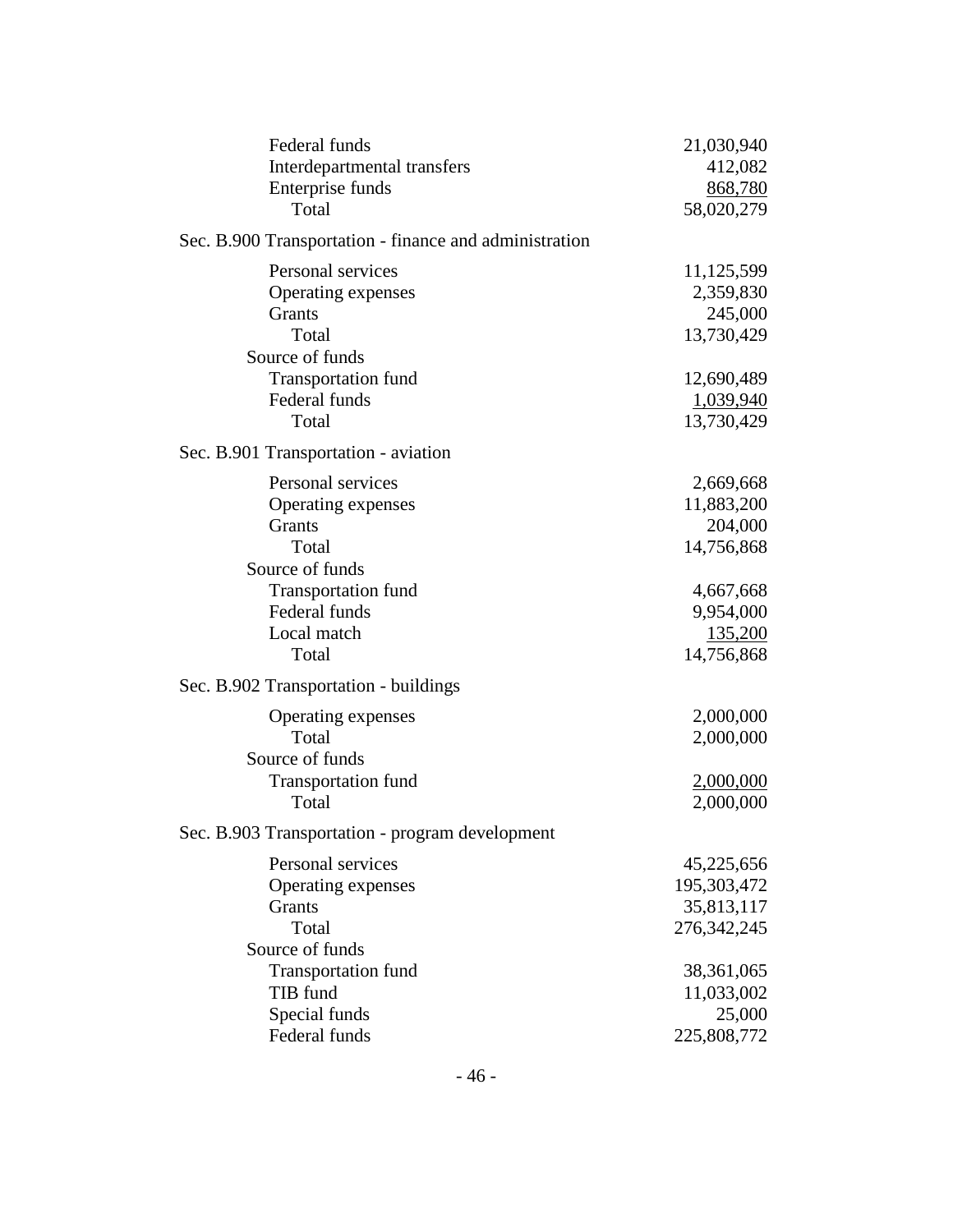| Local match                                          | 1,114,406     |
|------------------------------------------------------|---------------|
| Total                                                | 276, 342, 245 |
| Sec. B.904 Transportation - rest areas construction  |               |
| Operating expenses                                   | 625,000       |
| Total                                                | 625,000       |
| Source of funds                                      |               |
| <b>Transportation fund</b>                           | 62,500        |
| Federal funds                                        | 562,500       |
| Total                                                | 625,000       |
| Sec. B.905 Transportation - maintenance state system |               |
| Personal services                                    | 43,784,445    |
| Operating expenses                                   | 43,190,139    |
| <b>Grants</b>                                        | 95,000        |
| Total                                                | 87,069,584    |
| Source of funds                                      |               |
| <b>Transportation fund</b>                           | 82,469,447    |
| Federal funds                                        | 4,500,137     |
| Interdepartmental transfers                          | 100,000       |
| Total                                                | 87,069,584    |
| Sec. B.906 Transportation - policy and planning      |               |
| Personal services                                    | 3,209,333     |
| Operating expenses                                   | 685,773       |
| Grants                                               | 6,112,542     |
| Total                                                | 10,007,648    |
| Source of funds                                      |               |
| <b>Transportation fund</b>                           | 2,065,384     |
| Federal funds                                        | 7,942,264     |
| Total                                                | 10,007,648    |
| Sec. B.907 Transportation - rail                     |               |
| Personal services                                    | 4,746,680     |
| Operating expenses                                   | 30,032,151    |
| Grants                                               | 370,000       |
| Total                                                | 35,148,831    |
| Source of funds                                      |               |
| <b>Transportation fund</b>                           | 15,414,997    |
| TIB fund                                             | 564,364       |
| Federal funds                                        | 19,169,470    |
| Total                                                | 35,148,831    |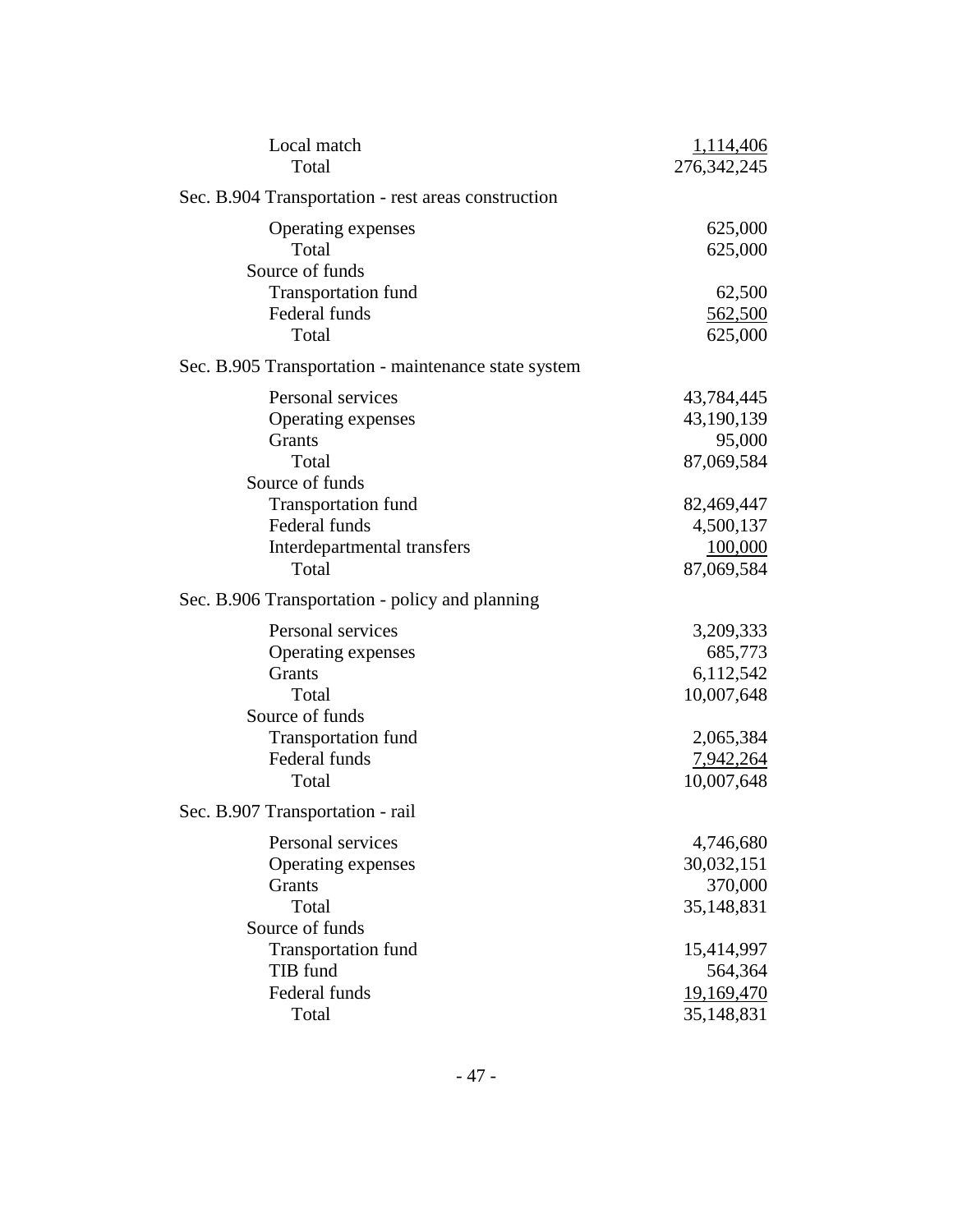| Sec. B.908 Transportation - public transit                                                             |                                                     |
|--------------------------------------------------------------------------------------------------------|-----------------------------------------------------|
| Personal services<br>Operating expenses<br>Grants<br>Total<br>Source of funds                          | 1,100,718<br>187,326<br>25,833,991<br>27,122,035    |
| <b>Transportation fund</b><br>Federal funds<br>Total                                                   | 7,669,114<br>19,452,921<br>27,122,035               |
| Sec. B.909 Transportation - central garage                                                             |                                                     |
| Personal services<br>Operating expenses<br>Total<br>Source of funds<br>Internal service funds<br>Total | 4,508,403<br>15,801,157<br>20,309,560<br>20,309,560 |
|                                                                                                        | 20,309,560                                          |
| Sec. B.910 Department of motor vehicles                                                                |                                                     |
| Personal services<br>Operating expenses<br>Total<br>Source of funds                                    | 17,566,584<br>9,426,323<br>26,992,907               |
| <b>Transportation fund</b><br>Federal funds<br>Total                                                   | 25,303,741<br>1,689,166<br>26,992,907               |
| Sec. B.911 Transportation - town highway structures                                                    |                                                     |
| Grants<br>Total<br>Source of funds                                                                     | 9,483,500<br>9,483,500                              |
| <b>Transportation fund</b><br>Total                                                                    | 9,483,500<br>9,483,500                              |
| Sec. B.912 Transportation - town highway local technical assistance program                            |                                                     |
| Grants<br>Total<br>Source of funds                                                                     | 394,700<br>394,700                                  |
| <b>Transportation fund</b><br>Federal funds<br>Total                                                   | 239,700<br><u>155,000</u><br>394,700                |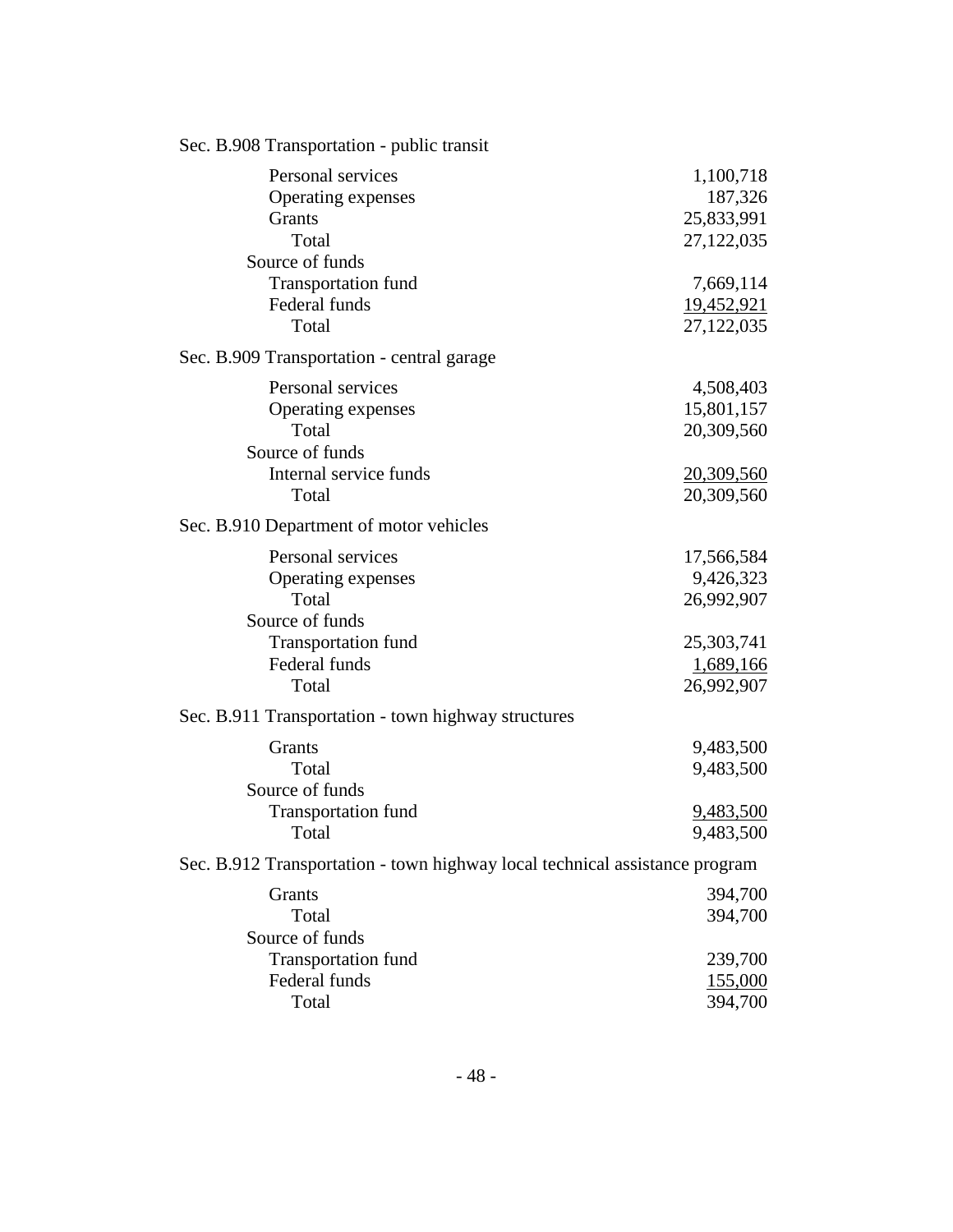| Sec. B.913 Transportation - town highway class 2 roadway                     |                  |
|------------------------------------------------------------------------------|------------------|
| Grants                                                                       | 7,248,750        |
| Total                                                                        | 7,248,750        |
| Source of funds                                                              |                  |
| <b>Transportation fund</b>                                                   | <u>7,248,750</u> |
| Total                                                                        | 7,248,750        |
| Sec. B.914 Transportation - town highway bridges                             |                  |
| Personal services                                                            | 4,250,000        |
| Operating expenses                                                           | 18,681,001       |
| Grants                                                                       | 25,000           |
| Total                                                                        | 22,956,001       |
| Source of funds                                                              |                  |
| <b>Transportation fund</b>                                                   | 1,058,925        |
| TIB fund                                                                     | 1,901,221        |
| Federal funds                                                                | 18,671,176       |
| Local match                                                                  | 1,324,679        |
| Total                                                                        | 22,956,001       |
| Sec. B.915 Transportation - town highway aid program                         |                  |
| Grants                                                                       | 25,982,744       |
| Total                                                                        | 25,982,744       |
| Source of funds                                                              |                  |
| <b>Transportation fund</b>                                                   | 25,982,744       |
| Total                                                                        | 25,982,744       |
| Sec. B.916 Transportation - town highway class 1 supplemental grants         |                  |
| Grants                                                                       | 128,750          |
| Total                                                                        | 128,750          |
| Source of funds                                                              |                  |
| <b>Transportation fund</b>                                                   | <u>128,750</u>   |
| Total                                                                        | 128,750          |
| Sec. B.917 Transportation - town highway: state aid for nonfederal disasters |                  |
| Grants                                                                       | 1,150,000        |
| Total                                                                        | 1,150,000        |
| Source of funds                                                              |                  |
| <b>Transportation fund</b>                                                   | 1,150,000        |
| Total                                                                        | 1,150,000        |
| Sec. B.918 Transportation - town highway: state aid for federal disasters    |                  |
| Grants                                                                       | 1,440,000        |
| Total                                                                        | 1,440,000        |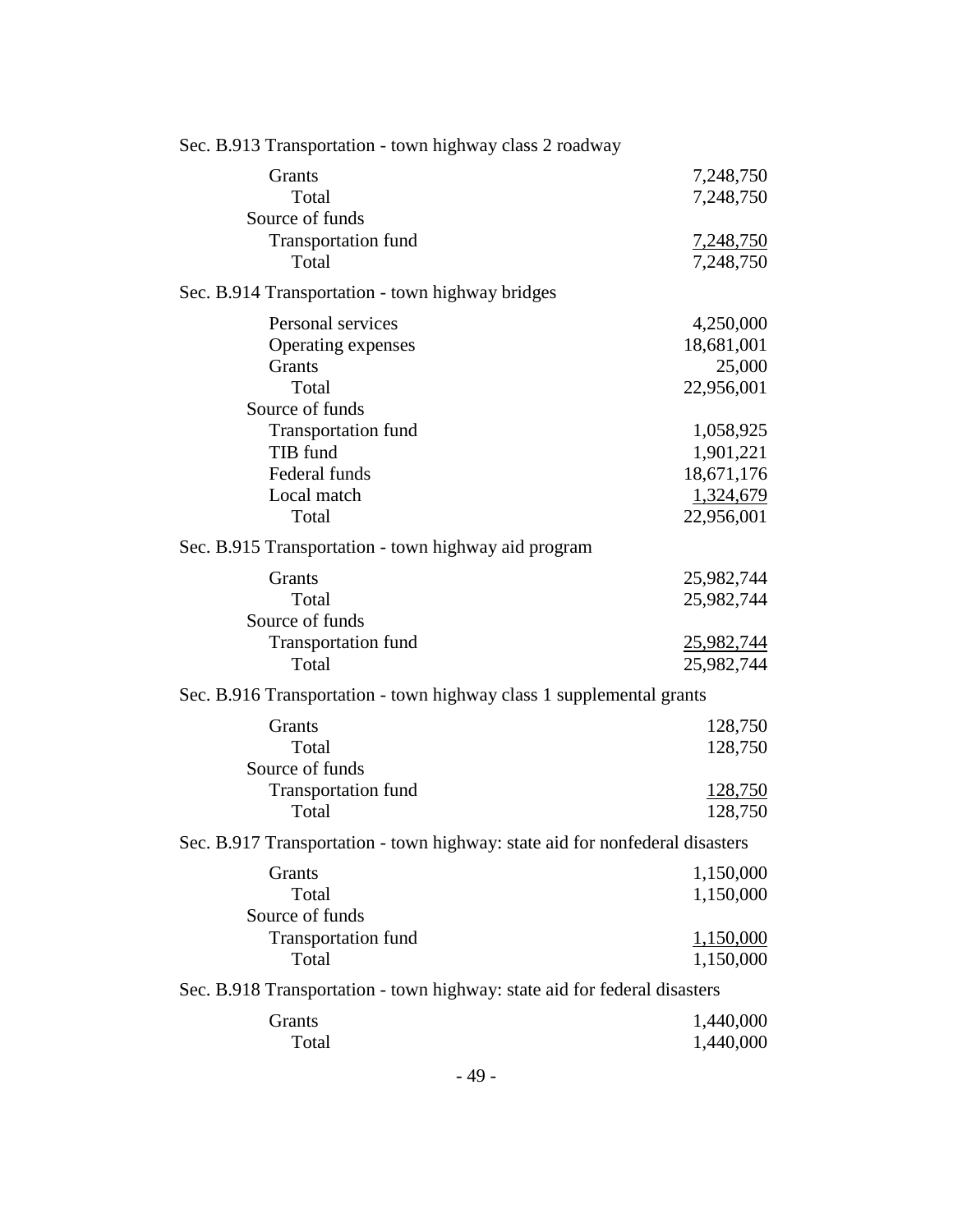| Source of funds                                                |               |
|----------------------------------------------------------------|---------------|
| <b>Transportation fund</b>                                     | 160,000       |
| Federal funds                                                  | 1,280,000     |
| Total                                                          | 1,440,000     |
| Sec. B.919 Transportation - municipal mitigation grant program |               |
| Grants                                                         | 650,000       |
| Total                                                          | 650,000       |
| Source of funds                                                |               |
| <b>Transportation fund</b>                                     | 440,000       |
| Federal funds                                                  | 180,000       |
| Interdepartmental transfers                                    | 30,000        |
| Total                                                          | 650,000       |
| Sec. B.920 Transportation - public assistance grant program    |               |
| Grants                                                         | 33,865,000    |
| Total                                                          | 33,865,000    |
| Source of funds                                                |               |
| Special funds                                                  | 1,965,000     |
| Federal funds                                                  | 31,900,000    |
| Total                                                          | 33,865,000    |
| Sec. B.921 Transportation board                                |               |
| Personal services                                              | 193,548       |
| Operating expenses                                             | 30,886        |
| Total                                                          | 224,434       |
| Source of funds                                                |               |
| <b>Transportation fund</b>                                     | 224,434       |
| Total                                                          | 224,434       |
| Sec. B.922 Total transportation                                |               |
| Source of funds                                                |               |
| <b>Transportation fund</b>                                     | 236,821,208   |
| TIB fund                                                       | 13,498,587    |
| Special funds                                                  | 1,990,000     |
| Federal funds                                                  | 342, 305, 346 |
| Internal service funds                                         | 20,309,560    |
| Interdepartmental transfers                                    | 130,000       |
| Local match                                                    | 2,574,285     |
| Total                                                          | 617,628,986   |
| Sec. B.1000 Debt service                                       |               |
| Operating expenses                                             | 73,569,975    |
| Total                                                          | 73,569,975    |
|                                                                |               |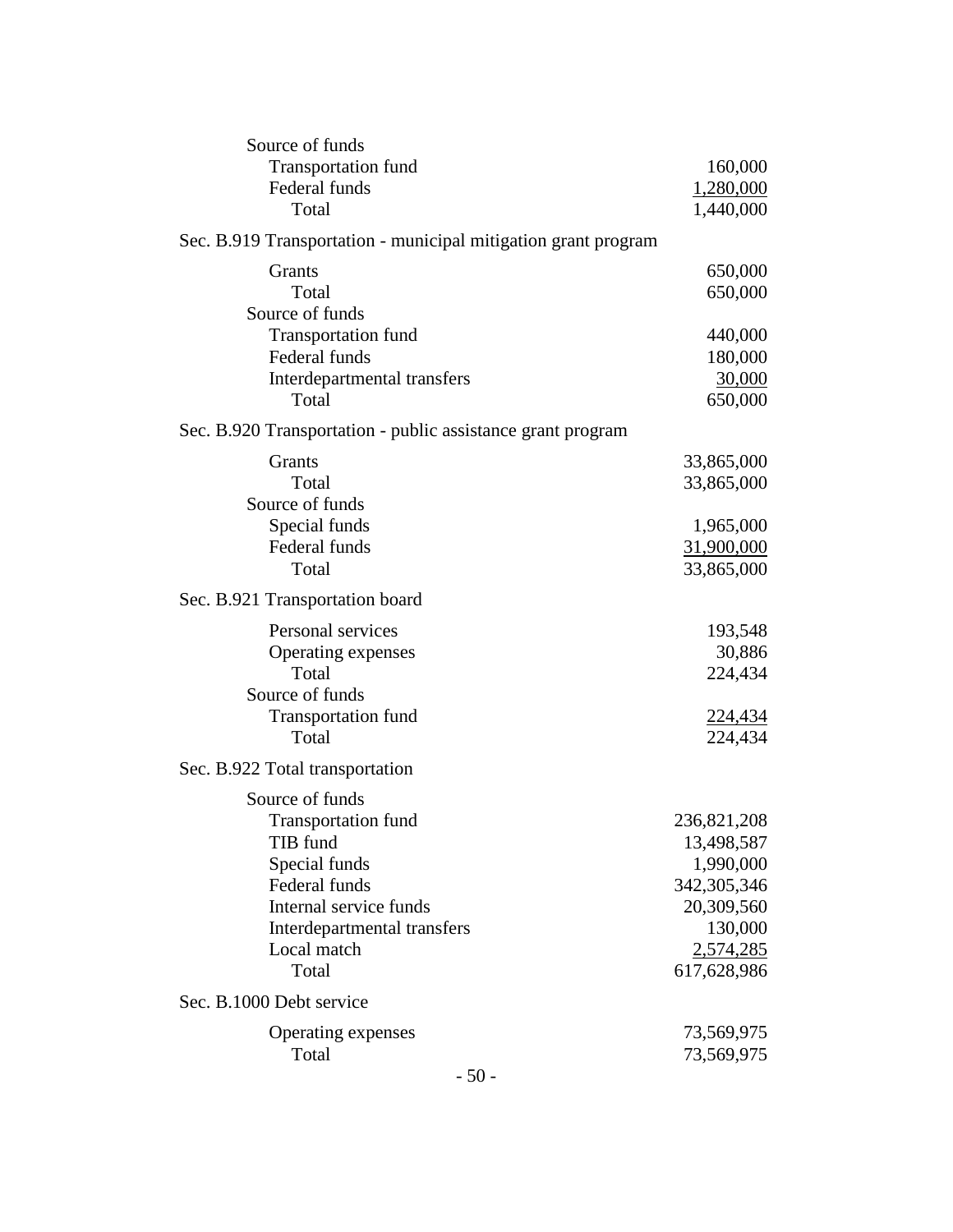| Source of funds                |              |
|--------------------------------|--------------|
| General fund                   | 67, 337, 515 |
| <b>Transportation fund</b>     | 1,946,969    |
| TIB debt service fund          | 2,504,913    |
| Special funds                  | 628,420      |
| <b>ARRA</b> funds              | 1,152,158    |
| Total                          | 73,569,975   |
| Sec. B.1001 Total debt service |              |
| Source of funds                |              |
| General fund                   | 67, 337, 515 |
| <b>Transportation fund</b>     | 1,946,969    |
| TIB debt service fund          | 2,504,913    |
| Special funds                  | 628,420      |
| <b>ARRA</b> funds              | 1,152,158    |
| Total                          | 73,569,975   |
|                                |              |

Sec. B.1100 NEXT GENERATION; APPROPRIATIONS AND **TRANSFERS** 

(a) In fiscal year 2016, \$2,993,000 is appropriated or transferred from the Next Generation Initiative Fund created in 16 V.S.A. § 2887 as prescribed:

(1) Workforce education and training. The amount of \$1,552,500 as follows:

(A) Workforce Education and Training Fund (WETF). The amount of \$992,500 is transferred to the Vermont Workforce Education and Training Fund created in 10 V.S.A. § 543 and subsequently appropriated to the Department of Labor for workforce education and training. Up to seven percent of the funds may be used for administration of the program. Of this amount, \$350,000 shall be allocated for competitive grants for internships through the Vermont Career Internship Program pursuant to 10 V.S.A. § 544.

(B) Adult Technical Education Programs. The amount of \$360,000 is appropriated to the Department of Labor in consultation with the State Workforce Investment Board. This appropriation is for the purpose of awarding competitive grants to regional technical centers and high schools to provide adult technical education, as that term is defined in 16 V.S.A. § 1522, to unemployed and underemployed Vermont adults.

(C) The amount of \$200,000 is appropriated to the Agency of Commerce and Community Development to issue performance grants to the University of Vermont and the Vermont Center for Emerging Technologies for patent development and commercialization of technology and to enhance the development of high technology businesses and Next Generation employment opportunities throughout Vermont.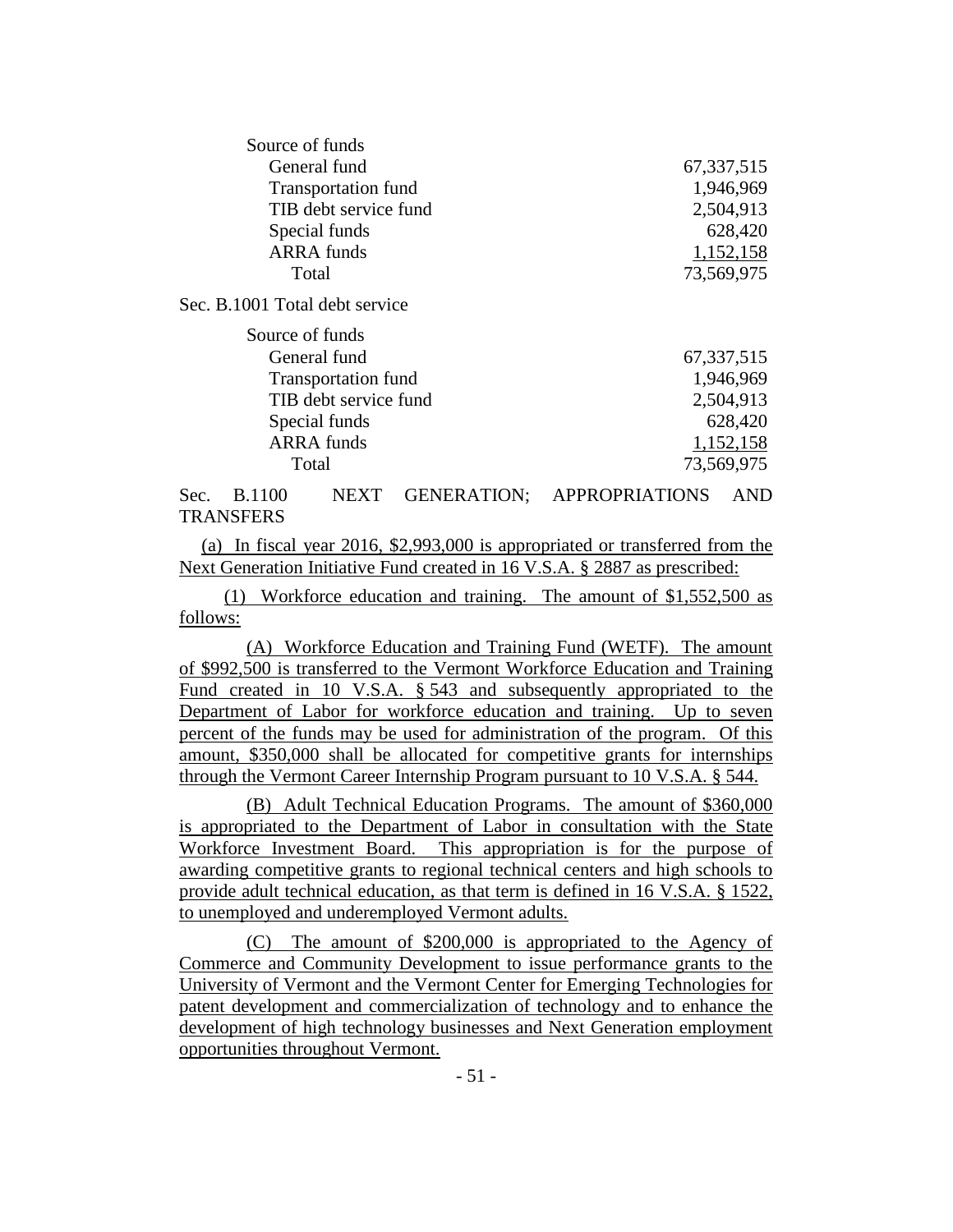(2) Loan repayment. The amount of \$171,000 as follows:

(A) Large animal veterinarians' loan forgiveness. The amount of \$30,000 is appropriated to the Agency of Agriculture, Food and Markets for a loan forgiveness program for large animal veterinarians pursuant to 6 V.S.A. § 20.

(B) Science Technology Engineering and Math (STEM) incentive. The amount of \$141,000 is appropriated to the Agency of Commerce and Community Development for an incentive payment pursuant to 2011 Acts and Resolves No. 52, Sec. 6.

(3) Scholarships and grants. The amount of \$1,269,500 as follows:

(A) Nondegree VSAC grants. The amount of \$494,500 is appropriated to the Vermont Student Assistance Corporation. These funds shall be for the purpose of providing nondegree grants to Vermonters to improve job skills and increase overall employability, enabling them to enroll in a postsecondary education or training program, including adult technical education that is not part of a degree or accredited certificate program. A portion of these funds shall be used for grants for indirect educational expenses to students enrolled in training programs. The grants shall not exceed \$3,000 per student. None of these funds shall be used for administrative overhead.

(B) National Guard Educational Assistance. The amount of \$150,000 is appropriated to Military – administration to be transferred to the Vermont Student Assistance Corporation for the National Guard Educational Assistance Program established in 16 V.S.A. § 2856.

(C) Dual enrollment programs and need-based stipend. The amount of \$625,000 is appropriated to the Agency of Education for dual enrollment programs consistent with 16 V.S.A.  $\S$  944(f)(2) of which amount \$25,000 is transferred to the Vermont Student Assistance Corporation for need based stipends pursuant to Sec. E.605.1 of this act.

Sec. B.1100.1 DEPARTMENT OF LABOR RECOMMENDATION FOR FISCAL YEAR 2017 NEXT GENERATION FUND DISTRIBUTION

(a) The Department of Labor, in coordination with the Agency of Commerce and Community Development, the Agency of Human Services, and the Agency of Education, and in consultation with the State Workforce Investment Board, shall recommend to the Governor on or before December 1, 2015 how \$2,993,000 from the Next Generation Fund should be allocated or appropriated in fiscal year 2017 to provide maximum benefit to workforce education and training, participation in secondary or postsecondary education by underrepresented groups, and support for promising economic sectors in Vermont. The State agencies and departments listed herein shall promote actively and publicly the availability of the funds to eligible entities.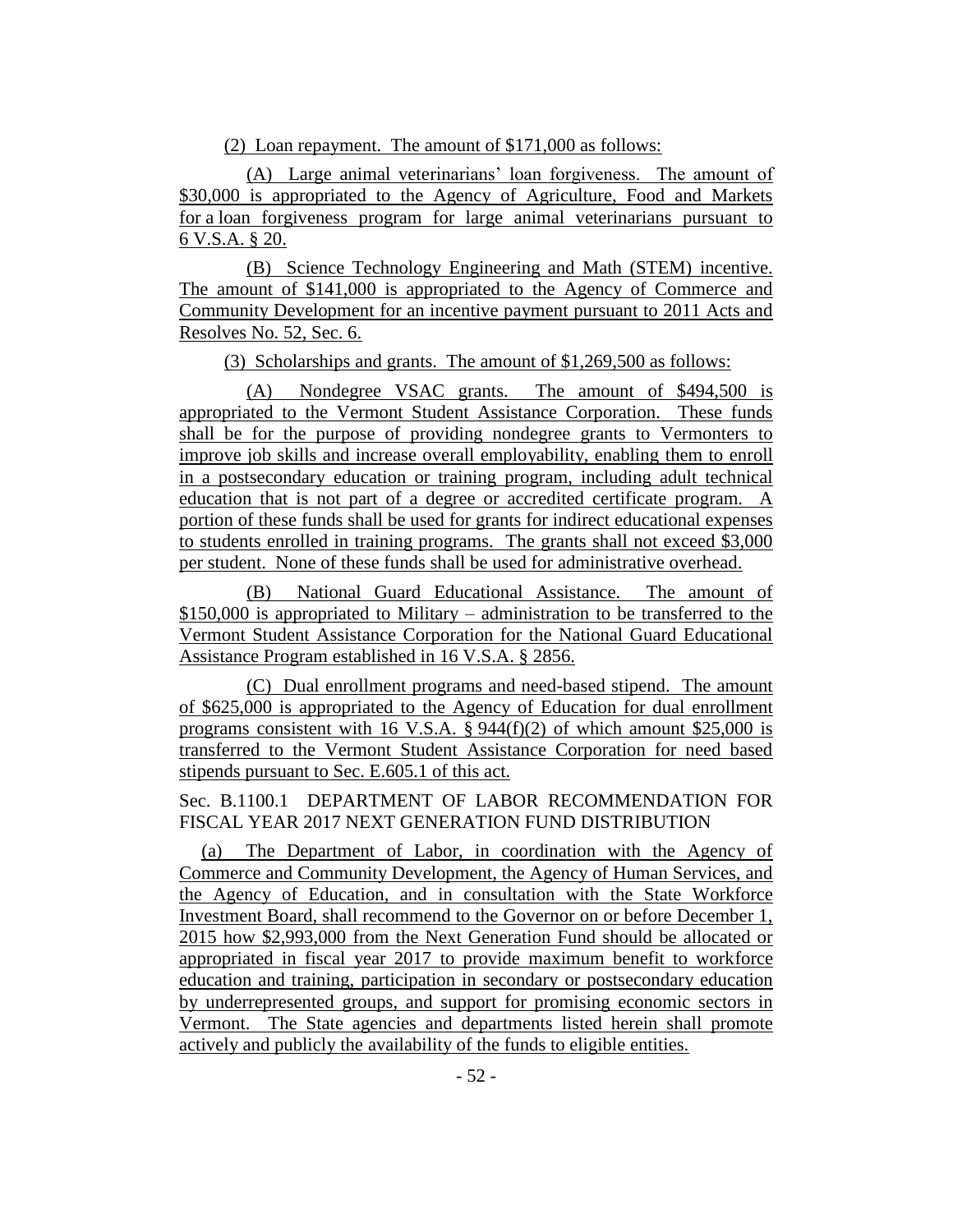Sec. B.1101 VERMONT VETERANS' HOME; TRANSITION FUNDING

(a) In fiscal year 2016, \$1,000,000 of general funds is appropriated to the Vermont Veterans' Home. The funds are in addition to the appropriation in Sec. B.342 of this act and are intended to provide one-time bridge funding for the Vermont Veterans' Home.

Sec. B.1102 SPECIAL FUND APPROPRIATION FOR TAX COMPUTER **SYSTEMS** 

(a) The amount of \$15,500,000 is appropriated to the Department of Taxes from the Tax Computer System Modernization Special Fund established pursuant to 2007 Acts and Resolves No. 65, Sec. 282, as amended by 2011 Acts and Resolves No. 63, Sec. C.103 and 2013 Acts and Resolves No.1, Sec. 65, and as further amended by 2014 Acts and Resolves No. 95, Sec. 62. This appropriation shall carry forward through fiscal year 2024. The Commissioner of Finance and Management may anticipate receipts in accordance with  $32$  V.S.A. §  $588(4)(C)$ .

Sec. B.1103 FISCAL YEAR 2016 STATEWIDE OPERATIONAL REDUCTIONS

(a) Information Technology Charges: In fiscal year 2016 the Secretary of Administration shall reduce the general funds appropriated statewide, to include all branches of State government by a total amount of \$400,000. This reduction reflects reductions in the internal services charged to agencies as a result of actions taken in the Department of Information and Innovation to provide general services or specific projects in a more cost-effective manner to its State government customers.

(b) Human Resources: In fiscal year 2016 the Secretary of Administration shall reduce the general funds appropriated to the Executive Branch of State government by a total amount of \$44,000. This reduction reflects the reduction in human resources internal services charged to agencies specifically related to maintaining the supervisory training unit at fiscal year 2015 staffing levels and postponing full implementation of this new initiative.

(c) Buildings and General Services: In fiscal year 2016 the Secretary of Administration shall reduce the general funds appropriated statewide to include all branches of State government by a total amount of \$470,000 from the internal services charged by the Department of Buildings and General Services programs as follows:

(1) Facilities operations efficient use of space: \$300,000 of which \$120,000 is General Fund. The Commissioner is authorized to undertake consolidations of owned or leased space, and the sale of State-owned lands or buildings not currently used and not slated for reuse. In fiscal year 2016,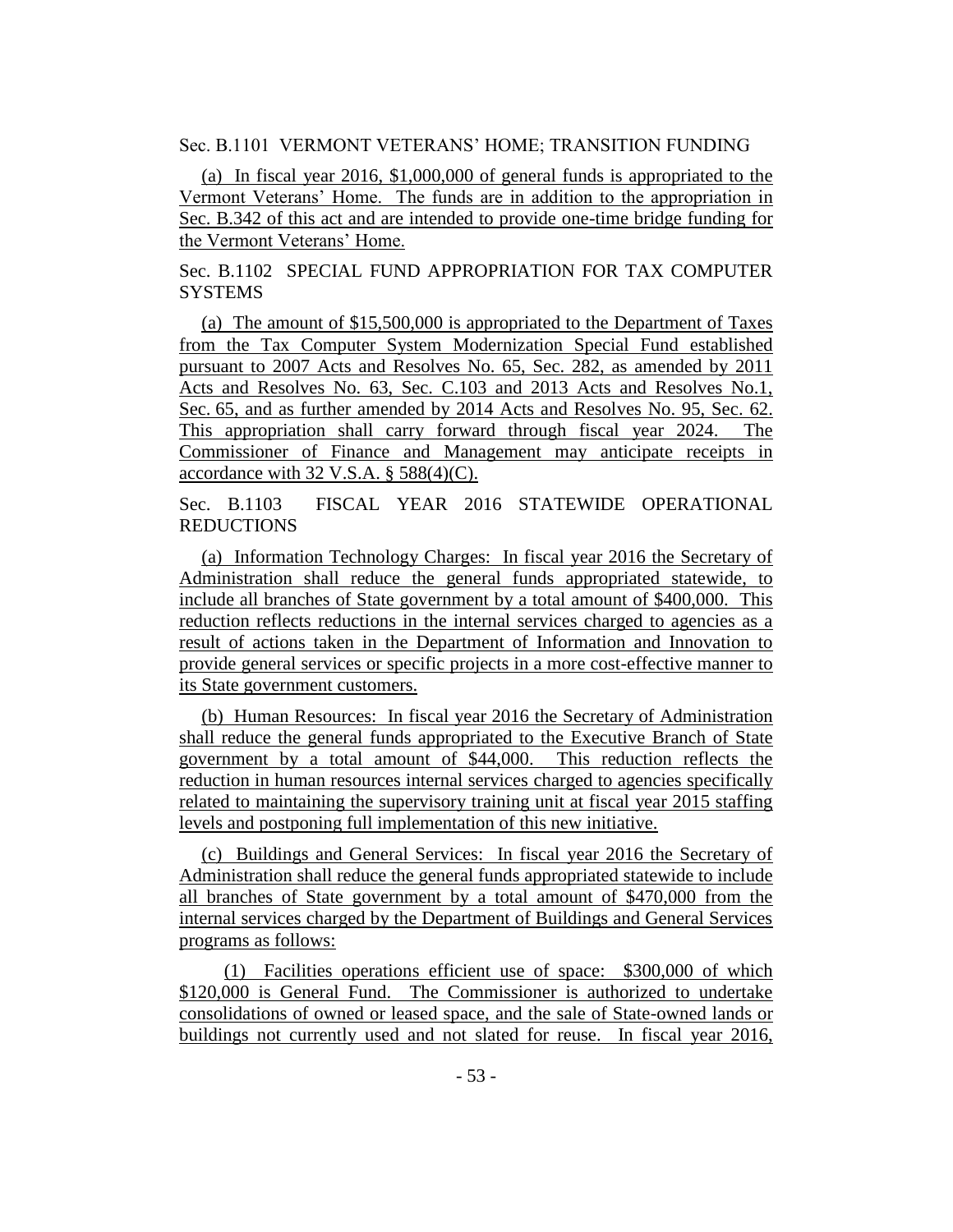proceeds from the sale of State-owned real property made as a result of this section shall be reserved for future expenses identified within an overall State space/facilities strategic plan that aligns future space operating costs with a sustainable budget.

(2) Energy efficiency: Resulting from the initiative in Sec. E.112 of this act, a total of \$100,000 is General Fund.

(3) Fleet and mileage reimbursement: \$625,000 of which \$250,000 is General Fund. From more efficient management of the assets of the fleet program which may include longer life cycles for the assets, a lower cost basis for newly acquired assets, and management control of travel resulting in reduced reimbursement for miles traveled in private vehicles.

(d) Fuel Pricing: In fiscal year 2016 the Secretary of Administration shall reduce the appropriated general funds, and other funds transferrable to the General Fund, in all branches of State government, by a total amount of \$1,000,000 for fuel, gasoline, and other expenses.

Sec. B.1104 SECRETARY OF ADMINISTRATION; FISCAL YEAR 2016 PERSONNEL AND LABOR COST SAVINGS

(a) The Secretary of Administration shall reduce fiscal year 2016 appropriations and make transfers to the General Fund for a total of \$5,000,000 and the Transportation Fund for a total of \$1,500,000 from personnel and labor cost savings.

Sec. B.1104.1 STATE EMPLOYEE RETIREMENT INCENTIVE

(a)(1) An individual who is employed by the Executive Branch of State government on July 1, 2015 and participates in either the defined benefit or defined contribution plan, was hired prior to July 1, 2008, and has at least 30 years of service or is age 62 with at least five years of service as of August 1, 2015, and does not initiate the purchase of any additional service credit after May 1, 2015, shall be eligible for the retirement incentive set forth in this section.

(2) An individual who is employed by the Executive Branch of State government on July 1, 2015 and participates in either the defined benefit or defined contribution plan, was hired on or after July 1, 2008, and has a combination of years of service and age that equals 87 or more, or is age 65 with at least five years of service as of August 1, 2015, and does not initiate the purchase of any additional service credit after May 1, 2015, shall be eligible for the retirement incentive set forth in this section.

(3) The Retirement Division of the State Treasurer's Office shall offer the retirement incentive to all eligible employees. If more than 300 eligible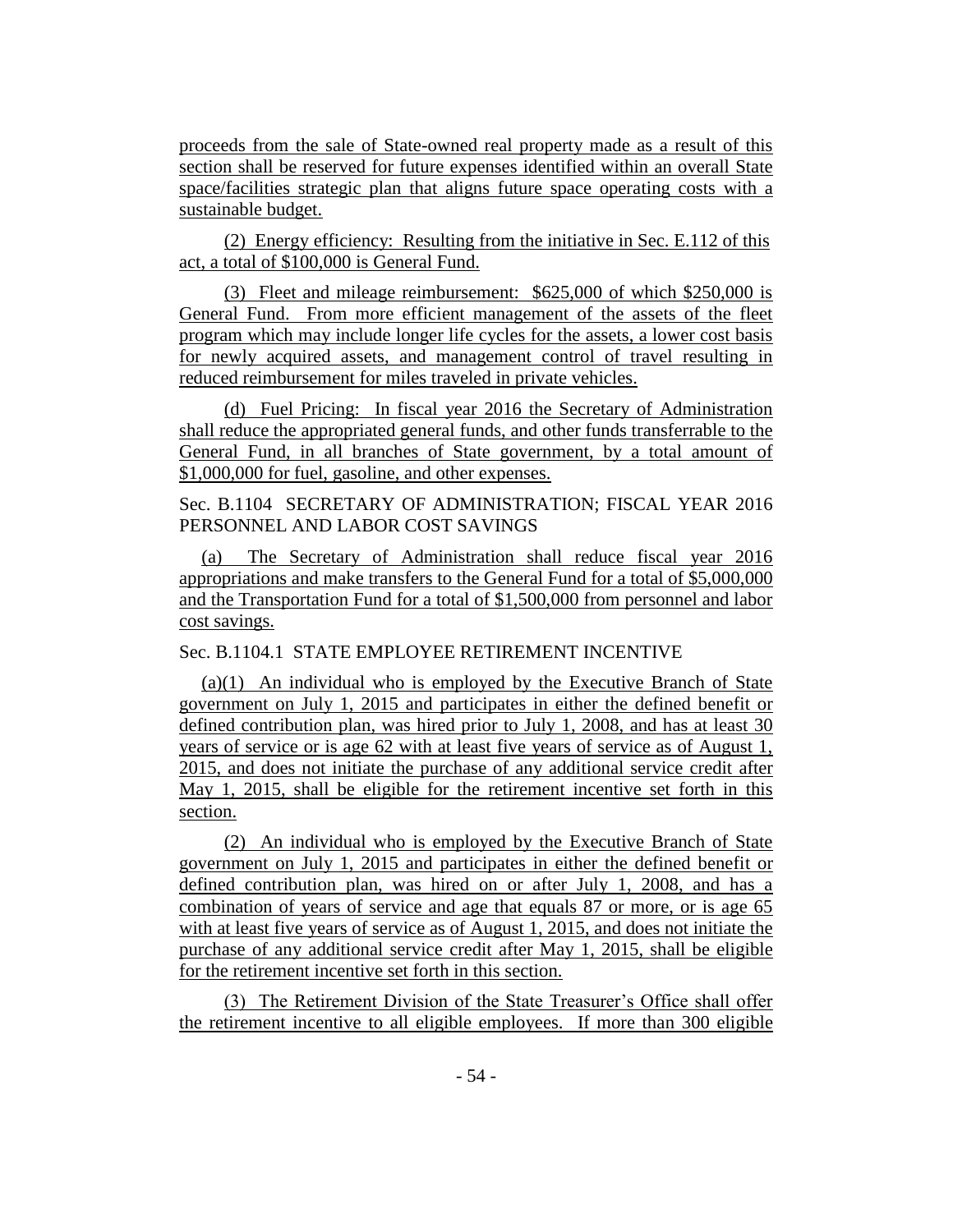employees apply, the Retirement Division shall utilize a lottery system to limit the incentive to no more than 300 employees.

(4) If an employee applies for retirement by August 31, 2015 for a retirement effective October 1, 2015, the employee shall be entitled to:

(A) \$750 per year of service if the employee has five years of creditable service or more and fewer than 15 years of creditable service;

(B) \$1,000 per year of service if the employee has 15 years of creditable service or more.

(b) Upon approval from the Secretary of Administration, an agency or department with multiple retiring employees may request authority to stagger the retirement dates of individual employees in order to continue the normal operation of business. However, no retirement date shall be later than March 1, 2016.

(c) The incentive set forth in subsection (a) of this section shall not exceed \$15,000 per employee. An employee shall receive the retirement incentive in two equal payments in fiscal years 2016 and 2017. The first payment shall be made within 90 days of the retirement date. The second payment shall be made within 30 days of the one-year anniversary of the retirement date. The retirement incentive shall not be paid from the Vermont State Retirement Fund as set forth in 3 V.S.A. § 473.

(d) No employee who receives the incentive set forth in subsection (a) of this section may return to State employment for at least one year from his or her retirement date unless otherwise approved by the Secretary of Administration.

(e) The Joint Fiscal Committee shall be notified of any employees who have received the incentive set forth in subsection (a) of this section and who returns to State employment within one year of the retirement date.

(f) The retirement incentive set forth in subsection (a) of this section shall be considered severance pay that shall disqualify the individual receiving it from unemployment compensation benefits under 21 V.S.A.  $\S$  1344(a)(5)(C).

(g) The Joint Fiscal Committee may vote to increase the number of individuals who are eligible for the retirement incentive set forth in this section.

(h) The State Treasurer shall report the number of individuals applying for the retirement incentive set forth in this section by agency to the Joint Fiscal Committee by September 8, 2015.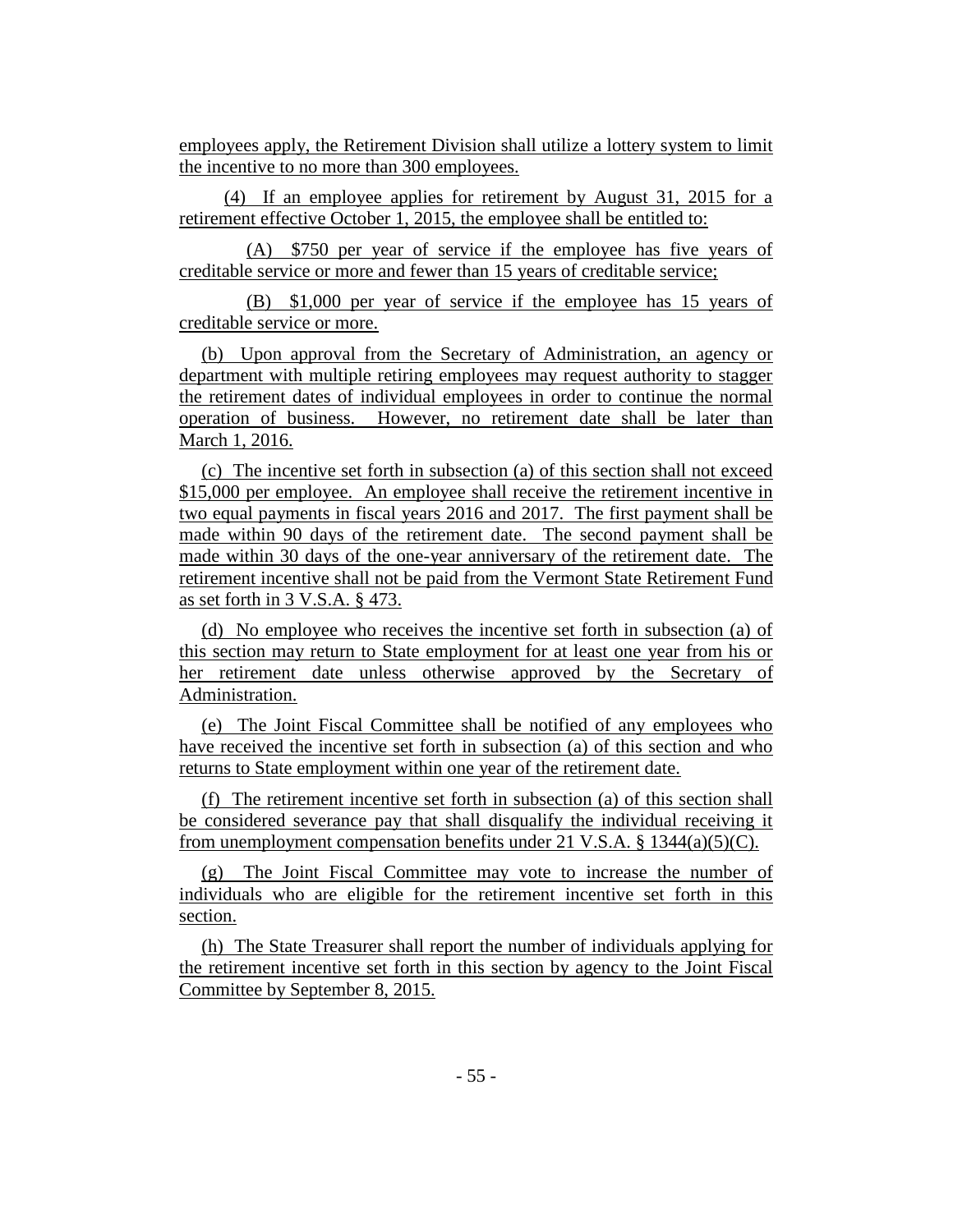(i) Members of the Vermont State Retirement System who are not employed by the State of Vermont shall not be eligible for the retirement incentive set forth in this section.

(j) In order to realize cost savings to State government, at least three-fourths of the number of positions vacated as a result of this retirement incentive program must remain vacant and unfunded. No later than January 15, 2016, the Secretary of Administration shall report to the General Assembly a listing of those positions which will remain vacant and unfunded. Sec. B.1105 2014 Acts and Resolves No.160, Sec. 9 is amended to read:

Sec. 9. PAY ACT APPROPRIATIONS

\* \* \*

(a)(2)(A) General Fund. The amount of  $$8,480,001.00$  \$2,868,165.00 is appropriated from the General Fund to the Secretary of Administration for distribution to departments to fund the fiscal year 2016 collective bargaining agreements and the requirements of this act.

\* \* \*

(b)(2)(B) Fiscal Year 2016. The amount of \$1,044,179.00 \$944,000.00 is appropriated from the General Fund to the Judiciary to fund the fiscal year 2016 collective bargaining agreement and the requirements of this act.

\* \* \*

(c)(2) Fiscal Year 2016. The amount of  $\frac{$283,000,00}{$283,000,00}$  is appropriated from the General Fund to the Legislative Branch.

Sec. B.1106 FISCAL YEAR 2016 PERSONNEL, LABOR, AND ADMINISTRATIVE COST SAVINGS; RECOMMENDATIONS

(a) For purposes of carrying out the personnel, labor, and administrative cost reductions provided for in sections B.1104, B.1104.1, and B.1105 of this act as it relates to the Executive Branch of State government, the General Assembly encourages the Administration to do the following:

(1) target positions for layoff that are distributed proportionally across management, supervisory, and line positions and across exempt and classified positions in any reduction in force;

(2) provide that exempt salary increases are targeted to benefit those who earn average or below average wages;

(3) reduce the amount of employee travel and encourage telephone and Internet meeting technologies whenever possible;

(4) reduce the amount of overtime that State employees are authorized to work;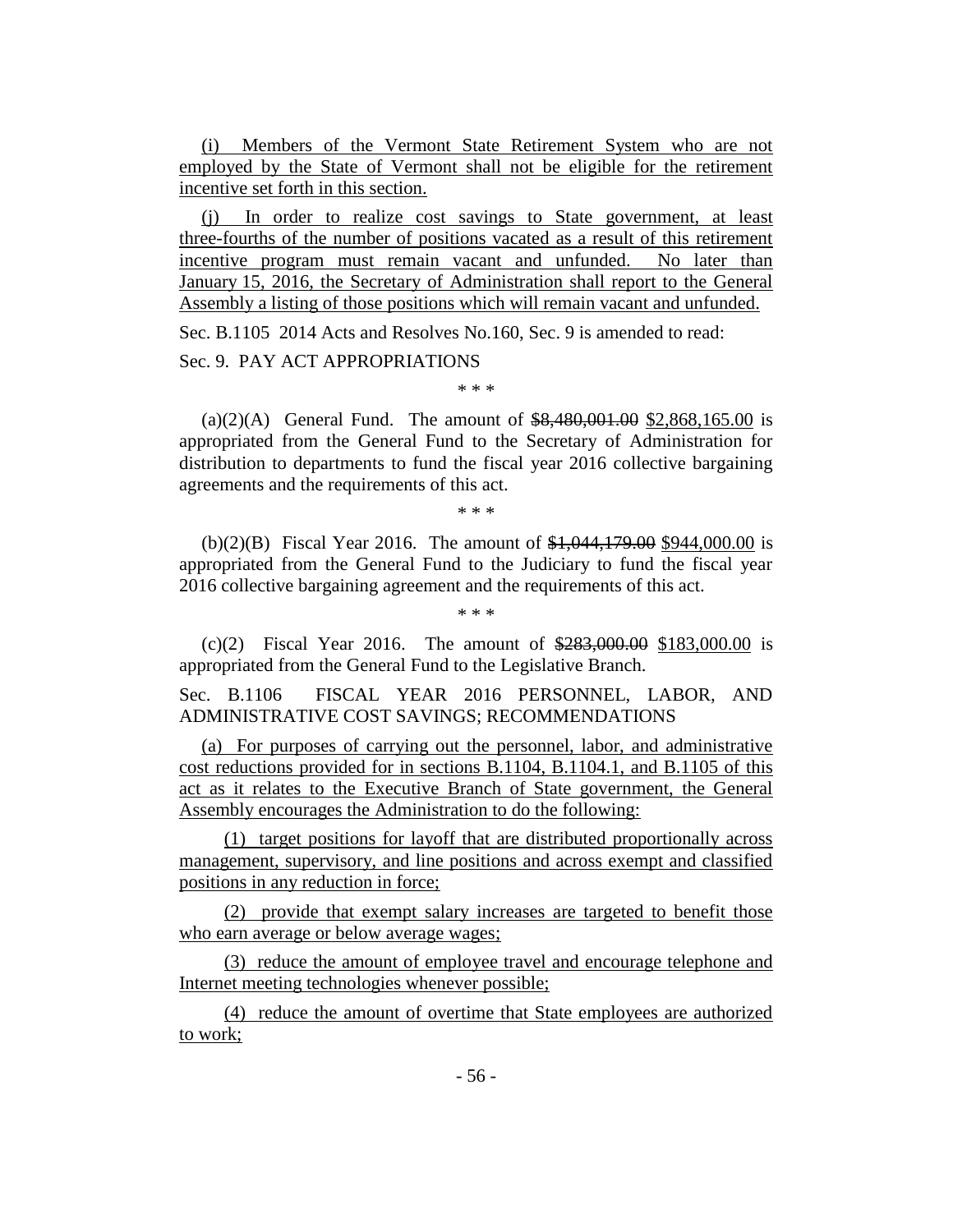(5) identify and reduce nonessential operating expenses; and

(6) identify opportunities to reduce personnel costs through increasing or decreasing the number of State employees or the use of outsourcing.

(b) The Secretary of Administration shall provide a report to the Joint Fiscal Committee in November 2015 on the progress of meeting personnel, labor, and other cost reductions and the uptake of the retirement incentive in Sec. B.1106 of this act.

Sec. B.1107 VERMONT INTERACTIVE TECHNOLOGIES FUNDING THROUGH DECEMBER 31, 2015

(a) Vermont Interactive Technologies is anticipated to cease operations on December 31, 2015. State funding for the period of July 1, 2015 through December 31, 2015 is provided as follows:

(1) \$220,000 as provided in the capital construction bill (H.492) of 2015.

(2) \$220,000 is appropriated in fiscal year 2016 from the Global Commitment Fund to the Agency of Human Services and shall be granted to Vermont State Colleges for the health care education and training programming conducted through Vermont Interactive Technologies between July 1, 2015 and December 31, 2015. The State match for this appropriation is made in Sec. C.104 of this act.

Sec. B.1108 32 V.S.A. § 1282 is added to read:

## § 1282. OFFICER COMPENSATION; VOLUNTARY DECREASE

An officer whose compensation is established by this chapter may choose to be compensated at a lower rate.

Sec. B.1109 32 V.S.A. § 1002 is amended to read:

§ 1002. SALARY OF GOVERNOR-ELECT

\* \* \*

(b) The Governor-Elect shall be entitled to receive a salary of 70 percent of the regular weekly salary of the Governor for the period before a new Governor qualifies for office. This amount shall be reduced by the amount the Governor-Elect receives from the State during this period for services performed in fulfilling the duties of any office to which he or she was elected or appointed.

Sec. B.1110 32 V.S.A. 1003 is amended to read:

§ 1003. STATE OFFICERS

\* \* \*

- 57 -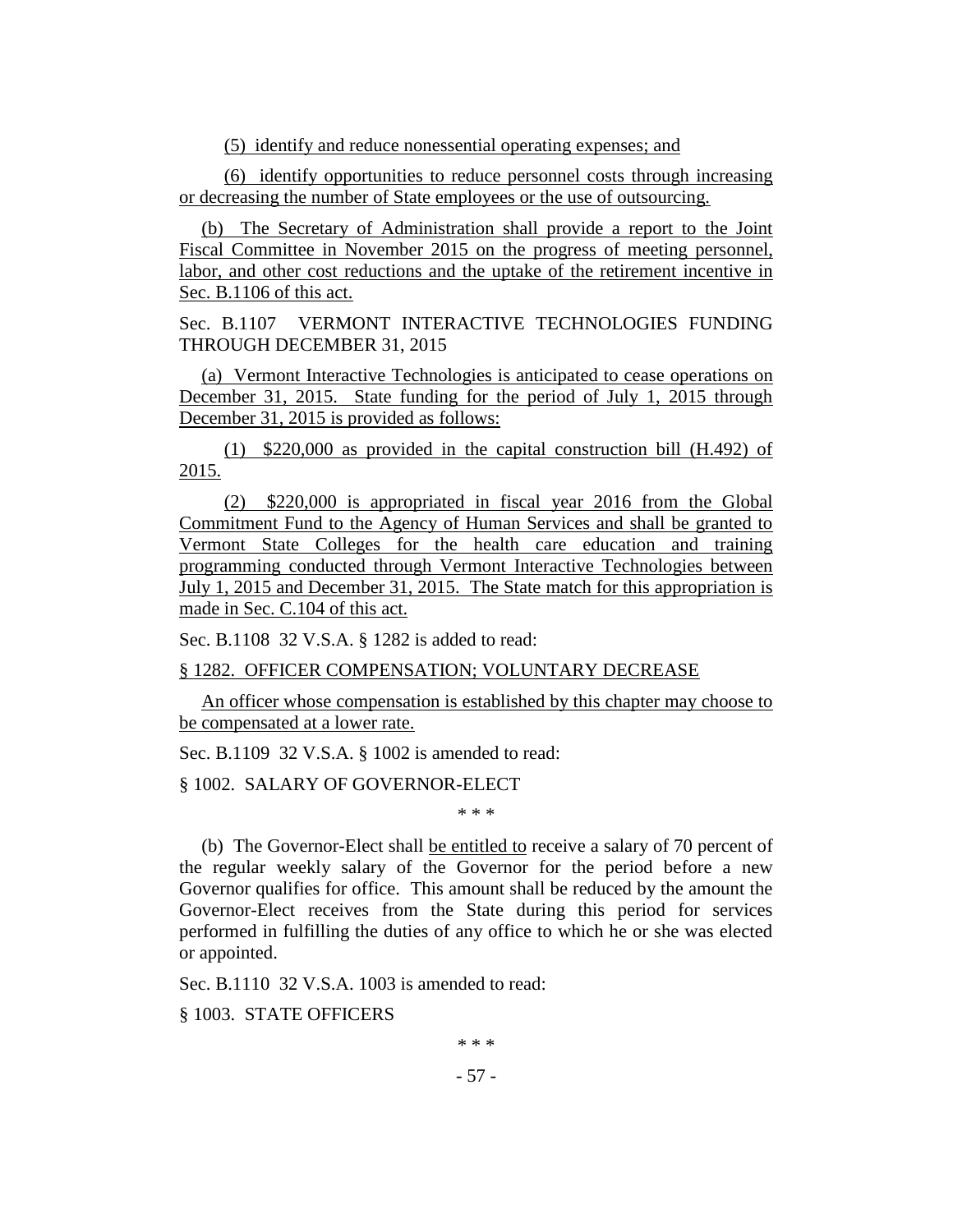(c) The annual salaries of the officers of the Judicial Branch named below shall be entitled to annual salaries as follows:

\* \* \*

Sec. B.1111 32 V.S.A. § 1012 is amended to read:

#### § 1012. PUBLIC SERVICE BOARD

The annual salary of the Chairperson Chair of the Public Service Board shall be entitled to an annual salary that is the same as fixed for annual salary to which each Superior Court judge is entitled. The annual salary of each of the other members of the Public Service Board, each of whom shall serve on a part-time basis, shall be entitled to an annual salary equal to two-thirds of that of the annual salary to which the Chairperson Chair is entitled. The annual salary of the clerk of such Board shall be fixed by the Board with the approval of the Governor.

Sec. B.1112 32 V.S.A. § 1051 is amended to read:

#### § 1051. SPEAKER OF THE HOUSE; PRESIDENT PRO TEMPORE

(a) The Speaker of the House and the President Pro Tempore of the Senate shall be entitled to receive annual compensation of \$10,080.00 for the 2005 Biennial Session and thereafter to be paid in biweekly payments; provided that, beginning on January 1, 2007, the annual compensation shall be adjusted annually thereafter by the cost of living adjustment negotiated for State employees under the most recent collective bargaining agreement. In addition to the annual compensation, the Speaker and President Pro Tempore shall be entitled to receive:

\* \* \*

Sec. B.1112.1 2 V.S.A. § 63 is amended to read:

§ 63. SALARY

(a) The base salary for the sergeant at arms Sergeant at Arms shall be \$42,675.00 as of July 8, 2007 \$47,917.00 as of January 1, 2015 provided that, beginning on July 1, 2015 and annually thereafter, this compensation shall be adjusted by the cost of living adjustment negotiated for State employees under the most recent collective bargaining agreement.

(b) The joint rules committee Joint Rules Committee may establish the starting salary for the sergeant at arms Sergeant at Arms, ranging from the base salary to a salary which that is 30 percent above the base salary. The maximum salary for the sergeant at arms Sergeant at Arms shall be 50 percent above the base salary.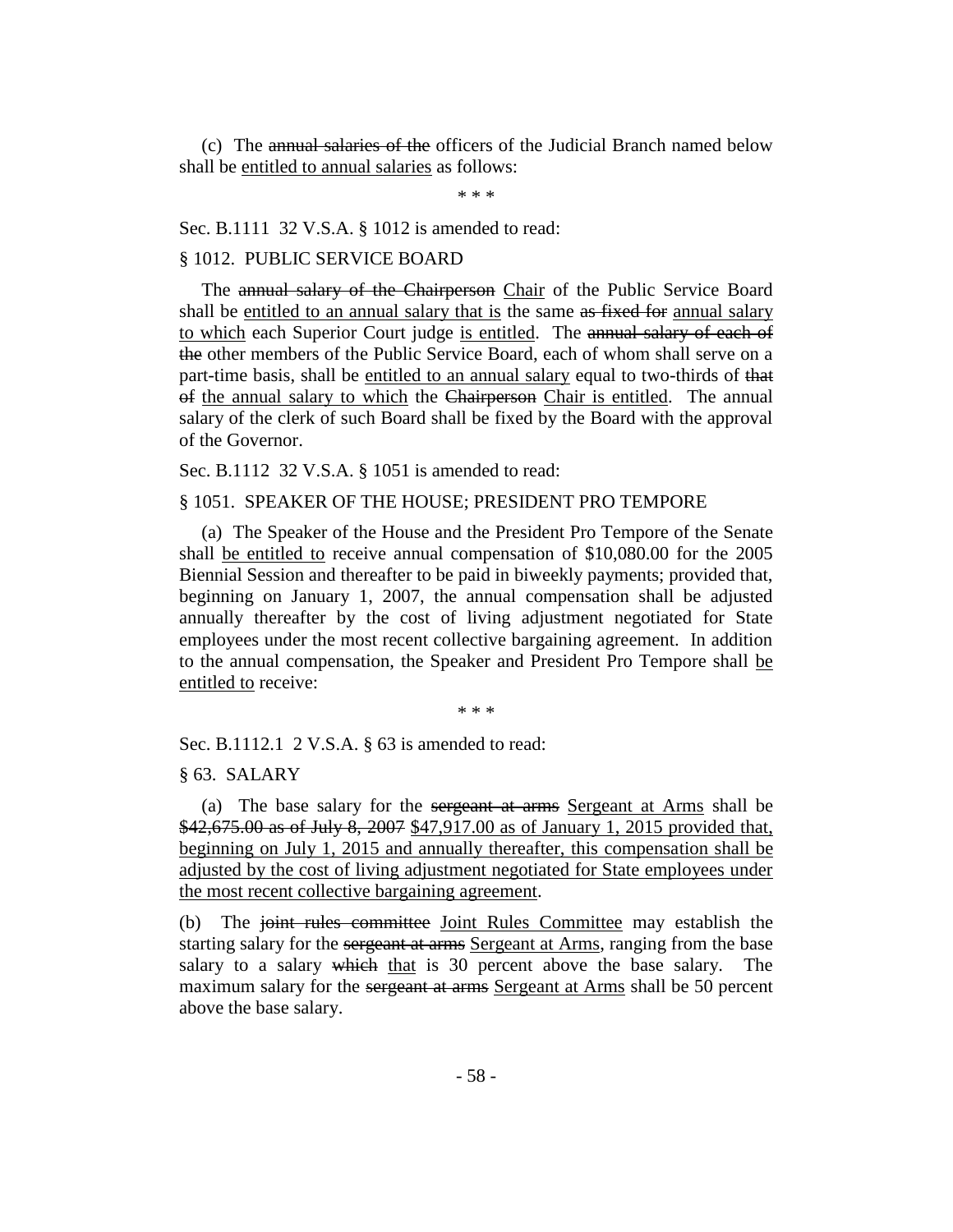Sec. B.1113 32 V.S.A. § 1141 is amended to read:

### § 1141. ASSISTANT JUDGES

(a) $(1)$  The compensation of each Each assistant judge of the Superior Court shall be entitled to receive compensation in the amount of \$156.49 a day as of July 13, 2014 and \$161.65 a day as of July 12, 2015 for time spent in the performance of official duties and necessary expenses as allowed to classified State employees. Compensation under this section shall be based on a two-hour minimum and hourly thereafter.

(2)(A) The compensation paid to an assistant judge pursuant to this section shall be paid by the State except as provided in subdivision (B) of this subdivision (2).

(B) The compensation paid to an assistant judge pursuant to this section shall be paid by the county at the State rate established in subdivision  $(a)(1)$  of this section when an assistant judge is sitting with a presiding Superior judge in the Civil or Family Division of the Superior Court.

(b) Assistant judges of the Superior Court shall be entitled to receive pay for such days as they attend Court when it is in actual session, or during a Court recess when engaged in the special performance of official duties.

Sec. B.1114 32 V.S.A. § 1142 is amended to read:

#### § 1142. PROBATE JUDGES

(a) The annual salaries of the Probate judges in the several Probate Districts shall be entitled to receive the following annual salaries, which shall be paid by the State in lieu of all fees or other compensation, shall be as follows:

\* \* \*

(b) Probate judges shall be entitled to be paid by the State for their actual and necessary expenses under the rules and regulations pertaining to classified State employees. The compensation for the Probate judge of the Chittenden District shall be for full-time service.

\* \* \*

Sec. B.1115 32 V.S.A. § 1182 is amended to read:

### § 1182. SHERIFFS

(a) The annual salaries of the sheriffs of all counties except Chittenden shall be entitled to receive salaries in the amount of \$72,508.00 as of July 13, 2014 and \$74,901.00 as of July 12, 2015. The annual salary of the sheriff Sheriff of Chittenden County shall be entitled to an annual salary in the amount of \$76,732.00 as of July 13, 2014 and \$79,264.00 as of July 12, 2015.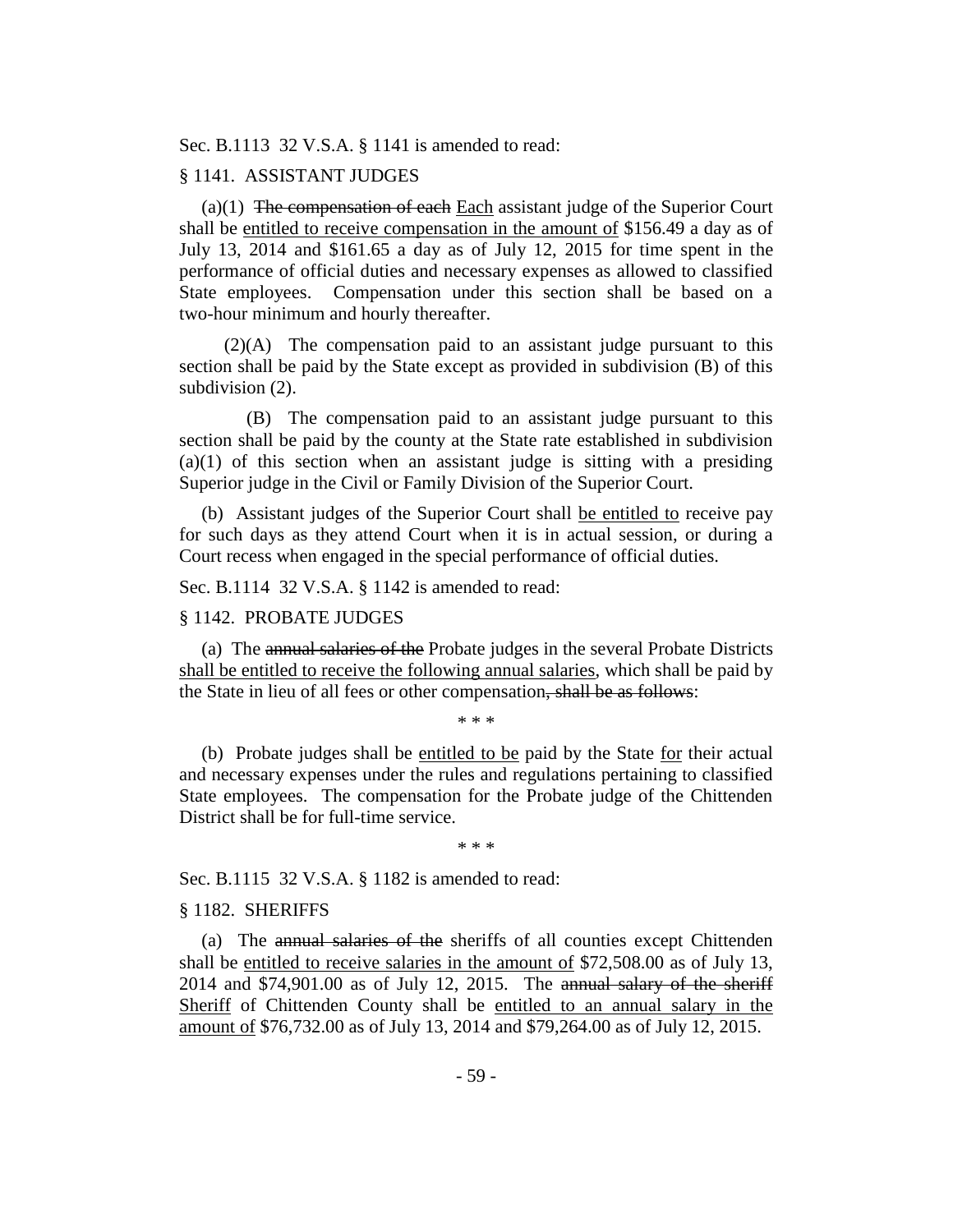Sec. B.1116 32 V.S.A. § 1183 is amended to read: § 1183. STATE'S ATTORNEYS

(a) The annual salaries of State's Attorneys shall be entitled to receive annual salaries as follows:

\* \* \*

### Sec. B.1117 PSAP; TRANSITION FUNDING

(a) In addition to the PSAP funding in Sec. B.235 of this act, in fiscal year 2016, \$425,000 of E-911 funds is appropriated to the Department of Public Safety for the purposes of Sec. E.208.1 of this act.

Sec. C.100 2014 Acts and Resolves No. 179, Sec. C.108 is amended to read:

Sec. C.108 INTERIM STUDY ON THE FEASIBILITY OF ESTABLISHING A PUBLIC RETIREMENT PLAN

\* \* \*

(d) Report. By January 15, 2015 2016, the Committee shall report to the General Assembly its findings and any recommendations for legislative action. In its report, the Committee shall state its findings as to every factor set forth in subdivision  $(c)(1)(A)$  of this section, whether it recommends that a public retirement plan be created, and the reasons for that recommendation. If the Committee recommends that a public retirement plan be created, the Committee's report shall include specific recommendations as to the factors listed in subdivision  $(c)(1)(B)$  of this section.

(e) Meetings; term of Committee; chair. The Committee may meet no more than six times and shall cease to exist on January 15, 2015 2016. The State Treasurer shall serve as Chair of the Committee and shall call the first meeting.

Sec. C.101 BLUE RIBBON COMMISSION ON FINANCING HIGH QUALITY, AFFORDABLE CHILD CARE

\* \* \*

(a) Creation. The Secretary of Administration shall establish a Blue Ribbon Commission on Financing High Quality, Affordable Child Care.

(b) Purpose. The purposes of the Commission are as follows:

(1) to inventory and review reports and recommendations issued over the past 10 years relating to high quality, affordable child care;

(2) to determine the elements inherent in all quality child care programs; and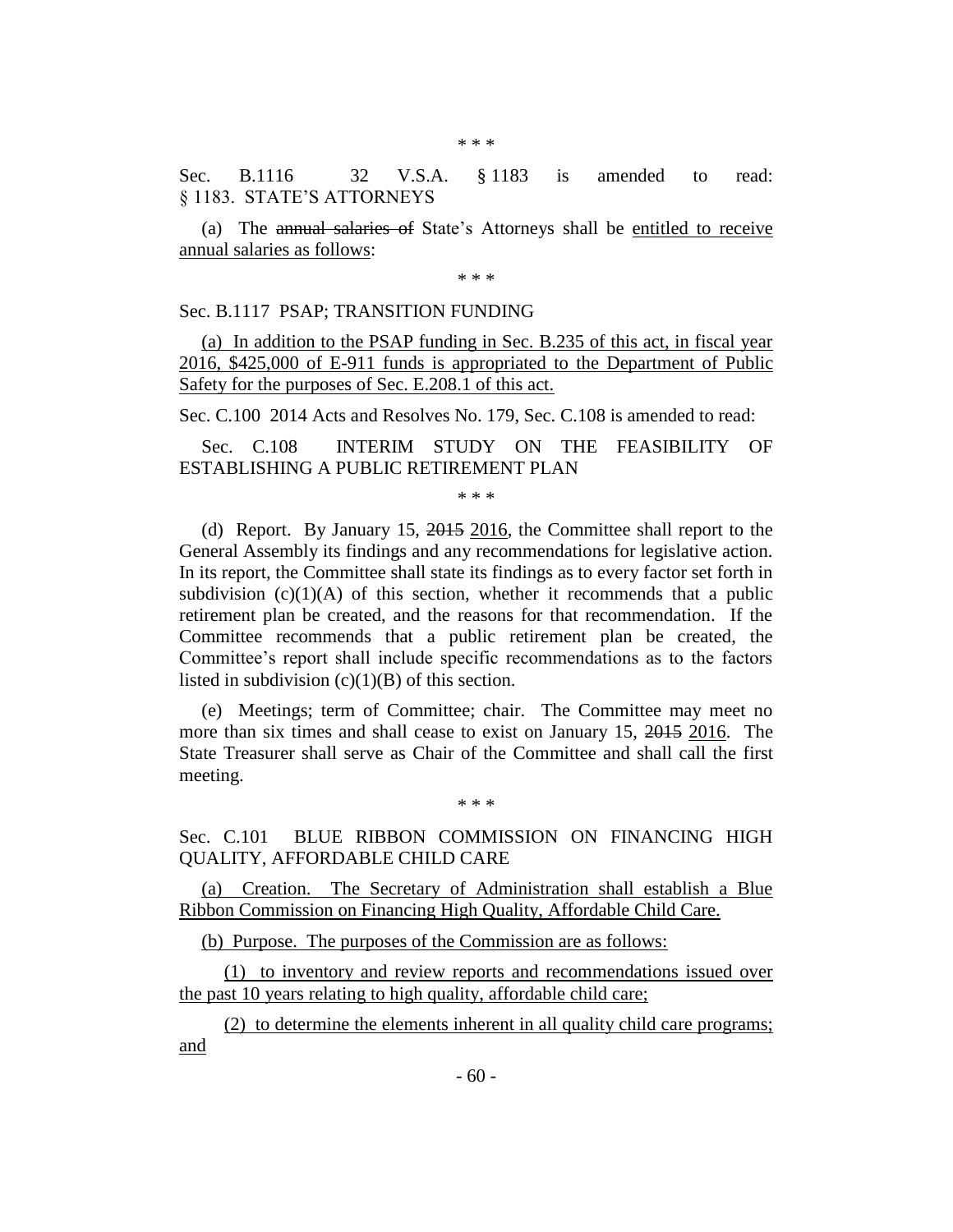(3) to make recommendations to the General Assembly and the Governor on the most effective use of existing public funding and additional opportunities.

(c) The Blue Ribbon Commission will collaborate and work to support goals and strategies within the Vermont Early Childhood Framework and the accompanying Vermont Early Childhood Action Plan.

(d) The goals of the Commission are as follows:

(1) To determine the total costs of providing equal access to voluntary, high quality, early care and education for all Vermont children, ages birth through five. The Commission shall consider the needs and preferences of families, which may range along a continuum from partial day or partial year services to full day or full year services and include nontraditional work hours as well as usual business hours or a combination of these. The Commission shall also consider various family compositions and income levels, and recommend the amount that families should pay toward the costs of high quality, early care and education based on a sliding scale.

(2) To work in coordination with the ongoing efforts of Vermont's Early Learning Challenge – Race to the Top grant, Vermont's PreK Expansion Grant, and Vermont's implementation of 2014 Acts and Resolves No. 166 – Universal PreK.

(3) To examine current policies in Vermont's Child Care Financial Assistance Program (CCFAP) in relation to national trends and innovation in subsidy practice, as well as the relationship between CCFAP and other public benefits, taking into consideration the overall impact on families, and recommend changes to maximize the use of CCFAP to support affordable access to high quality, early care and education for eligible families.

(4) To review and identify all potentially available funding for high quality, affordable early care and education.

(5) To explore possible funding sources for equal access to voluntary, high quality, early care and education for all of Vermont children, ages birth through five, including investigating child care tax credits, identifying possible revenue from health care reform, from changes in the education system, from possible funding generating systems such as fees, and possible reallocation or expansion of tax and fee revenues.

(e) Membership. The Commission shall consist of members to be selected as follows:

(1) the Secretary of Education or designee;

(2) the Secretary of Administration or designee;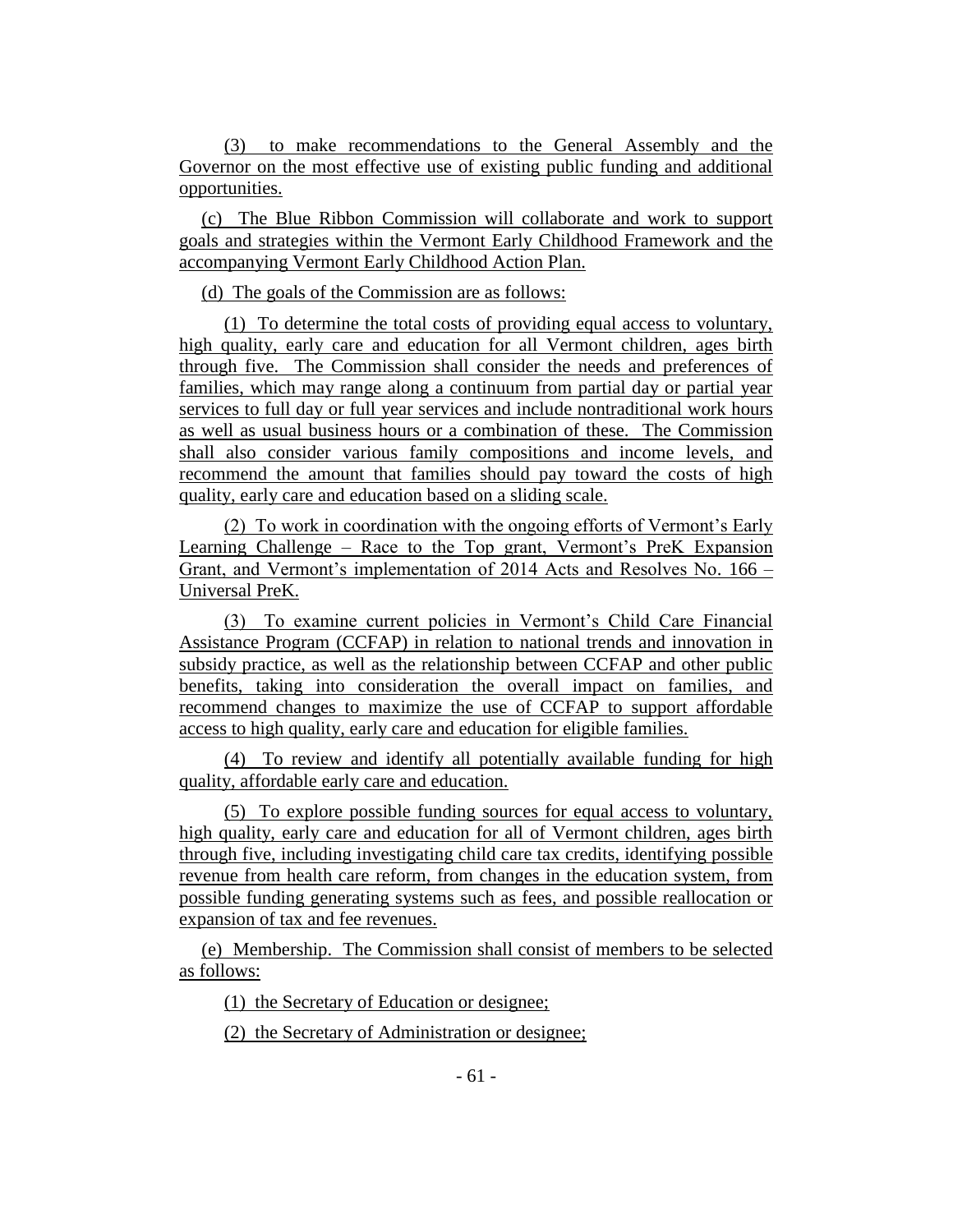(3) the Secretary of Human Services or designee;

(4) the following members appointed by the Governor:

(A) a representative from the Department for Children and Families, Child Development Division;

(B) a representative from higher education;

(C) three representatives of the Vermont business community;

(D) a representative of the financial services industry in the State;

(E) a representative of licensed and registered home-based early learning and development programs in the State;

(F) a representative of licensed center-based early learning and development programs in the State;

(G) a representative of Head Start;

(H) a representative of the Parent Child Centers;

(I) two parents of children enrolled in an early care and education program in the State, one of whom is serving in the military;

(J) a representative of a child advocacy group; and

(K) a representative from the Building Bright Futures State Council.

(f) The Chair shall be the Secretary of Administration or designee and the first meeting of the Commission shall be held on or before July 15, 2015.

(g) The Commission shall have the administrative, technical, and legal assistance of the Secretary of Administration.

(h) The Commission shall report on its findings to the Governor and to the Senate Committees on Education, on Finance, and on Health and Welfare and to the House Committees on Education, on Human Services, and on Ways and Means on or before November 1, 2016.

Sec. C.102 2015 Acts and Resolves No. 4, Sec. 61(a)(4) is amended to read:

(4) The following amounts shall be transferred to the Transportation Infrastructure Bond Fund from the Transportation Fund: 3,150,000,000 2,500,000,000 3,150,000,000 3,500,000,000 3,500,000,000 3,500,000 5,500,000 5,600 5,600 5,600 5,600 5,600 5,600 5,600 5,600 5,600 5,600 5,600 5,600 5,600 5,600 5,600 5,600 5,600 5,600 5,600 5,600 5,600

Sec. C.102.1 CONTINGENT SPENDING AUTHORITY; DELAYED PROJECTS; PAVING PROGRAM ACTIVITIES

(a) As used in this section:

(1) The phrase "net balance" means an overall positive balance consisting of either the sum of any unreserved monies in the Transportation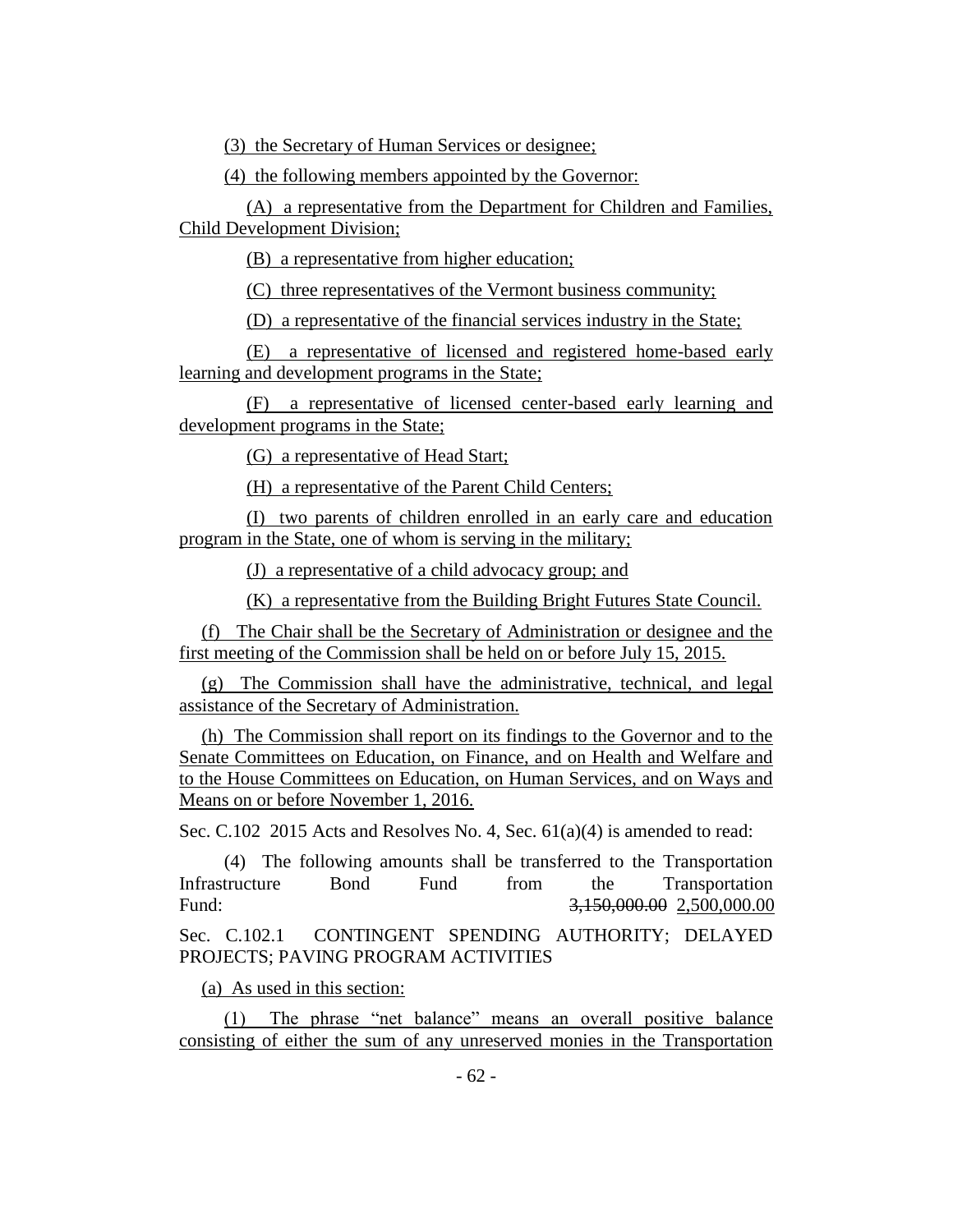Fund and TIB Fund remaining at the end of fiscal year 2015, or the overall positive balance in either Fund at the end of fiscal year 2015 after subtracting any deficit in the other Fund.

(2) The phrase "net increase" means an overall increase in forecasted revenues under the July 2015 consensus revenue forecast over the January 2015 consensus revenue forecast for fiscal year 2016, consisting of either the sum of forecasted increases in Transportation Fund and TIB Fund revenues, or an overall increase in forecasted revenues after subtracting a forecasted downgrade in either Fund.

(b) Subject to the funding of the Transportation Fund Stabilization Reserve in accordance with 32 V.S.A. § 308a and to the limitations of 19 V.S.A. § 11f (Transportation Infrastructure Bond Fund), and notwithstanding 32 V.S.A. § 308c (Transportation Fund Balance Reserve), if any net balance exists at the end of fiscal year 2015, or if there is a net increase in the July 2015 consensus revenue forecast for fiscal year 2016, up to a total amount of \$3,000,000.00 of the net balance and the net increase, and up to a total amount of \$12,000,000.00 in matching federal funds, is hereby appropriated to be used on a project that otherwise would be required to be delayed under the terms of the fiscal year 2016 Transportation Program approved by the General Assembly.

(c) If the full amount of any net balance and net increase is not expended under subsection (b) of this section, the remaining amount is hereby appropriated to advance Paving Program projects or to increase Statewide Paving Program activities authorized in fiscal year 2016 in the Transportation Program approved by the General Assembly.

(d) If the Agency expends funds under the authority of this section, it shall notify the House and Senate Committees on Transportation when the General Assembly is in session, or the Joint Transportation Oversight Committee when the General Assembly is not in session.

Sec. C.103 32 V.S.A. § 704 is amended to read:

# § 704. INTERIM BUDGET AND APPROPRIATION ADJUSTMENTS

(a) The General Assembly recognizes that acts of appropriations and their sources of funding reflect the priorities for expenditures of public funds enacted by the Legislature, and that major reductions or adjustments transfers, when required by reduced State revenues or other reasons, ought to be made whenever possible by an act of the Legislature reflecting its revisions of those priorities. Nevertheless, if the General Assembly also recognizes that when it is not in session, it may be necessary to reduce authorized appropriations and their sources of funding may be adjusted, and funds may need to be transferred, to maintain a balanced State budget. Under these limited circumstances, it is the intent of the General Assembly that appropriations may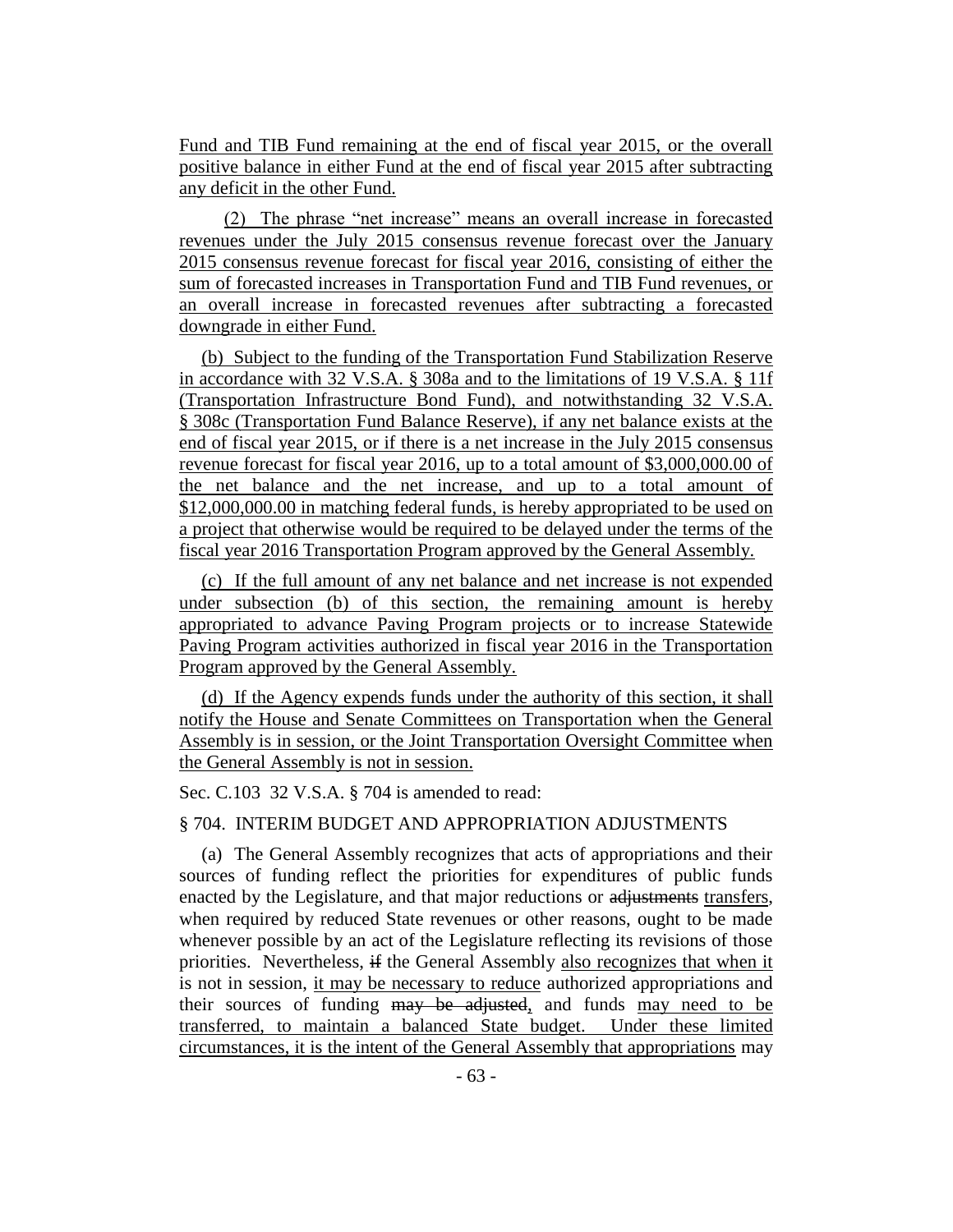be reduced and funds transferred when the General Assembly is not in session pursuant to the provisions of this section.

(b)(1) If the official State revenue estimates of the Emergency Board for the General Fund, the Transportation Fund, or federal funds, determined under section 305a of this title have been reduced by one percent or more from the estimates determined and assumed for purposes of the general appropriations act or budget adjustment act, and if the General Assembly is not in session, in order to adjust appropriations and their sources of funding under this subdivision, the Secretary shall prepare a plan for approval by the Joint Fiscal Committee, and authorized appropriations and their sources of funding may be adjusted and funds transferred pursuant to a plan approved under this section Except as otherwise provided in subsection (f) of this section, in each instance that the official State revenue estimate for the General Fund, the Transportation Fund, or federal funds has been reduced by one percent or more from the estimates determined and assumed for purposes of the current fiscal year's appropriations, the Secretary of Administration shall prepare an expenditure reduction plan for approval by the Joint Fiscal Committee, provided that any total reductions in appropriations and transfers of funds are not greater than the reductions in the official State revenue estimate.

(2) If the Secretary of Administration determines that the current fiscal year revenues for the General Fund, Transportation Fund, or federal funds are likely to be reduced from the official revenue estimates by less than one percent, the Secretary may prepare and implement an expenditure reduction plan, and implement appropriations reductions in accordance with the plan. The Secretary may implement a plan under this subdivision without the approval of the Joint Fiscal Committee if reductions to any individual appropriation do not exceed five percent of the appropriation's amount for personal services, operating expenses, grants, and other categories, and provided that the plan is designed to minimize any negative effects on the delivery of services to the public, and shall not have any unduly disproportionate effect on any single function, program, service, benefit, or county. Plans not requiring the approval of the Joint Fiscal Committee shall be filed with the Joint Fiscal Office prior to implementation. If the Secretary's plan consists of disproportionate reductions greater than five percent in any line item, such plan shall not be implemented without the approval of the Joint Fiscal Committee In each instance that the official State revenue estimate for the General Fund, the Transportation Fund, or federal funds has been reduced by less than one percent from the estimates determined and assumed for purposes of the current fiscal year's appropriations, the Secretary of Administration may prepare and implement an expenditure reduction plan without the approval of the Joint Fiscal Committee, provided that any total reductions in appropriations and transfers of funds are not greater than the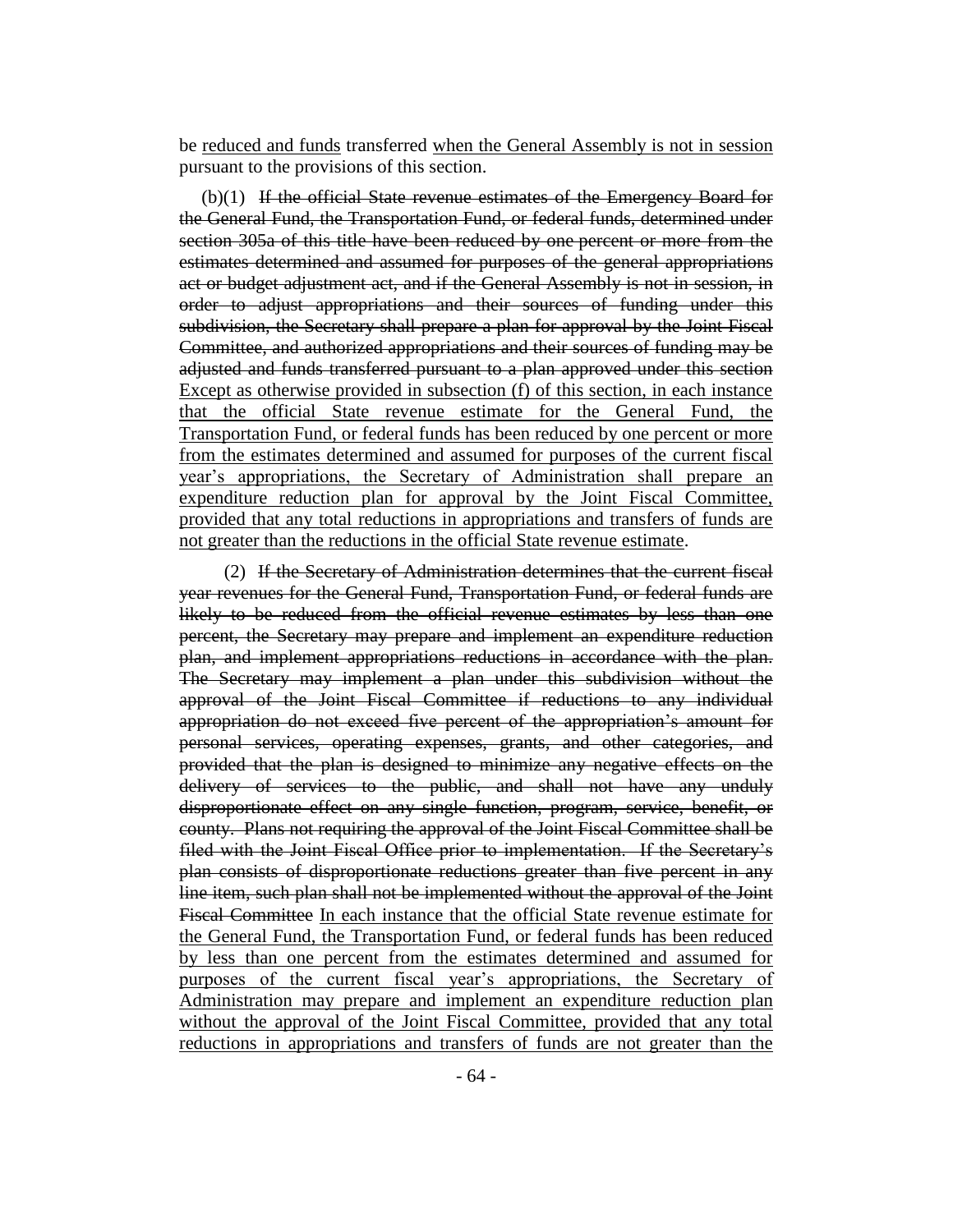reductions in the official State revenue estimate. The Secretary may implement an expenditure reduction plan under this subdivision if plan reductions to the total amount appropriated in any section or subsection do not exceed five percent, the plan is designed to minimize any negative effects on the delivery of services to the public, and the plan does not have any unduly disproportionate effect on any single function, program, service, benefit, or county. Plans not requiring the approval of the Joint Fiscal Committee shall be filed with the Joint Fiscal Office prior to implementation. If the Secretary's plan consists of reductions greater than five percent to the total amount appropriated in any section or subsection, such plan shall only be implemented in the manner provided for in subdivision (1) of this subsection.

(c) A An expenditure reduction plan prepared by the Secretary shall indicate:

 $(1)$  the amounts to be adjusted reduced in each appropriation, and by funding source, and the amounts to be transferred;

(2) in personal services, operating expenses, grants, and other categories, shall indicate the effect of each adjustment reduction in appropriations and their sources of funding, and each fund transfer, on the primary purposes of the program, and;

(3) shall indicate how it is designed to minimize any negative effects on the delivery of services to the public,; and

(4) any unduly disproportionate effect the plan may have on any single function, program, service, benefit, or county.

(d) An expenditure reduction plan implemented under subdivision (b)(2) of this section shall not include any reduction in:

(1) appropriations authorized and necessary to fulfill the State's debt obligations;

(2) appropriations authorized for the Judicial or Legislative Branch, except that the plan may recommend reductions for consideration by the Judicial or Legislative Branch; or

(3) appropriations for the salaries of elected officers of the Executive Branch listed in subsection 1003(a) of this title.

(e)(1) The Joint Fiscal Committee shall have 21 days from the date of submission of  $\alpha$  any expenditure reduction plan under subdivision (b)(1) of this section to consider the plan, and may approve or disapprove the plan upon a vote of a majority of the members of the Committee. If the Committee vote results in a tie, the plan shall be deemed disapproved; and if the Committee fails for any other reason to take final action on such plan within 21 days of its submission to the Committee, it shall be deemed to be disapproved. During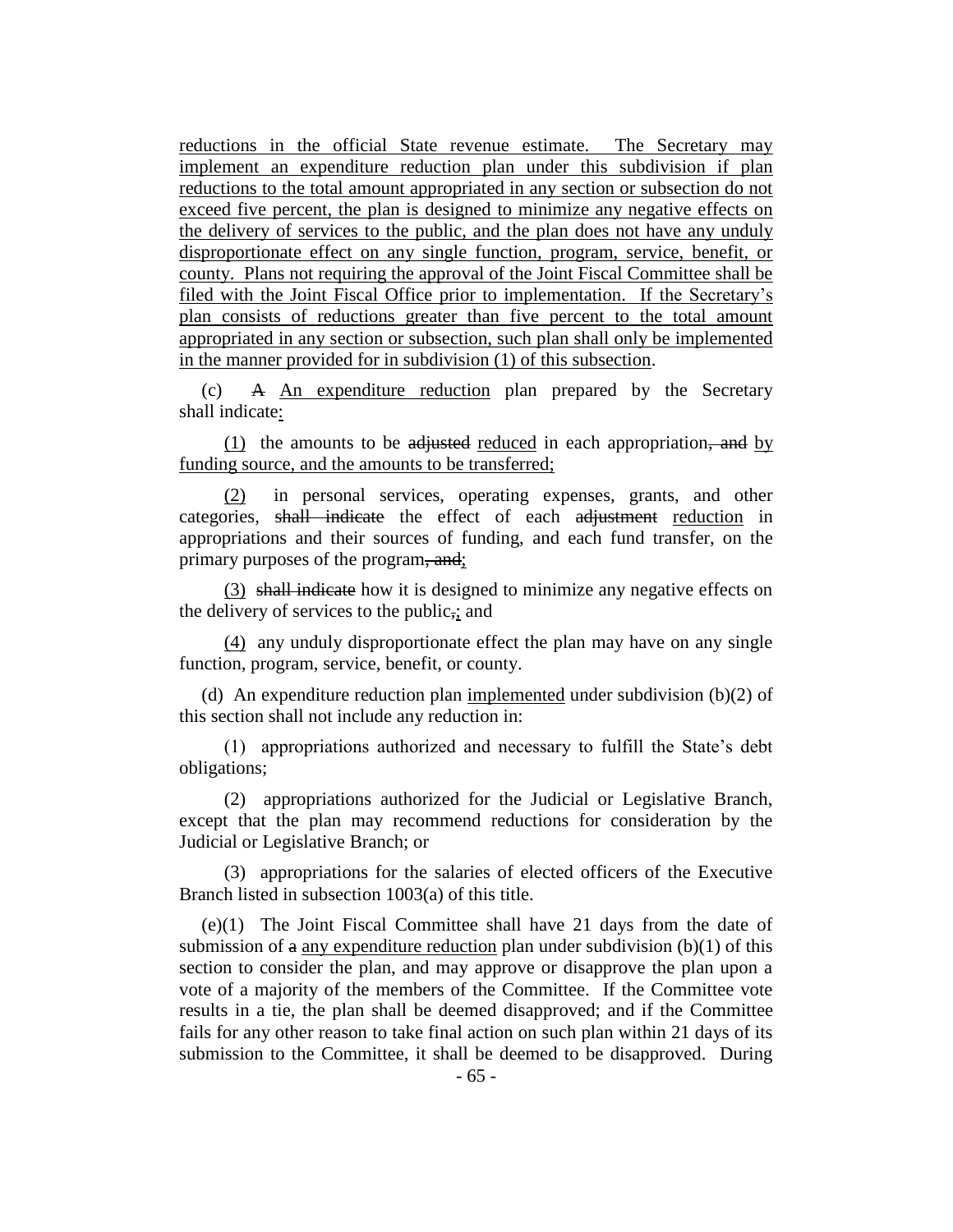the 21-day period for consideration of the plan, the Committee shall conduct a public hearing and provide an opportunity for public comment on the plan.

(2) If the plan is disapproved, then in order to communicate the priorities of the General Assembly, the Committee shall make recommendations to the Secretary for amendments to the plan. Within seven days after the Committee notifies the Secretary of its disapproval of a plan, the Secretary may submit a final plan to the Committee. The Committee shall have 14 days from the date of submission of a final plan to consider that plan and to vote by a majority of the members of the Committee to approve or disapprove the plan; but if the Committee fails to approve or disapprove the plan by a majority vote, the plan shall be deemed disapproved. If the Secretary's final plan includes any changes from the original plan other than those recommended by the Committee, then during the 14-day period for consideration of the final plan, the Committee shall conduct a public hearing and provide an opportunity for public comment, with the scope of the hearing and the comments limited to the changes from the original plan.

(3) In determining whether to approve a plan submitted by the Secretary under this subsection, the Committee shall consider whether the plan minimizes any negative effects on the delivery of services to the public, and whether the plan will have any unduly disproportionate effect on any single function, program, service, benefit, or county.

(4) Any plan disapproved under subdivision  $(b)(1)$  of this section shall not be implemented.

(5) For purposes of this section, the Committee shall be convened at the call of the Chair or at the request of at least three members of the Committee.

(f) In the event of a reduction in the official revenue estimate of one percent or more and the Joint Fiscal Committee does not approve the Secretary's final expenditure reduction plan prepared under subdivision (b)(1) of this section, the Secretary may implement an expenditure reduction plan in the manner provided for in subdivision (b)(2) of this section, provided that the reduction in appropriations expenditure reduction plan is not greater than one percent of the prior official revenue estimate. If the Secretary implements an expenditure reduction plan under the authority of this subsection, any subsequent expenditure reduction plan that is required to address the remaining imbalance under the current official State revenue estimate may only be implemented in the manner provided for in subdivision (b)(1) of this section.

(g) No expenditure reduction plan may be approved or implemented under this section which:

(1) would reduce appropriations from any fund by more than the cumulative reductions in the official State revenue estimates of the Emergency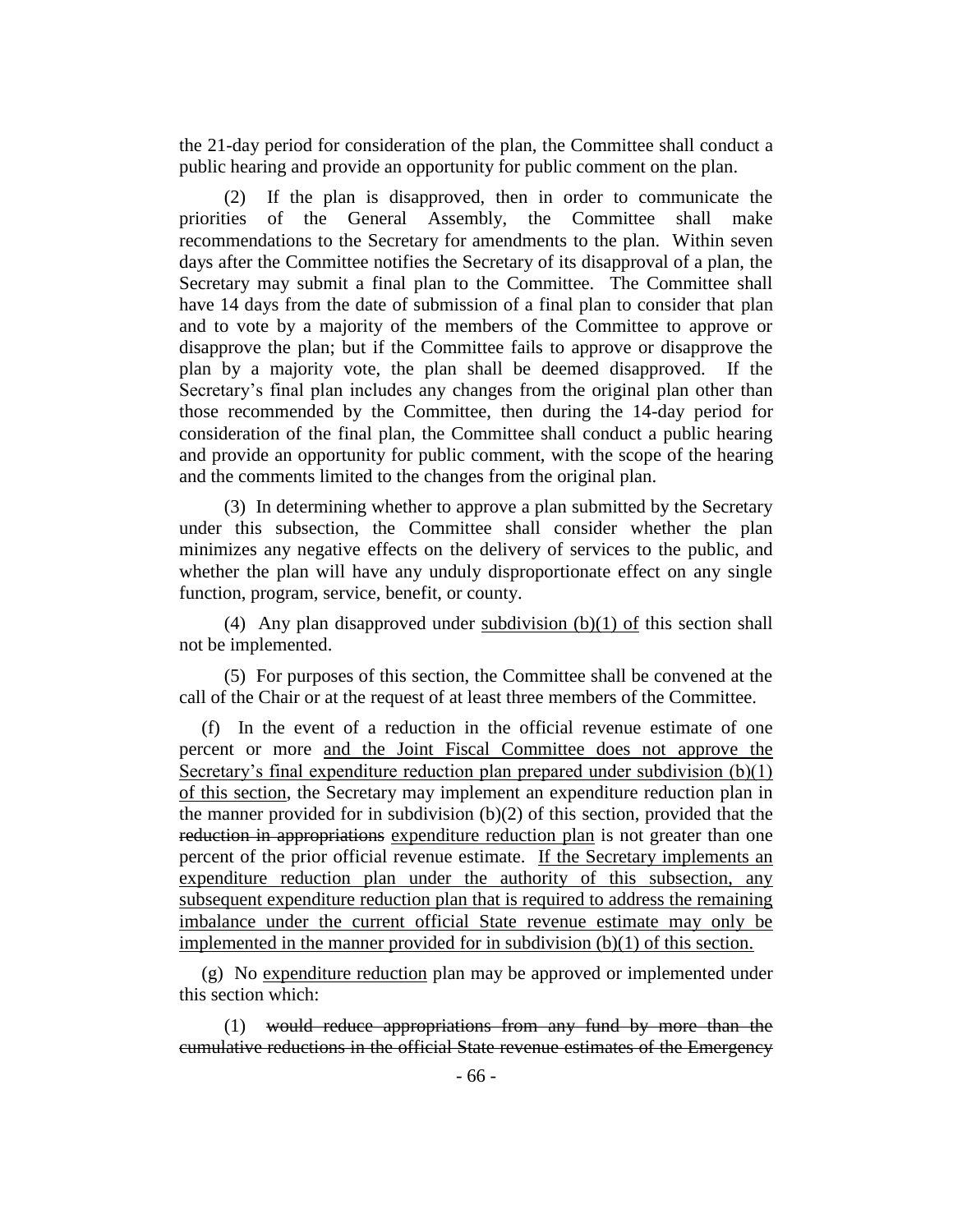Board for the General Fund, the Transportation Fund, or federal funds, determined under section 305a of this title, from the estimate originally determined and assumed for purposes of the general appropriations act or budget adjustment act; minus the total reductions in appropriations already taken under this section in that fund in the fiscal year;

(2) would result in total reductions under this section in appropriations in the fiscal year from any fund, or transfers to that fund, by more than four percent of the estimate originally determined and assumed for purposes of the general current fiscal year's appropriations act or budget adjustment act; or

 $\left(\frac{3}{2}\right)$  would adjust reduce expenditures or transfer revenues or expenditures of the Education Fund as prescribed by law.

(h) The provisions of this section shall apply to each An expenditure reduction plan may only be implemented under subsection (b) of this section subsequent to an official State revenue estimate of the Emergency Board in the fiscal year and when the General Assembly is not in session.

(i) The provisions of 2 V.S.A. § 20(d) (expiration of required reports) shall not apply to the plan to be made under this section.

(j) In each instance that cumulative revenue collections during the month of September or October are four percent or more below the respective cumulative monthly revenue targets, the Emergency Board shall convene in the manner provided for in subsection 305a(b) of this title to determine whether to revise the official State revenue estimate.

(k) As used in this section:

(1) "Cumulative monthly revenue targets" means monthly revenue targets adopted based on the most current official State revenue estimates, as agreed upon by the Legislative Joint Fiscal Office and the Secretary.

(2) "Expenditure reduction plan" means a rescission plan that includes reducing and adjusting appropriations and their sources of funding, and transferring and adjusting funds, from the amounts authorized in the current fiscal year's appropriations.

(3) "Official State revenue estimates" means a revenue estimate determined by the Emergency Board, as provided in section 305a of this title. An official State revenue estimate does not mean cumulative monthly revenue targets.

Sec. C.104 FISCAL YEAR 2015 ONE-TIME APPROPRIATIONS

(a) The amount of \$1,000,000 of R.J. Reynolds Tobacco Co. settlement proceeds that had been reserved for attorney's fees and other related expenditures shall be transferred to the General Fund and distributed as follows: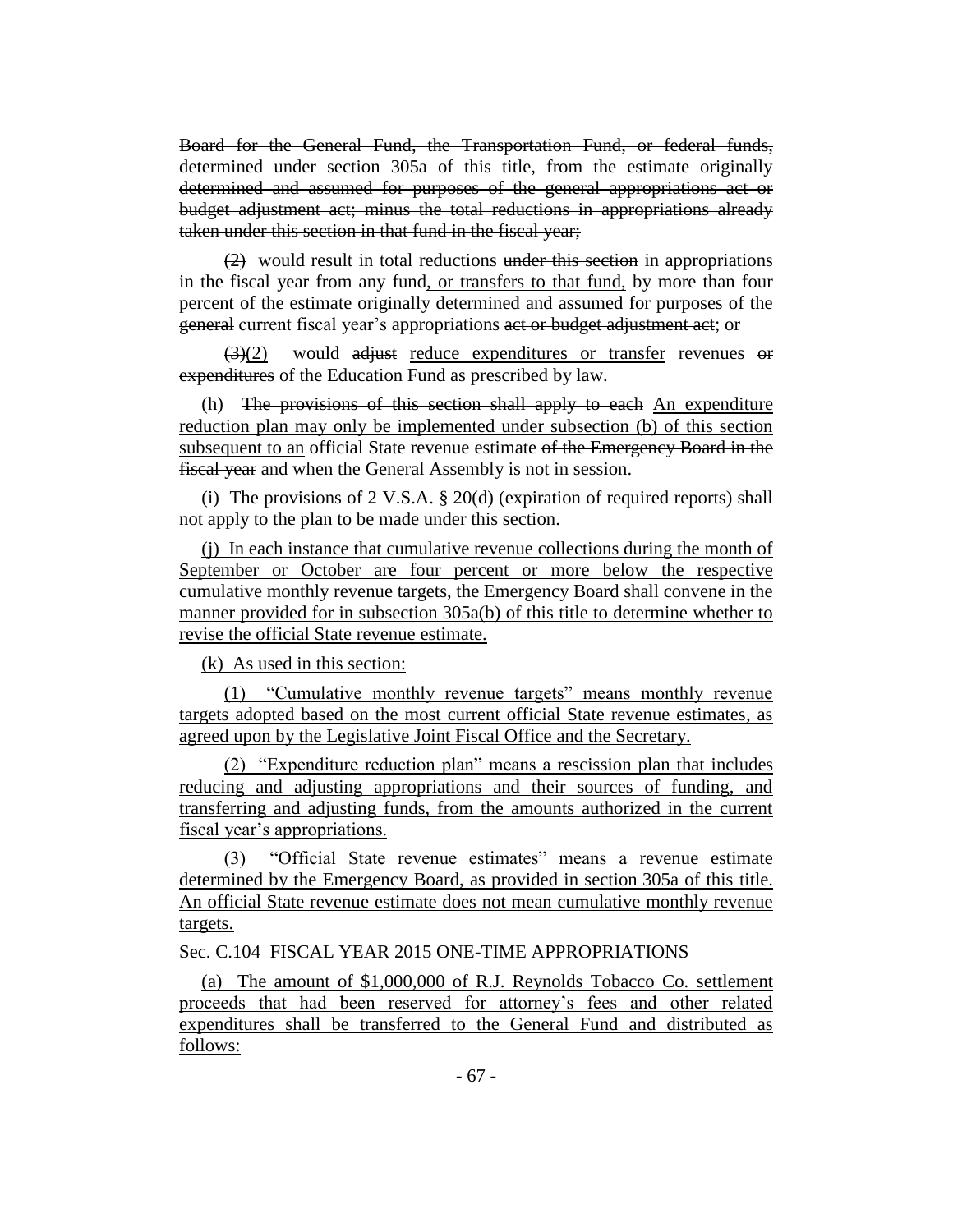(1) The amount of \$210,000 shall be appropriated to the Secretary of Administration in fiscal year 2015 to be utilized to reimburse costs to facilitate the implementation of video conferencing and other actions to reduce the long-term spending needs of the Judiciary and other components of the criminal justice system.

(2) The amount of \$75,000 shall be appropriated to the Secretary of Administration for the classification study required by Sec. E.100.1 of this act.

(3) The amount of \$98,934 shall be appropriated to the Agency of Human Services for State match for the Global Commitment appropriation in Sec. B.1107 of this act for health care training provided through Vermont Interactive Technologies between July 1, 2015 and December 31, 2015.

(4) The amount of \$89,940 shall be appropriated to the Agency of Human Services for State match for a Global Commitment appropriation of \$200,000 in fiscal year 2016 for the home health prospective payment system change provided in Sec. E.306.3 of this act.

(b) The remaining amount of \$526,126 and an additional \$3,000,000 of general funds, for a total of \$3,526,126 are appropriated to the Department of Corrections to be carried forward and used for expenditure in fiscal year 2016 and for the purposes of the calculation under 32 V.S.A. § 308 shall not be included in the fiscal year 2016 reserve calculation but shall be reflected in the fiscal year 2107 calculation.

Sec. C.105 FISCAL YEAR 2015 TRANSFER TO SERGEANT AT ARMS

(a) In fiscal year 2015, the amount of \$28,460 shall be transferred from the Legislative Council budget to the Sergeant at Arms budget.

## Sec. C. 106 VERMONT HEALTH CONNECT REPORTS

(a) The Chief of Health Care Reform shall provide monthly reports beginning on June 1, 2015 to the Joint Fiscal Office for distribution to members of the Health Reform Oversight Committee and the Joint Fiscal Committee and to the Office of Legislative Council for distribution to members of the House Committee on Health Care and the Senate Committees on Health and Welfare and on Finance. Each Office shall also post the reports on its website. The reports shall address:

(1) the schedule, cost, and scope status of the Vermont Health Connect system's Release 1 and Release 2 development efforts, including whether any critical path items did not meet their milestone dates and the corrective actions being taken;

(2) an update on the status of current risks in Vermont Health Connect's implementation;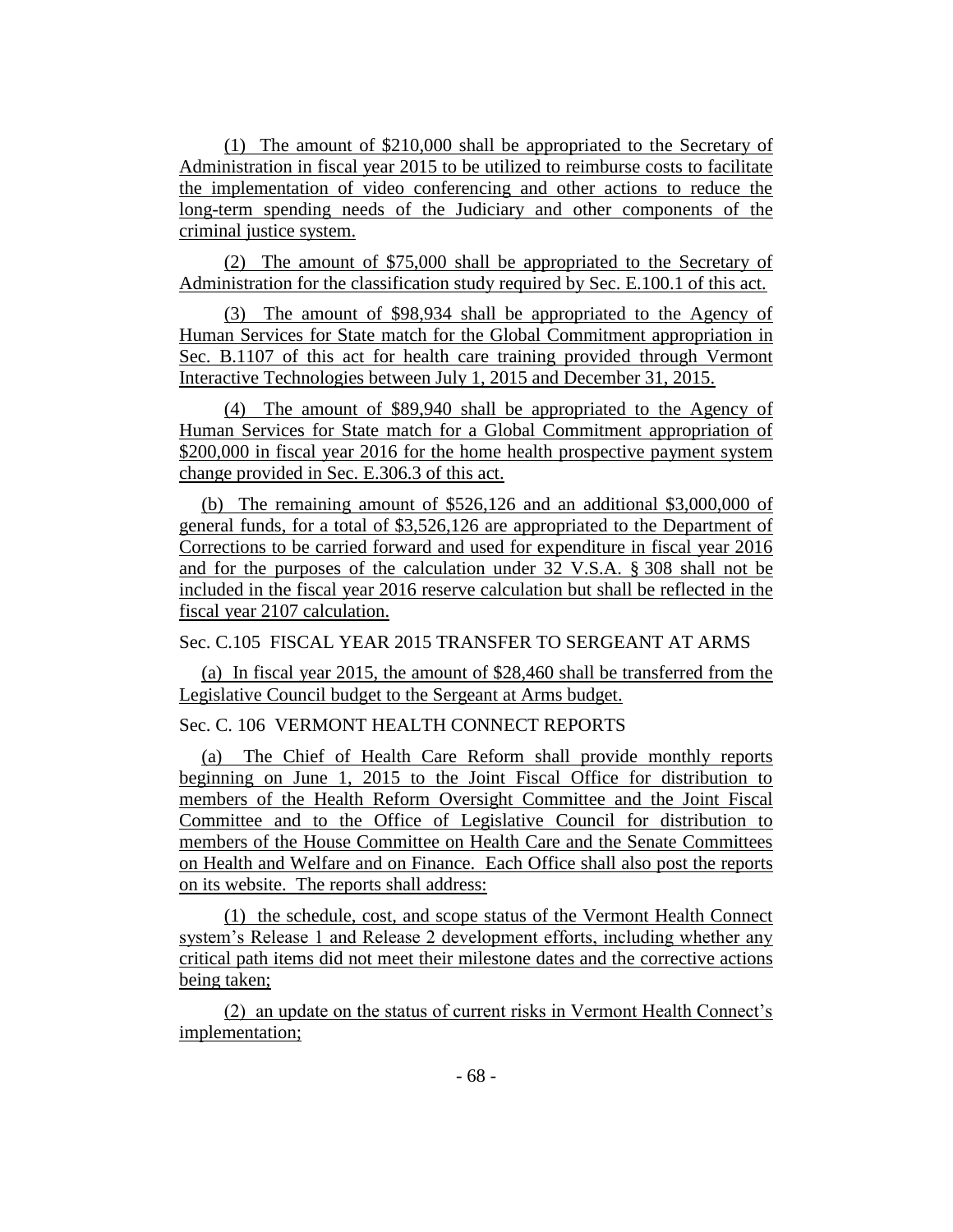(3) an update on the actions taken to address the recommendations in the Auditor's report on Vermont Health Connect dated April 14, 2015 and any other audits of Vermont Health Connect; and

(4) an update on the preliminary analysis of alternatives to Vermont Health Connect.

Sec. C.106.1 INDEPENDENT REVIEW OF VERMONT HEALTH **CONNECT** 

(a) The Chief of Health Care Reform shall provide the Joint Fiscal Office with the materials provided by the Independent Verification and Validation (IVV) firms evaluating Vermont Health Connect. The reports shall be provided in a manner that protects security and confidentiality as required by any memoranda of understanding entered into by the Joint Fiscal Office and the Executive Branch. The Joint Fiscal Office shall analyze the reports and shall provide information regarding Vermont Health Connect information technology systems to the Health Reform Oversight Committee, the Joint Fiscal Committee, the Speaker of the House of Representatives, and the President Pro Tempore of the Senate in July, September, and October 2015 and at other times as appropriate.

# Sec. C.106.2 VERMONT HEALTH CONNECT OUTCOMES

(a) The General Assembly expects Vermont Health Connect to achieve the following milestones with respect to qualified health plans offered in the individual market:

(1) On or before May 31, 2015, the vendor under contract with the State to implement the Vermont Health Benefit Exchange shall deliver the information technology release providing the "back end" of the technology supporting changes in circumstances and changes in information to allow for a significant reduction, as described in subdivision (4) of this subsection, in the amount of time necessary for the State to process changes requested by individuals and families enrolled in qualified health plans.

(2) On or before August 1, 2015, Vermont Health Connect shall develop a contingency plan for renewing qualified health plans offered to individuals and families for calendar year 2016 and shall ensure that the registered carriers offering these qualified health plans agree to the process.

(3) On or before October 1, 2015, the vendor under contract with the State for automated renewal of qualified health plans offered to individuals and families shall deliver the information technology release providing for the automated renewal of those qualified health plans.

(4) On or before October 1, 2015, Vermont Health Connect customer service representatives shall begin processing new requests for changes in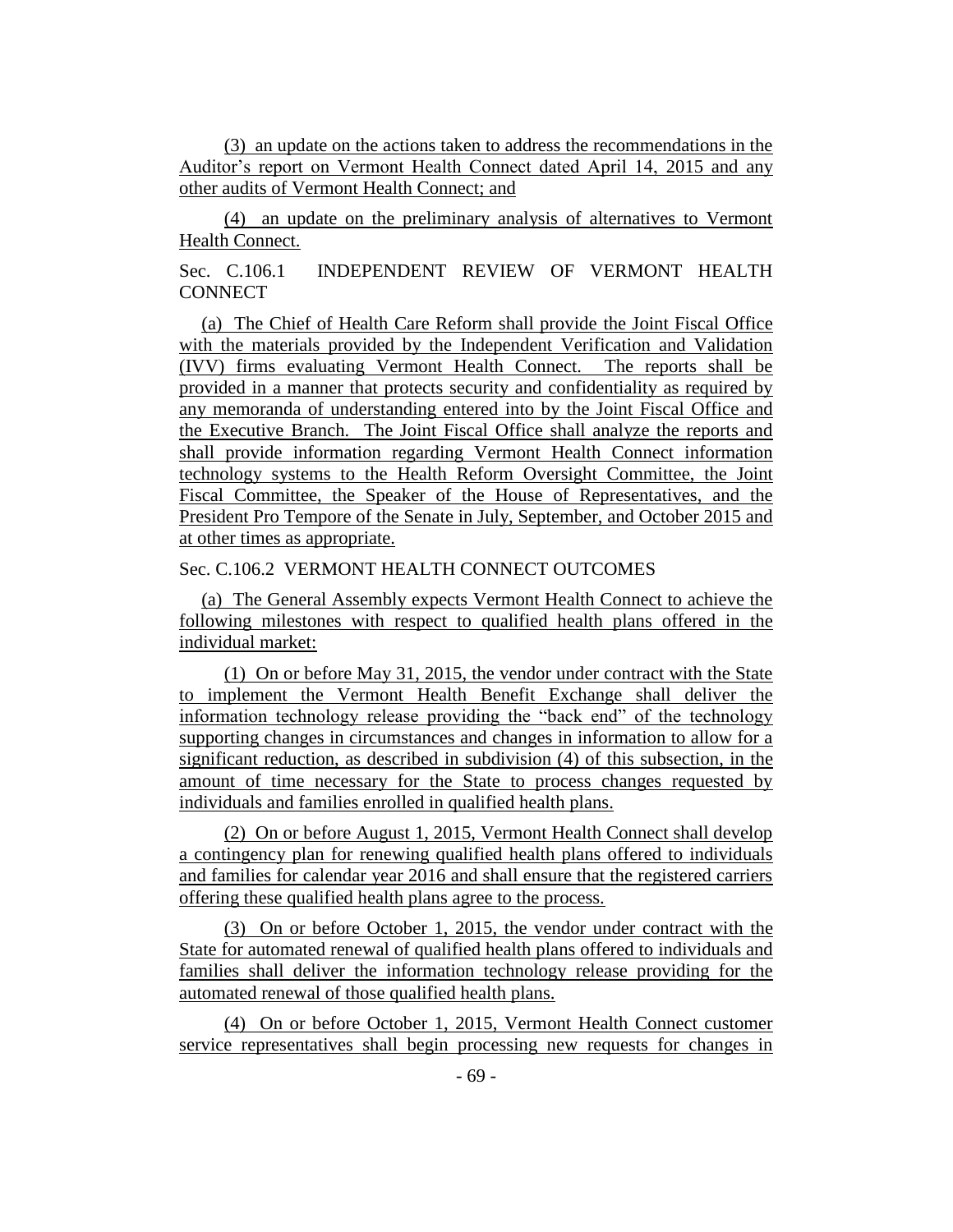circumstances and for changes in information received in the first half of a month in time to be reflected on the next invoice and shall begin processing requests for changes received in the latter half of the month in time to be reflected on one of the next two invoices.

# Sec. C.106.3 ALTERNATIVES TO VERMONT HEALTH CONNECT

(a) If Vermont Health Connect fails to meet one or more of the milestones set forth in Sec. C.106.2 of this act, the Secretary of Administration and Chief of Health Care Reform shall identify and begin exploring with the U.S. Department of Health and Human Services all feasible alternatives to Vermont Health Connect, including a transition to a federally supported State-based marketplace (FSSBM). The Chief of Health Care Reform shall report on the status of the exploration at the next meetings of the Joint Fiscal Committee and the Health Reform Oversight Committee.

(b) The Chief of Health Care Reform shall, upon request of the Joint Fiscal Committee, prepare an analysis and potential implementation plan regarding a transition from Vermont Health Connect to a different model for Vermont's health benefit exchange, including an FSSBM, and shall present information about such a transition, including:

(1) the outcome of King v. Burwell, Docket No. 14-114 (U.S. Supreme Court), relating to whether federal advance premium tax credits will be available to reduce the cost of health insurance provided through a federally facilitated exchange, and the likely impacts on Vermont individuals and families if the State moves to an FSSBM or to another exchange model;

(2) whether it is feasible to offer State premium and cost-sharing assistance to individuals and families purchasing qualified health plans through an FSSBM or through another exchange model, how such assistance could be implemented, whether federal financial participation would be available through the Medicaid program, and applicable cost implications;

(3) how the Department of Financial Regulation's and Green Mountain Care Board's regulatory authority over health insurers and qualified health plans would be affected, including the timing of health insurance rate and form review;

(4) any impacts on the State's other health care reform efforts, including the Blueprint for Health and payment reform initiatives;

(5) any available estimates of the costs attributable to a transition from a State-based exchange to an FSSBM or to another exchange model; and

(6) whether any new developments have occurred that affect the availability of additional alternatives that would be more beneficial to Vermonters by minimizing negative effects on individuals and families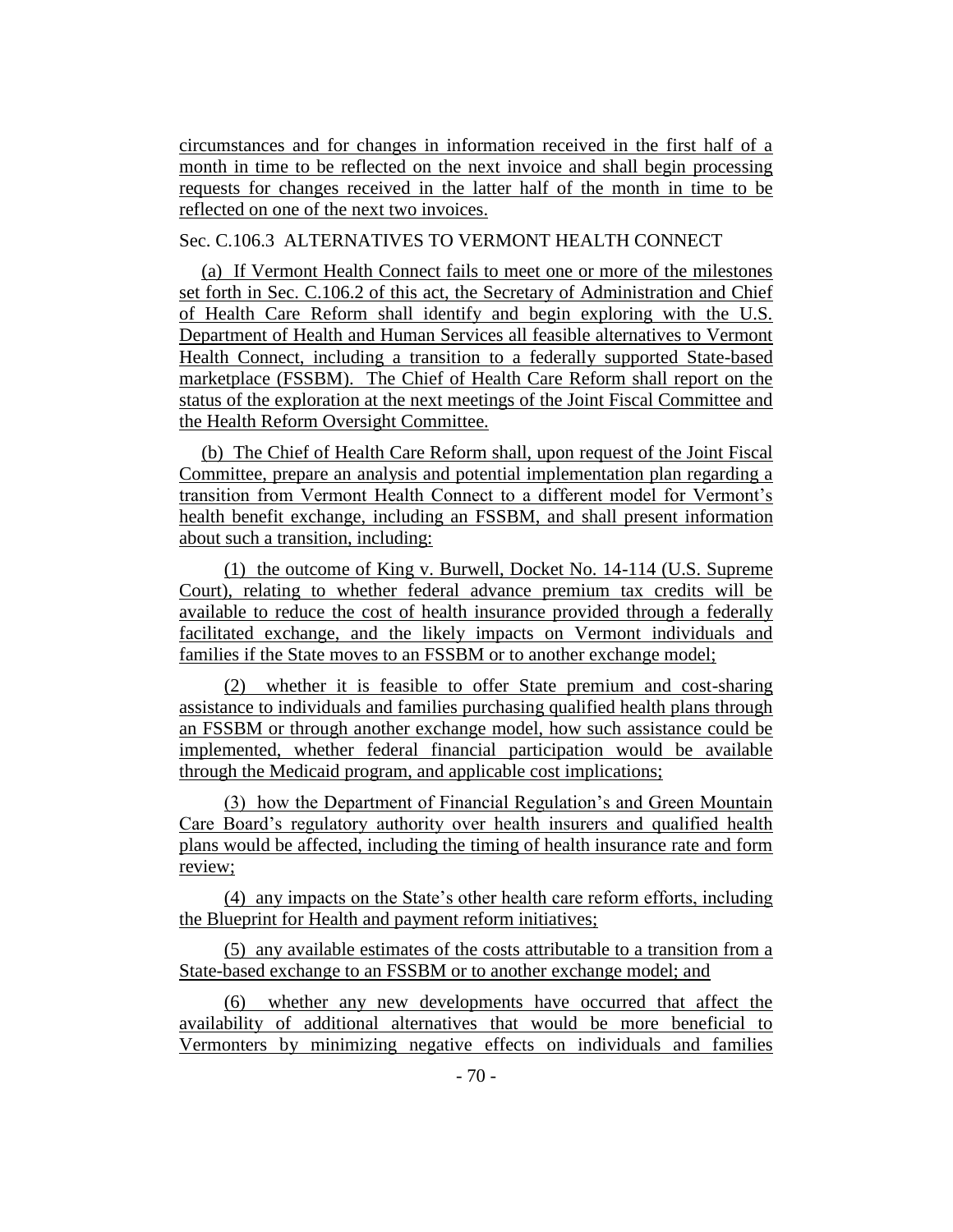enrolling in qualified health plans, reducing the financial impacts of the transition to an alternative model, lessening the administrative burden of the transition on the registered carriers, and decreasing the potential impacts on the State's health insurance regulatory framework.

(c) On or before November 15, 2015, the Chief of Health Care Reform shall provide the Joint Fiscal Committee and Health Reform Oversight Committee with a recommendation regarding the future of Vermont's health benefit exchange, including a proposed timeline for 2016. The Chief's recommendation shall include an analysis of whether the recommended course of action would be likely to minimize any negative effects on individuals and families enrolling in qualified health plans, the financial impacts of the transition, the ability of the registered carriers to accomplish the transition, and the potential impacts of the transition on the State's health insurance regulatory framework.

(1)(A) If the Chief of Health Care Reform recommends requesting approval from the U.S. Department of Health and Human Services to allow Vermont to transition to an FSSBM, then on or before December 1, 2015, the Joint Fiscal Committee, after consultation with the Speaker of the House of Representatives and the President Pro Tempore of the Senate, shall determine whether to concur with the recommendation. In determining whether to concur, the Joint Fiscal Committee shall consider whether the transition to an FSSBM would be likely to minimize any negative effects on individuals and families enrolling in qualified health plans, the financial impacts of the transition, the ability of the registered carriers to accomplish the transition, and the potential impacts of the transition on the State's health insurance regulatory framework. The Joint Fiscal Committee shall also consider relevant input offered by legislative committees of jurisdiction.

(B) If the Chief of Health Care Reform recommends requesting approval from the U.S. Department of Health and Human Services to allow Vermont to transition from a State-based exchange to an FSSBM and the Joint Fiscal Committee concurs with that recommendation, the Chief of Health Care Reform and the Commissioner of Vermont Health Access shall:

(i) prior to December 31, 2015, request that the U.S. Department of Health and Human Services begin the approval process with the Department of Vermont Health Access; and

(ii) on or before January 15, 2016, provide to the House Committee on Health Care and the Senate Committees on Health and Welfare and on Finance the recommended statutory changes necessary to align with operating an FSSBM if approved by the U.S. Department of Health and Human Services.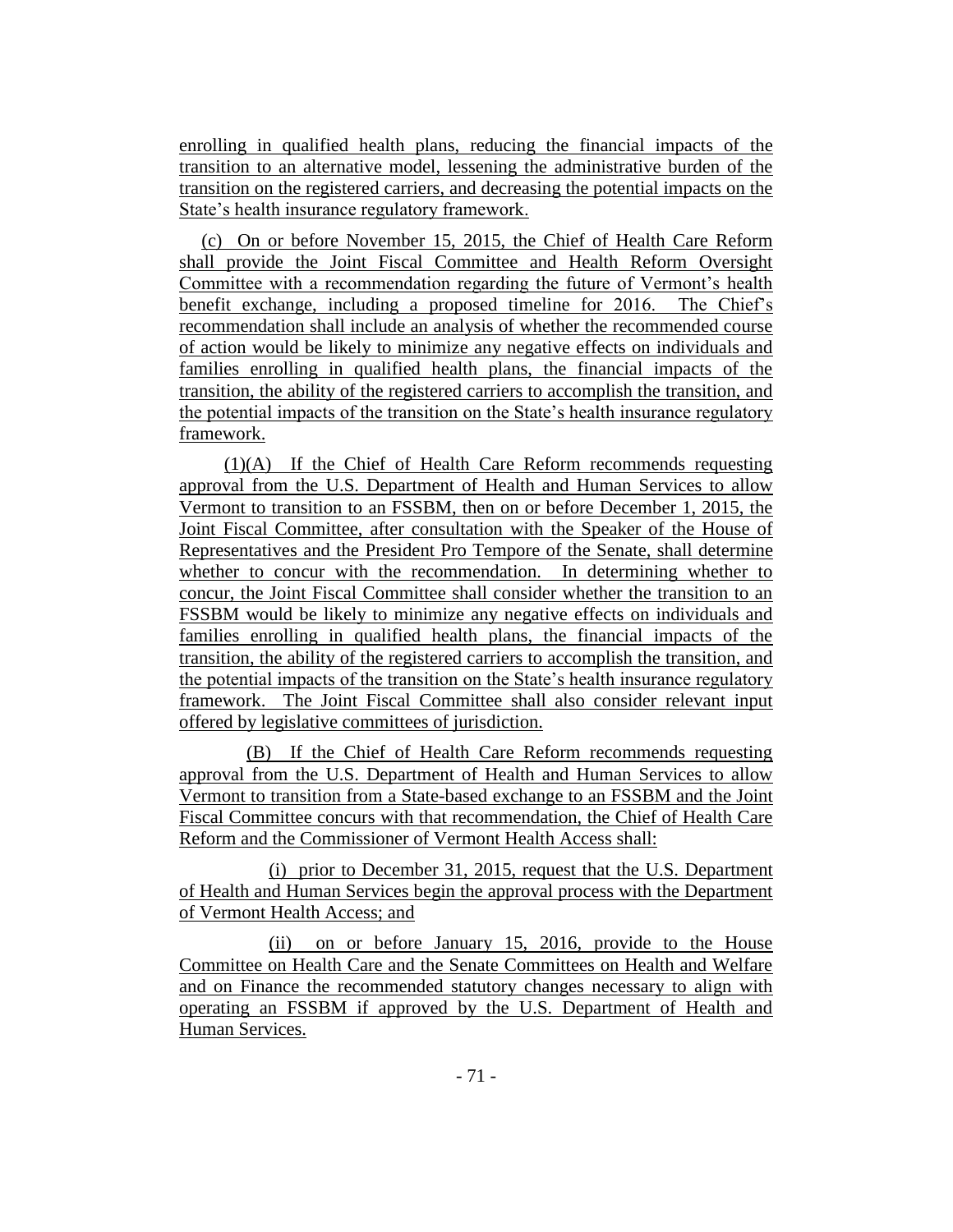(2) If the Chief of Health Care Reform either does not recommend that Vermont transition to an FSSBM or the Joint Fiscal Committee does not concur with the Chief's recommendation to transition to an FSSBM, the Chief of Health Care Reform shall submit information to the House Committee on Health Care and the Senate Committees on Health and Welfare and on Finance on or before January 15, 2016 regarding the advantages and disadvantages of alternative models and options for Vermont's health benefit exchange and the proposed statutory changes that would be necessary to accomplish them.

Sec. C. 107 GOVERNMENT RESTRUCTURING AND OPERATIONS REVIEW COMMISSION; REPORT

(a) Creation and purpose. There is created a Government Restructuring and Operations Review Commission to identify opportunities for increasing government efficiency and productivity in order to reduce spending trends and related resource needs.

(b) Membership. The Commission shall be composed of three members, none of whom shall be current members of the General Assembly or employees of the Executive Branch. The Governor, the Speaker of the House, and the Senate Committee on Committees shall each appoint one member, and shall collaborate in those appointments so that the Commission shall be composed of the following members:

(1) one member with experience in the management of large private sector organizations;

(2) one member with experience in large nonprofit organizational management; and

(3) one member with experience in governmental structures.

(c) Powers and duties. The Commission shall:

(1) review areas where partnerships between the public and private sectors could provide long-term improvements in quality and cost-effectiveness of management or service delivery;

(2) review the State government's organizational structure for consistency with a results-based and outcomes-based focus; and

(3) provide an opportunity for members of the public to submit recommendations to the Commission for its consideration.

(d) Report. The Commission shall submit reports to the Government Accountability Committee and to the House and Senate Committees on Appropriations and on Government Operations as follows:

(1) On or before October 15, 2015, the Commission shall submit a report with specific recommendations for the 2016 legislative session.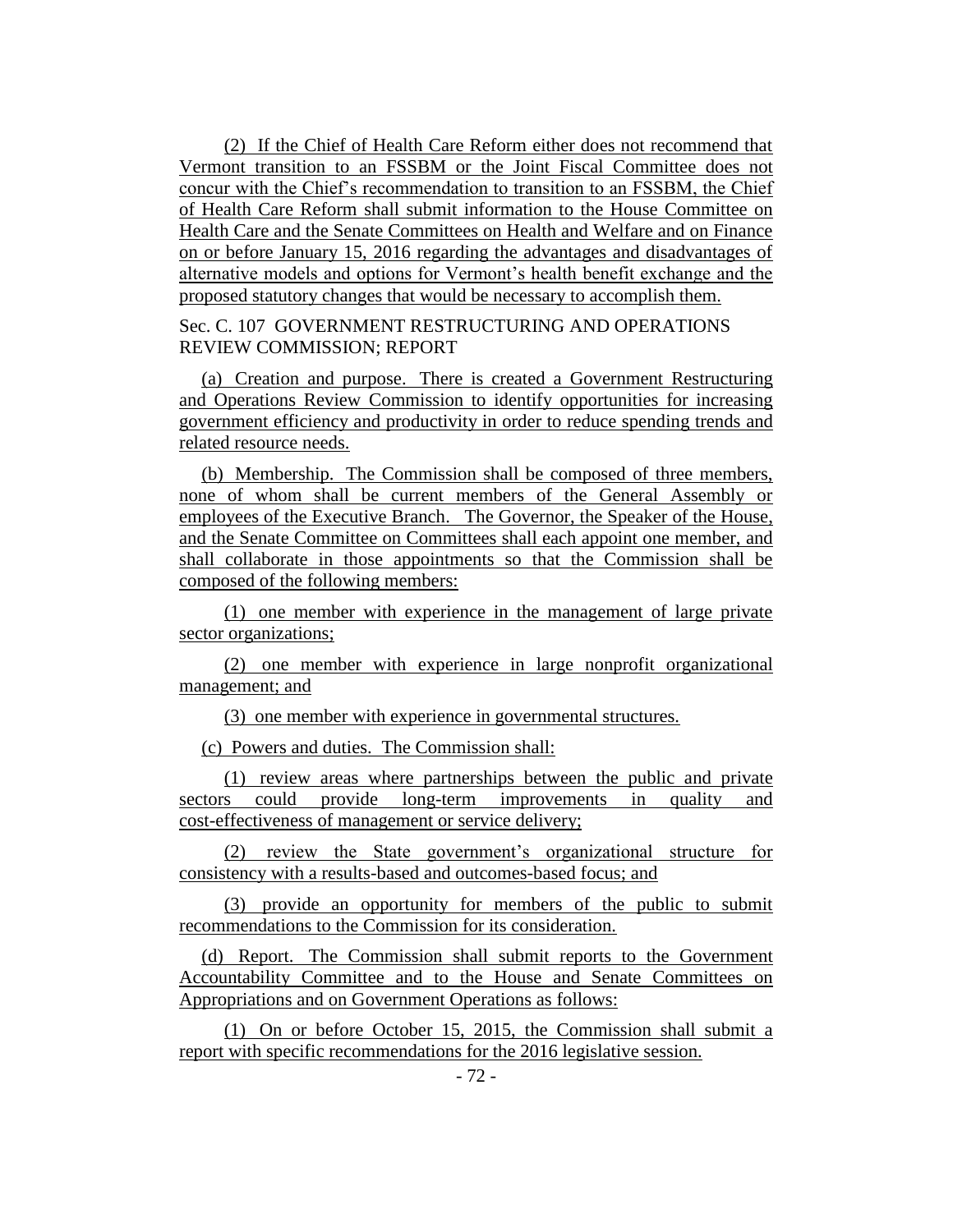(2) On or before November 15, 2016, the Commission shall submit a report with specific recommendations for the 2017 legislative session.

(e) Meetings.

(1) The Speaker of the House and the President of the Senate shall call the first meeting of the Commission.

(2) The Commission shall select a chair from among its members at the first meeting.

(3) A majority of the membership shall constitute a quorum.

(4) The Commission shall cease to exist on June 30, 2017.

(f) Staff and administration.

(1) The Secretary of Administration shall act as the fiscal agent for the Commission. Any costs incurred during fiscal year 2016 shall be paid for through the budget of the Secretary of Administration with the costs and continuing budget needs submitted to the General Assembly through the budget adjustment process.

(2) The Secretary of Administration shall ensure that any staff support requested of the Executive Branch is provided.

(3) The Legislative Joint Fiscal Office shall coordinate staff support from the Legislative Branch.

(4) Representatives for both the Secretary of Administration and the Legislative Joint Fiscal Office shall attend the meetings of the Commission and provide support as appropriate.

(g) Reimbursement. Members of the Commission who are not otherwise compensated or reimbursed for their attendance shall be entitled to per diem compensation and reimbursement of expenses pursuant to 32 V.S.A. § 1010.

Sec. C.108 FISCAL YEAR 2015 CONTINGENT GENERAL FUND APPRROPRIATIONS

(a) In fiscal year 2015, to the extent that the Commissioner of Finance and Management determines that General Fund revenues exceed the 2015 official revenue forecast and other fund receipts exceed the amounts assumed for all previously authorized fiscal year 2015 appropriations and transfers necessary to ensure the stabilization reserve is at its maximum authorized level under 32 V.S.A § 308, appropriations are authorized in the following order:

(1) First, \$5,000,000 is appropriated to the Department for Children and Families to be carried forward and expended to provide low-income home energy assistance during the 2015-2016 heating season at a level not to exceed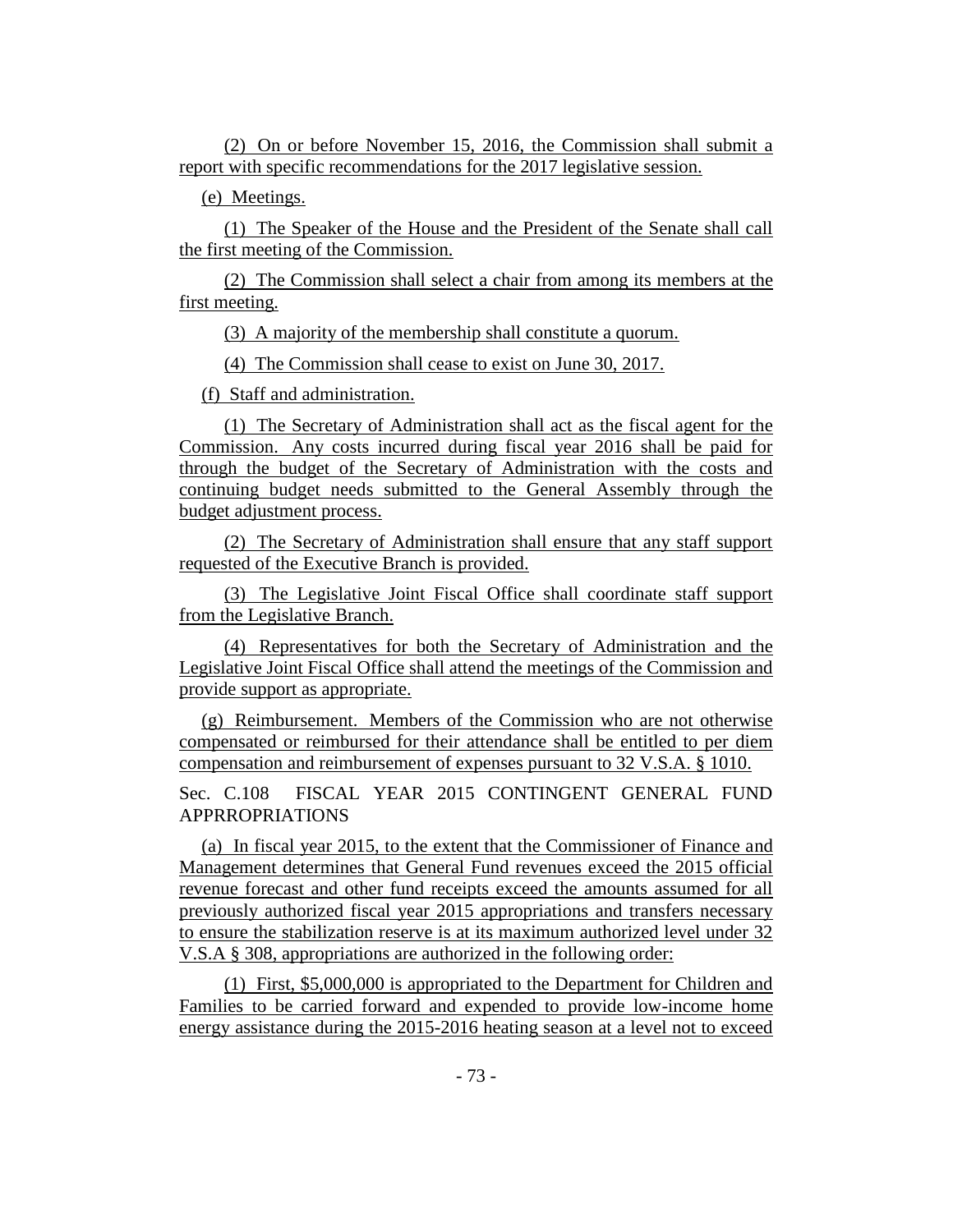the estimated purchasing power of the average low-income home energy benefit provided during the 2014-2015 heating season;

(2) Second, \$13,000,000 is appropriated to the Agency of Administration for transfer to the Agency of Human Services Global Commitment in fiscal year 2015 upon determination by the Commissioner of Finance and Management of the amount necessary to fund Global Commitment program expenditures incurred in fiscal year 2015. Any remaining funds shall be carried forward for reallocation by the Legislature in the fiscal year 2016 budget adjustment or fiscal year 2017 budget processes.

(b) The Commissioner of Finance and Management shall report to the Joint Fiscal Committee in July 2015 on the status of the funds appropriated in this section.

Sec. D.100 APPROPRIATIONS; PROPERTY TRANSFER TAX

(a) This act contains the following amounts appropriated from special funds that receive revenue from the property transfer tax. Expenditures from these appropriations shall not exceed available revenues.

(1) The sum of \$518,000 is appropriated from the Property Valuation and Review Administration Special Fund to the Department of Taxes for administration of the Use Tax Reimbursement Program. Notwithstanding 32 V.S.A. § 9610(c), amounts above \$518,000 from the property transfer tax that are deposited into the Property Valuation and Review Administration Special Fund shall be transferred into the General Fund.

(2) The sum of \$9,554,840 is appropriated from the Vermont Housing and Conservation Trust Fund to the Vermont Housing and Conservation Board. Notwithstanding 10 V.S.A. § 312, amounts above \$9,554,840 from the property transfer tax that are deposited into the Vermont Housing and Conservation Trust Fund shall be transferred into the General Fund.

(3) The sum of \$3,760,599 is appropriated from the Municipal and Regional Planning Fund. Notwithstanding 24 V.S.A. § 4306(a), amounts above \$3,760,599 from the property transfer tax that are deposited into the Municipal and Regional Planning Fund shall be transferred into the General Fund. The \$3,760,599 shall be allocated as follows:

(A) \$2,924,417 for disbursement to regional planning commissions in a manner consistent with 24 V.S.A. § 4306(b);

(B) \$457,482 for disbursement to municipalities in a manner consistent with 24 V.S.A.  $\S$  4306(b);

(C) \$378,700 to the Agency of Commerce and Community Development for the Vermont Center for Geographic Information.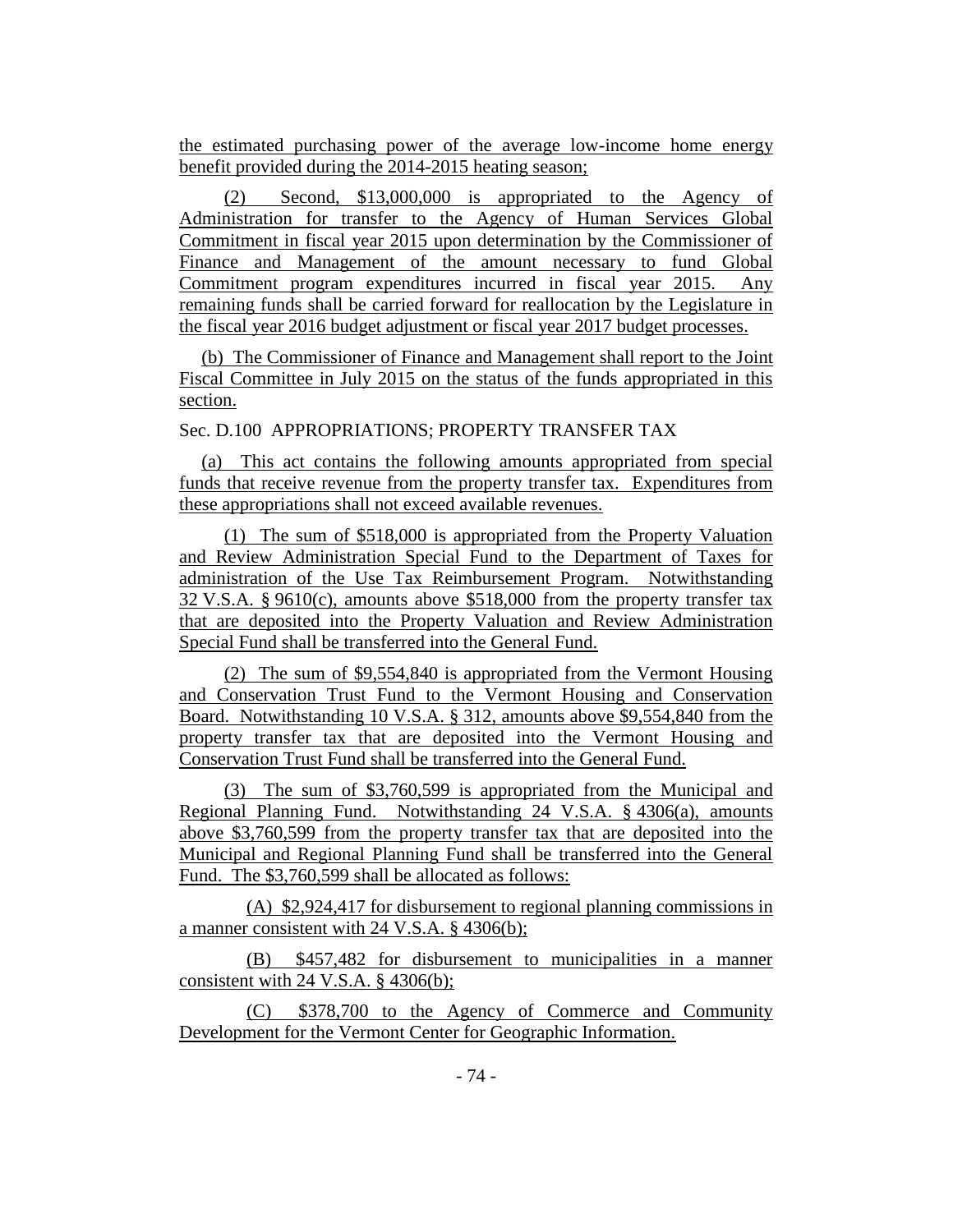Sec. D.100.1 [DELETED]

## Sec. D.101 FUND TRANSFERS, REVERSIONS, AND RESERVES

(a) Notwithstanding any other provision of law, the following amounts are transferred from the funds indicated:

(1) From the General Fund to the Next Generation Initiative Fund established by 16 V.S.A. § 2887: \$2,993,000.

(2) From the Transportation Fund to the Downtown Transportation and Related Capital Improvement Fund established by 24 V.S.A. § 2796 to be used by the Vermont Downtown Development Board for the purposes of the Fund: \$423,966.

(3) From the Transportation Infrastructure Bond Fund established by 19 V.S.A. § 11f to the Transportation Infrastructure Bonds Debt Service Fund for the purpose of funding fiscal year 2017 transportation infrastructure bonds debt service: \$2,501,413.

(4) From the Department of Public Safety blood and breath alcohol testing fund to the General Fund: \$167,000.

(5) From the Lumberjack Fund #40900 to the General Fund: \$20,000.

(6) From the Attorney General Fees & Reimbursements #21638 to the General Fund: \$100,000.

(7) From the Liquor Control Fund #50300 to the General Fund: \$100,000.

(b) Notwithstanding any provision of law to the contrary, in fiscal year 2016 the following amounts shall revert to the General Fund from the accounts indicated:

(1) Department of Labor: \$293,000.

(2) Department of Health, Alcohol and Drug Abuse Programs: \$41,372.

Sec. D.102 TOBACCO LITIGATION SETTLEMENT FUND BALANCE

(a) Notwithstanding 18 V.S.A. § 9502(b), the actual balances at the end of fiscal year 2015 in the Tobacco Litigation Settlement Fund shall remain for appropriation in fiscal year 2016.

Sec. D.103 TRANSFER OF TOBACCO TRUST FUNDS

(a) Notwithstanding 18 V.S.A.  $\S$  9502(a)(3) and (4), the actual amount of investment earnings of the Tobacco Trust Fund at the end of fiscal year 2016 and any additional amount necessary to ensure the balance in the Tobacco Litigation Settlement Fund at the close of fiscal year 2016 is not negative shall be transferred from the Tobacco Trust Fund to the Tobacco Litigation Settlement Fund in fiscal year 2016.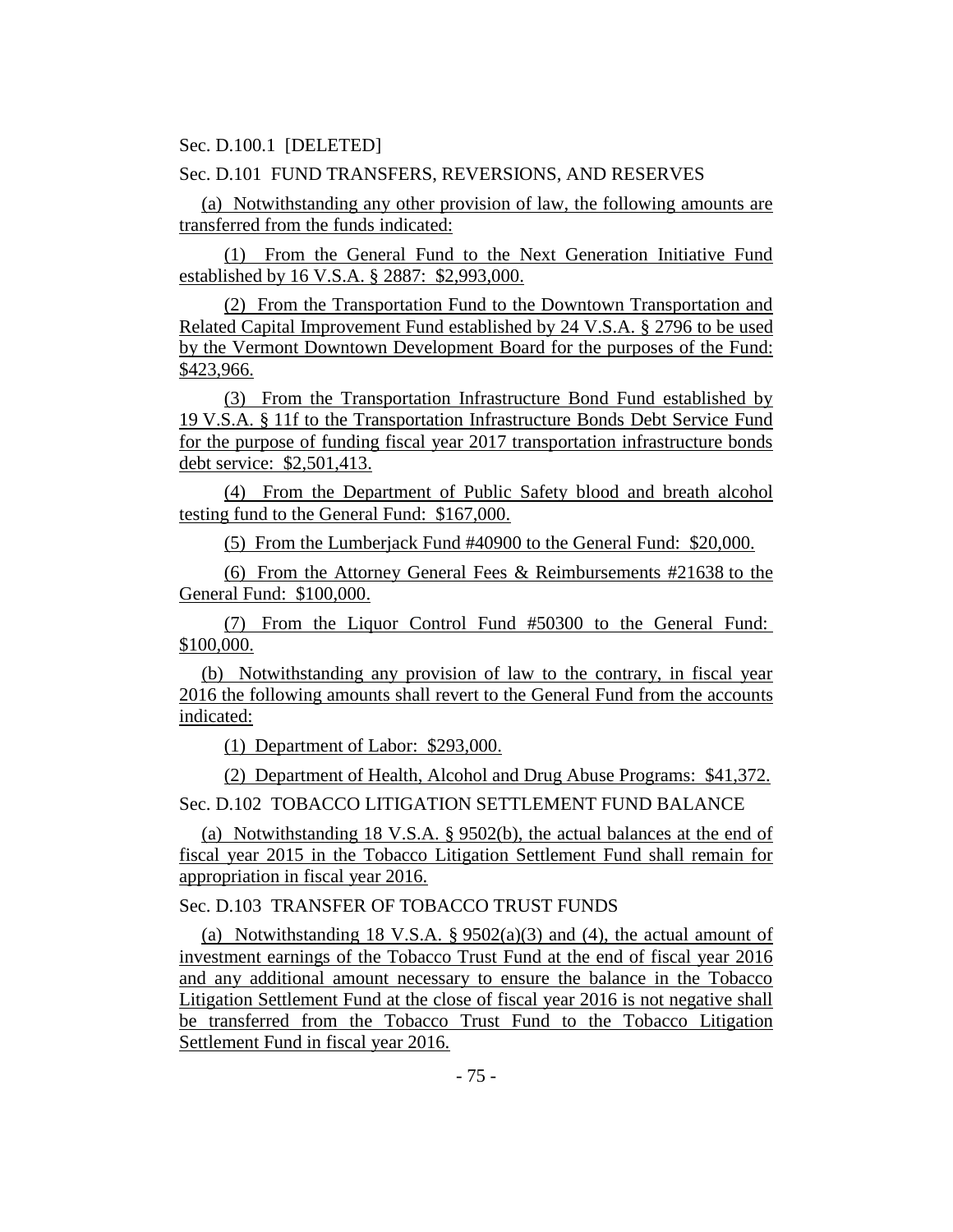#### Sec. E.100 EXECUTIVE BRANCH POSITION AUTHORIZATIONS

(a) The establishment of the following new permanent classified positions is authorized in fiscal year 2016 as follows:

(1) In the Department of Information and Innovation – one (1) IT Security Analyst and one (1) IT Security Specialist.

(2) In the Department of Buildings and General Services – one (1) Buildings Project Manager, two (2) Security Guard, five (5) Custodian, one (1) Custodial Supervisor, one (1) Maintenance Specialist, one (1) Electrician, three (3) Maintenance Mechanic, and two (2) HVAC Specialist.

(3) In the Military Department – one (1) Plant Maintenance Supervisor and one (1) Maintenance Mechanic.

(4) In the Agency of Agriculture, Food and Markets – one (1) Dairy Product Specialist.

(5) In the Department of Financial Regulation – one (1) Captives Insurance Examiner.

(6) In the Office of the Secretary of State – one (1) Deputy Director of Professional Regulation.

(7) In the Department of Public Service – two (2) Telecommunications Infrastructure Project Manager and one (1) Financial Manager.

(8) In the Department of Liquor Control – one (1) Administrative Secretary, one (1) Administrative Assistant, and two (2) Warehouse Worker.

(b) The establishment of the following new permanent exempt position is authorized in fiscal year 2016 as follows:

(1) In the Agency of Natural Resources – one (1) Attorney.

(c) The positions established in this section shall be transferred and converted from existing vacant positions in the Executive Branch, and shall not increase the total number of authorized State positions, as defined in Sec. A.107 of this act.

Sec. E.100.1 REPORT: STATE EMPLOYEE POSITION CLASSIFICATION **SYSTEM** 

(a) The Secretary of Administration shall issue a request for proposal to evaluate and recommend changes or alternatives to the position classification system applicable to State employees and the rules governing such system as prescribed by 3 V.S.A. § 310. The proposal shall require a report to address the following: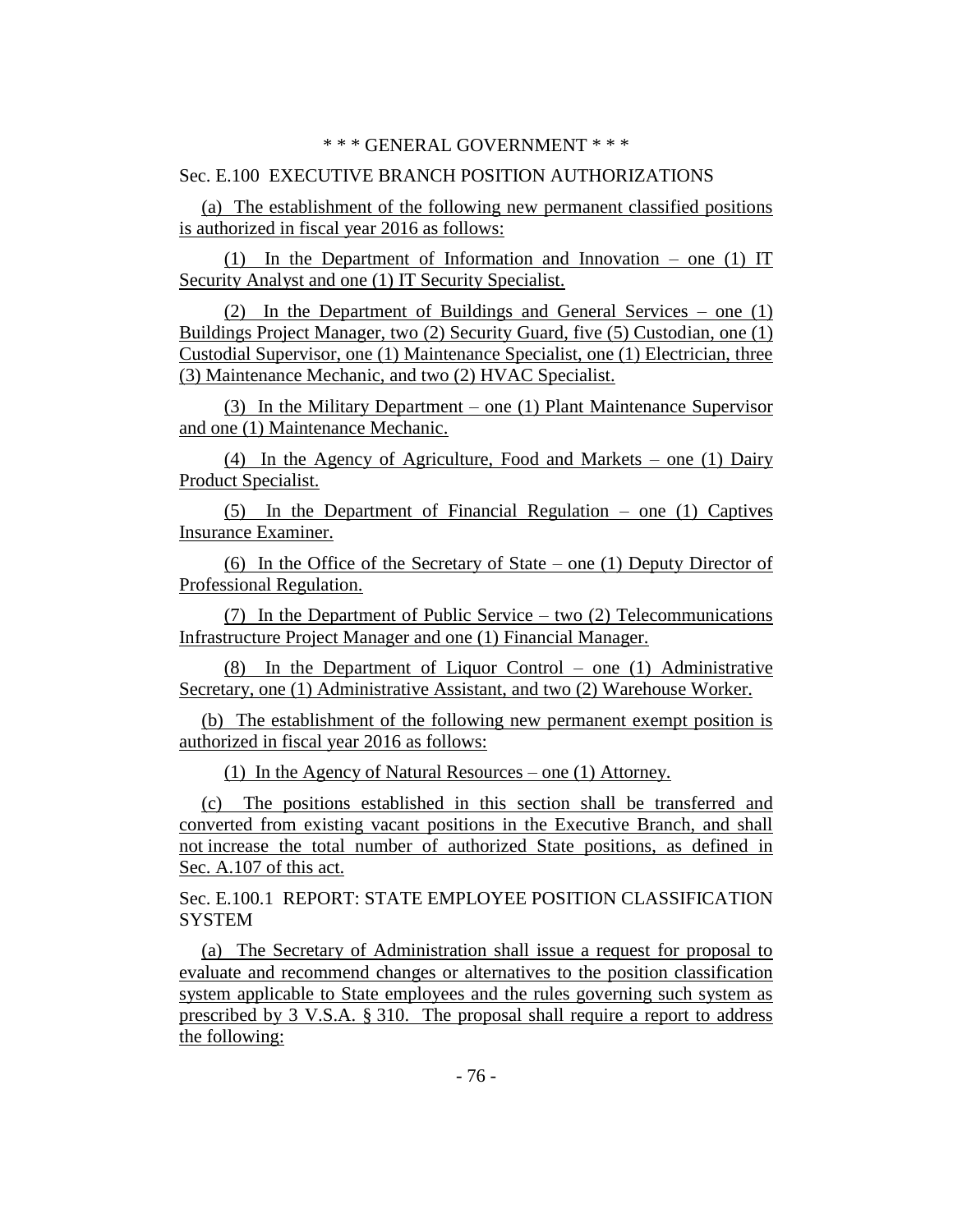(1) Evaluate whether the current position classification system, which is based upon a point factor comparison method of job evaluation, effectively serves the needs of State government.

(2) Provide a summary of the classification systems used in other states, counties, or municipalities that are most comparable to Vermont and a review of best classification practices in public sector organizations.

(3) Assess alternatives or changes to the current position classification system that would better serve the needs of State government, would be easier and more flexible to administer, would better reflect the work performed by State employees, would provide a common platform for organizing, assigning, and managing jobs, would identify career paths, and would ensure compensation is competitive, equitable, and fiscally sound.

(4) Provide an analysis of the impacts of implementing alternatives, including recommendations for transitioning to an alternate classification system.

(b) In issuing the request for proposal, the Secretary shall provide a copy of the RFP to the Senate and House Committees on Appropriations and to the Senate and House Committees on Government Operations, the Vermont State Employees' Association (VSEA), the Vermont Troopers' Association (VTA), and to the Joint Fiscal Office.

(c) The Agency of Administration and the Judiciary shall assist the consultant to gather data necessary for an evaluation. The consultant shall interview managers, supervisors, VSEA, and VTA representatives and shall provide opportunity for comment by classified State employees.

(d) Unless the contract specifies an alternate date, the consultant shall provide a report of its evaluation and recommendations on or before January 15, 2016, to the Senate and House Committees on Appropriations and the Senate and House Committees on Government Operations, the VSEA, and to the VTA.

Sec. E.100.2 3 V.S.A. § 2222(j) is added to read:

(j) Notwithstanding the provisions of 29 V.S.A. § 903(a), the Agency of Administration will administer an Equipment Revolving Fund to be used for internal lease purchase of equipment for State agencies. The Secretary of Administration will establish criteria for equipment purchased through this Fund, including types of equipment, limiting amounts for specific equipment, and the useful life of the equipment.

(1) Agencies or departments acquiring such equipment shall repay the Fund through their regular operating budgets according to an amortization schedule established by the Commissioner of Finance and Management.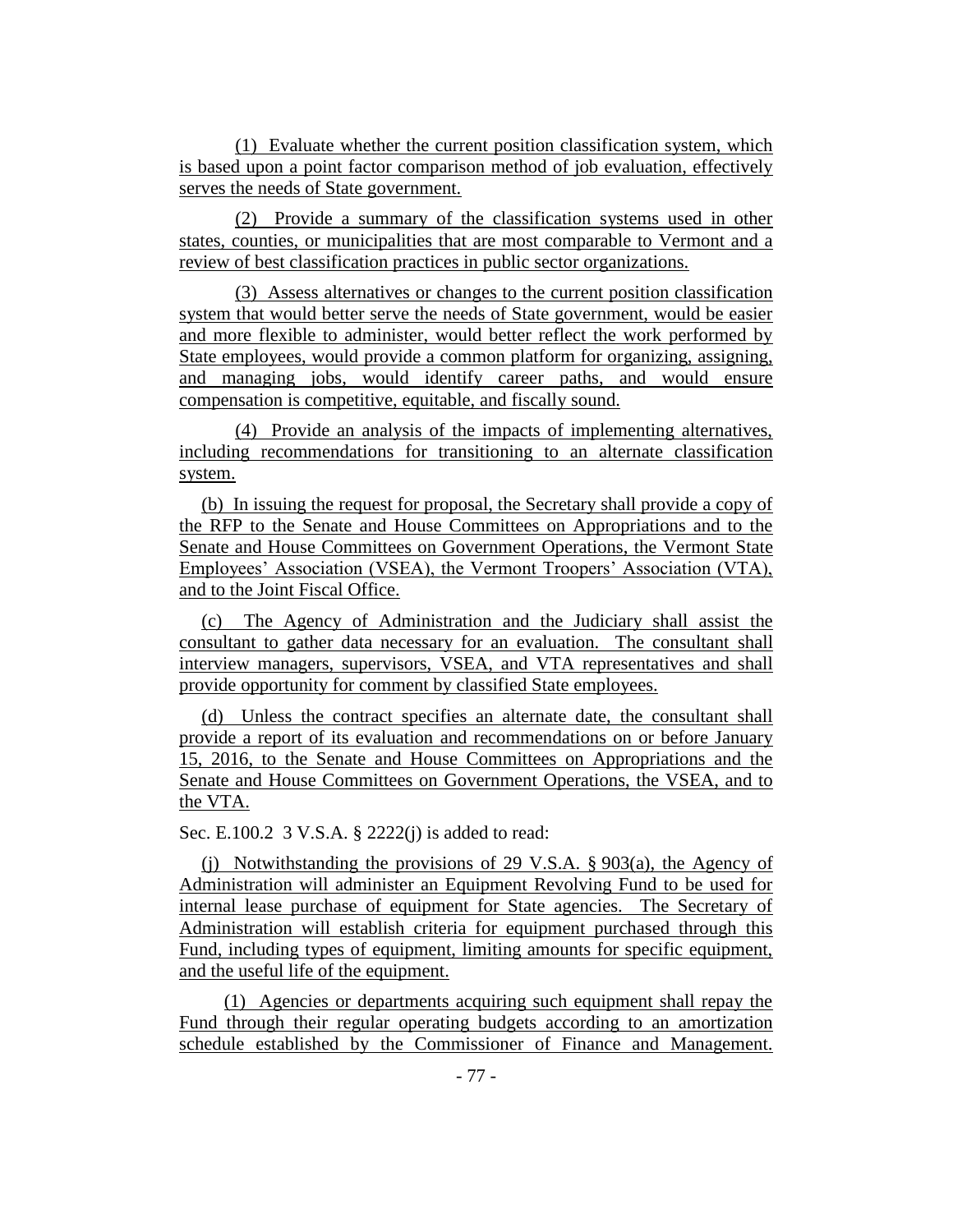Repayment shall include charges for the administrative costs of the purchase and estimated administrative inflation over the term of the payback.

(2) The Commissioner of Finance and Management may anticipate receipts to this Fund and issue warrants based thereon.

Sec. E.100.3 REPEAL

(a) 29 V.S.A. § 903(e) (administration of the equipment revolving fund) is repealed.

Sec. E.100.4 SECRETARY OF ADMINISTRATION; PROMOTION OF EFFICIENT OPERATIONS

(a) All branches and agencies of State government can expect to face a multiyear horizon of State resources growing at rates lower than previously experienced. In order to achieve fiscal sustainability, the Secretary of Administration shall review opportunities for changes that result in efficiency and savings in the form of reduced resource need or reduced cost trend pressure, or both, within the State budget.

(b) The Secretary is authorized to implement changes in operational practices as specified in this subsection or additional areas that fall within the Secretary's authority and that do not require statutory amendment.

(1) subject to bulletin 3.5, changes to the contracting process of State government to identify methods of streamlining the process of approval and evaluation while preserving and strengthening the pay for performance;

(2) a review of the audits and reports internally required of agencies and contractors and grantees to avoid duplication and unnecessary cost;

(3) the expansion of the LEAN program to additional agencies and departments to improve processes and operations of departments; and

(4) the exploration of the use of contracts where payments are dependent on the provision of departments and State operational entities with offsetting efficiency savings.

(c) In the following areas, proposals shall be developed and presented to the Legislature during the budget adjustment process.

(1) Proposed elimination or consolidation of legislative reporting requirements to free up staff productivity while preserving effective oversight.

(2) Opportunities for possible elimination or consolidation of boards and commissions, and opportunities for more efficient use of space by these entities. Entity collocation should be pursued to enable shared services reducing costs.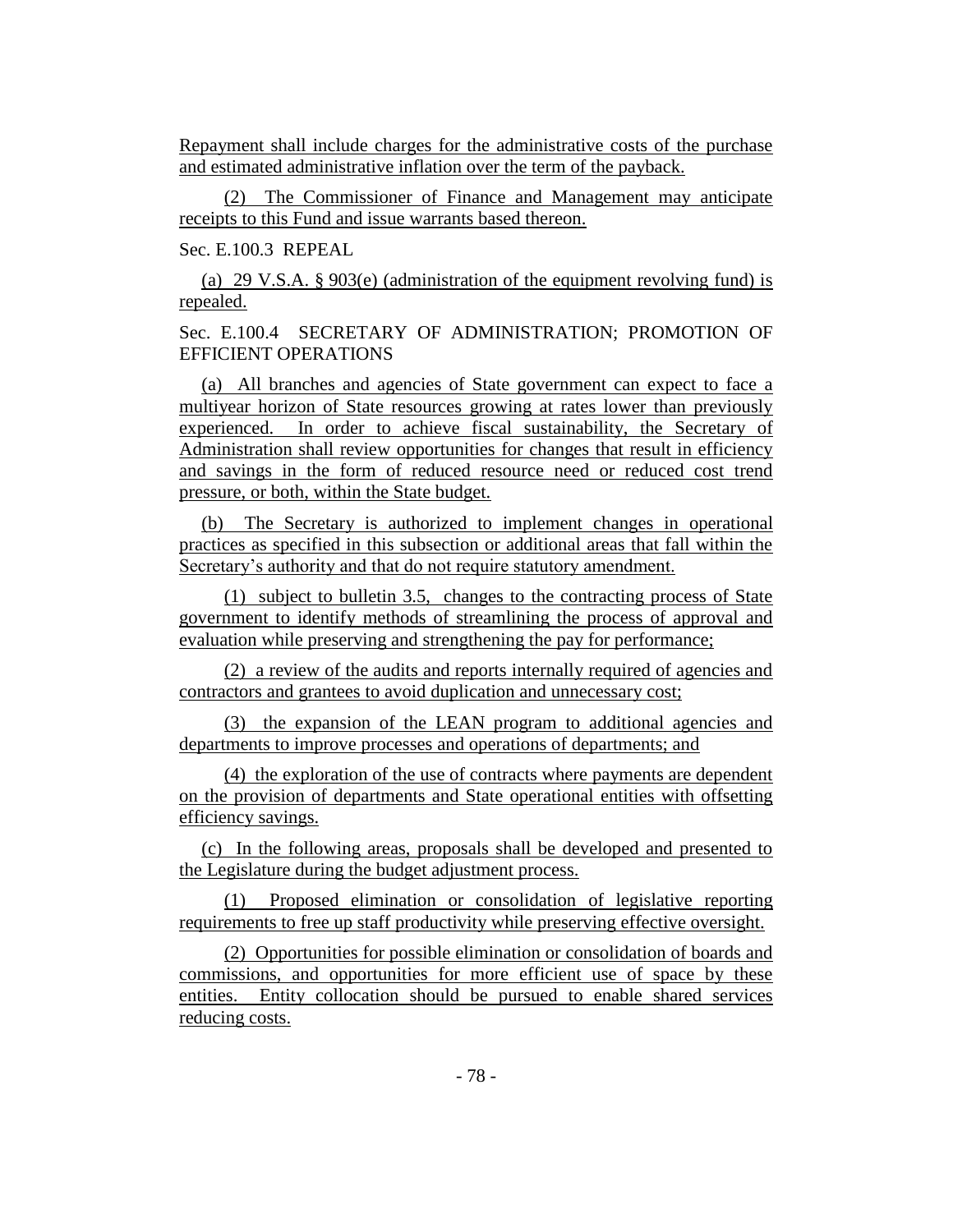(3) Proposals to restructure agencies and departments to identify opportunities for merger and consolidation to streamline management and coordination and reduce the need for high level State positions.

(d) At the 2015 September and November Joint Fiscal Committee meetings, the Secretary shall provide a written report on the status of system reviews or process changes implemented. These reports shall also be sent to the State Auditor, and the House and Senate Committees on Government Operations and on Appropriations.

Sec. E.100.5 [DELETED]

Sec. E.111 Tax – administration/collection

(a) Of this appropriation, \$30,000 is from the Current Use Application Fee Special Fund and shall be appropriated for programming changes to the CAPTAP software used by municipalities for establishing property values and administering their grand lists.

Sec. E.112 ENERGY EFFICIENCY; STATE BUILDINGS AND FACILITIES

(a) As a mechanism to implement 2011 Acts and Resolves No. 40, Sec. 47 (State energy use), the State of Vermont has developed a State Energy Management Program (the Program) within the Department of Buildings and General Services (the Department) to address, for State buildings and facilities, energy management measures, implementation of energy efficiency and conservation, and the use of renewable energy resources.

(b) Notwithstanding any provision of Title 30 of the Vermont Statutes Annotated, Public Service Board order, or other provision of law to the contrary:

(1) The Department and Efficiency Vermont (EVT) shall augment the Program for a preliminary period of four years commencing in fiscal year 2016 under which EVT shall provide the Department with support for the Program to deliver cost-effective energy efficiency and conservation measures to State buildings and facilities. The Department and EVT may agree to continue conducting this augmented Program in subsequent fiscal years, after considering recommendations for improvement based on evaluation of the preliminary period.

(A) The Department and EVT shall develop the augmented Program's annual targets for energy savings and associated cost savings to the State. Savings from measures provided by any energy efficiency entity appointed under 30 V.S.A. § 209(d)(2) shall count toward these targets. Savings supported by EVT may result from electric and thermal efficiency,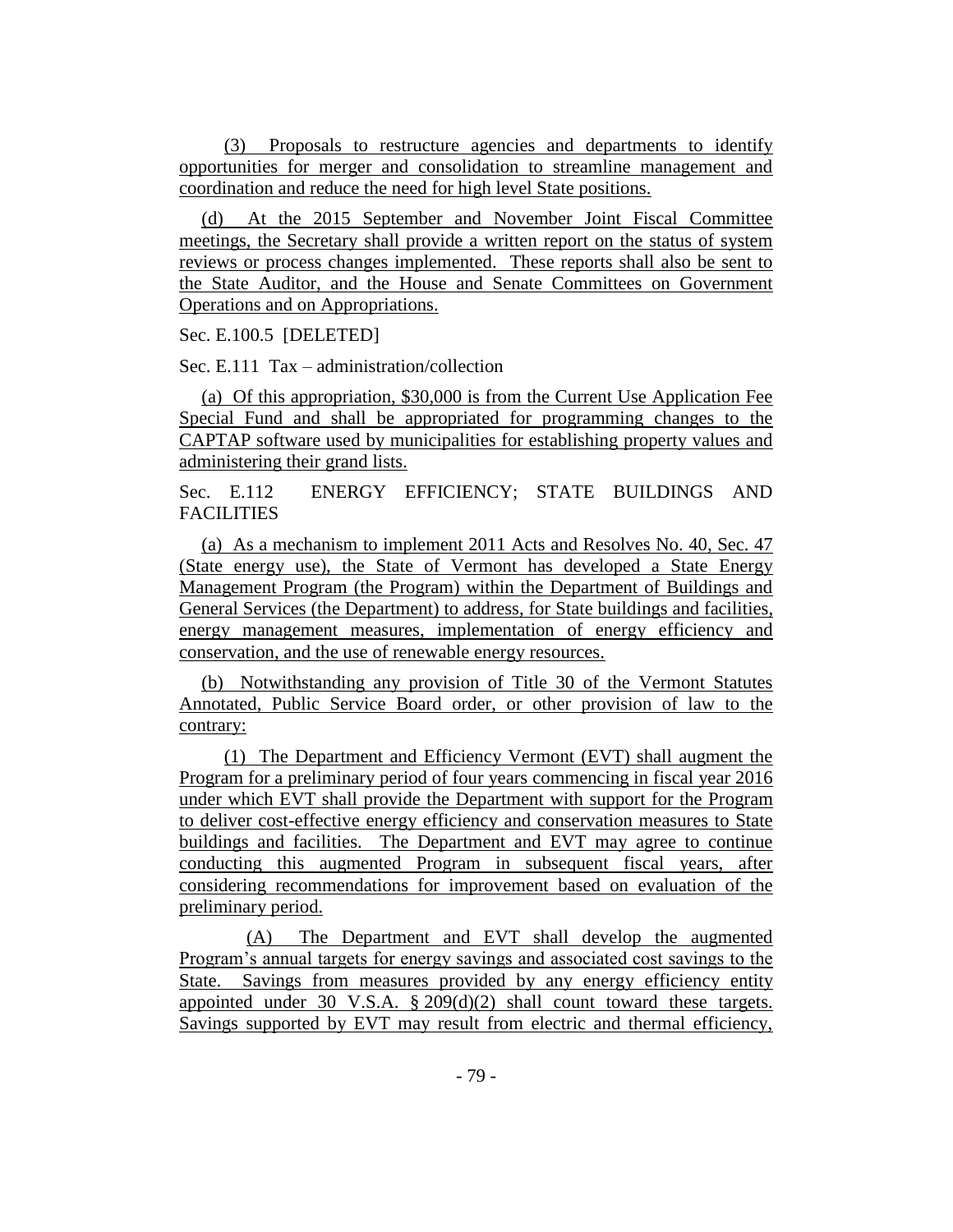including fuel switching, conservation, and improved building energy management, without regard to funding source.

(B) During fiscal year 2016, the measures implemented under this subdivision (1) shall reduce the State's total energy usage and related costs by an amount not less than \$150,000.

(C) During fiscal year 2017, the measures implemented under this subdivision (1) shall reduce the State's total energy usage and related costs by a cumulative amount of not less than \$300,000, provided that failure to attain these savings amounts in fiscal years 2016 and 2017 does not result from action or inaction of the Department.

(2) In addition to the requirements of subdivision (1) of this section, the project shall include provision by EVT of support for personnel to implement the Program during fiscal years 2016 to 2019.

(A) The supported personnel shall be the building project manager position established in Sec.  $E.100(a)(2)$  of this act and two four-year limited service or consulting positions, and related supervision and overhead, as the Department and EVT consider necessary to meet the goals.

(B) Under this subdivision (2), EVT shall provide up to \$290,000 during fiscal year 2016. For the remaining three fiscal years, EVT shall provide an additional amount sufficient to support annual salary and benefit adjustments. These funds shall be received in the Facilities Operations Fund established in 29 V.S.A. § 160a, and may be spent using excess receipts authority.

(3) The Public Service Board shall adjust any performance measures applicable to EVT to recognize the requirements of this section.

(c) The Department and EVT shall execute a new or amended memorandum of understanding to implement this section, which shall include targets for future energy savings, a process for determining how savings targets are met, and details of EVT's commitment for personnel over a four-year time period.

(d) On or before October 1 of each year commencing in 2016 and ending in 2019, the Department and EVT shall provide a joint report on the implementation of this section.

(1) The report shall state, for the prior fiscal year, the energy savings targets developed, the actions taken to achieve those targets, and the energy savings achieved by each action.

(2) The report shall project savings and strategies to attain those savings for the next fiscal year and for the remaining fiscal years of the Program.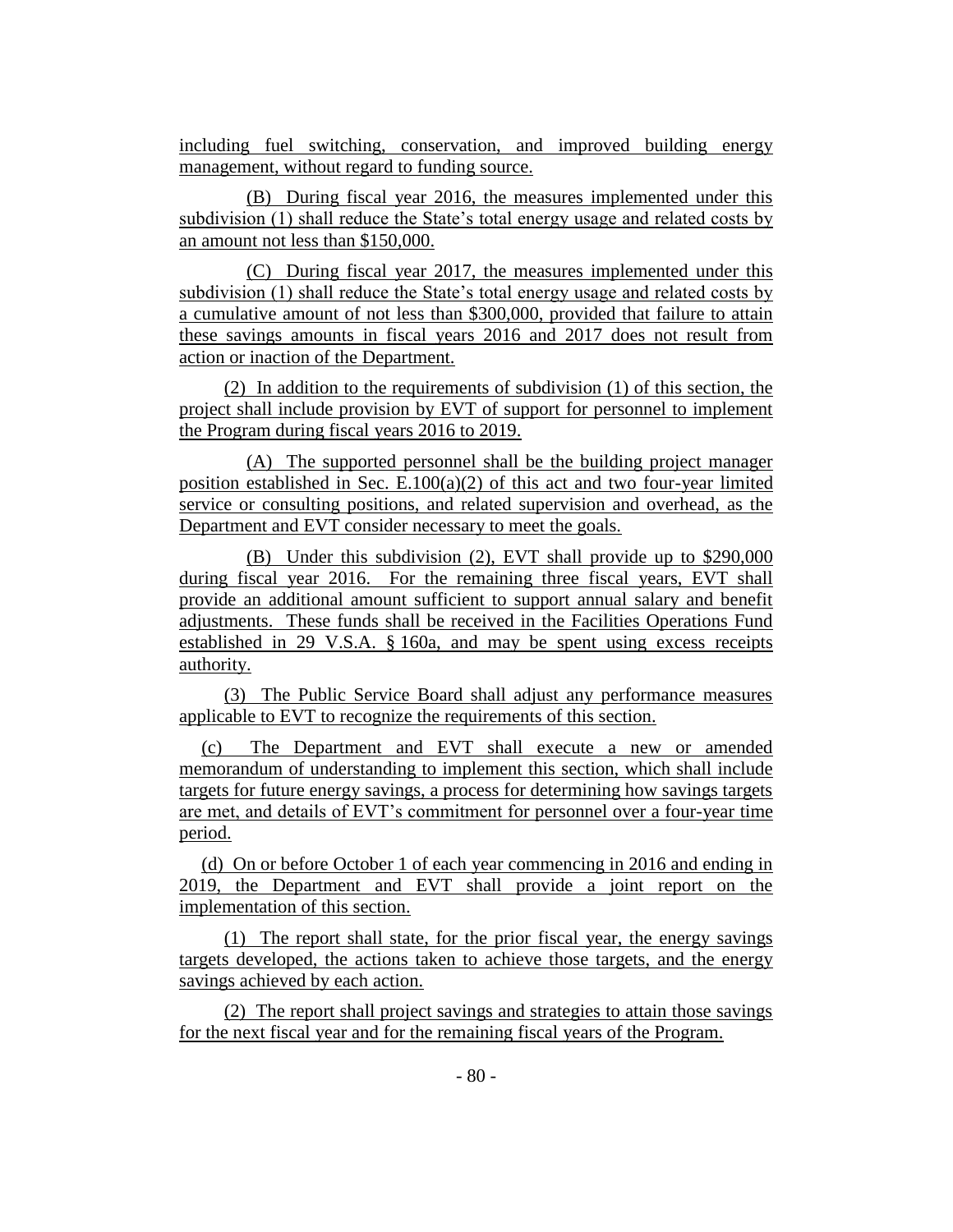(3) The report shall include improvements made toward systems of measurement to achieve the goals of 2011 Acts and Resolves No. 40.

(4) The report may include recommendations for accelerating the implementation of energy efficiency and conservation measures under the Program and improving the Program's tracking and documentation of savings.

(5) The report to be submitted in 2019 shall contain an evaluation of the Program authorized under this section and any resulting recommendations, including recommendations related to Program continuation.

(6) The report shall be submitted to the House Committee on Corrections and Institutions, the Senate Committee on Institutions, the House and Senate Committees on Natural Resources and Energy, the House and Senate Committees on Appropriations, the Secretary of Administration, and the Joint Fiscal Office.

Sec. E.113 Buildings and general services – engineering

(a) The \$3,567,791 interdepartmental transfer in this appropriation shall be from the General Bond Fund appropriation in the Capital Bill of the 2015 legislative session.

Sec. E.113.1 2013 Acts and Resolves No. 1, Sec. 100(c), as amended by 2014 Acts and Resolves No. 179, Sec. E.113.1, is further amended to read:

(c) Sec. 97 (general obligation debt financing) shall take effect on  $\frac{\text{H}_1 \cdot \text{H}_2}{\text{H}_1 \cdot \text{H}_2}$ 2015 July 1, 2017.

Sec. E.125 Legislative council

(a) Notwithstanding any other provision of law, from fiscal year 2015 funds appropriated to the Legislative Council and carried forward into fiscal year 2016, the amount of \$30,000 shall revert to the General Fund.

Sec. E.126 Legislature

(a) Notwithstanding any other provision of law, from fiscal year 2015 funds appropriated to the Legislature and carried forward into fiscal year 2016, the amount of \$215,376 shall revert to the General Fund.

(b) It is the intent of the General Assembly that funding for the Legislature in fiscal year 2016 be included at a level sufficient to support an 18-week legislative session.

Sec. E.126.1 WORKING LANDS PROGRAM STRUCTURE REVIEW

(a) The House Committee on Agriculture and Forest Products and the Senate Committee on Agriculture shall review the working lands program during the 2016 legislative session. Specifically, the Committees shall work with the Working Lands Enterprise Board to evaluate the best use of State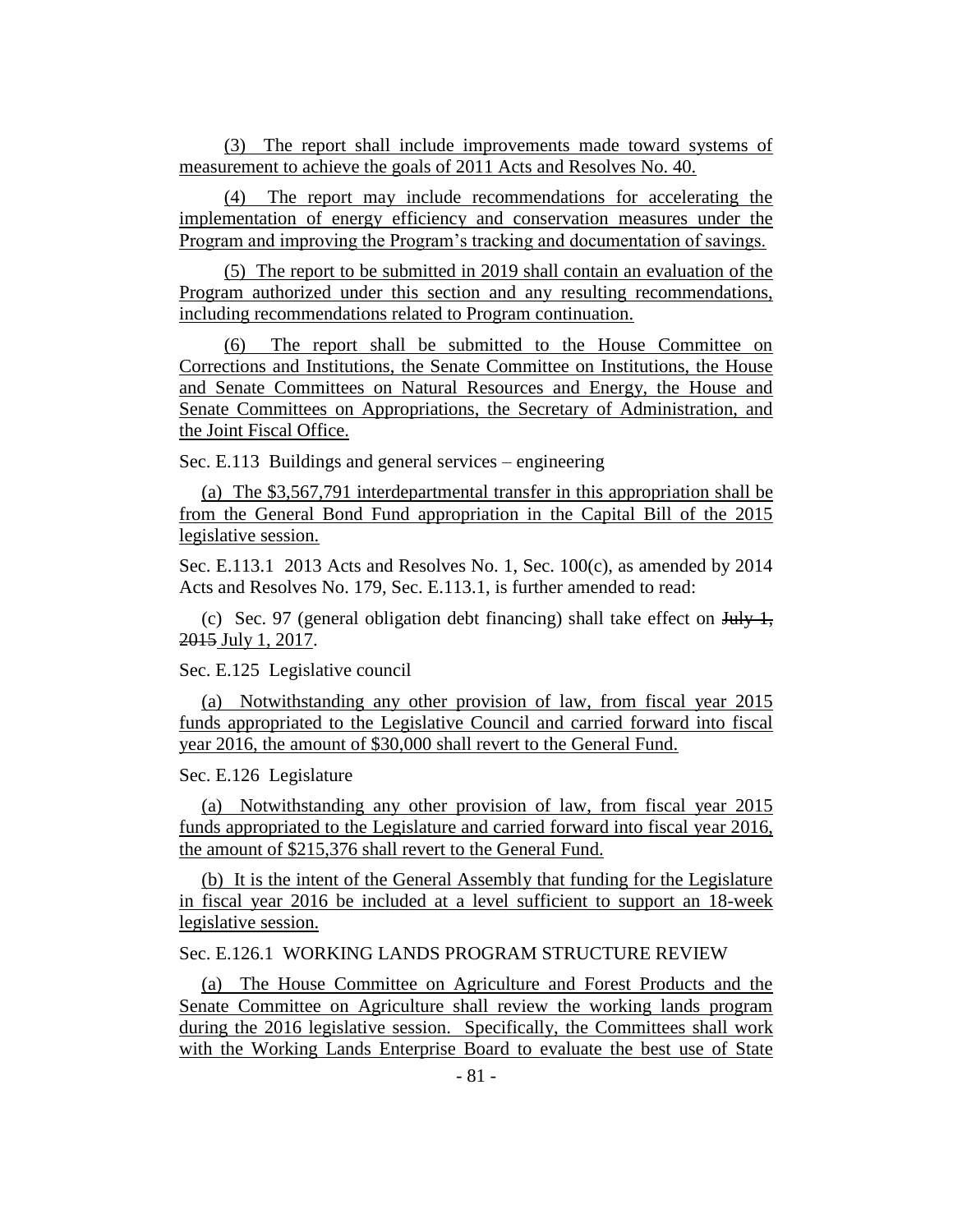funds, including consideration of a grant program, a revolving loan program, and a combination of both including the administrative costs.

## Sec. E.127 Joint fiscal committee

(a) Notwithstanding any other provision of law, from fiscal year 2015 funds appropriated to the Joint Fiscal Committee and carried forward into fiscal year 2016, the amount of \$19,623 shall revert to the General Fund.

Sec. E.133 Vermont state retirement system

(a) Notwithstanding 3 V.S.A. § 473(d), in fiscal year 2016, investment fees shall be paid from the corpus of the Fund.

### Sec. E.139 GRAND LIST LITIGATION ASSISTANCE

(a) Of the appropriation in Sec. B.139 of this act, \$100,000 shall be transferred to the Attorney General and \$50,000 shall be transferred to the Department of Taxes, Division of Property Evaluation and Review and reserved and used with any remaining funds from the amounts previously transferred for payment of expenses incurred by the Department or towns in defense of grand list appeals regarding the reappraisals of the hydroelectric plants and other property owned by TransCanada Hydro Northeast, Inc. in the State of Vermont. Expenditures for this purpose shall be considered qualified expenditures under 16 V.S.A. § 4025(c).

### Sec. E.141 Lottery commission

(a) Of this appropriation, the Lottery Commission shall utilize up to \$150,000 in consultation with the Department of Health, Division of Alcohol and Drug Abuse Programs, to support the gambling addiction program.

(b) The Vermont Lottery Commission will continue to provide financial support and recommendations to provide and promote problem gambling services for Vermont's citizens, to include production of media marketing, printed material, and other methods of communication.

Sec. E.141.1 31 V.S.A. § 660 is amended to read:

#### § 660. POST AUDITS

All lottery accounts and transactions of the lottery commission Lottery Commission shall be subject to annual post audits conducted by independent auditors retained by the commission Commission for this purpose, with the approval of the auditor of accounts, as provided in subdivision 163(9) of Title 32. The commission Commission may order such other audits as it deems necessary and desirable.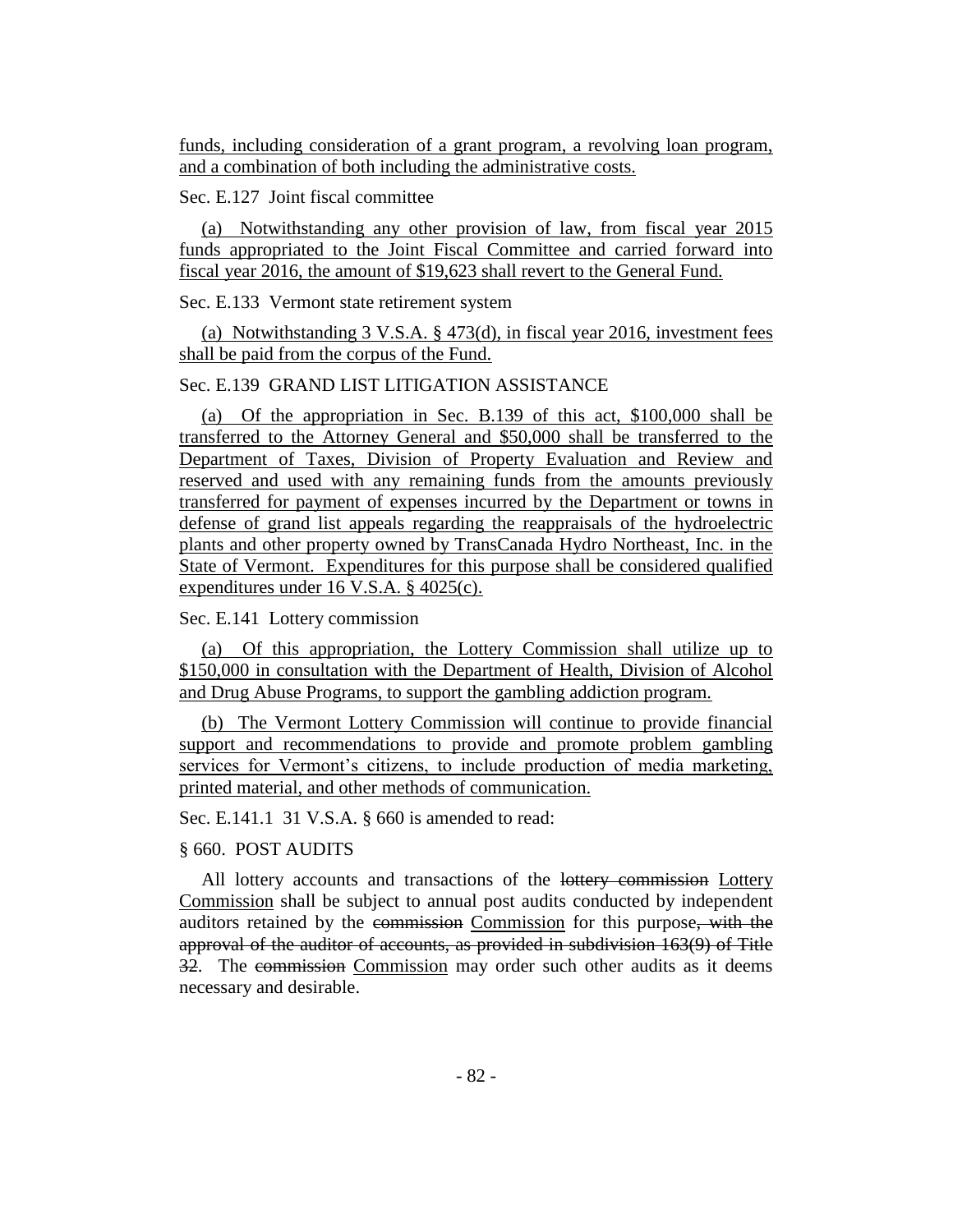Sec. E.142 Payments in lieu of taxes

(a) This appropriation is for State payments in lieu of property taxes under 32 V.S.A. chapter 123, subchapter 4, and the payments shall be calculated in addition to and without regard to the appropriations for PILOT for Montpelier and for correctional facilities elsewhere in this act.

Sec. E.142.1 PAYMENTS IN LIEU OF TAXES; WATERBURY

(a) For fiscal years 2016 and 2017, notwithstanding the formula for calculating PILOT payments set forth in 32 V.S.A. § 3703, PILOT payments for the Town of Waterbury and the Village of Waterbury shall not be lower than those received for fiscal year 2015.

Sec. E.143 Payments in lieu of taxes – Montpelier

(a) Payments in lieu of taxes under this section shall be paid from the PILOT Special Fund under 32 V.S.A. § 3709.

Sec. E.144 Payments in lieu of taxes – correctional facilities

(a) Payments in lieu of taxes under this section shall be paid from the PILOT Special Fund under 32 V.S.A. § 3709.

Sec. E.145 32 V.S.A. § 315 is added to read:

§ 315. ANNUAL REPORT; INFORMATION TECHNOLOGY

(a) Annual report. The Agency of Administration shall annually present to the General Assembly a five-year Information Technology (IT) Program. The Program shall be consistent with the planning process established in 22 V.S.A. § 901 and shall include for each fiscal year:

(1) IT activities estimated to cost \$1,000,000.00 or more;

(2) systemwide performance measures;

(3) performance measures for projects; and

(4) the budget for the Department of Information and Innovation (DII).

(b) IT activities estimated to cost \$1,000,000.00 or more.

(1) For each new proposed project with an estimated total cost that exceeds \$1,000,000.00, there shall be:

(A) a description of the project;

(B) the justification for the scope of the project;

(C) an explanation of proposed project management methodology, including the relationship between chosen methodology and project scope;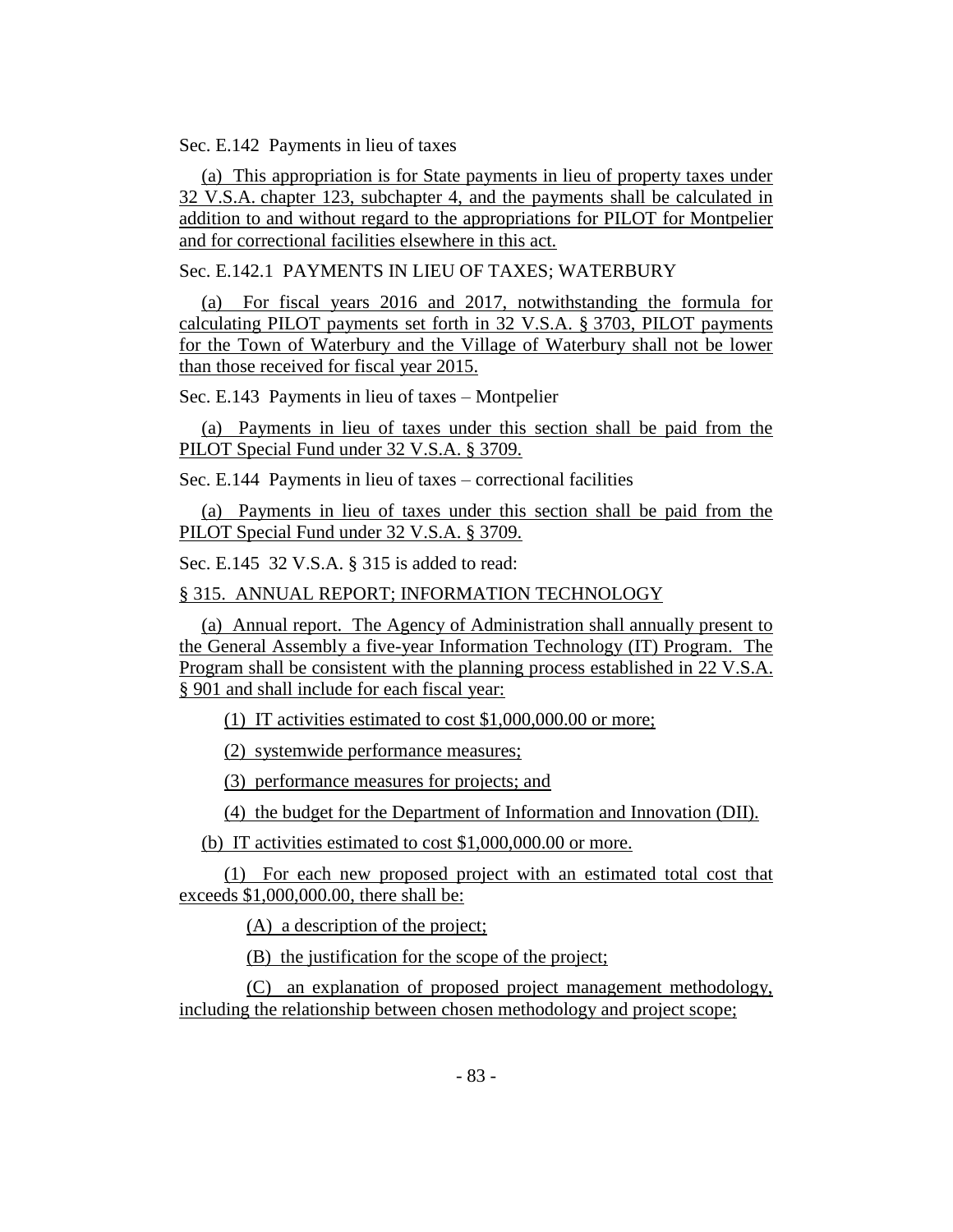(D) a project budget that includes all projected costs, including operating costs and personnel services; and

(E) a project timeline with projected costs, matched to a detailed list of all estimated funding sources and amounts.

(2) The reporting requirements set forth in subdivision (1) of this subsection shall not be interpreted or applied to limit the project methodology chosen for any project.

(3) For each ongoing project with an estimated total cost that exceeds \$1,000,000.00, there shall be:

(A) a budget that includes all costs including operating costs and personnel services;

(B) a cost benefit analysis, which shall include:

(i) an explanation of ongoing costs, including training and maintenance, after project implementation;

(ii) an analysis of the net benefit to the project users, and to the State, from proceeding with the project, in comparison to not proceeding with the project;

(iii) projected savings, including personnel services, if any, that will result from the project; and

(iv) other benefits to the project users, and to the State, from proceeding with the project, in comparison to not proceeding with the project; and

(C) a statement whether any of the information provided pursuant to subdivision (1) of this subsection (b) has changed or is no longer accurate and an explanation of the reasons.

(c) Systemwide performance measures. The Agency of Administration shall develop systemwide performance measures which analyze the overall performance of the State government IT system. The Program:

(1) shall indicate the background and utility of the performance measures;

(2) shall track the performance measures over time;

(3) where appropriate, shall recommend the setting of targets for the performance measures;

(4) shall indicate the overall condition of the system; and

(5) shall indicate potential risks measured by severity and likelihood and plans to mitigate those risks.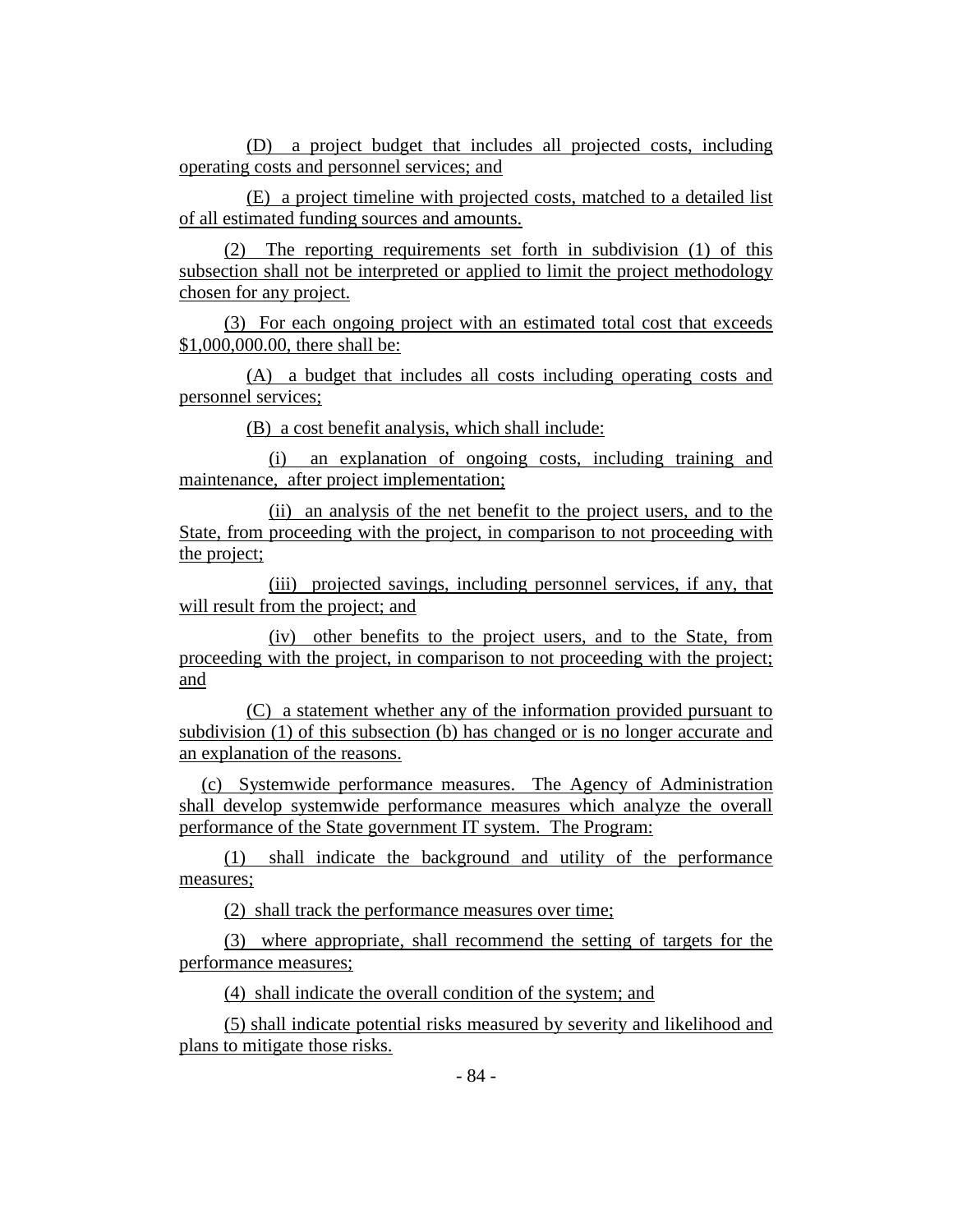(d) Performance measures. The Agency of Administration shall develop performance measures for projects. The Program:

(1) shall indicate the background and utility of the performance measures;

(2) shall track the performance measures over time; and

(3) shall indicate potential risks measured by severity and likelihood and plans to mitigate those risks.

(e) The budget for DII. The Program shall include:

(1) the recommended budget for DII; and

(2) the DII fee charged to each branch, agency, and department and the services provided.

(f) Each year following the submission of an IT Program under this section, the Agency shall prepare and make available to the public the Program.

Sec. E.145.1 SPECIAL COMMITTEE ON THE UTILIZATION OF INFORMATION TECHNOLOGY IN GOVERNMENT

(a) Creation. There is created a Special Committee on the Utilization of Information Technology in Government (the Committee).

(b) Membership. The Committee shall be composed of three persons who shall have knowledge and experience with information technology (IT) development and management, preferably for large organizations with complex information technology needs:

(1) one person who shall be appointed by the Speaker of the House;

(2) one person who shall be appointed by the Committee on Committees; and

(3) one person who shall be appointed by the Governor.

(c) Powers and duties. The Committee shall:

(1) evaluate the governance and management structure of the State of Vermont's overall IT system and IT programs, including whether the roles of the Chief Information Office and the Commissioner of Information and Innovation (DII) should be separated;

(2) recommend a model for how the General Assembly can best fulfill its role in overseeing the State's IT system and programs;

(3) provide other specific recommendations for IT systems evaluation, including: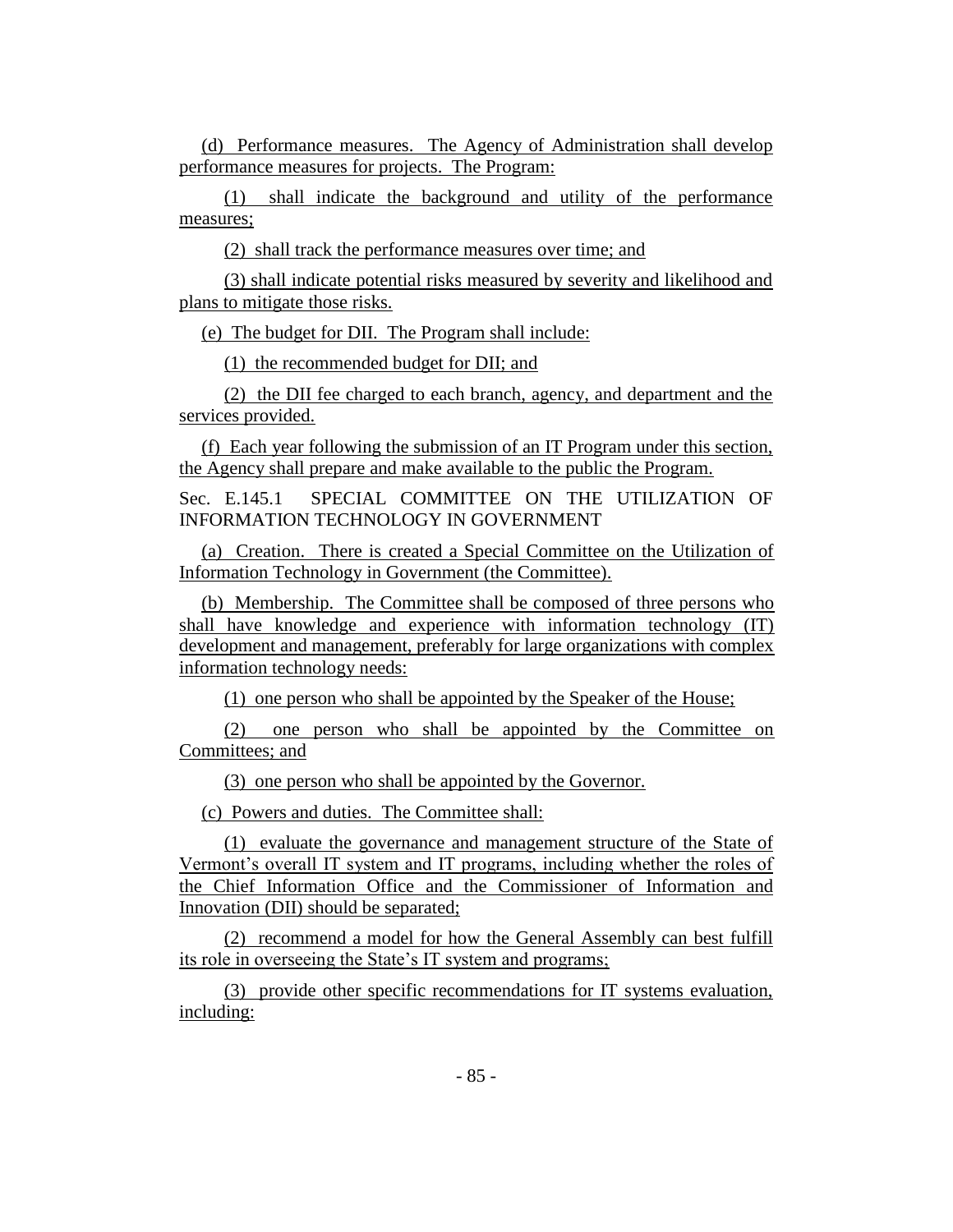(A) a methodology or process for evaluating when off-the-shelf products should be used as opposed to customized products;

(B) a process for incorporating risk assessment that includes risk of project failure, risk of significant cost overruns, and security risks; and

(C) recommendations toward developing a procurement policy based on optimizing business value and incorporating best practices;

(4) make recommendations for further action;

(5) review an analysis, to be conducted by DII, of the State's mainframe and legacy mainframe applications, including:

(A) a cost benefit analysis of:

(i) maintaining the mainframe and legacy mainframe applications;

(ii) replacing the mainframe and legacy mainframe applications and options to do so; and

(B) whether the mainframe and legacy mainframe applications systems can be used in lieu of new systems, and if so, for how long; and

(6) review current methods of financing DII operations and IT development and provide recommendations for alternative methods as appropriate.

(d) In performing its work under subsection (c) of this section, the Committee shall, among other considerations, look at best industry practices and best peer practices in other states.

(e) Report. On or before January 15, 2016, the Committee shall submit a written report with its recommendations to the House Committees on Appropriations, on Government Operations, and on Corrections and Institutions, and the Senate Committees on Appropriations, on Government Operations, and on Institutions.

(f) Meetings.

or

(1) The person appointed by the Committee on Committees shall call the first meeting of the Committee. The Committee shall select a chair from among its members.

(2) The Committee shall meet as necessary and shall cease to exist on April 1, 2016.

(g) Assistance. The Committee shall have the administrative and technical assistance of the Agency of Administration and the legal assistance of the Attorney General's Office. The Committee shall have the assistance of the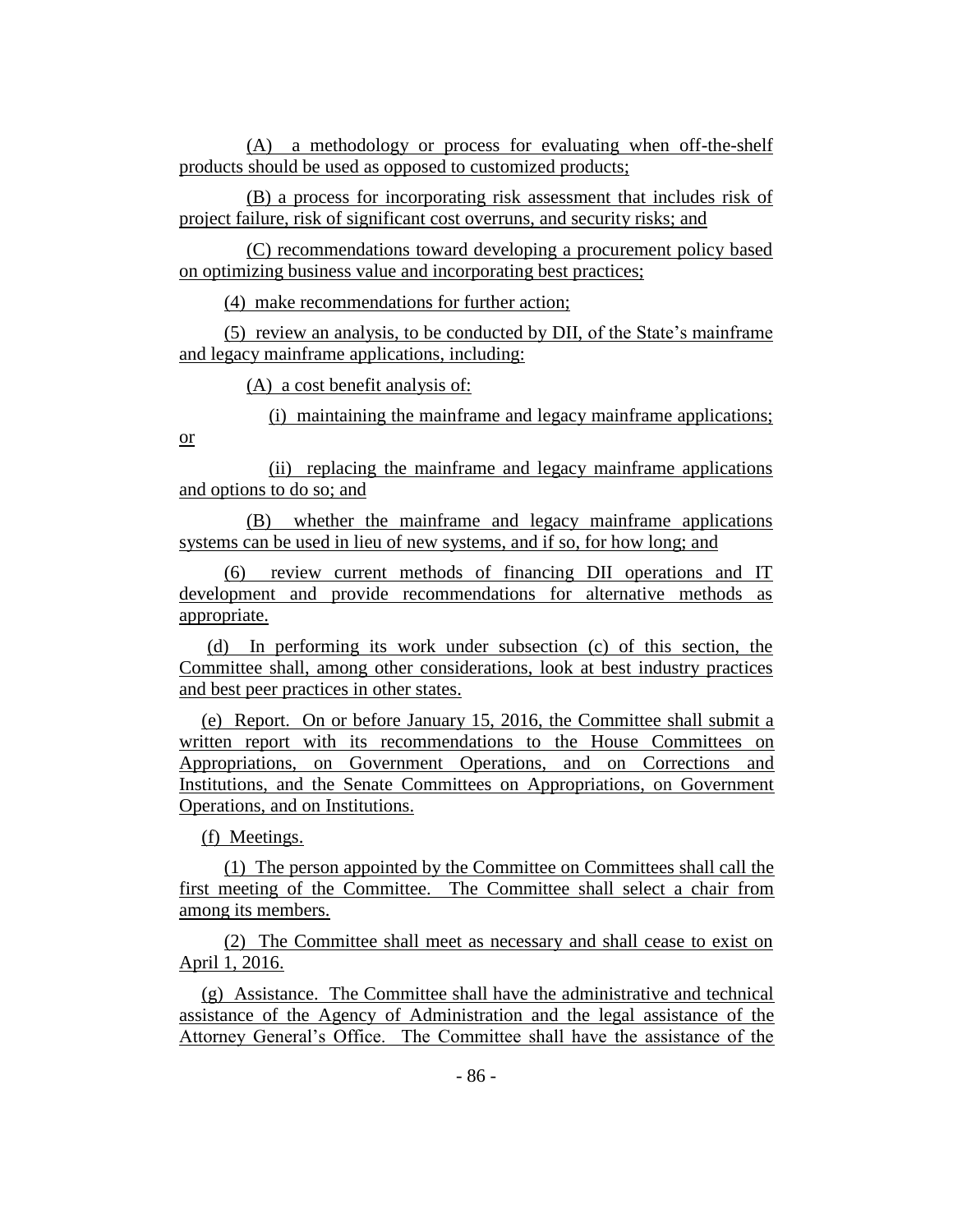Office of Legislative Council and the Joint Fiscal Office as needed. The Committee shall have the authority to request information from any department, agency, or person in the Executive, Legislative, and Judicial Branches relevant to the Committee's powers and duties, and all departments, agencies, and persons shall provide the requested information subject to 1 V.S.A. §§ 315–320 or subject to mutually agreed upon release and protection of any information that is exempt from disclosure pursuant to 1 V.S.A. § 317(c)

(h) Reimbursement. Committee members who are not otherwise compensated or reimbursed for their attendance shall be entitled to per diem compensation and reimbursement of expenses pursuant to 32 V.S.A. § 1010.

Sec. E.145.2 22 V.S.A. § 901 is amended to read:

§ 901. DEPARTMENT OF INFORMATION AND INNOVATION

(a) The Department of Information and Innovation, created in 3 V.S.A. § 2283b, shall have all the responsibilities assigned to it by law, including the following:

\* \* \*

(4)(A) to review and approve information technology activities within State government with a cost in excess of \$100,000.00 \$500,000.00, and annually submit to the General Assembly a strategic plan and a budget for information technology as required of the Secretary of Administration by 3 V.S.A. § 2222(a)(9). As used in this section, "information technology activities" is defined as in 3 V.S.A.  $\S$  2222(a)(10);

(B) to provide oversight, monitoring, and control of information technology activities within State government with a cost in excess of \$100,000.00 \$500,000.00. The cost of the oversight, monitoring, and control shall be assessed to the entity requesting the activity;

(C) to review and approve in accordance with Agency of Administration policies the assignment of appropriate project managers for information technology activities within State government with a cost in excess of \$500,000.00; and

(D) to provide standards for the management, organization, and tracking of information technology activities within State government with a cost in excess of \$100,000.00 \$500,000.00;

\* \* \*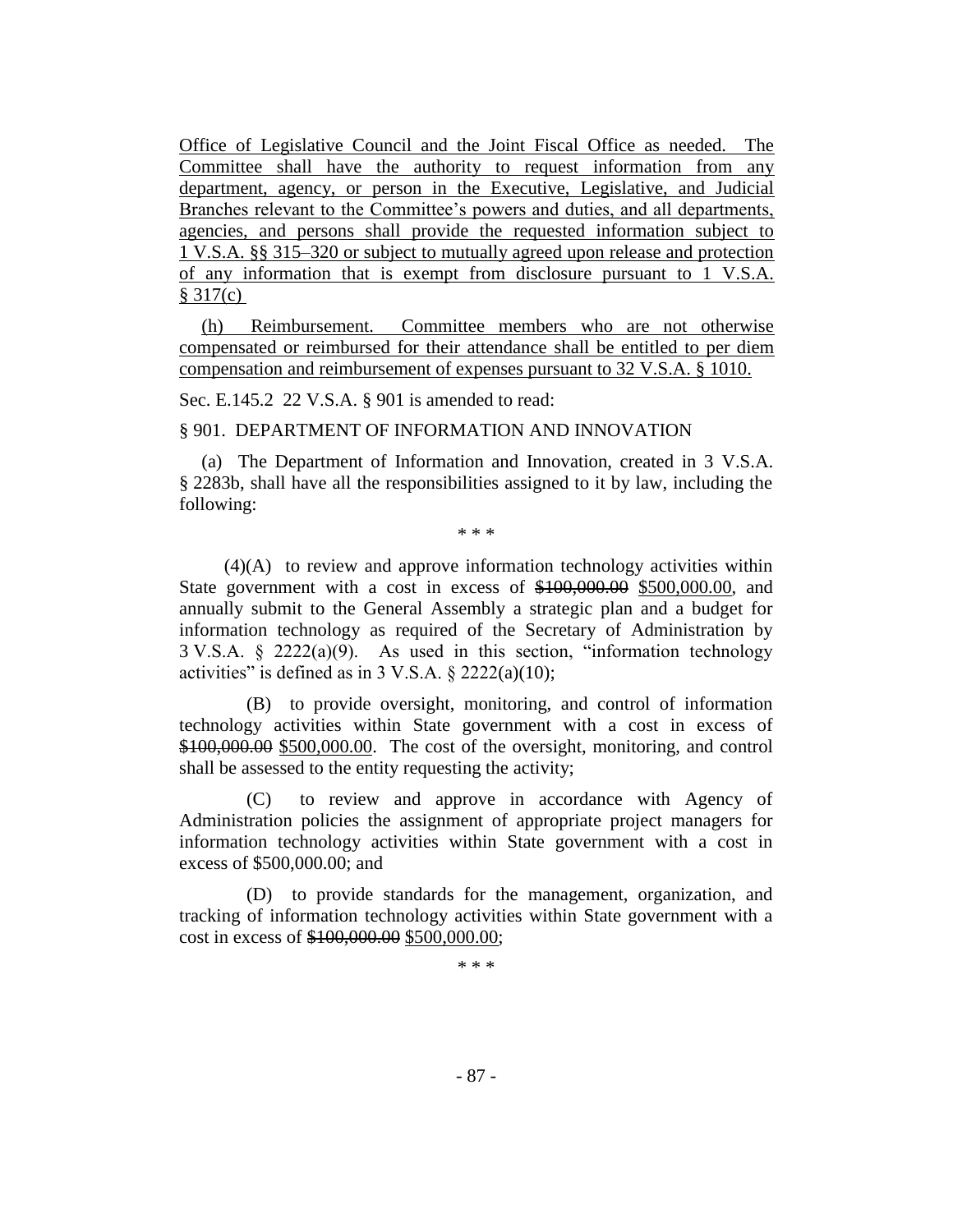Sec. E.145.3 3 V.S.A. § 2222 is amended to read:

§ 2222. Powers and duties; budget and report

(a) In addition to the duties expressly set forth elsewhere by law, the Secretary shall:

\*\*\*

(9) Submit to the General Assembly concurrent with the Governor's annual budget request required under 32 V.S.A. § 306, a strategic plan for information technology and information security which outlines the significant deviations from the previous year's plan, and which details the plans for information technology activities of State government for the following fiscal year as well as the administration's financing recommendations for these activities. For purposes of this section, "information security" shall mean protecting information and information systems from unauthorized access, use, disclosure, disruption, modification, or destruction in order to provide integrity, confidentiality, and availability. All such plans shall be reviewed and approved by the State Chief Information Officer prior to being included in the Governor's annual budget request. The plan shall identify the proposed sources of funds for each project identified. The plan shall also contain a review of the State's information technology and information security and an identification of priority projects by agency. The plan shall include, for any proposed information technology activity with a cost in excess of \$100,000.00 \$500,000.00:

\*\*\*

(E) a statewide budget for all information technology activities with a cost in excess of \$100,000.00 \$500,000.00.

\* \* \* PROTECTION TO PERSONS AND PROPERTY \* \* \*

Sec. E.200 Attorney general

(a) Notwithstanding any other provisions of law, the Office of the Attorney General, Medicaid Fraud and Residential Abuse Unit, is authorized to retain, subject to appropriation, one-half of the State share of any recoveries from Medicaid fraud settlements, excluding interest, that exceed the State share of restitution to the Medicaid Program. All such designated additional recoveries retained shall be used to finance Medicaid Fraud and Residential Abuse Unit activities.

(b) Of the revenue available to the Attorney General under 9 V.S.A. § 2458(b)(4), \$997,000 is appropriated in Sec. B.200 of this act.

(c) Notwithstanding 18 V.S.A. § 9502(a)(3), the appropriation in Sec. B.200 of this act includes \$322,500 from the Tobacco Trust Fund to pay for expenses related to the arbitration of prior year tobacco settlements.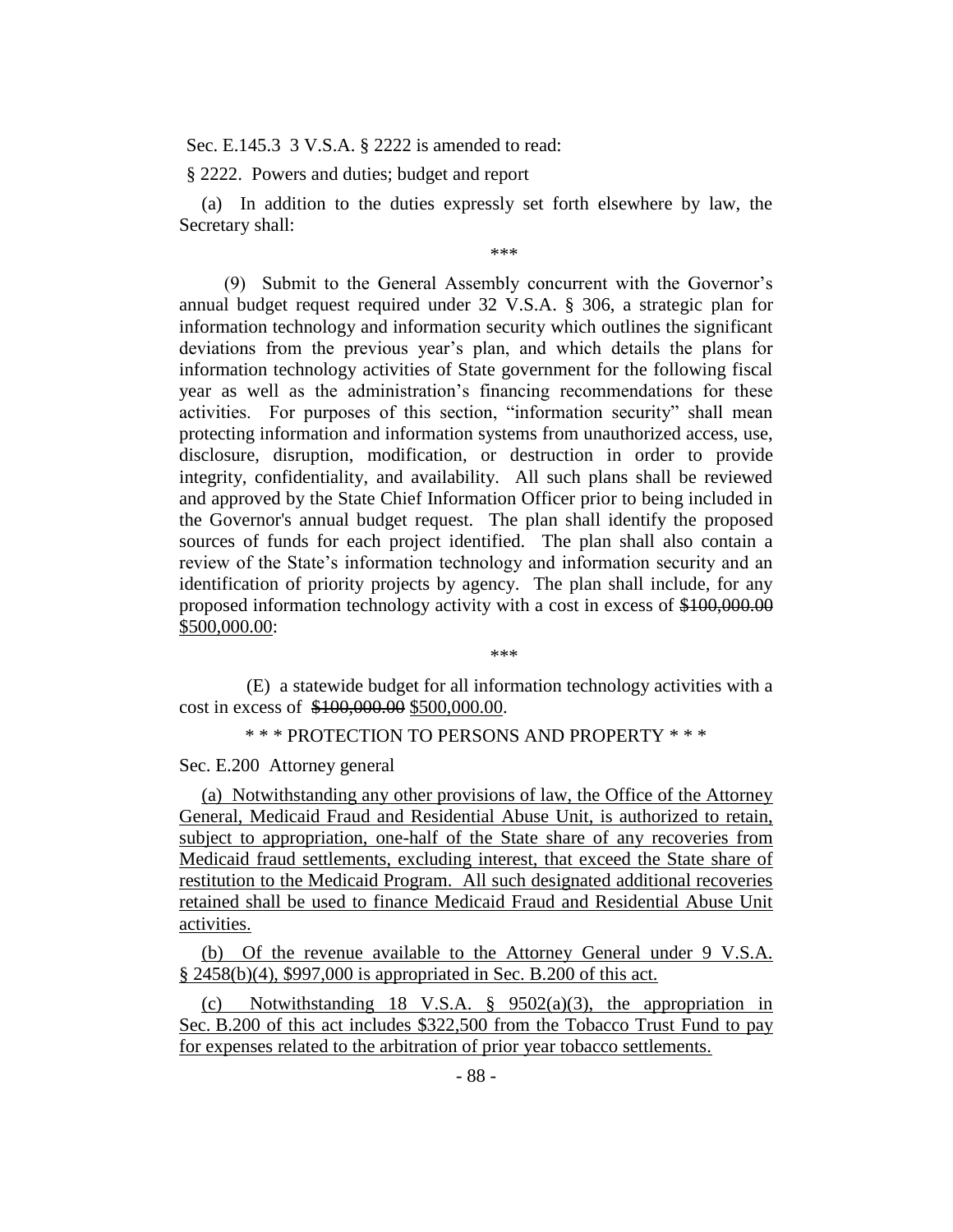(d) The Attorney General in consultation with the Governor's Criminal Justice and Substance Abuse Cabinet shall investigate the cause of the recent excessive price increases for the lifesaving medication Naloxone. The Attorney General and the Governor's Criminal Justice and Substance Abuse Cabinet shall explore all legislative, regulatory, policy, and legal options to ensure that Naloxone is available to Vermonters at reasonable prices. The Attorney General and the co-chairs of the Governor's Criminal Justice and Substance Abuse Cabinet shall report their findings and recommendations as to how to remediate the situation to the Senate and House Committees on Judiciary on or before January 15, 2016.

Sec. E.203 13 V.S.A. § 5241 is amended to read:

### § 5241. INEFFECTIVE ASSISTANCE CLAIM

(a) No action shall be brought for professional negligence against a criminal defense attorney under contract with or providing ad hoc legal services for the Office of the Defender General unless the plaintiff has first successfully prevailed in a claim for postconviction relief based upon ineffective assistance of counsel in the same or a substantially related matter. Failure to prevail in a claim for postconviction relief based upon ineffective assistance of counsel under contract with or providing ad hoc legal services for the Office of the Defender General shall bar any claim against the attorney based upon the attorney's representation in the same or a substantially related matter.

(b) In the performance of duties pursuant to a contract with or providing ad hoc legal services to the Office of the Defender General, an attorney shall have the benefit of sovereign immunity to the same extent as an attorney employed by the Defender General.

Sec. E.203.1 13 V.S.A. § 5254 is amended to read:

#### § 5254. PERSONNEL DESIGNATION AND EXPENDITURES

(a) The defender general Defender General, deputy defender general Deputy Defender General, public defenders, and deputy public defenders shall be exempt from the classified state State service.

(b) Clerical and office staff in the office of the defender general Office of the Defender General and in all local offices shall be hired by the defender general Defender General. Clerical and office staff shall be state State employees paid by the state State, and shall receive those benefits and compensation available to classified state State employees who are similarly situated, unless otherwise covered by the provisions of a collective bargaining agreement setting forth the terms and conditions of employment, negotiated pursuant to the provisions of 3 V.S.A. chapter 27 of Title 3. Clerical and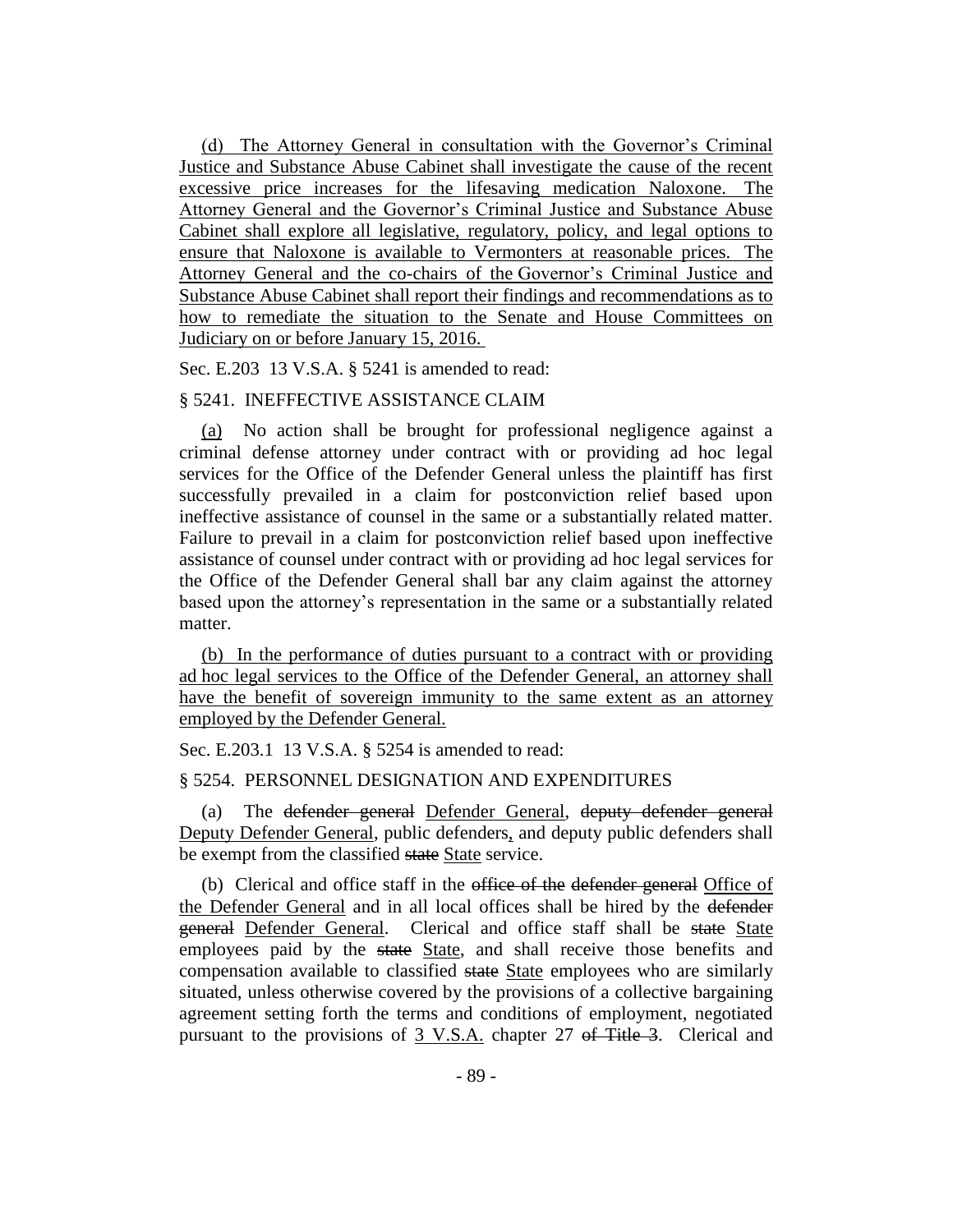office staff employed by the office of the defender general Office of the Defender General shall not be part of the classified service as set forth in 3 V.S.A. chapter 13 of Title 3.

(c) The deputy defender general Deputy Defender General shall be entitled to compensation at an annual rate that does not exceed an amount \$500.00 less than the salary of the defender general Defender General. The public defenders and deputy public defenders shall be entitled to compensation at annual rates not to exceed an amount \$1,000.00 less than the salary of the defender general Defender General.

(d) The defender general Defender General is responsible for assuming expenses for his or her office and all local offices. The entirety of expenditures shall not exceed those set in the annual budget of the office of the defender general Office of the Defender General and such expenditures shall be subject to the provisions of section 32 V.S.A. § 702 of Title 32.

Sec. E.203.2 3 V.S.A. § 455 is amended to read:

#### § 455. DEFINITIONS

(a) Unless a different meaning is plainly required by the context, the following words and phrases as used in this subchapter shall have the following meanings:

\* \* \*

(4) "Average final compensation" shall mean:

\* \* \*

(C) For purposes of determining average final compensation for group A or group C members, a member who has accumulated unused sick leave at retirement shall be deemed to have worked the full normal working time for his or her position for 50 percent of such leave, at his or her full rate of compensation in effect at the date of his or her retirement. For purposes of determining average final compensation for group F members, unused annual or sick leave, termination bonuses and any other compensation for service not actually performed shall be excluded. The average final compensation for a State's Attorney and the Defender General shall be determined by the State's Attorney's or the Defender General's highest annual compensation earned during his or her creditable service.

\* \* \*

(9) "Employee" shall mean:

\* \* \*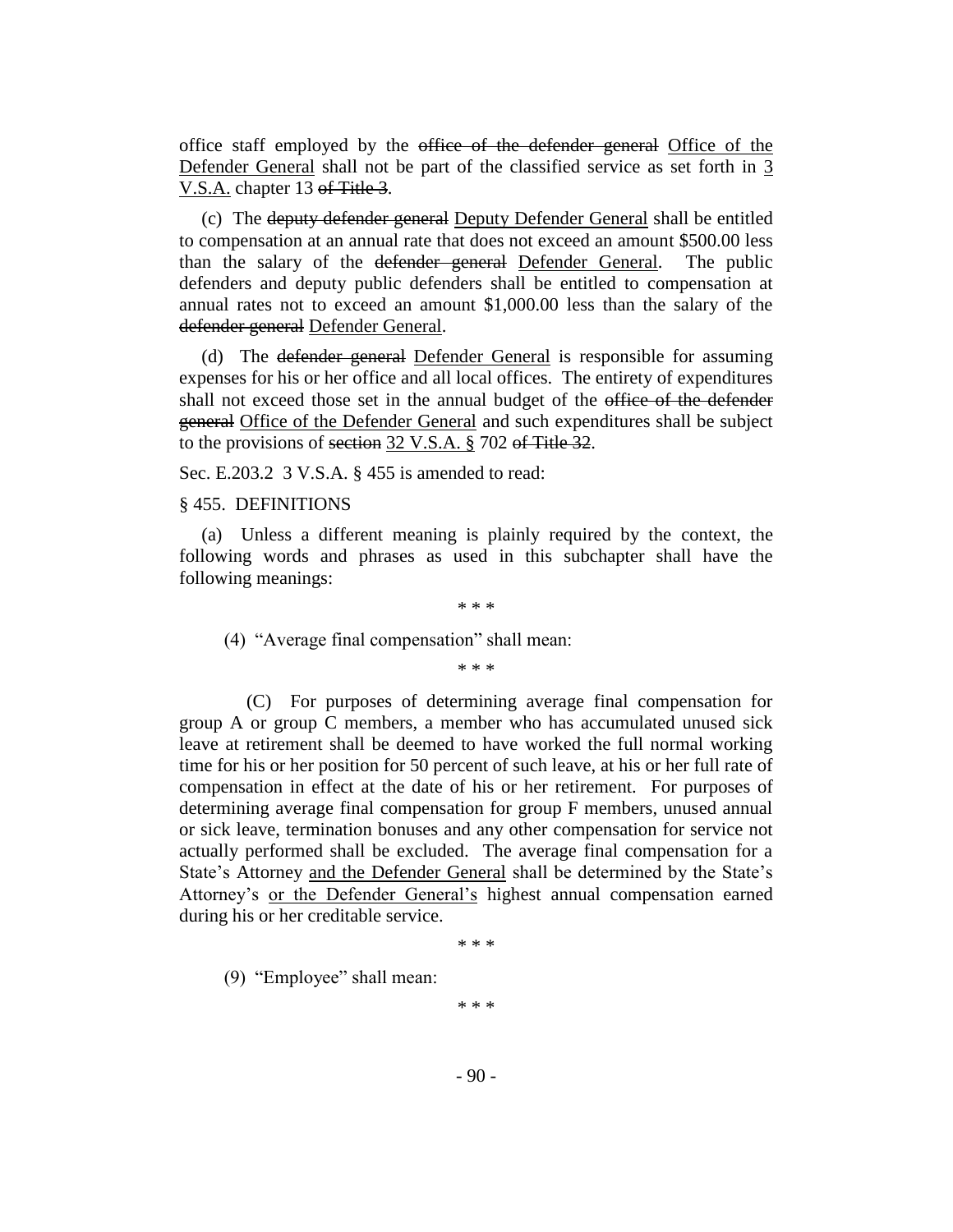(B) any regular officer or employee of the Department of Public Safety assigned to police and law enforcement duties, including the Commissioner of Public Safety appointed before July 1, 2001; but, irrespective of the member's classification, shall not include any member of the General Assembly as such, any person who is covered by the Vermont Teachers' Retirement System, any person engaged under retainer or special agreement or C beneficiary employed by the Department of Public Safety for not more than 208 hours per year, or any person whose principal source of income is other than State employment. In all cases of doubt, the Retirement Board shall determine whether any person is an employee as defined in this subchapter. Also included under this subdivision are employees of the Department of Liquor Control who exercise law enforcement powers, employees of the Department of Fish and Wildlife assigned to law enforcement duties, motor vehicle inspectors, full-time deputy sheriffs compensated by the State of Vermont whose primary function is transports, full-time members of the Capitol Police force, investigators employed by the Criminal Division of the Office of the Attorney General, Department of State's Attorneys, Department of Health, or Office of the Secretary of State, who have attained Level III law enforcement officer certification from the Vermont Criminal Justice Training Council, who are required to perform law enforcement duties as the primary function of their employment, and who may be subject to mandatory retirement permissible under 29 U.S.C. § 623(j), who are first included in membership of the system on or after July 1, 2000. Also included under this subdivision are full-time firefighters employed by the State of Vermont and the Defender General.

\* \* \*

Sec. E.203.3 3 V.S.A. § 459 is amended to read:

# § 459. NORMAL AND EARLY RETIREMENT

\* \* \*

(d) Early retirement allowance.

\* \* \*

(5) Notwithstanding subdivisions (1) and (2) of this subsection, a State's Attorney, the Defender General, or sheriff who has completed 20 years of creditable service, of which 15 years has been as a State's Attorney, the Defender General, or sheriff, shall receive an early retirement allowance equal to the normal retirement allowance, at age 55, without reductions.

\* \* \*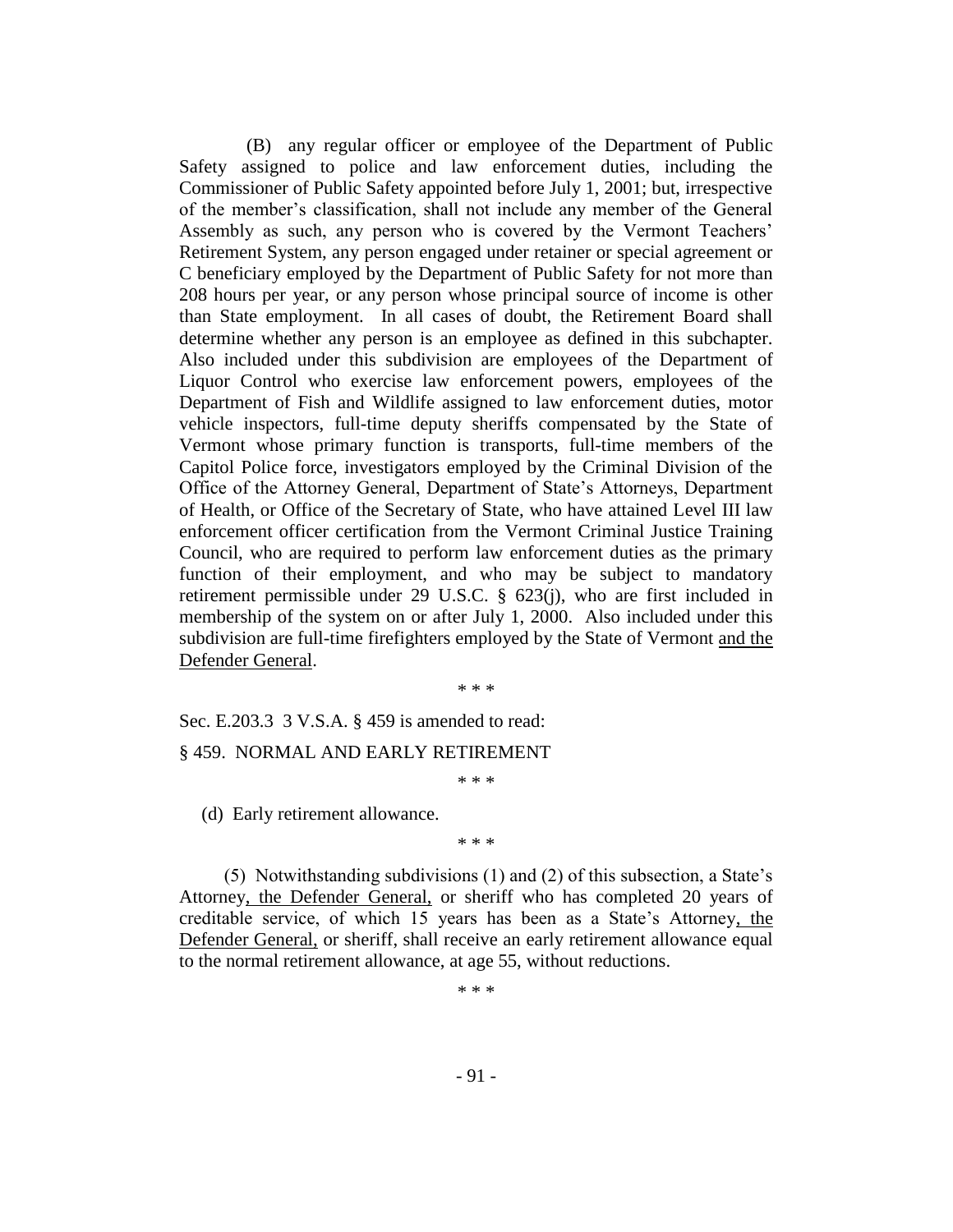Sec. E.204 SUSPENSION OF VIDEO ARRAIGNMENTS; REPEAL

(a) 2011 Acts and Resolves No. 41, Sec. 9 (suspension of video arraignments) is repealed.

Sec. E.204.1 [DELETED]

Sec. E.204.2 [DELETED]

Sec. E.204.3 33 V.S.A. § 5224 is amended to read:

§ 5224. FAILURE TO APPEAR AT PRELIMINARY HEARING

If a child or custodial parent, guardian, or custodian fails to appear at the preliminary hearing as directed by a citation, the Court may issue a summons to appear, an order to have the child brought to Court, or a warrant as provided in section 5108 of this title. The summons, order, or warrant shall be served by the law enforcement agency that cited or took the child into custody, or another law enforcement agency acting on its behalf.

Sec. E.204.4 [DELETED]

Sec. E.204.5 [DELETED]

Sec. E.204.6 13 V.S.A. § 7180 is amended to read:

§ 7180. REMEDIES FOR FAILURE TO PAY FINES, COSTS, SURCHARGES, AND PENALTIES

(a) As used in this section:

(1) "Amount due" means all financial assessments, including penalties, fines, surcharges, court costs, and any other assessments imposed by statute as part of a sentence for a criminal conviction.

(2) "Designated collection agency" means a collection agency designated by the Court Administrator pursuant to subsection 7171(b) of this title.

(3) "Designated credit bureau" means a credit bureau designated by the Court Administrator or the Court Administrator's designee.

\* \* \*

(c) Civil contempt proceeding.

\* \* \*

(3) Hearing The hearing shall be conducted in a summary manner. The Court shall examine the defendant and any other witnesses and may require the defendant to produce documents relevant to the defendant's ability to pay the amount due. Evidence is admissible if it is of a type commonly relied upon by a reasonably prudent person in the conduct of his or her affairs. The Vermont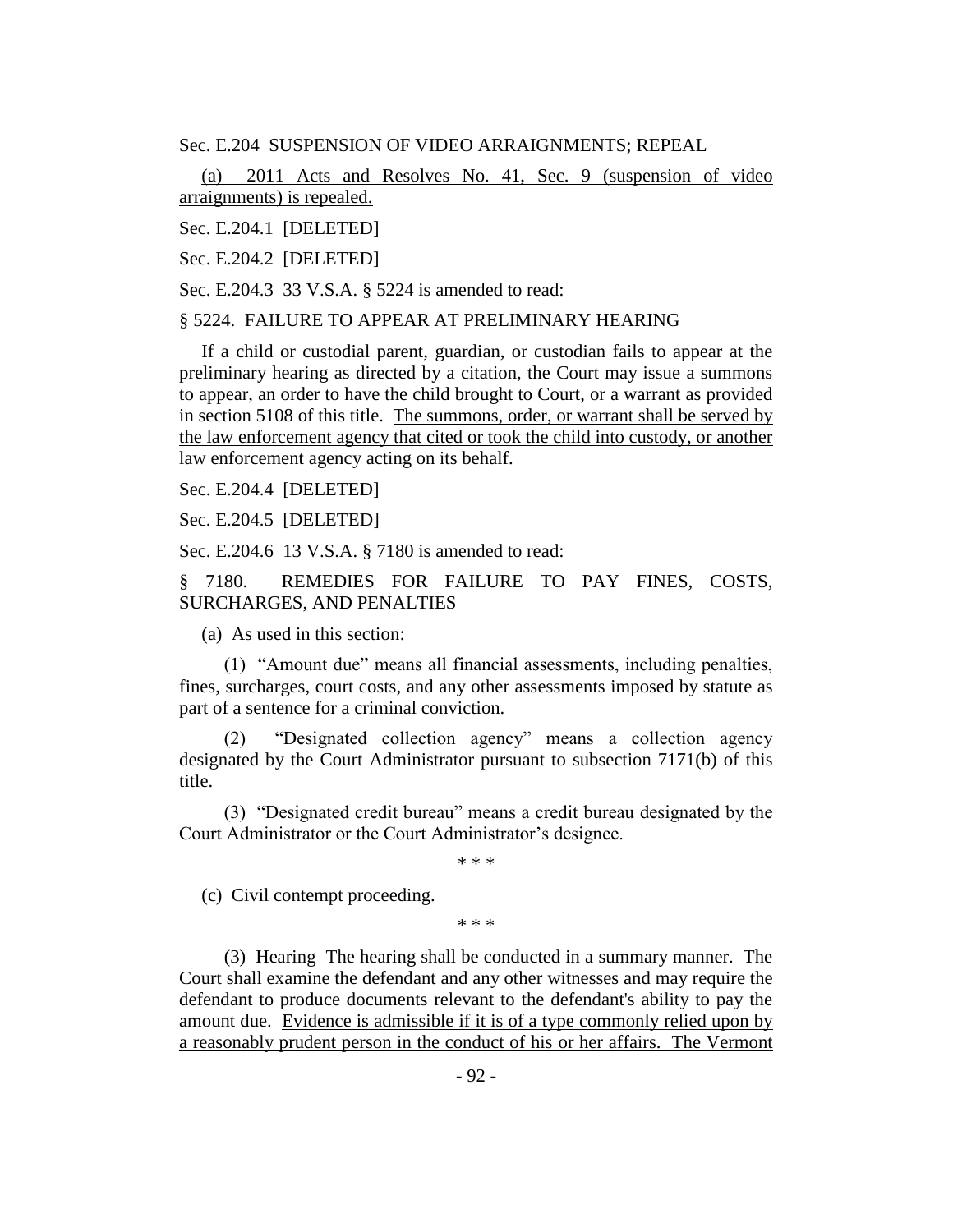Rules of Evidence shall not apply except that the rules related to privilege shall apply. The State shall not be a party except with the permission of the court Court. The defendant may be represented by counsel at the defendant's own expense.

\* \* \*

(f)(1) A defendant who is not incarcerated may file a motion to convert all or part of a traffic offense fine to community service. The Court may grant the motion if the defendant establishes that he or she has made a good faith effort to pay the fine but is unable to do so. A fine converted to community service pursuant to this subsection shall not be considered a modification of sentence and shall not be subject to the time limits of Vermont Rule of Criminal Procedure 35.

(2) Community service performed pursuant to a motion granted under this subsection shall be:

(A) credited against outstanding fines at the then-existing rate of the Vermont minimum wage:

(B) monitored by Diversion, a restorative justice panel of a community justice center, or a similar entity approved by the Court, which shall report on the defendant's compliance status to the Court;

(C) performed in the county where the offense occurred.

(3) A conversion of a fine to community service under this subsection:

(A) shall not apply to surcharges, court costs, or other assessments;

(B) shall be in addition to the contempt procedures applicable under this section.

Sec. E.204.7 REPORT ON PENALTIES, FINES, AND FEES

(a) On or before December 15, 2015, the Court Administrator shall report to the House and Senate Committees on Appropriations and on Judiciary with recommendations for:

(1) increasing efficiency in collection of court-ordered monetary penalties, fines, and fees and encourage compliance with court-ordered payments, including strategies for and impediments to maximizing collections; and

(2) how to account for court-ordered monetary penalties, fines, and fees that are determined to be uncollectible.

(b) To encourage timely payment of court-ordered penalties, fines, and fees, the Judiciary shall ensure that a person who is ordered to pay may satisfy the judgment by cash, check, debit card, or credit card, or may establish a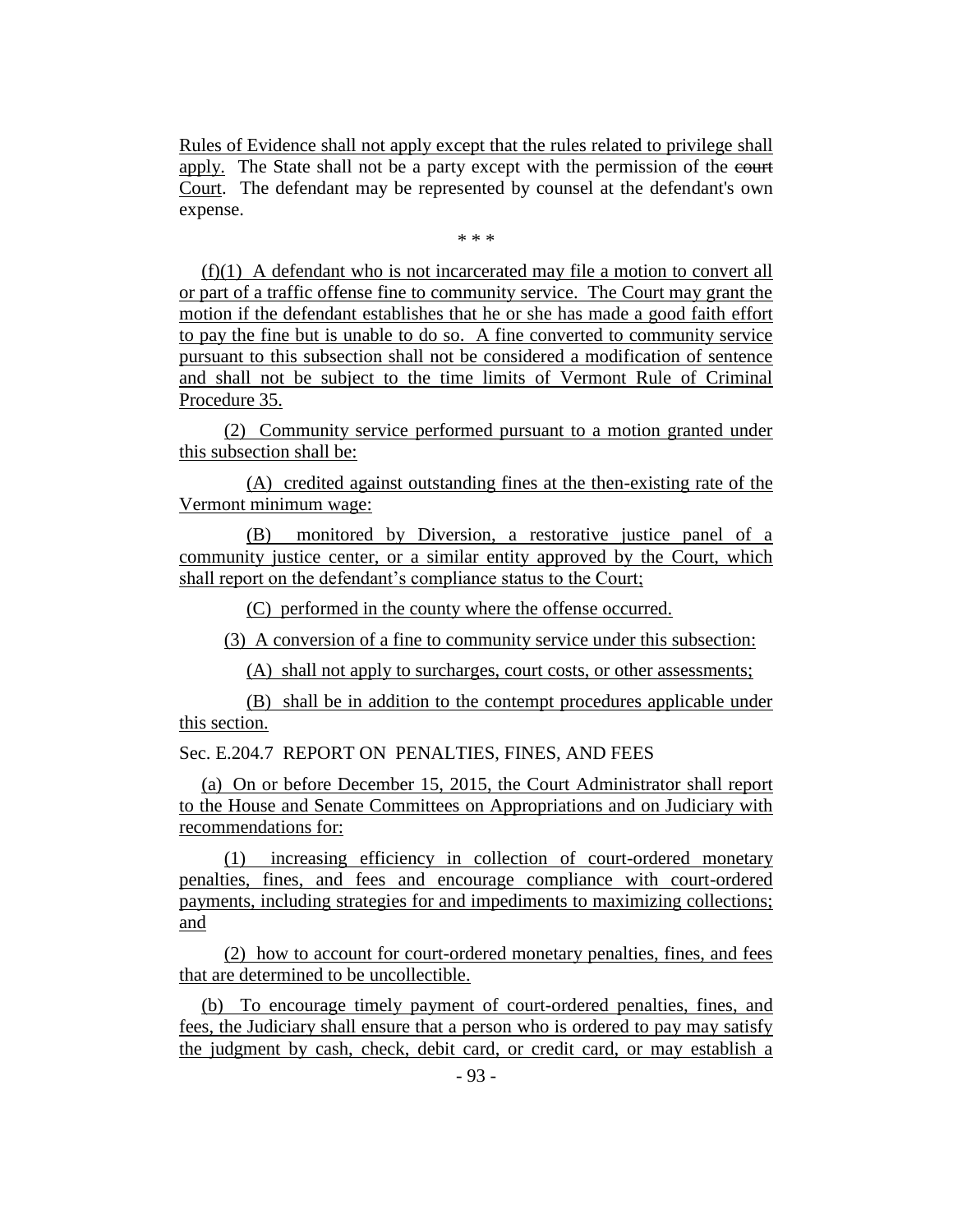payment schedule to discharge the judgment at the time and place the penalty, fine, or fee is ordered.

Sec. E.204.8 JUDICIAL ROTATION SYSTEM REPORT

(a) On or before December 15, 2015, the Court Administrator shall report to the House and Senate Committees on Appropriations and on Judiciary on the costs, benefits, and impacts on the provision of justice in Vermont associated with the judicial rotation system. The report shall include the costs of instate travel and all expenses associated with the periodic rotation of judges between different court units.

Sec. E.204.9 [DELETED]

Sec. E.204.10 32 V.S.A. § 1758 is amended to read:

§ 1758. MASTERS, AUDITORS, REFEREES, AND COMMISSIONERS

(a) Unless otherwise provided, the pay and the expense allowance for commissioners, masters, auditors, and referees shall be fixed by the Court or by the presiding judge thereof and paid by the state State.

(b) The Superior Court may order that the cost of a master be shared by the parties, with the shares specified in the order, if:

(1) the distribution of property is contested and governed by 15 V.S.A. § 751 and the value of the property to be distributed exceeds \$500,000.00; or

(2) one or both parties seek an award of maintenance under 15 V.S.A. § 752 and the parties have non-wage income of \$150,000.00 or more, excluding up to \$500,000.00 of income from the sale of a primary residence or jointly owned business.

Sec. E.204.11 [DELETED]

Sec. E.204.12 12 V.S.A. § 5540a is amended to read:

§ 5540a. JURISDICTION OVER SMALL CLAIMS; ASSISTANT **JUDGES** 

(a)(1) Subject to the limitations in this section and notwithstanding any provision of law to the contrary, Assistant Judges of Essex, Caledonia, Rutland, and Bennington Counties sitting alone shall hear and decide small claims actions filed under this chapter with the Essex, Caledonia, Rutland, and Bennington Superior Courts. This subdivision shall apply only to Assistant Judges holding office on July 1, 2010.

\* \* \*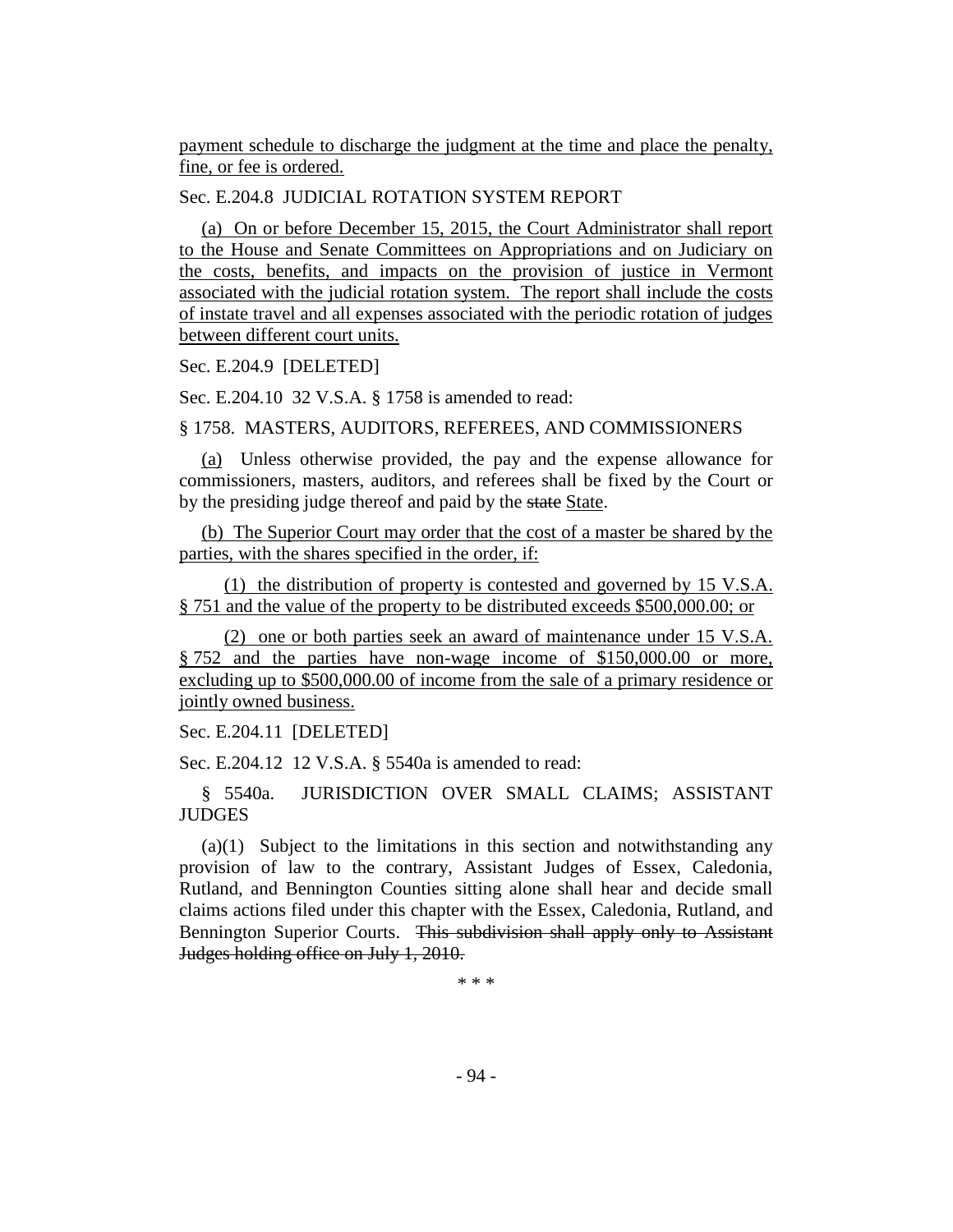## Sec. E.204.13 REPORT; JURISDICTION OF ASSISTANT JUDGES

(a) On or before January 15, 2016, the Vermont Association of Assistant Judges and the Court Administrator shall jointly report to the Senate and House Committees on Judiciary any recommendations for expansion of the subject matter jurisdiction of assistant judges. The report shall include specific types of cases in which it would be appropriate for assistant judges to sit alone in order to maximize judicial resources and ease caseload burdens on the courts.

### Sec. E.204.14 COURT SECURITY; REPORT

(a) On or before January 15, 2016, the Court Administrator shall report to the House and Senate Committees on Appropriations and on Judiciary a plan to establish appropriate statewide security standards balancing cost-effectiveness with facility-specific risk for all Vermont courthouses, including a status report on the implementation of the recommendations made by the National Center for State Courts January 2015 report Overview of Courthouse Security Assessments. The plan shall consider issues related to security at county and State-owned courthouses and propose measures to reduce the cost of court security budgets while maintaining the safety of staff and citizens. The plan shall include a proposal regarding whether counties should provide a security function at the entrance to county-owned courthouses that would be offset by restructuring of notary fees retained by the counties. The plan shall include a proposal that reduces the court security budget by at least three percent.

(b)(1) For purposes of preparing the report required by this section, the senior assistant judge for each county shall on or before November 15, 2015 recommend to the Court Administrator a proposal to reduce the court security budget in the assistant judge's county by at least three percent.

(2) In developing the recommendation required by this subsection, the senior assistant judge shall consult with:

(A) the security and safety program manager and the chief of finance and administration at the Vermont Supreme Court; and

(B) the presiding superior judge, court clerk, court manager, State's Attorney, and sheriff in the senior assistant judge's county.

Sec. E.204.15 LEGISLATIVE INTENT; COURT FEES

(a) The General Assembly intends that the new revenue generated in fiscal year 2016 from increased court fees be used as a funding source to fill judicial vacancies.

(b) On or before December 15, 2015, the Court Administrator shall report to the House and Senate Committees on Appropriations and on Judiciary on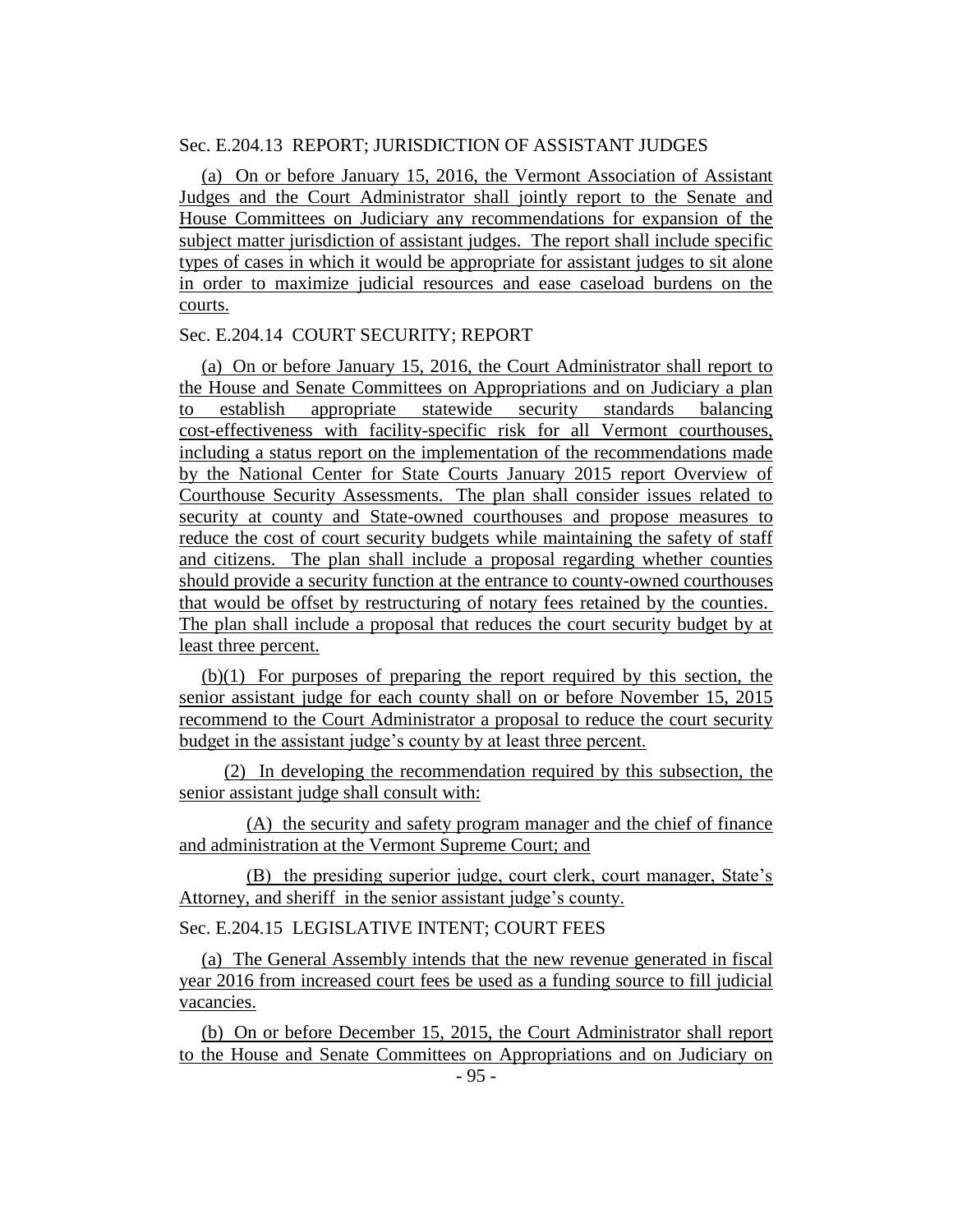three programmatic areas for which the Court has established performance measures that demonstrate program results.

Sec. E.208 Public safety – administration

(a) The Commissioner of Public Safety is authorized to enter into a performance-based contract with the Essex County Sheriff's Department to provide law enforcement service activities agreed upon by both the Commissioner of Public Safety and the Sheriff.

# Sec. E.208.1 DISPATCH FUNDING

(a) Notwithstanding any other provision of law to the contrary, the

Commissioner of Public Safety shall use \$425,000 of funds held by the fiscal agent under 30 V.S.A. chapter 88, appropriated as E-911 Special Fund in Sec. B.1117 of this act, to continue funding the operation of the four dispatching centers in Derby, Rockingham, Rutland, and Williston at levels necessary to perform the call handling and dispatching functions.

(b) The Commissioner may move the call answering services and the dispatching for Vermont State Police personnel into the two proposed consolidated 911 call centers and dispatching centers in Williston and Rockingham.

(c) The centers in Derby and Rutland shall remain dispatching centers for the local emergency service providers in those areas until September 15, 2015.

### Sec. E.208.2 911 CALL TAKING

(a) By September 1, 2015, the Vermont Enhanced 911 Board shall meet and report to the Secretary of Administration and the Joint Fiscal Committee on:

(1) the number of 911 call centers in the State necessary to meet the current requirements of the Enhanced 911 system;

(2) the number of 911 call seats necessary to meet the current requirements of the Enhanced 911 system;

(3) the average cost per 911 call seat; and

(4) ways to provide 911 services to the State that optimize performance and cost-effectiveness to meet Vermont's needs.

# Sec. E.208.3 DISPATCH REQUIREMENTS

(a) By June 1, 2015, the Commissioner of Public Safety shall report to the Joint Fiscal Committee on the costs required to support the current level of dispatching services at the four State-operated 911 call and dispatch centers in Derby, Rockingham, Rutland, and Williston.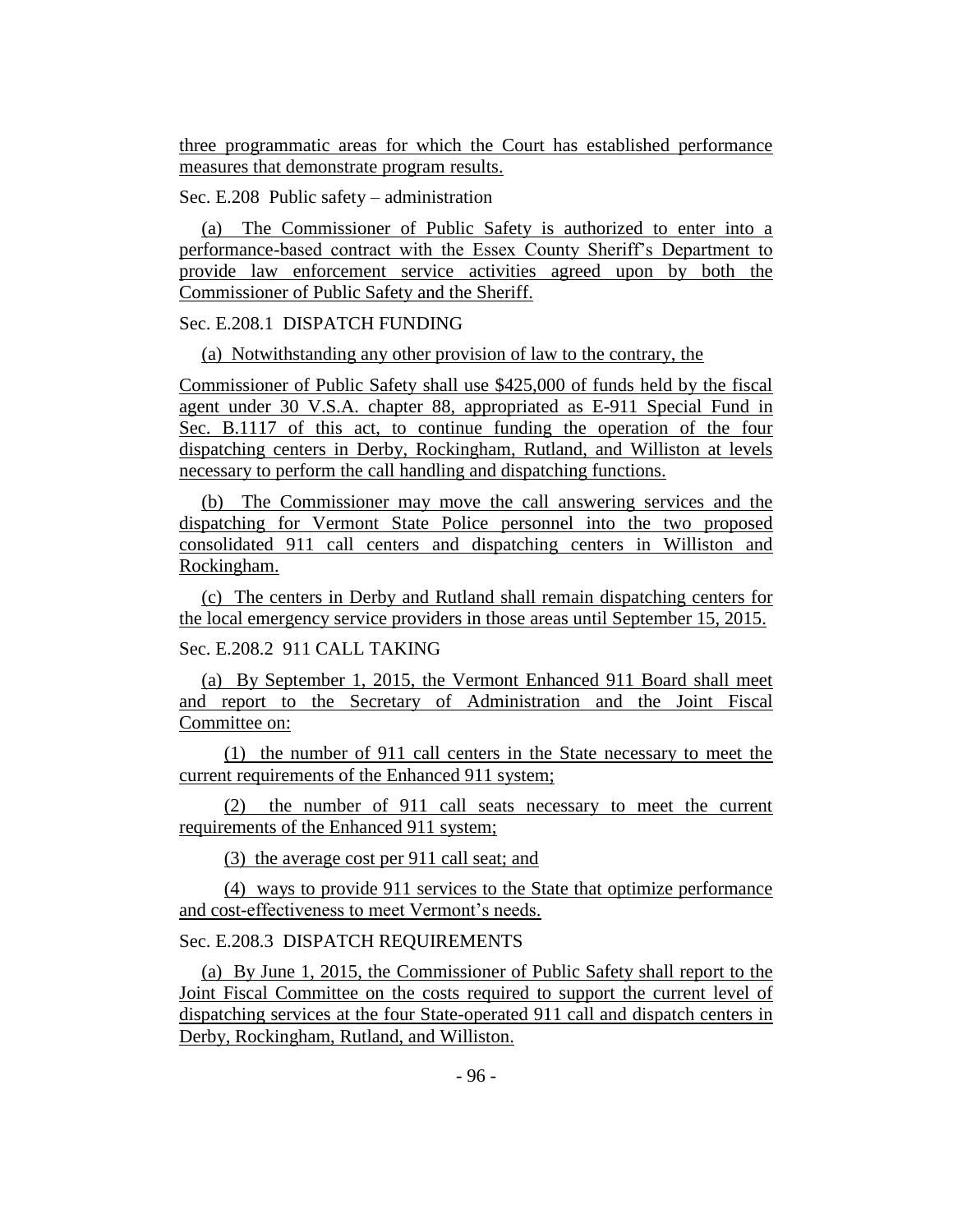(b) For the purposes of this section, costs required to support the current level of dispatching services shall not include any costs associated with taking 911 calls, but shall include the following types of dispatch calls: police departments, excluding the Vermont State Police; constabularies; emergency medical services; and fire and rescue departments.

(c) This cost information shall be calculated by determining the minimum number of full-time dispatching personnel and all associated costs to provide dispatch services that would be needed if the combined emergency service providers mentioned in subsection (b) of this section were to provide their own dispatching within the areas of the four dispatch centers in Derby, Rockingham, Rutland, and Williston.

(d) The cost information shall be made available to the municipalities that rely on dispatch services from the four State-operated 911 call centers and dispatch centers.

# Sec. E.208.4 CONTRACTS FOR SERVICES

(a) The Commissioner of Public Safety shall forward the cost proposals for operating a dispatch center to regional groups, municipalities, and interested parties in the areas of the four State-operated call handling and dispatch centers to determine if those groups want to contract for State dispatch services. As used in this subsection, "regional groups" include the State legislators, assistant judges, municipal officials, and emergency service representatives for the areas served by the dispatching functions of the State-operated 911 call centers and dispatch centers.

(b) The Commissioner shall receive proposals from each regional group concerning whether each regional group would like to:

(1) receive dispatch services from the two proposed consolidated 911 call centers and dispatching centers in Williston and Rockingham;

(2) contract for dispatch services with the State;

(3) provide its own dispatch services using the facilities of the dispatch centers at Derby or Rutland; or

(4) provide its own dispatch services using its own facility.

(c)(1) If agreement is reached with a regional group on or before September 15, 2015 for the State to provide either the dispatch services described in subdivision (b)(2) of this section or the facilities described in subdivision (b)(3) of this section, the Commissioner of Public Safety shall contract with the assistant judges, acting on behalf of a county of the State under this section, to provide either those dispatch services or facilities.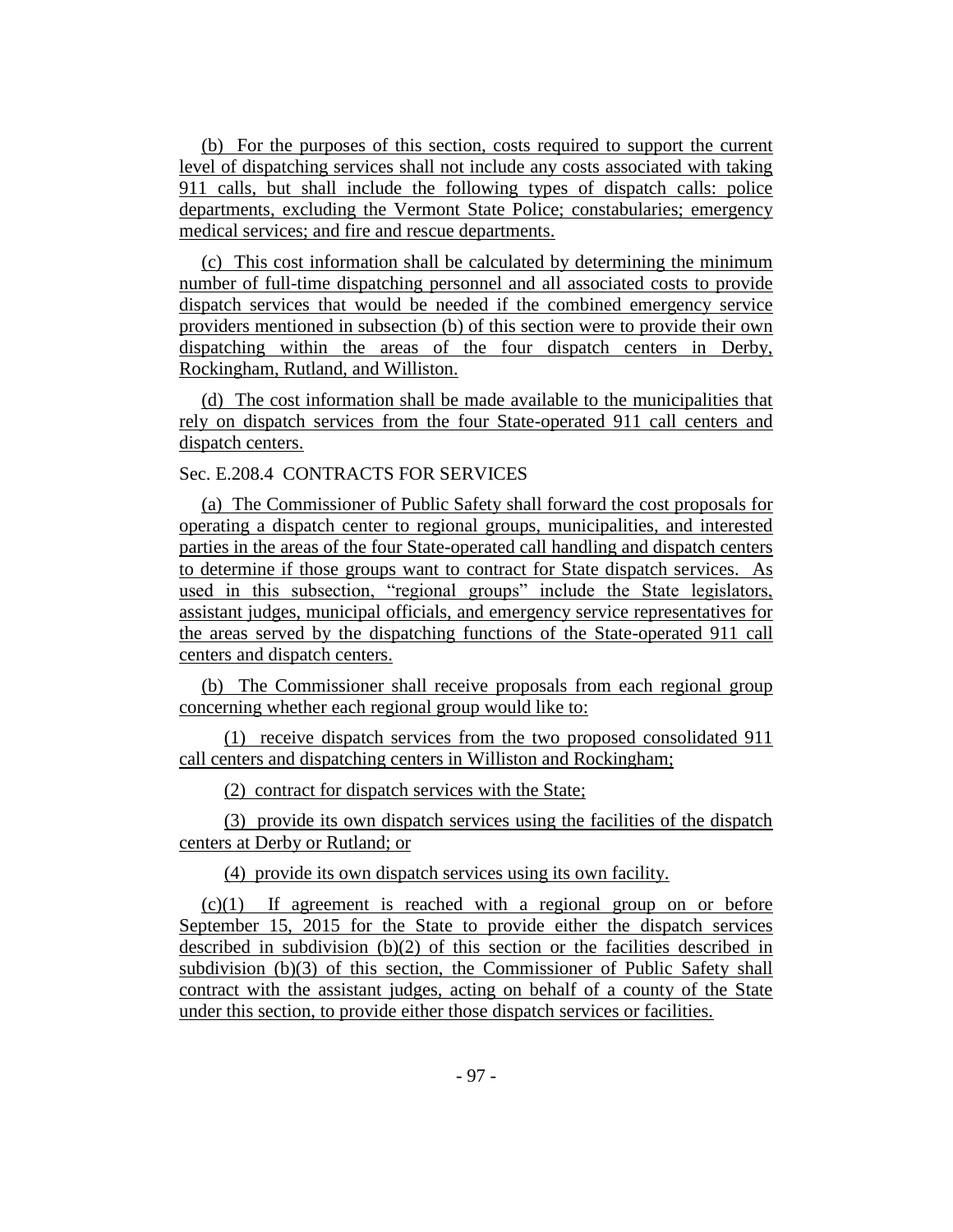(A) The State's provision of those dispatch services or facilities shall be paid for at the local level as part of the county budget by each of the municipalities that have agreed to contract for those State dispatch services or facilities. The amount of a municipality's payment shall reflect that individual municipality's cost for the dispatch services or facilities provided to it.

(B) A municipality that has not agreed to contract for State dispatch services described in subdivision (b)(2) of this section or facilities described in subdivision (b)(3) of this section shall not be required to pay for those services or facilities as part of the county budget.

(2) Funds received by the Commissioner under contracts entered into under subdivision (1) of this subsection shall be deposited in a special fund called the Dispatch Fund, created in accordance with 32 V.S.A. chapter 7, subchapter 5, and shall be available to provide full funding of those contracts.

(3) The cost of contracts entered into by a county under this section shall be considered an expense and obligation of the county under 24 V.S.A. § 133(e).

(d) In order to reach an agreement under this section:

(1) The Commissioner of Buildings and General Services, with consultation from the Commissioner of Public Safety, is authorized to lease, rent, or otherwise convey any personal property, real property, fixtures, or intangible rights currently held by the State for the provision of dispatch services at a public safety answering point.

(2) The Commissioner of Public Safety is authorized to lease, rent, or otherwise convey personal property, which is made up of movable items (radio consoles and theological systems) currently held by the State for the provision of dispatch services at a public safety answering point.

(e) The Commissioner shall obtain the approval of the Joint Fiscal Committee for the contract amounts to be entered into for fiscal year 2016 and after.

Sec. E.208.5 PSAP; STAFFING DIRECTIVE AND BUDGETARY IMPACT REPORT

(a) The Secretary of Administration and the Commissioner of Public Safety shall ensure that the authorized positions for PSAP operations are adequate to ensure that overtime authorization can be minimized and limited to episodic need not routinely scheduled.

(b) The Commissioner shall provide a report to the General Assembly with its fiscal year 2017 budget presentation that clearly and comprehensively summarizes the specific budgetary impact of PSAP consolidation on the fiscal year 2016 and fiscal year 2017 department budgets.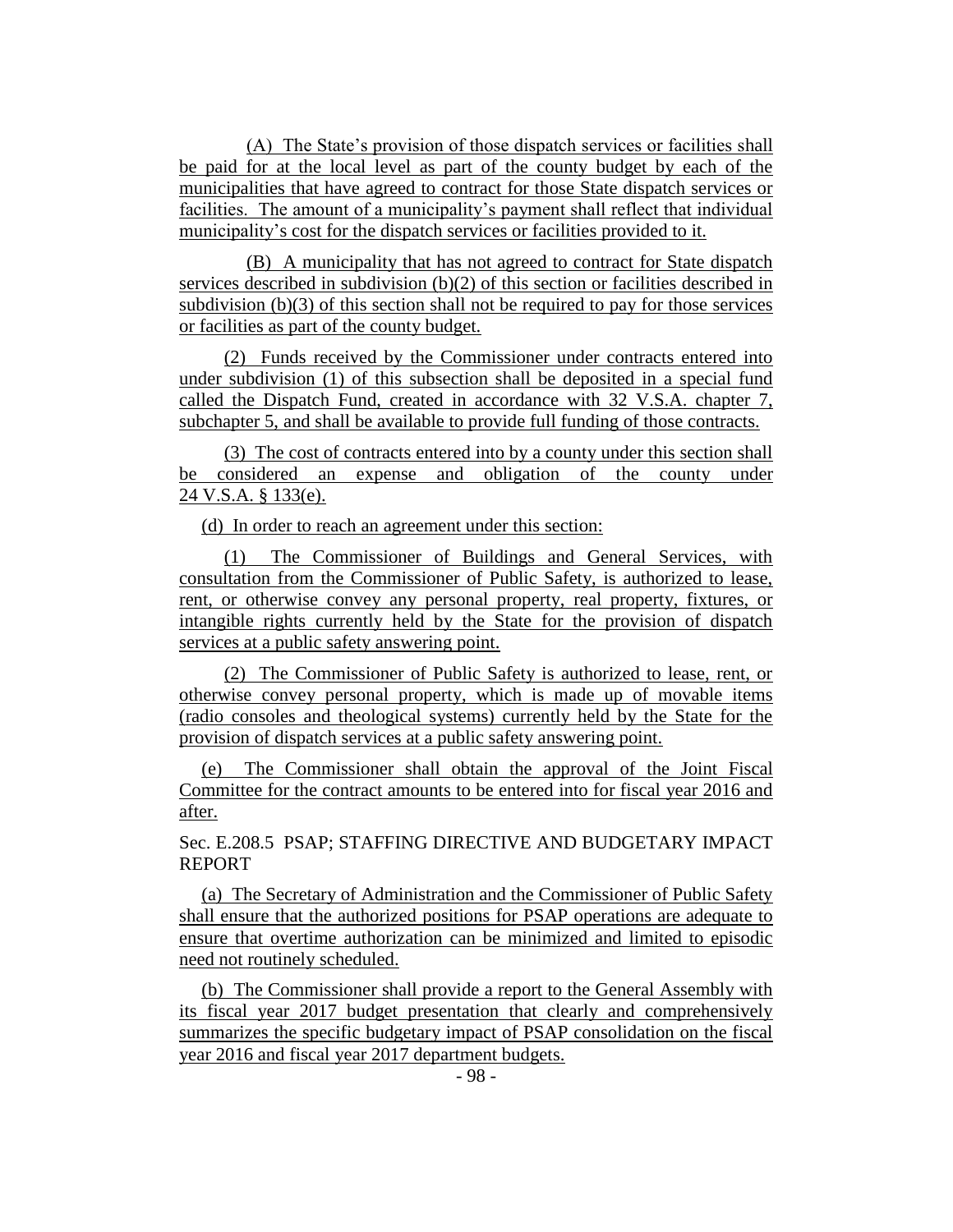### Sec. E.208.6 [DELETED]

Sec. E.209 Public safety – state police

(a) Of this appropriation, \$35,000 in special funds shall be available for snowmobile law enforcement activities and \$35,000 in general funds shall be available to the Southern Vermont Wilderness Search and Rescue Team, which comprises State Police, the Department of Fish and Wildlife, county sheriffs, and local law enforcement personnel in Bennington, Windham, and Windsor Counties, for snowmobile enforcement.

(b) Of this appropriation, \$405,000 is allocated for grants in support of the Drug Task Force and the Gang Task Force. Of this amount, \$190,000 shall be used by the Vermont Drug Task Force to fund three town task force officers. These town task force officers shall be dedicated to enforcement efforts with respect to both regulated drugs as defined in 18 V.S.A. § 4201(29) and the diversion of legal prescription drugs. Any unobligated funds may be allocated by the Commissioner to fund the work of the Drug Task Force and to support the efforts of the Mobile Enforcement Team (Gang Task Force), or carried forward.

Sec. E.212 Public safety – fire safety

(a) Of this General Fund appropriation, \$55,000 shall be granted to the Vermont Rural Fire Protection Task Force for the purpose of designing dry hydrants.

Sec. E.212.1 [DELETED]

Sec. E.215 Military – administration

(a) The amount of \$250,000 shall be disbursed to the Vermont Student Assistance Corporation for the National Guard Educational Assistance Program established in 16 V.S.A. § 2856. Of this amount, \$100,000 shall be general funds from this appropriation, and \$150,000 shall be Next Generation special funds, as appropriated in Sec. B.1100(a)(3)(B) of this act.

Sec. E.219 Military – veterans' affairs

(a) Of this appropriation, \$2,500 shall be used for continuation of the Vermont Medal Program; \$4,800 shall be used for the expenses of the Governor's Veterans' Advisory Council; \$7,500 shall be used for the Veterans' Day parade; \$5,000 shall be granted to the Vermont State Council of the Vietnam Veterans of America to fund the Service Officer Program; \$5,000 shall be used for the Military, Family, and Community Network; and \$10,000 shall be granted to the American Legion for the Boys' State and Girls' State programs.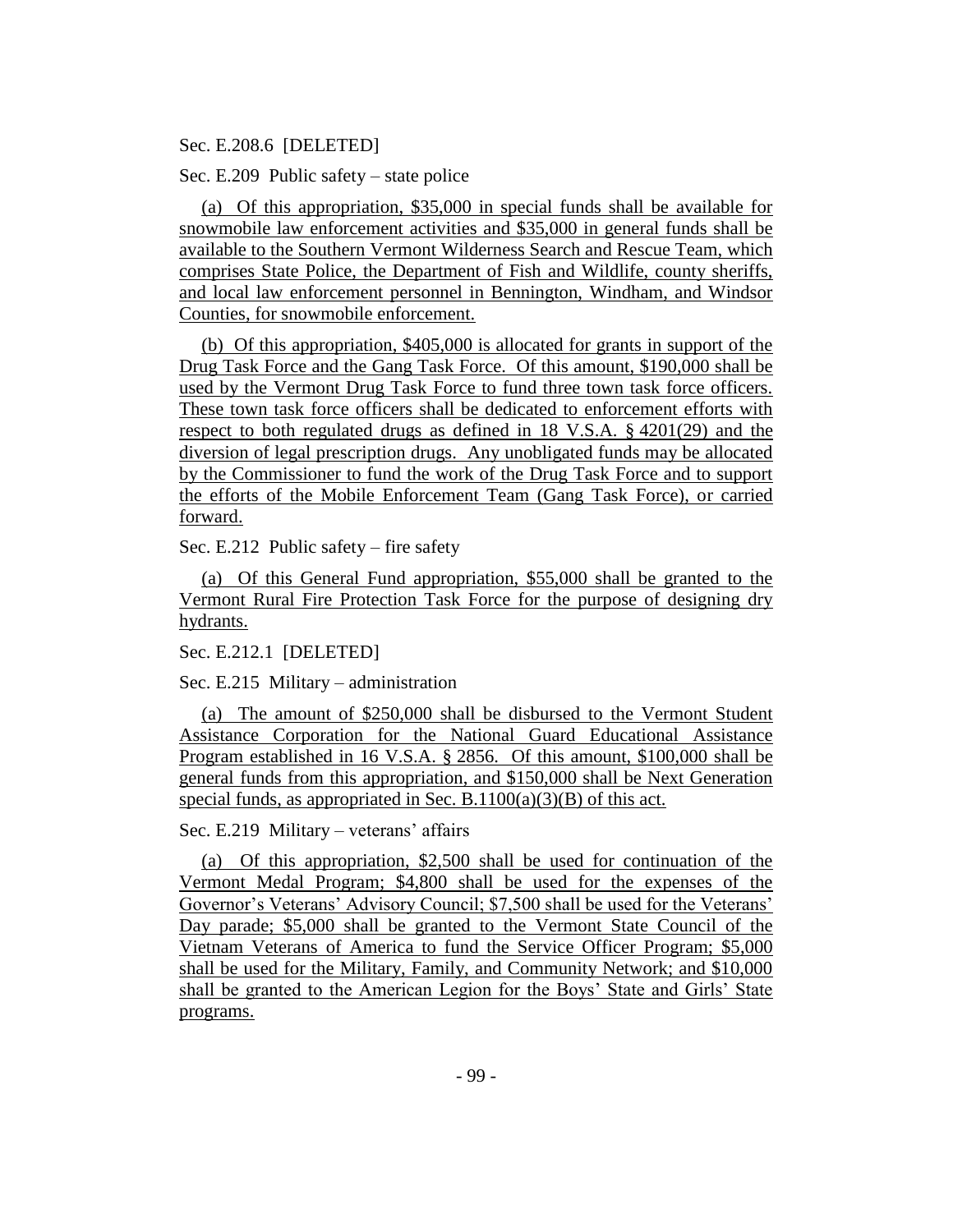(b) Of this General Fund appropriation, \$39,484 shall be deposited into the Armed Services Scholarship Fund established in 16 V.S.A. § 2541.

Sec. E.220 Center for crime victims services

(a) Notwithstanding 20 V.S.A. § 2365(c), the Vermont Center for Crime Victims Services shall transfer \$55,435 from the Domestic and Sexual Violence Special Fund established in 13 V.S.A. § 5360 to the Criminal Justice Training Council for the purpose of funding one-half the costs of the Domestic Violence Trainer position. The other half of the position will be funded with an appropriation to the Criminal Justice Training Council.

Sec. E.222 APPROPRIATIONS FOR AGENCY OF AGRICULTURE, FOOD AND MARKETS WATER QUALITY STAFF

Sec. 42 of H.35 of 2015 as enacted is amended to read:

Sec. 42. APPROPRIATIONS FOR AGENCY OF AGRICULTURE, FOOD AND MARKETS STAFF

In addition to any other funds appropriated to the Agency of Agriculture, Food and Markets in fiscal year 2016, there is appropriated from the Agricultural Water Quality Special Fund created under 6 V.S.A. § 4803 to the Agency of Agriculture, Food and Markets \$2,114,000.00 \$1,071,000.00 in fiscal year 2016 for the purpose of hiring eight employees for implementation and administration of agricultural water quality programs in the State.

Sec. E.223 Agriculture, food and markets – food safety and consumer protection

(a) The Agency of Agriculture, Food and Markets shall use the Global Commitment funds appropriated in this section for the Food Safety and Consumer Protection Division to provide public health approaches and other innovative programs to improve the health outcomes, health status, and quality of life for uninsured, underinsured, and Medicaid-eligible individuals in Vermont.

Sec. E.224 Agriculture, food and markets – agricultural development

(a) Of the funds appropriated in Sec. B.224 of this act, the amount of \$696,136 in general funds is appropriated for expenditure by the Working Lands Enterprise Board established in 6 V.S.A. § 4606 for administrative expenses, direct grants, and investments in food and forest systems pursuant to 6 V.S.A. § 4607 and consistent with the funding priorities in 2012 Acts and Resolves No. 142, Sec. 5.

Sec. E.225 Agriculture, food and markets – laboratories, agricultural resource management and environmental stewardship

(a) The Agency of Agriculture, Food and Markets shall use the Global Commitment funds appropriated in this section to provide public health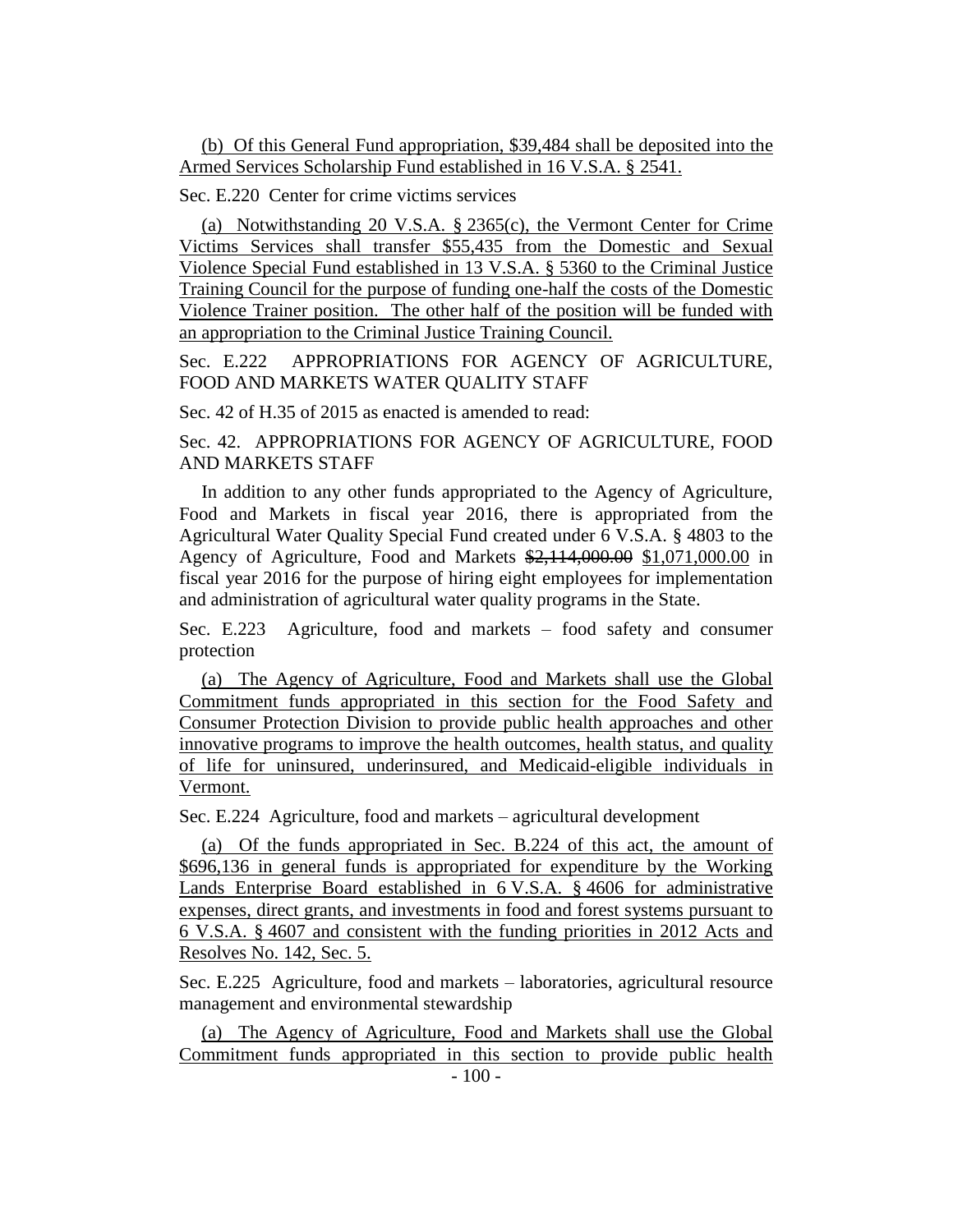approaches and other innovative programs to improve the health outcomes, health status, and quality of life for uninsured, underinsured, and Medicaid-eligible individuals in Vermont.

Sec. E.225.1 VERMONT AGRICULTURE AND ENVIRONMENTAL LABORATORY

(a) Effective on July 1, 2015, the functions of the Department of Environmental Conservation environmental laboratory and the Agency of Agriculture, Food and Markets agricultural laboratory are consolidated in the Vermont Agriculture and Environmental Laboratory, under the direction of the Agency and separately appropriated there. The environmental laboratory positions in the Department and positions in the Agency associated with agricultural laboratory operations are transferred to that appropriation.

(b) The Department of Environmental Conservation shall utilize the Agriculture and Environmental Laboratory for chemical analytical samples unless any of the following apply:

(1) The Agriculture and Environmental Laboratory cannot perform the analysis being requested by the Department of Environmental Conservation.

(2) The Agriculture and Environmental Laboratory cannot process the samples within the time frame established by the Department of Environmental Conservation.

(3) The fees charged by the Agriculture and Environmental Laboratory are 120 percent or greater than for comparable analyses performed by a private environmental laboratory.

(c) On or before July 1, 2015, the Agencies of Agriculture, Food and Markets and of Natural Resources shall enter into a memorandum of understanding for the purpose of establishing principles for governance and operations of the Vermont Agriculture and Environmental Laboratory, including creation of a governance board with equal representation from both agencies that shall provide oversight and establish strategic priorities for the collaborative Agriculture and Environmental Laboratory.

Sec. E.225.2 6 V.S.A. § 121 is amended to read:

### § 121. CREATION AND PURPOSE

There is created within the agency of agriculture, food and markets Agency of Agriculture, Food and Markets a central testing laboratory for the purpose of assisting the agency in the performance of the duties required of it by law providing agricultural and environmental testing services.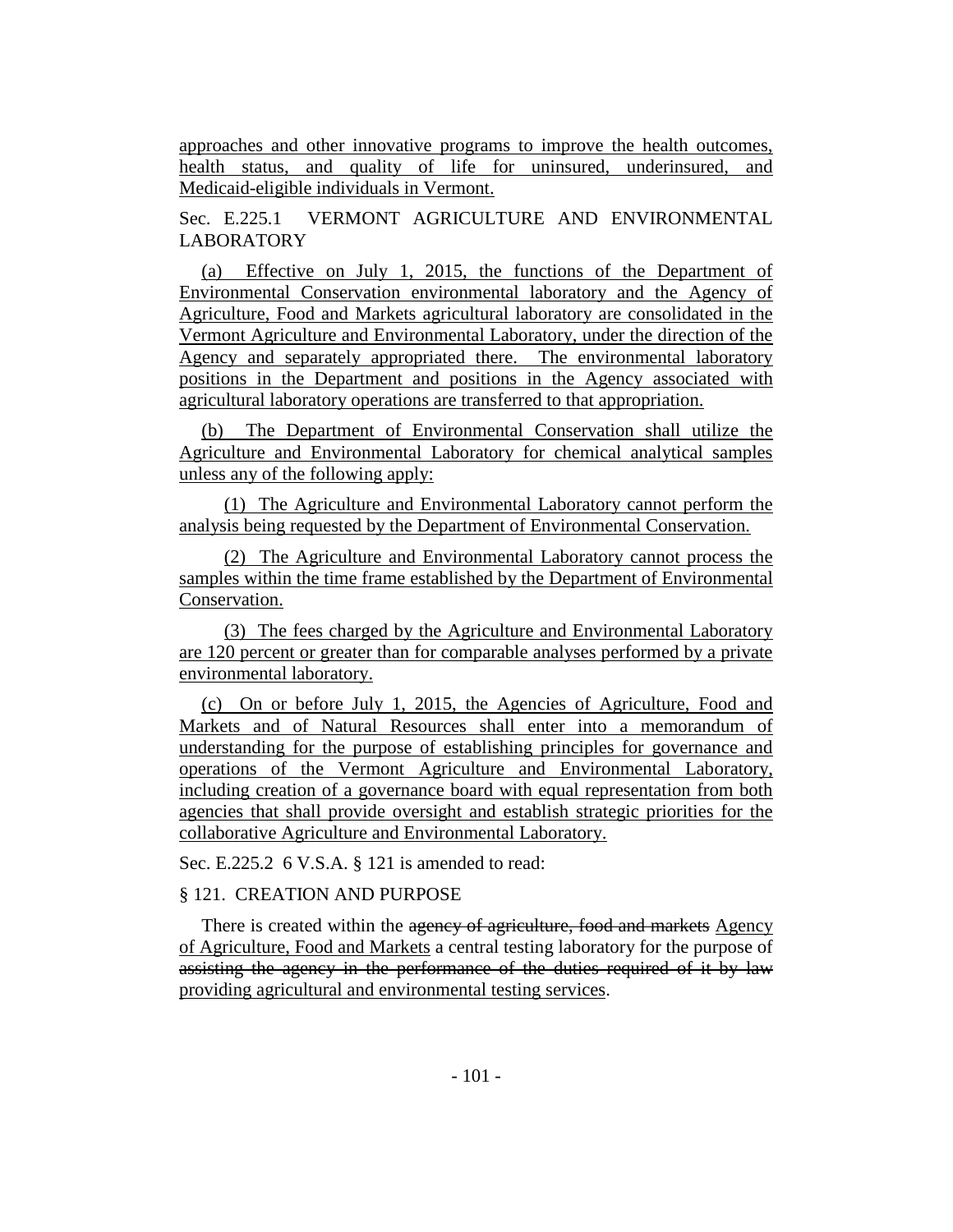Sec. E.225.3 6 V.S.A. § 122 is amended to read:

#### § 122. FEES

Notwithstanding 32 V.S.A. § 603, the agency Agency shall establish fees for any tests conducted providing agricultural and environmental testing services at the request of private individuals and State agencies. The fees shall cover the costs of the tests and any administrative work performed in conjunction with the test, including but not limited to collection costs be reasonably related to the cost of providing the services. Fees collected under this chapter shall be credited to a special fund which shall be established and managed pursuant to 32 V.S.A. chapter 7, subchapter 5, and which shall be available to the Agency to offset the cost of providing the services.

# Sec. E.225.4 REPEAL

(a) 3 V.S.A. § 2822(n) (environmental testing laboratory services) is repealed.

(b) The balance in the Environmental Conservation – Laboratory Receipts Special Fund (SF#21861) - is transferred to the Agriculture, Food and Markets – Laboratory Testing Special Fund (SF#21667).

# Sec. E.233 CONNECTIVITY INITIATIVE FUNDING

(a) Of the amount of monies determined by the fiscal agent as available to the Connectivity Initiative, as prescribed by 30 V.S.A. § 7516, \$270,000.00 shall be for staffing and administering the Connectivity Initiative established in 30 V.S.A. § 7515b.

Sec. E.237 [DELETED]

#### \* \* \* HUMAN SERVICES \* \* \*

# Sec. E.300 DEPOSIT AND USE OF MASTER SETTLEMENT FUND

(a) Deposit of Master Tobacco Settlement receipts and appropriations of Tobacco Settlement funds in fiscal year 2016 are made, notwithstanding 2013 Acts and Resolves No. 50, Sec. D.104.

Sec. E.300.1 [DELETED]

Sec. E.300.2 [DELETED]

#### Sec. E. 300.3 TRANSFER OF TOBACCO PROGRAM FUNDING

(a) In fiscal year 2016, up to \$175,000 proportionately allocated from the tobacco funds appropriated to all entities excluding the Global Commitment waiver, shall upon request of the Tobacco Evaluation and Review Board be transferred to the Agency of Human Services for the costs of program administration and evaluation activity approved by the Board.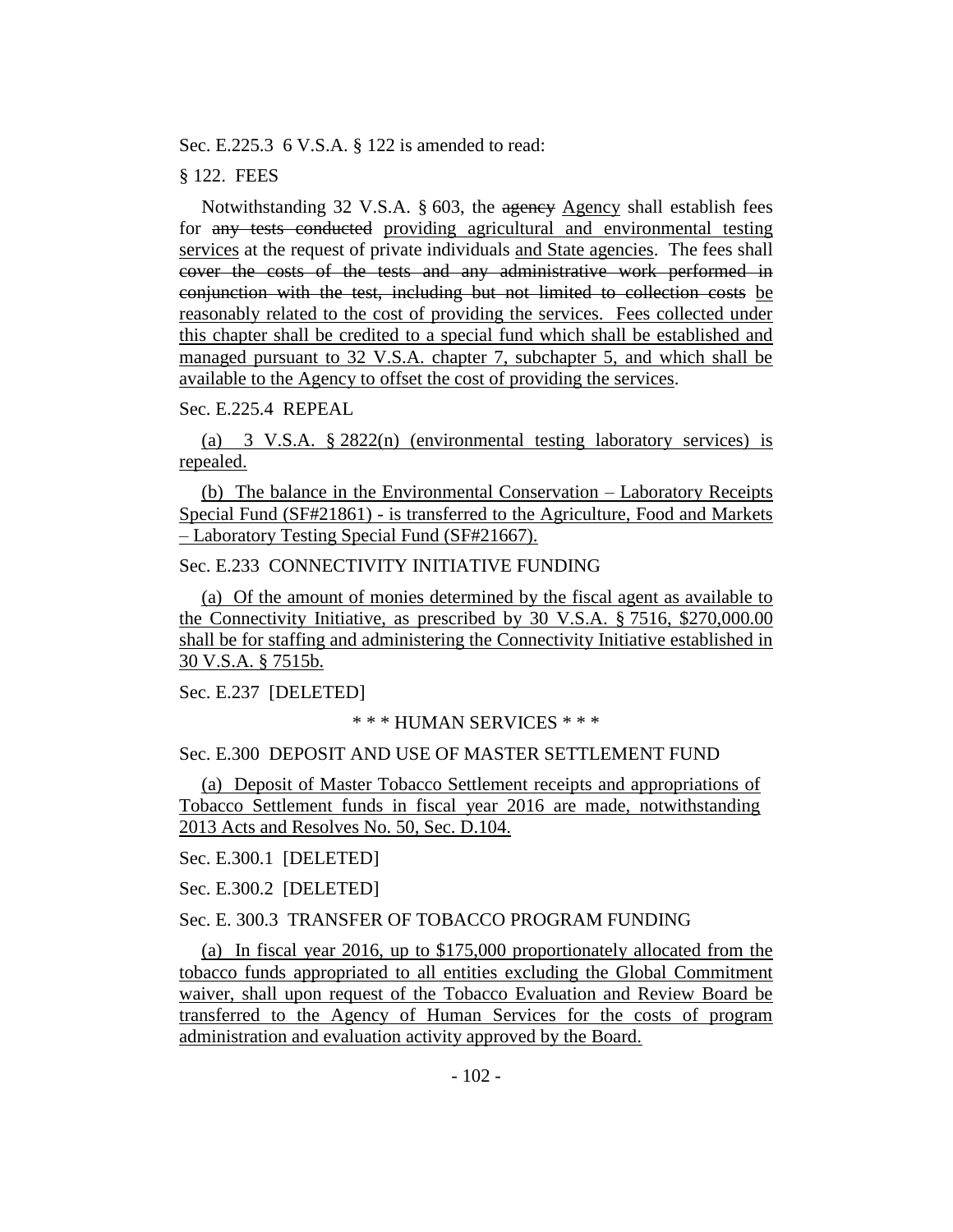Sec. E.300.4 HUMAN SERVICES; IMPROVING GRANTS MANAGEMENT FOR RESULTS-BASED PROGRAMS

(a) The Secretary of Human Services shall compile a grants inventory utilizing the Department of Finance and Management master list of awarded grants for all grants current in fiscal year 2015 that have been awarded by the Agency and each of its Departments to any public and private entities. The inventory should reflect:

(1) The date and title of the grant;

(2) The amount of federal and State of Vermont funds committed in fiscal year 2015;

(3) A summary description of each grant;

(4) The recipient of the grant;

(5) The Department responsible for making the award;

(6) The major Agency Program served by the grant;

(7) The existence or nonexistence in the grant of performance measures; and

(8) The scheduled expiration date of the grant.

(b) The Agency shall submit the inventory, on or before February 15, 2016, to the General Assembly in an electronic format.

(c) The Secretary of Human Services and the Chief Performance Officer shall report to the Government Accountability Committee in September 2015 and to the House and Senate Committees on Appropriations on or before January 15, 2016 on the progress of the Agency in improving grant management in regard to:

(1) Compilation of the inventory required in subsection (a) of this section;

(2) Establishing a drafting template to achieve common language and requirements for all grant agreements, to the extent that it does not conflict with Agency of Administration Bulletin  $5 \sim$  Policy for Grant Issuance and Monitoring or Federal requirements contained in 2 C.F.R. Chapter I, Chapter II, Part 200, including:

(A) A specific format covering expected goals and clear concise performance measures that demonstrate results and which are attached to each goal;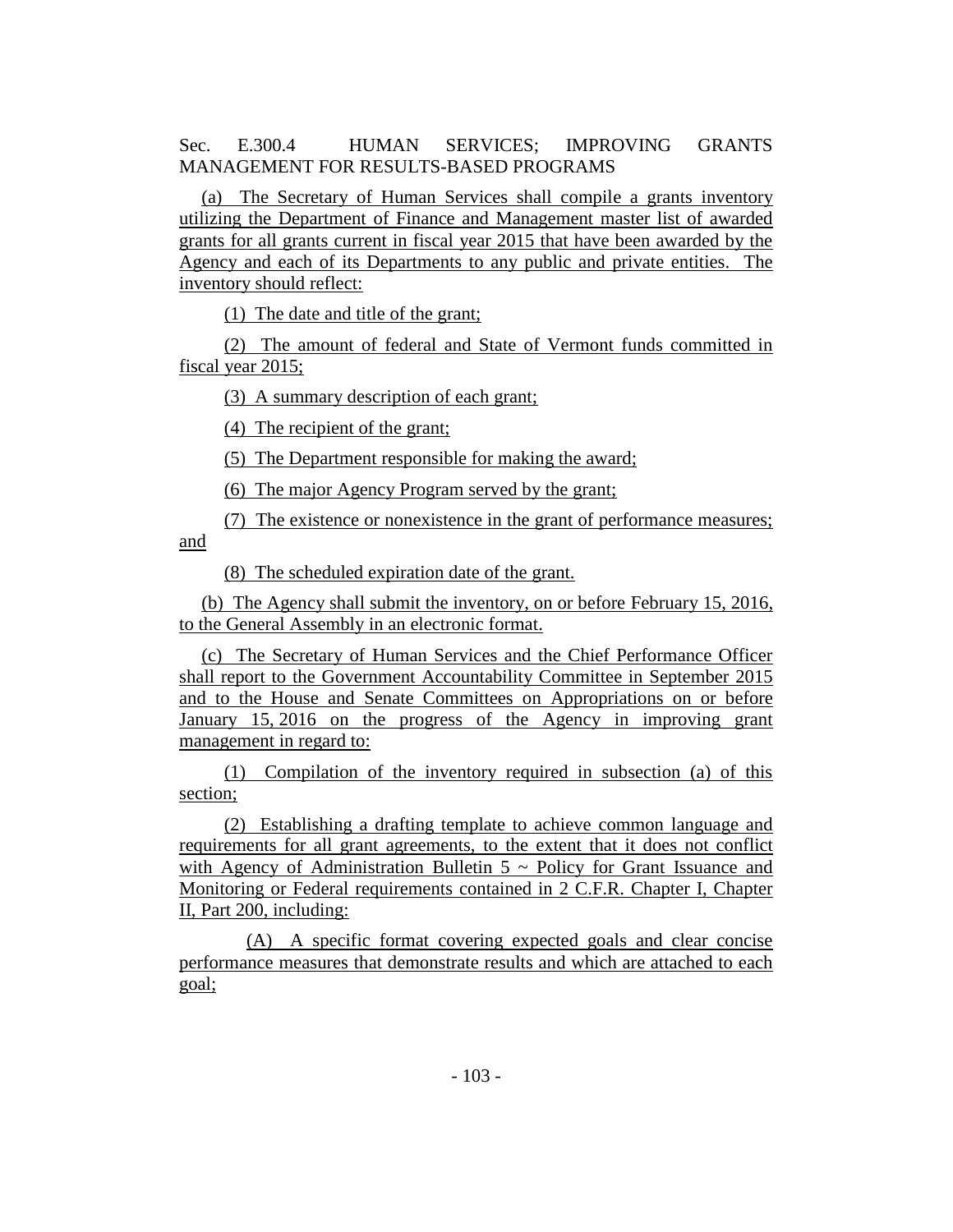(B) Providing both community organizations and the Agency staff the same point of reference in assessing how the grantees are meeting expectations in terms of performance.

(3) Executing Designated Agency Master Grant agreements using the new drafting template;

(4) Executing grant agreements with other grantees using the new drafting template; and

(5) Progress in improving the overall timeliness of executing agreements.

Sec. E.300.5 [DELETED]

Sec. E.300.6 [DELETED]

Sec. E.301 Secretary's office – Global Commitment:

(a) The Agency of Human Services shall use the funds appropriated in this section for payment of the actuarially certified premium required under the intergovernmental agreement between the Agency of Human Services and the managed care entity, the Department of Vermont Health Access, as provided for in the Global Commitment for Health Waiver (Global Commitment) approved by the Centers for Medicare and Medicaid Services under Section 1115 of the Social Security Act.

(b) In addition to the State funds appropriated in this section, a total estimated sum of \$28,995,359 is anticipated to be certified as State matching funds under the Global Commitment as follows:

(1) \$18,212,850 certified State match available from local education agencies for eligible special education school-based Medicaid services under the Global Commitment. This amount combined with \$22,287,150 of federal funds appropriated in Sec. B.301 of this act equals a total estimated expenditure of \$40,500,000. An amount equal to the amount of the federal matching funds for eligible special education school-based Medicaid services under Global Commitment shall be transferred from the Global Commitment Fund to the Medicaid Reimbursement Special Fund created in 16 V.S.A. § 2959a.

(2) \$4,027,624 certified State match available from local education agencies for direct school-based health services, including school nurse services, that increase the access of quality health care to uninsured persons, underinsured persons, and Medicaid beneficiaries.

(3) \$1,830,081 certified State match available from local education agencies for eligible services as allowed by federal regulation for early periodic screening, diagnosis, and treatment programs for school-age children.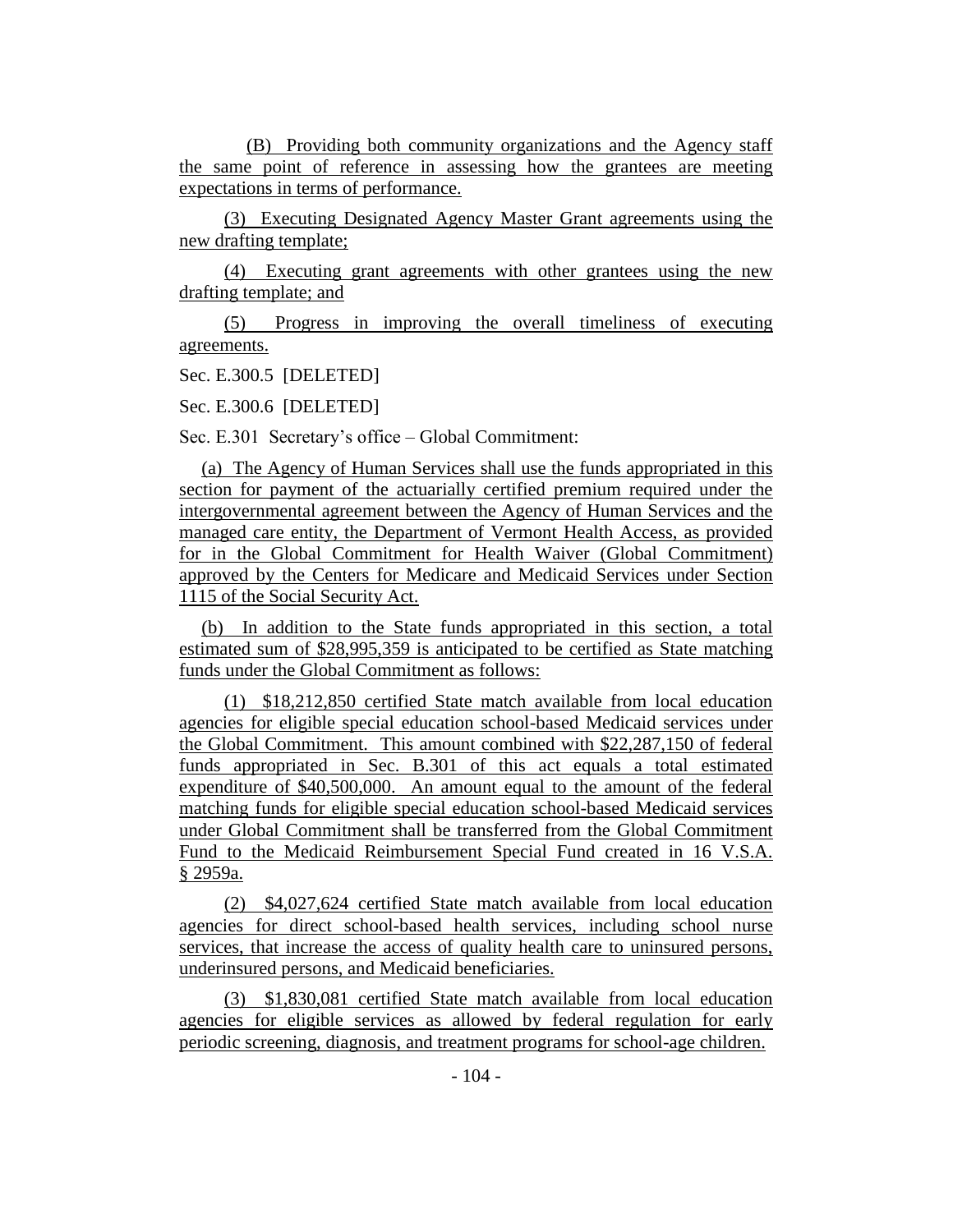(4) \$2,653,915 certified State match available via the University of Vermont's Child Health Improvement Program for quality improvement initiatives for the Medicaid program.

(5) \$2,270,889 certified State match available from local designated mental health and developmental services agencies for eligible mental health services provided under Global Commitment.

# Sec. E.301.1 REVIEW OF VERMONT MEDICAID BENEFITS

(a) On or before December 1, 2015, the Director of Health Care Reform, in consultation with the Department of Vermont Health Access, shall develop a reference guide comparing covered services available under the Global Commitment for Health Section 1115 Medicaid waiver with the essential health benefits benchmark plan required by the Affordable Care Act and with any other relevant benchmarks to the House Committees on Appropriations, on Ways and Means, and on Health Care and to the Senate Committees on Appropriations, on Health and Welfare, and on Finance, and the Health Reform Oversight Committee.

Sec. E.301.2 [DELETED]

## Sec. E.301.3 MEDICAID WAIVER CONSOLIDATION ADJUSTMENTS

(a) In July 2015, the Agency of Human Services is authorized to make net neutral adjustments to the fiscal year 2016 Global Commitment and Choices for Care (CFC) program-related appropriations as needed due to the consolidation of the CFC waiver within the Global Commitment waiver. The Agency shall provide a written report to the Joint Fiscal Committee in July 2015 of any adjustments made under the authority of this section.

Sec. E.306 2014 Acts and Resolves No. 179, Sec. E.306.1 is amended to read:

Sec. E.306.1 EMERGENCY RULES

(a) The Agency of Human Services shall adopt rules pursuant to 3 V.S.A. chapter 25 prior to June 30, 2015 2016 to conform Vermont's rules regarding operation of the Vermont Health Benefit Exchange to federal guidance and regulations implementing the provisions of the Patient Protection and Affordable Care Act, Pub. L. No. 111-148, as amended by the federal Health Care and Education Reconciliation Act of 2010, Pub. L. No. 111-152. The rules shall be adopted to achieve timely compliance with federal laws and guidance and shall be deemed to meet the standard for the adoption of emergency rules required pursuant to 3 V.S.A. § 844(a).

Sec. E.306.1 HOME HEALTH AGENCY ASSESSMENT REVIEW

(a) By November 15, 2015, the Visiting Nurse Associations of Vermont, in consultation with Bayada Home Health Care, shall study and develop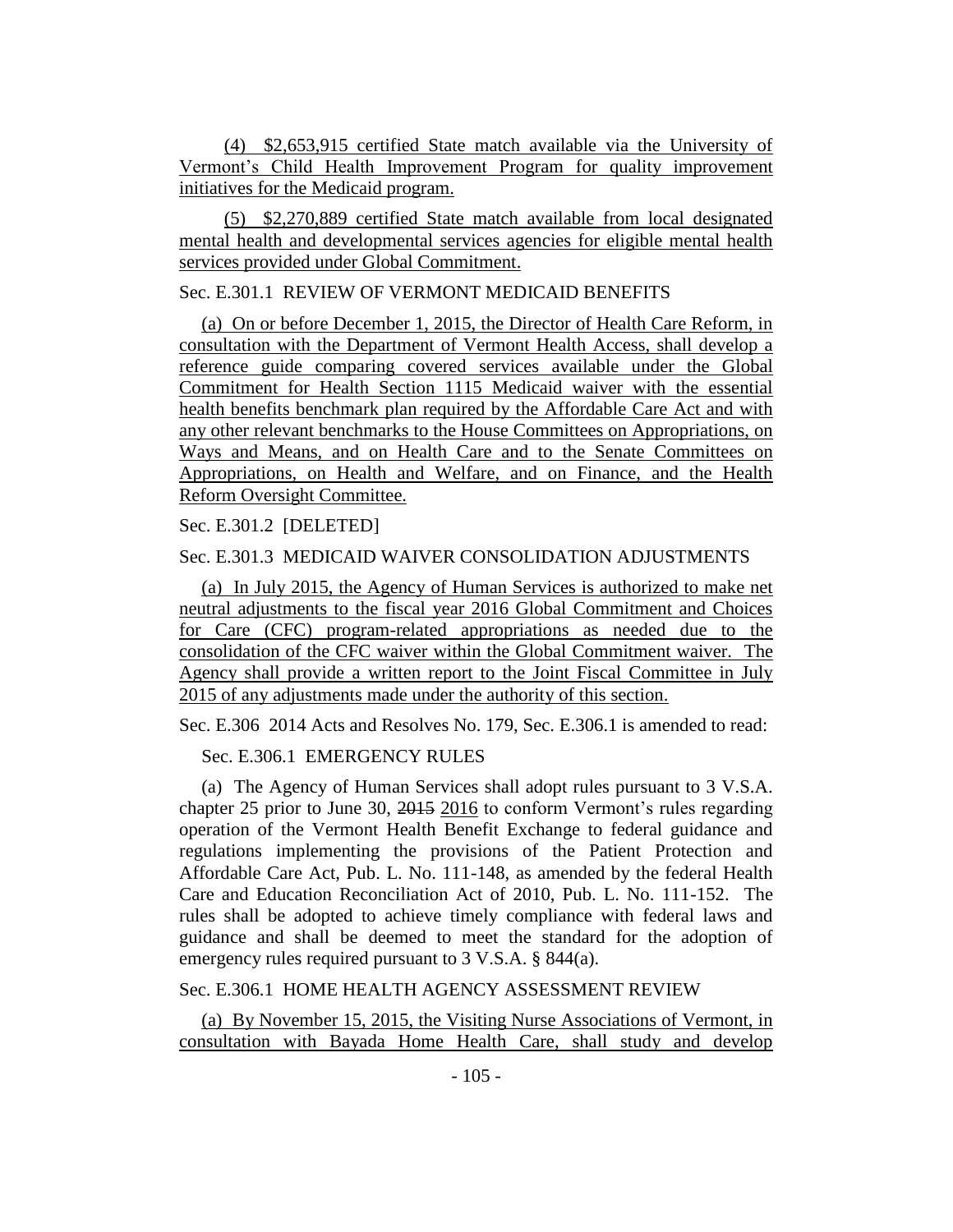recommendations regarding the home health agency assessment as established in 33 V.S.A. § 1955a. The study shall include a review of the tax base currently used to calculate the assessment under 33 V.S.A. § 1955a, recommendations for revisions to the assessment which are equitable to all home health agencies, and a legal analysis of such recommendations to ensure compliance with 42 C.F.R. § 433.68. Upon request, the Departments of Vermont Health Access and of Disabilities, Aging, and Independent Living shall provide data or information needed for the analysis. These recommendations shall be reported to the House Committees on Appropriations and on Ways and Means and the Senate Committees on Appropriations and on Finance.

# Sec. E.306.2 MEDICAID PROGRAM SAVINGS INITIATIVES

(a) Autism: The Agency of Human Services, with the Departments of Health, of Vermont Health Access, of Mental Health, and of Disabilities, Aging, and Independent Living, shall review the scope and delivery method of autism services in Medicaid in comparison with the scope and methods covered under private insurance and determine which areas of inconsistency are due to federal requirements and which are due to other State policy.

(b) Appropriate Level of Care for Older Adults with Psychiatric Illness: The Agency of Human Services, with the Departments of Health, of Vermont Health Access, of Mental Health, and of Disabilities, Aging, and Independent Living will investigate the implementation of service alternatives for older adults with psychiatric illness that reduce length of hospital stay for individuals who would otherwise be discharged but for a lack of placement alternative to meet their medical needs. The Agency shall consult with community providers, including nursing homes, hospitals, and designated agencies in implementing a service alternative for this population and provide a proposal to implement these service alternatives in the fiscal year 2017 budget.

Sec. E.306.3 33 V.S.A. § 1901h is added to read:

# § 1901h. PROSPECTIVE PAYMENT; HOME HEALTH SERVICES

(a) On or before July 1, 2016 and upon approval from the Centers for Medicare and Medicaid Services, the Department of Vermont Health Access shall modify reimbursement methodologies to home health agencies, as defined in section 1951 of this title, in order to implement prospective payments for the medical services paid for by the Department under the Global Commitment to Health waiver, and to replace fee-for-service payment methodologies. The Department shall determine an appropriate schedule for determining a revised base calculation for the payment.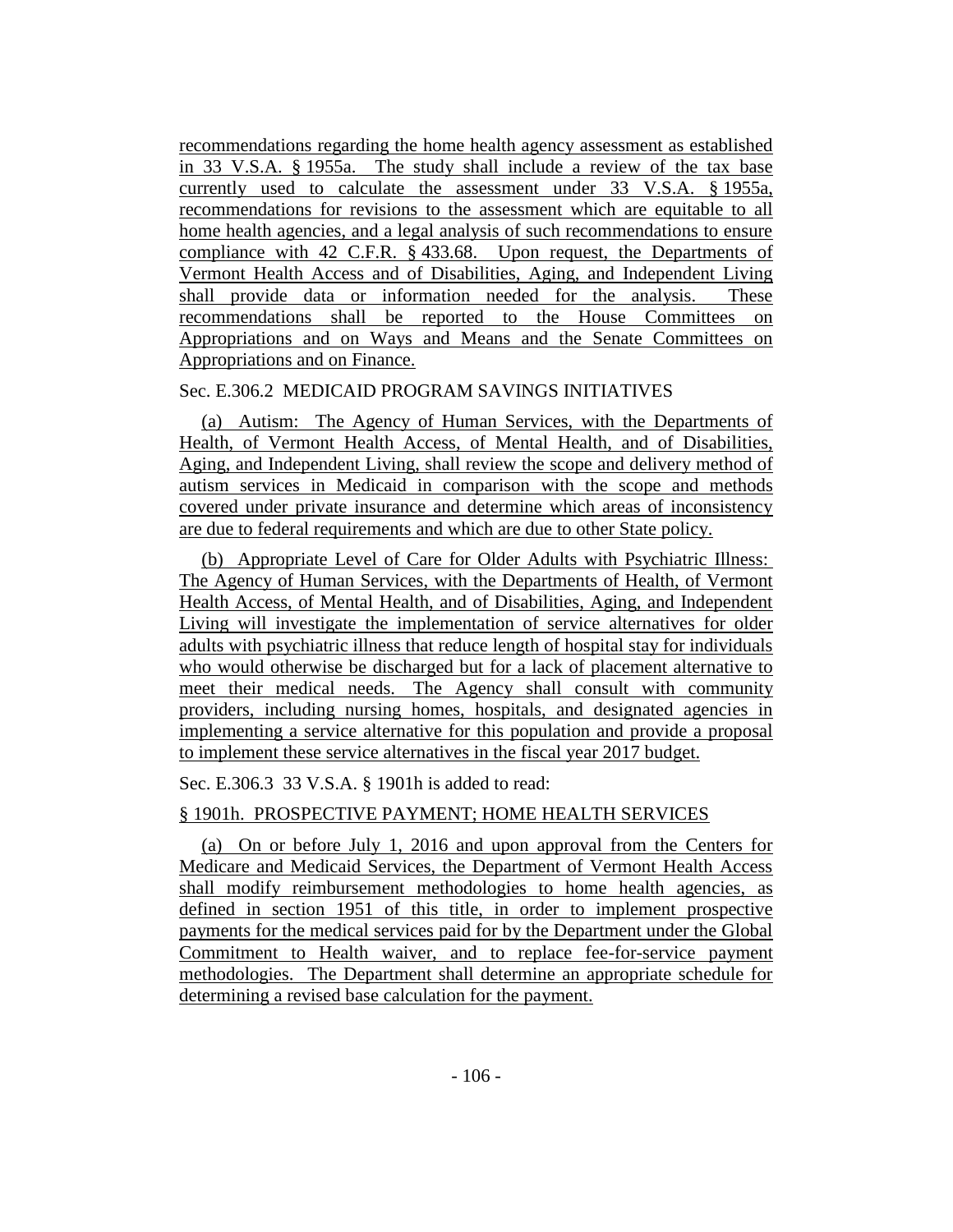(b) The Department shall develop the prospective payment methodology in collaboration with representatives of home health agencies. If practicable, the Department:

(1) Shall align the methodology with Medicare to reduce the administrative burden on the agencies, including an outlier policy to protect against extraordinarily high cost claims.

(2) Shall base the payment on data contained in the Medicare cost report filed most recently or settled by the Centers for Medicare and Medicaid Services, which shall be provided by the agencies annually on or before June 1. If the Department uses the cost report most recently filed with the Centers for Medicare and Medicaid Services, it shall review the settled report to determine if a rate adjustment or audit should be conducted.

(3) May include a quality payment in the methodology, if funds allow.

Sec. E.306.4 MEDICAID; COORDINATION OF BENEFITS

(a) No later than January 15, 2016, the Department of Vermont Health Access shall provide legislative language to improve coordination of benefits between Medicaid and private coverage to the House Committees on Appropriations and on Health and to the Senate Committees on Appropriations and on Health and Welfare. The proposal shall modify 33 V.S.A.§ 1908 to require any entity that is responsible for payment of a claim for a health care item or service to provide electronically a data file with sufficient information for the Department to determine whether any Medicaid beneficiary has another source of private insurance coverage, which should provide coverage prior to Medicaid. The Department shall consult with the major health insurers in this State. The proposal shall be consistent with all federal and State laws relating to the confidentiality or privacy of personal information or medical records, including provisions under the federal Health Insurance Portability and Accountability Act (HIPAA).

Sec. E.307 2013 Acts and Resolves No. 79, Sec. 53(d), as amended by 2014 Acts and Resolves No. 179, Sec. E.307, is further amended to read:

(d) Secs. 31 (Healthy Vermonters) and 32 (VPharm) shall take effect on January 1, 2014, except that the Department of Vermont Health Access may continue to calculate household income under the rules of the Vermont Health Access Plan after that date if the system for calculating modified adjusted gross income for the Healthy Vermonters and VPharm programs is not operational by that date, but no later than December 31, 2015 2016.

Sec. E.307.1 33 V.S.A. § 2001(c) is amended to read:

(c) The Commissioner of Vermont Health Access shall report quarterly annually on or before August 31 to the Health Care Reform Oversight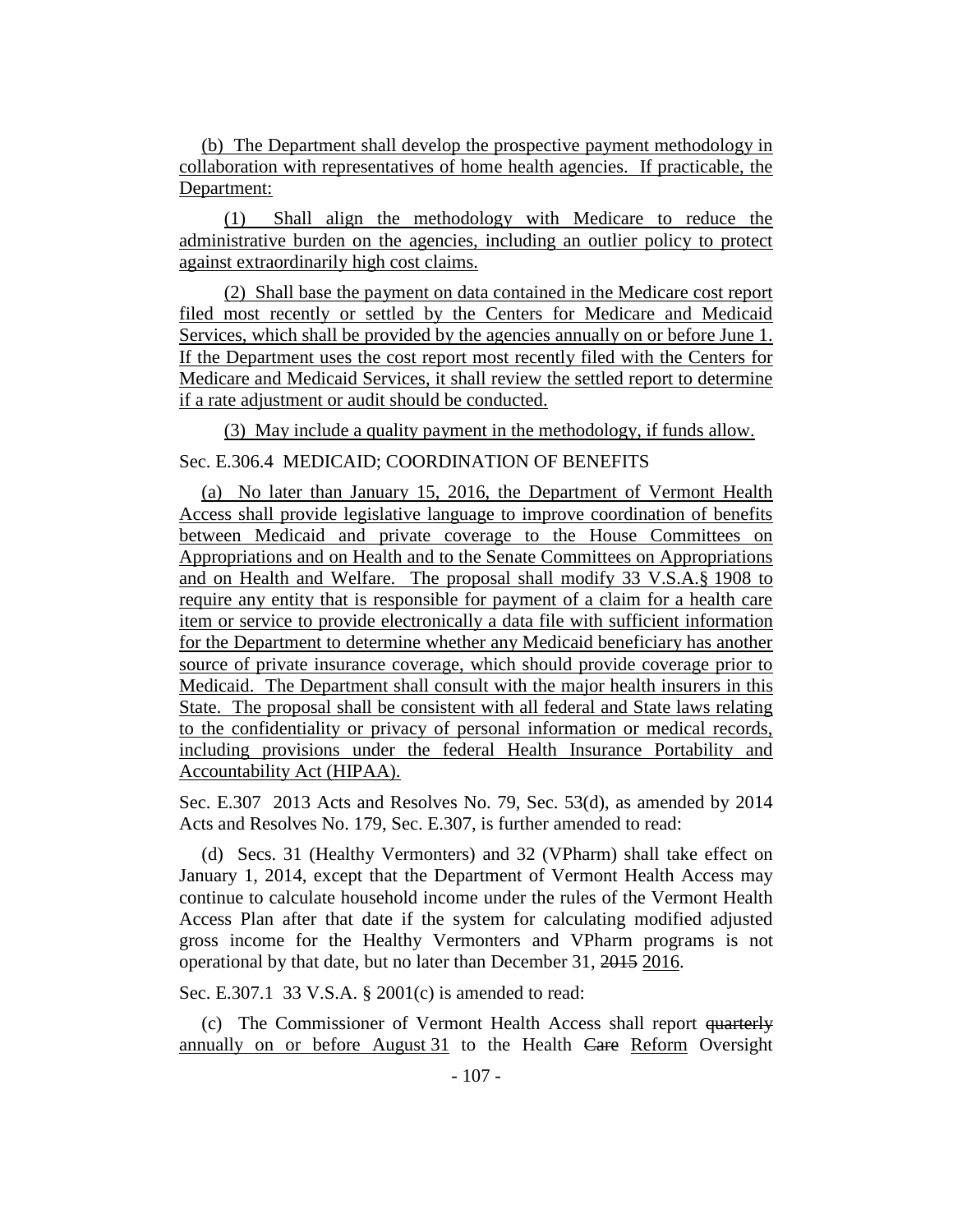Committee concerning the following aspects of the Pharmacy Best Practices and Cost Control Program:

(1) the efforts undertaken to educate health care providers about the preferred drug list and the Program's utilization review procedures;

(2) the number of prior authorization requests made; and

(3) the number of utilization review events (other than prior authorization requests). Topics covered in the report will include issues related to drug cost and utilization; the effect of national trends on the pharmacy program; comparisons to other states; and decisions made by the Department's Drug Utilization Review Board in relation to both drug utilization review efforts and the placement of drugs on the Department's preferred drug list.

Sec. E.307.2 33 V.S.A. § 1901f is amended to read:

§ 1901f. MEDICAID PROGRAM ENROLLMENT AND EXPENDITURE REPORTS

By January 30, April 30, July 30 March 1, June 1, September 1, and October 30 December 1 of each year, the Commissioner of Vermont Health Access or designee shall submit to the General Assembly a quarterly report on enrollment and total expenditures by Medicaid eligibility group for all programs paid for by the Department of Vermont Health Access during the preceding calendar quarter and for the fiscal year to date. Total expenditures for Medicaid-related programs paid for by other departments within the Agency of Human Services shall be included in this report by Medicaid eligibility group to the extent such information is available.

Sec. E.307.3 CHOICES FOR CARE – ELIGIBILITY PROCESS REVIEW

(a) The Commissioners for Children and Families, of Disabilities, Aging, and Independent Living, and of Vermont Health Access shall evaluate the processes for determining an individual's eligibility for Choices for Care and shall identify any areas that result in consistent delays in such eligibility determinations. The Commissioners shall report their findings and recommendations to ensure determinations are expeditiously processed to the Senate Committees on Health and Welfare and on Appropriations and to the House Committees on Human Services and on Appropriations on or before January 15, 2016.

Sec. E.307.4 [DELETED]

Sec. E.307.5 [DELETED]

Sec. E.307.6 [DELETED]

Sec. E.307.7 [DELETED]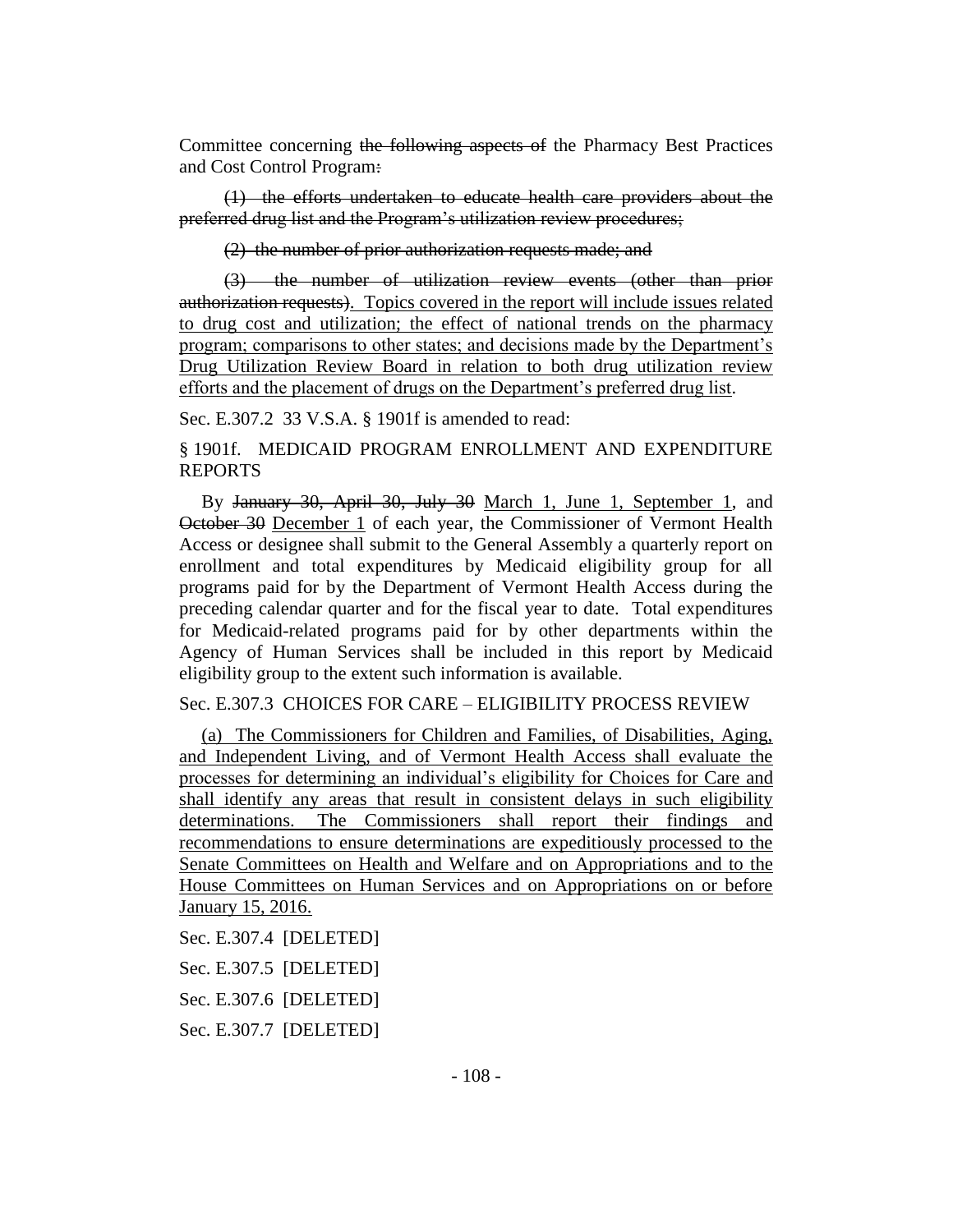## Sec. E.307.8 REPEALS

(a) 2000 Acts and Resolves No. 152, Sec. 117b, as amended by 2013 Acts and Resolves No. 79, Sec. 42, is repealed on July 1, 2015.

Sec. E.308 CHOICES FOR CARE; SAVINGS, REINVESTMENTS, AND SYSTEM ASSESSMENT

(a) In the Choices for Care program, "savings" means the difference remaining at the conclusion of fiscal year 2015 between the amount of funds appropriated for Choices for Care, excluding allocations for the provision of acute care services, and the sum of expended and obligated funds, less an amount equal to one percent of the fiscal year 2015 year total Choices for Care expenditure. The one percent shall function as a reserve to be used in the event of a fiscal need to freeze Moderate Needs Group enrollment. Savings shall be calculated by the Department of Disabilities, Aging, and Independent Living and reported to the Joint Fiscal Office.

(1) It is the intent of the General Assembly that the Department of Disabilities, Aging, and Independent Living only obligate funds for expenditures approved under current law.

(b)(1) Any funds appropriated for long-term care under the Choices for Care program shall be used for long-term services and supports to recipients. In using these funds, the Department of Disabilities, Aging, and Independent Living shall give priority for services to individuals assessed as having high and highest needs and meeting the terms and conditions of the Choices for Care program within the Global Commitment waiver.

(2)(A) First priority for the use of any savings from the long-term care appropriation after the needs of all individuals meeting the terms and conditions of the waiver have been met shall be given to home- and community-based services. Savings may also be used for quality improvement purposes in nursing homes but shall not be used to increase nursing home rates under 33 V.S.A. § 905.

(B) Savings either shall be one-time investments or shall be used in ways that are sustainable into the future. Excluding appropriations allocated for acute services, any unexpended and unobligated State General Fund or Special Fund appropriation remaining at the close of a fiscal year shall be carried forward to the next fiscal year.

(C) The Department of Disabilities, Aging, and Independent Living shall not reduce the base funding needed in a subsequent fiscal year prior to calculating savings for the current fiscal year.

(c) The Department, in collaboration with Choices for Care participants, participants' families, and long-term care providers, shall conduct an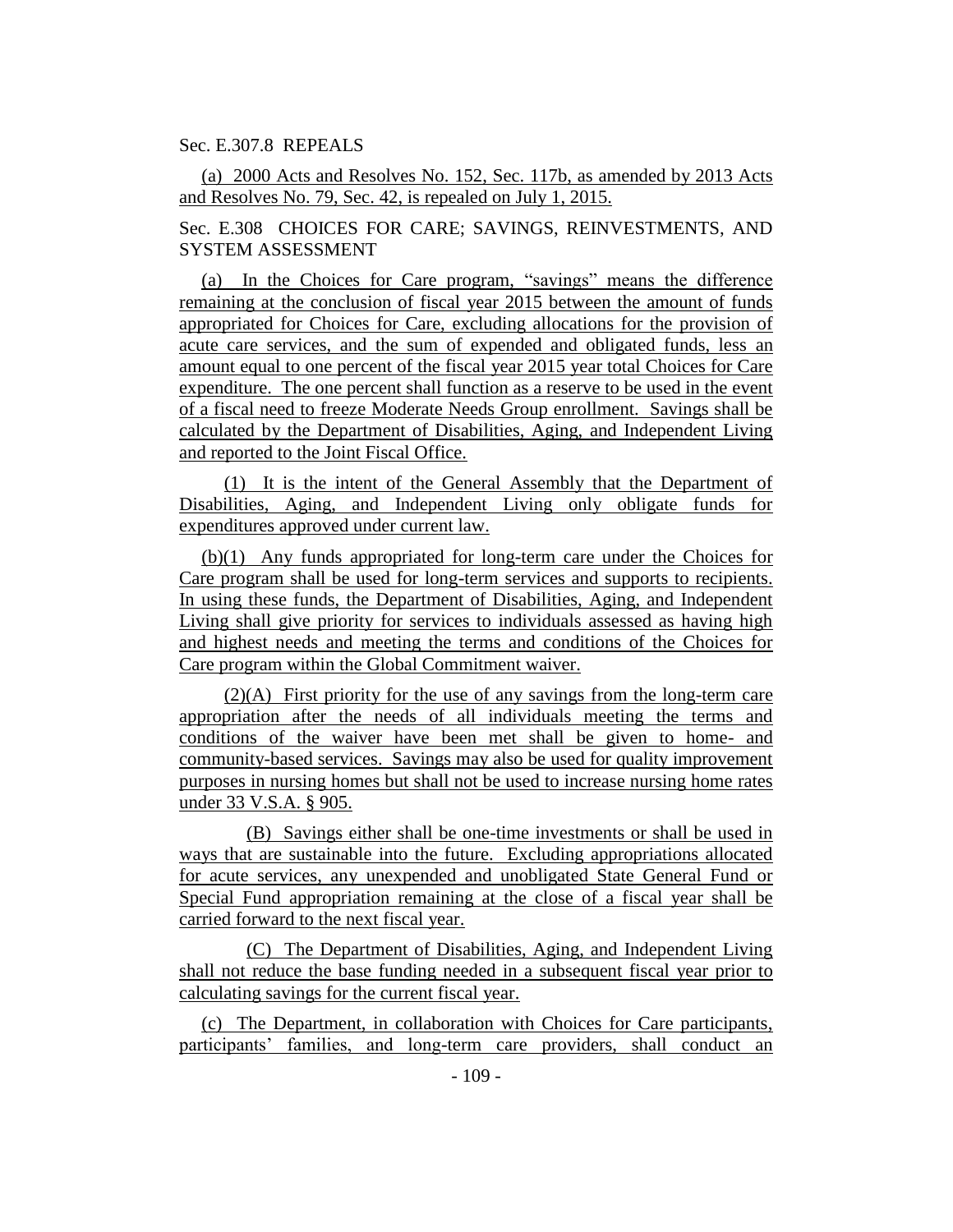assessment of the adequacy of the provider system for delivery of home- and community-based services and nursing home services. On or before October 1, 2015, the Department of Disabilities, Aging, and Independent Living shall report the results of this assessment to the House Committees on Appropriations and on Human Services and the Senate Committees on Appropriations and on Health and Welfare in order to inform the reinvestment of savings during the budget adjustment process.

(d) On or before January 15, 2016, the Department of Disabilities, Aging, and Independent Living shall propose reinvestment of the savings calculated pursuant to this section to the General Assembly as part of the Department's proposed budget adjustment presentation.

(e) Concurrent with the procedures set forth in 32 V.S.A. § 305a, the Joint Fiscal Office and the Secretary of Administration shall provide to the Emergency Board their respective estimates of caseloads and expenditures for programs under the Choices for Care program.

Sec. E.312 Health – public health

(a) AIDS/HIV funding:

(1) In fiscal year 2016 and as provided in this section, the Department of Health shall provide grants in the amount of \$475,000 in AIDS Medication Rebates special funds to the Vermont AIDS service and peer-support organizations for client-based support services. The Department of Health AIDS Program shall meet at least quarterly with the Community Advisory Group (CAG) with current information and data relating to service initiatives. The funds shall be allocated as follows:

(A) AIDS Project of Southern Vermont, \$120,281;

(B) HIV/HCV Resource Center, \$38,063;

(C) VT CARES, \$219,246;

(D) Twin States Network, \$45,160;

(E) People with AIDS Coalition, \$52,250.

(2) Ryan White Title II funds for AIDS services and the Vermont Medication Assistance Program (VMAP) shall be distributed in accordance with federal guidelines. The federal guidelines shall not apply to programs or services funded solely by State general funds.

(3)(A) The Secretary of Human Services shall immediately notify the Joint Fiscal Committee if at any time there are insufficient funds in VMAP to assist all eligible individuals. The Secretary shall work in collaboration with persons living with HIV/AIDS to develop a plan to continue access to VMAP medications until such time as the General Assembly can take action.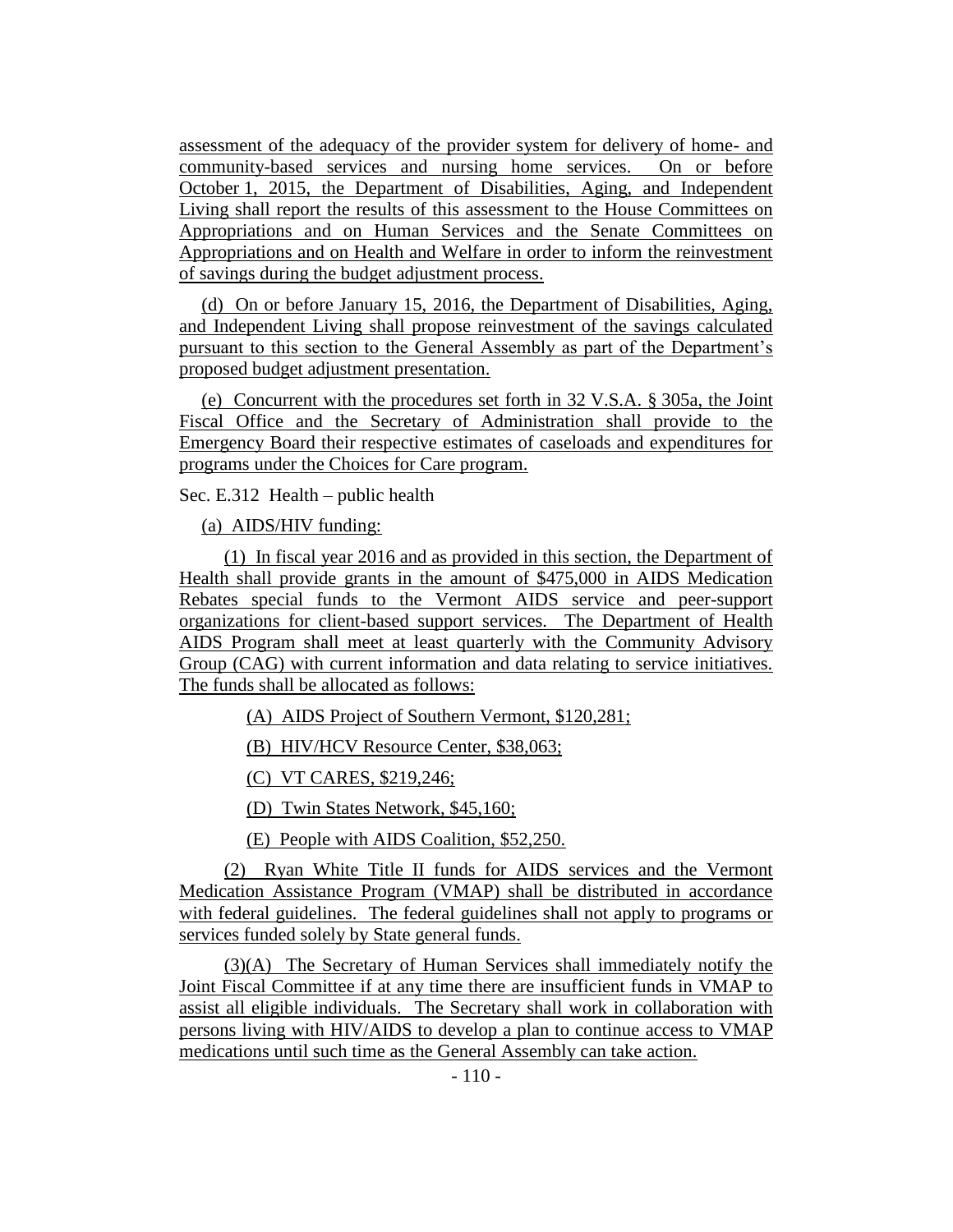(B) As provided in this section, the Secretary of Human Services shall work in collaboration with the VMAP Advisory Committee, which shall be composed of no less than 50 percent of members who are living with HIV/AIDS. If a modification to the program's eligibility requirements or benefit coverage is considered, the Committee shall make recommendations regarding the program's formulary of approved medication, related laboratory testing, nutritional supplements, and eligibility for the program.

(4) In fiscal year 2016, the Department of Health shall provide grants in the amount of \$100,000 in general funds to Vermont AIDS service organizations and other Vermont HIV/AIDS prevention providers for community-based HIV prevention programs and services. These funds shall be used for HIV/AIDS prevention purposes, including improving the availability of confidential and anonymous HIV testing; prevention work with at-risk groups such as women, intravenous drug users, and people of color; and anti-stigma campaigns. No more than 15 percent of the funds may be used for the administration of such services by the recipients of these funds. The method by which these prevention funds are distributed shall be determined by mutual agreement of the Department of Health and the Vermont AIDS service organizations and other Vermont HIV/AIDS prevention providers.

(b) The funding for tobacco cessation and prevention activities in fiscal year 2016 shall include funding for tobacco cessation programs that serve pregnant women.

## Sec. E.312.1 LADIES FIRST PROGRAM

(a) The Commissioner of Health shall develop a marketing plan for Ladies First, a health screening program for women, to increase awareness of the available services provided to eligible women. In addition, the Commissioner shall provide a plan to be submitted to the Joint Fiscal Committee on or before September 1, 2015, that details how the Ladies First program will be implemented. The plan shall be appropriately integrated with the other marketing and outreach efforts of the Department.

### Sec. E.313 Health – alcohol and drug abuse programs

(a) For the purpose of meeting the need for outpatient substance abuse services when the preferred provider system has a waiting list of five days or more or there is a lack of qualified clinicians to provide services in a region of the State, a State-qualified alcohol and drug abuse counselor may apply to the Department of Health, Division of Alcohol and Drug Abuse Programs, for time-limited authorization to participate as a Medicaid provider to deliver clinical and case coordination services, as authorized.

(b)(1) In accordance with federal law, the Division of Alcohol and Drug Abuse Programs may use the following criteria to determine whether to enroll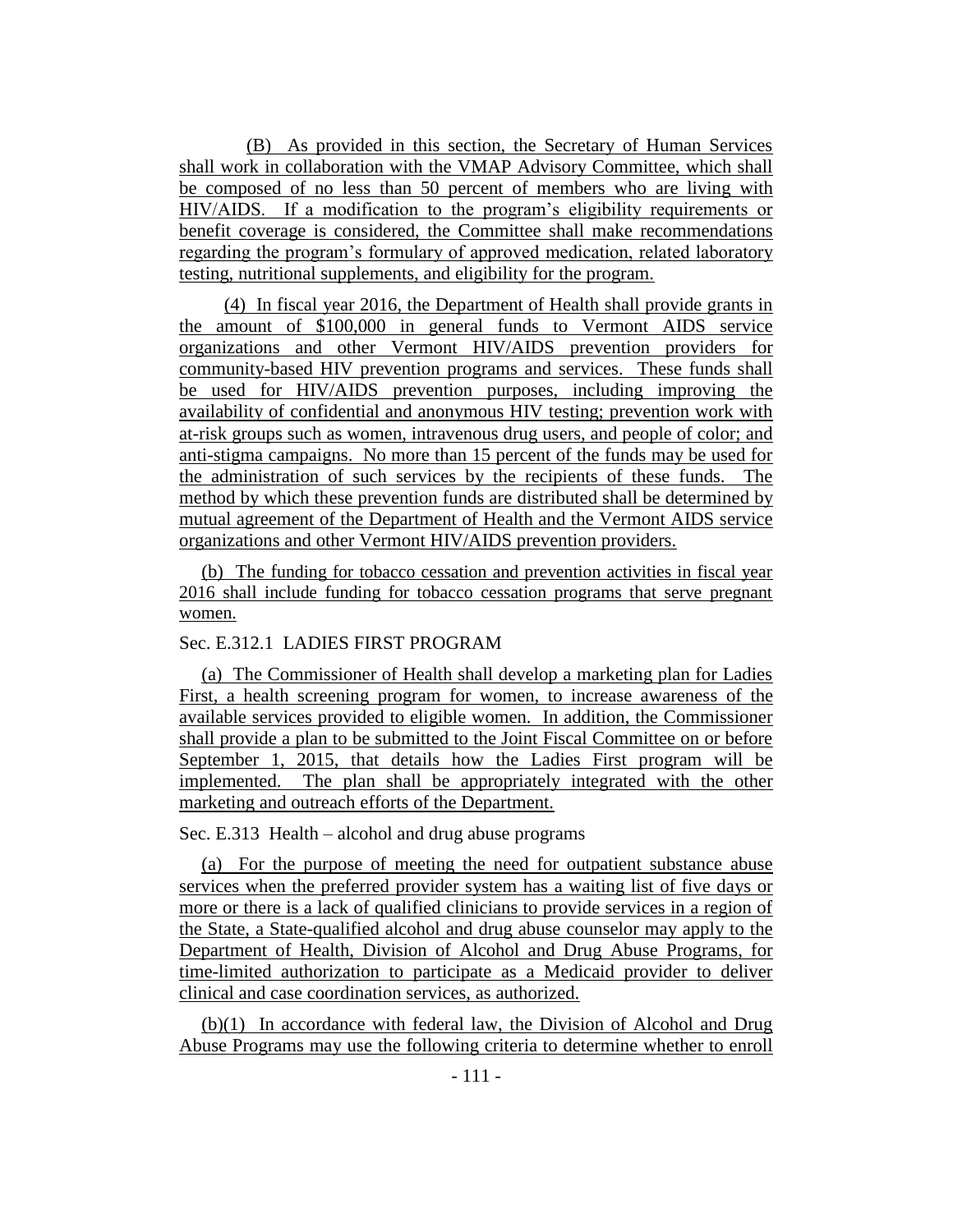a State-supported Medicaid and uninsured population substance abuse program in the Division's network of designated providers, as described in the State plan:

(A) The program is able to provide the quality, quantity, and levels of care required under the Division's standards, licensure standards, and accreditation standards established by the Commission on Accreditation of Rehabilitation Facilities, the Joint Commission on Accreditation of Health Care Organizations, or the Commission on Accreditation for Family Services.

(B) Any program that is currently being funded in the existing network shall continue to be a designated program until further standards are developed, provided the standards identified in this subdivision (b)(1) are satisfied.

(C) All programs shall continue to fulfill grant or contract agreements.

(2) The provisions of subdivision (1) of this subsection shall not preclude the Division's "request for bids" process.

Sec. E.313.1 18 V.S.A. § 4803 is amended to read:

§ 4803. ALCOHOL AND DRUG ABUSE COUNCIL; CREATION; TERMS; PER DIEM

(a) The Alcohol and Drug Abuse Council is established within the Agency of Human Services to promote the reduction of dual purposes of reducing problems arising from alcohol and drug abuse and improving prevention, intervention, treatment, and recovery services by advising the Secretary on policy areas that can inform Agency programs.

(b) The Council shall consist of  $\overline{11}$  12 members:

(1) the Secretary of Human Services, or designee;

(2) the Commissioner of Public Safety, or designee;

(3) Secretary of Education, Commissioner of Liquor Control, and Commissioner of Motor Vehicles, or their designees the Commissioner of Mental Health or designee;

 $(2)(4)$  one member shall be a member of a mental health or substance abuse agency who shall be appointed by the Governor; and the Deputy Commissioner of Health's Division of Alcohol and Drug Abuse Programs;

 $(3)(5)$  five members shall be appointed by the Governor of which every consideration shall be given, if possible, to equal geographic apportionment. Consideration will be given for one of these members to be a certified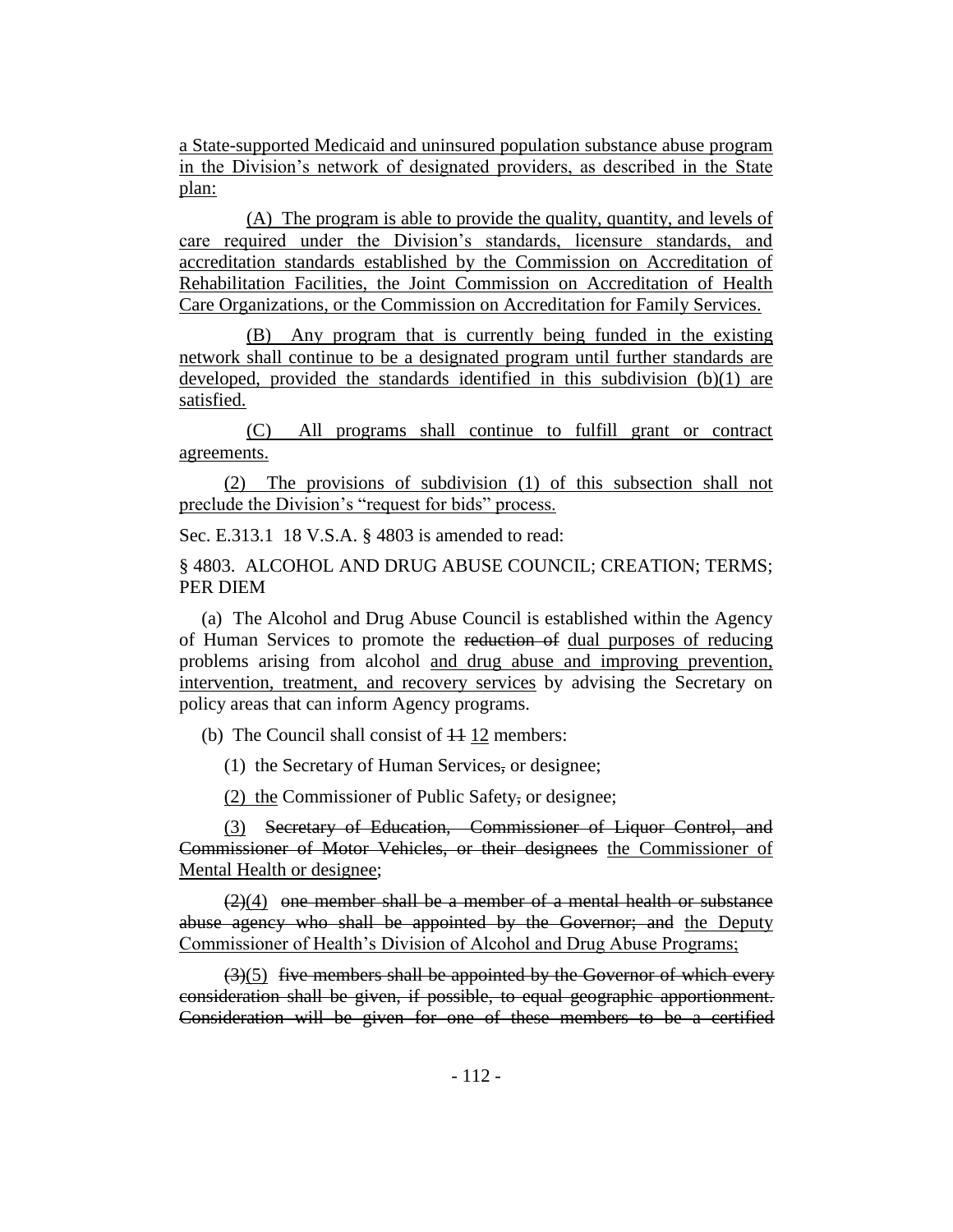practicing teacher and one of these members to be a school administrator. the Director of the Blueprint or designee;

(6) a representative of an approved provider or preferred provider, appointed by the Governor;

(7) a licensed alcohol and drug abuse counselor, appointed by the Governor;

(8) a representative of hospitals, appointed by the Vermont Association of Hospitals and Health Systems;

(9) an educator involved in substance abuse prevention services, appointed by the Governor;

(10) a youth substance abuse prevention specialist, appointed by the Governor;

(11) a community prevention coalition member, appointed by the Governor; and

(12) a member of the peer community involved in recovery services, appointed by the Governor.

(c) The term of office of members appointed pursuant to subdivisions  $(b)(2)$  and  $(3)$  subsection (b) of this section shall be three years.

(d) The Council membership shall annually elect a member to serve as chairperson.

(e) All members shall be voting members.

(f) At the expiration of the term of an appointed member or in the event of a vacancy during an unexpired term, the new member shall be appointed in the same manner as his or her predecessor. Members of the Council may be reappointed.

 $(g)(1)$  Annually on or before November 15, the Council shall submit a written report to the House Committee on Human Services and to the Senate Committee on Health and Welfare with its findings and any recommendations for legislative action.

(2) The report shall include the following:

(A) measurable goals for the State's substance abuse system of care; and

(B) three to five performance measures that demonstrate the system's results.

(3) The provisions of 2 V.S.A. § 20(d) (expiration of required reports) shall not apply to the report required to be made under this subsection.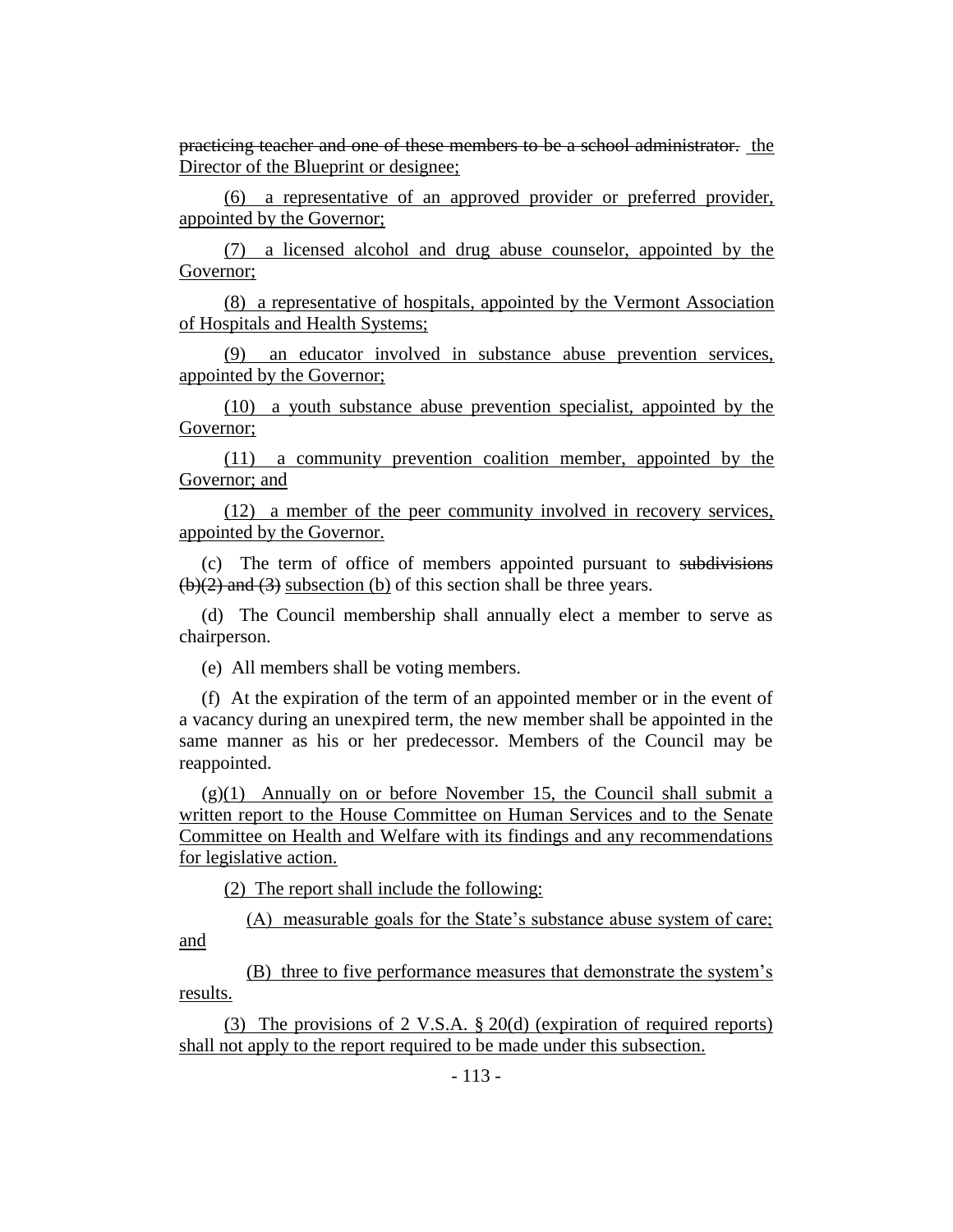(h) Each member of the Council not otherwise receiving compensation from the State of Vermont or any political subdivision thereof shall be entitled to receive per diem compensation as provided in 32 V.S.A. § 1010(b) for not more than six meetings annually. Each member shall be entitled to his or her actual and necessary expenses.

Sec. E.313.2 18 V.S.A. § 4805 is amended to read:

§ 4805. DUTIES

The Council shall:

(1) advise the Governor as to the nature and extent of alcohol and drug abuse problems and the programs necessary to understand, prevent, and alleviate those problems;

(2) make recommendations to the Governor and General Assembly for developing:

(A) a comprehensive and coordinated system for delivering effective programs, including any appropriate reassignment of responsibility for such programs; and

(B) a substance abuse system of care that integrates substance abuse services with health care reform initiatives, such as pay for performance methodologies;

(3) provide for coordination and communication among the regional alcohol and drug abuse councils, State agencies and departments, providers, consumers, consumer advocates, and interested citizens;

(4) jointly, with the State Board of Education, develop educational and preventive programs; and

(5) develop a five-year plan for effectively providing preventive, education, and treatment services to the Vermont public assess substance abuse services and service delivery in the State, including the following:

(A) the effectiveness of existing substance abuse services in Vermont and opportunities for improved treatment; and

(B) strategies for enhancing the coordination and integration of substance abuse services across the system of care; and

(6) provide recommendations to the General Assembly regarding State policy and programs for individuals experiencing public inebriation.

Sec. E.314 [DELETED]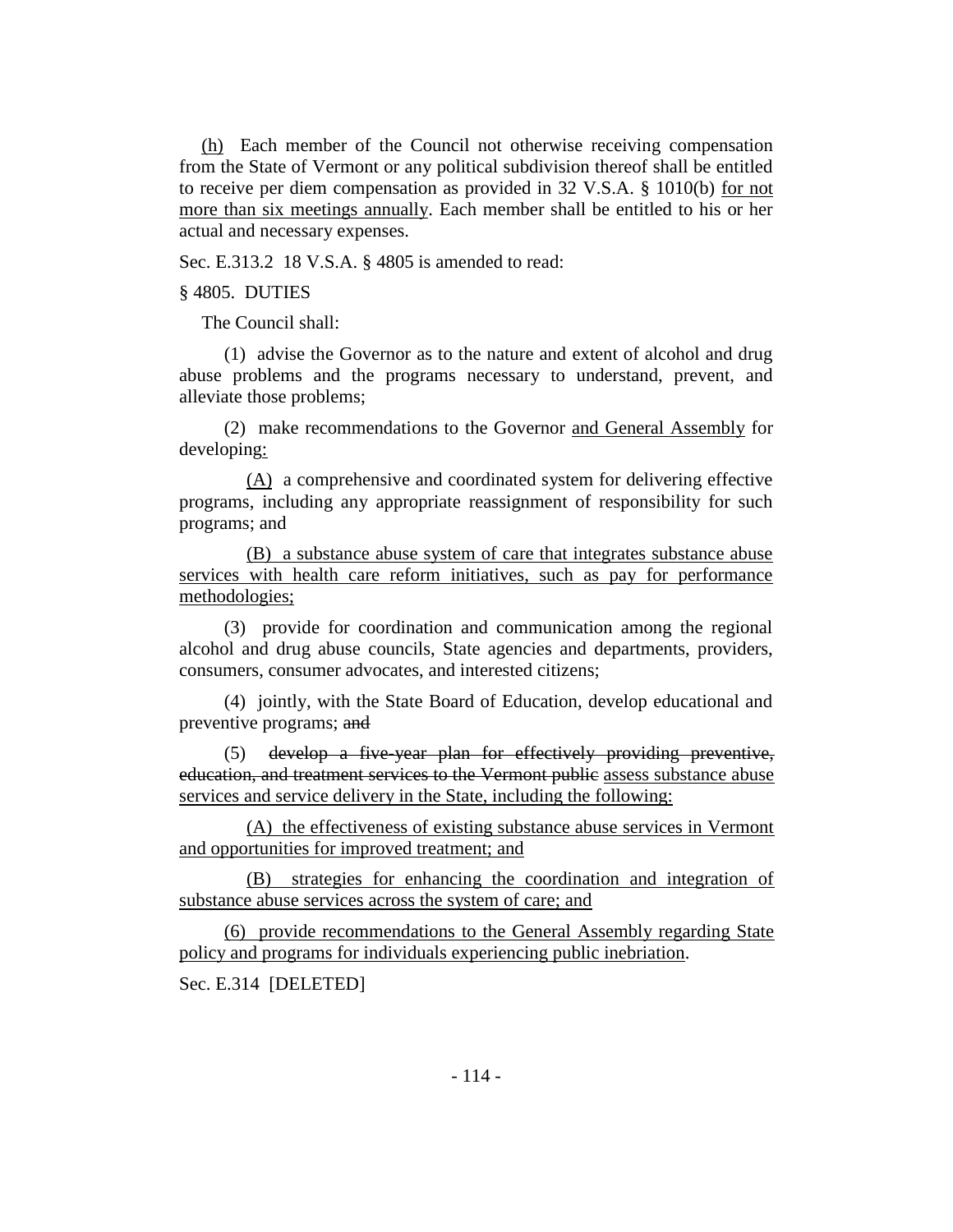# Sec. E.314.1 MENTAL HEALTH BUDGET PRESENTATION

(a) In order for the General Assembly to assess segmented funding streams for publicly funded mental health services, the Departments of Mental Health and of Vermont Health Access shall, in consultation with the State's Chief Performance Officer, as designee of the Secretary of Administration, provide a longitudinal capacity, caseload, expenditure, and utilization analysis with the fiscal year 2017 budget presentation identifying the budget categories incorporated within each Department for:

(1) Inpatient services by the following funding categories, including any subdivision between persons served by the community rehabilitation and treatment program:

(A) the State-run inpatient hospital;

(B) Level 1 inpatient psychiatric services delivered in private hospitals;

(C) other involuntary inpatient psychiatric services; and

(D) voluntary inpatient psychiatric services.

(2) Residential services by categories of service, including any subdivision between persons served by the community rehabilitation and treatment program, including:

(A) intensive recovery;

(B) Crisis Residential and Hospital Diversion;

(C) group homes;

(D) supported independent living; and

(E) secure residential.

(3) Community mental health services provided by designated agencies, by categories of service, including:

(A) community rehabilitation and treatment;

(B) crisis programs; and

(C) outpatient.

(4) Other publicly funded mental health services, including:

(A) peer support programs;

(B) outpatient services by private clinicians.

(5) The administration and oversight of mental health services.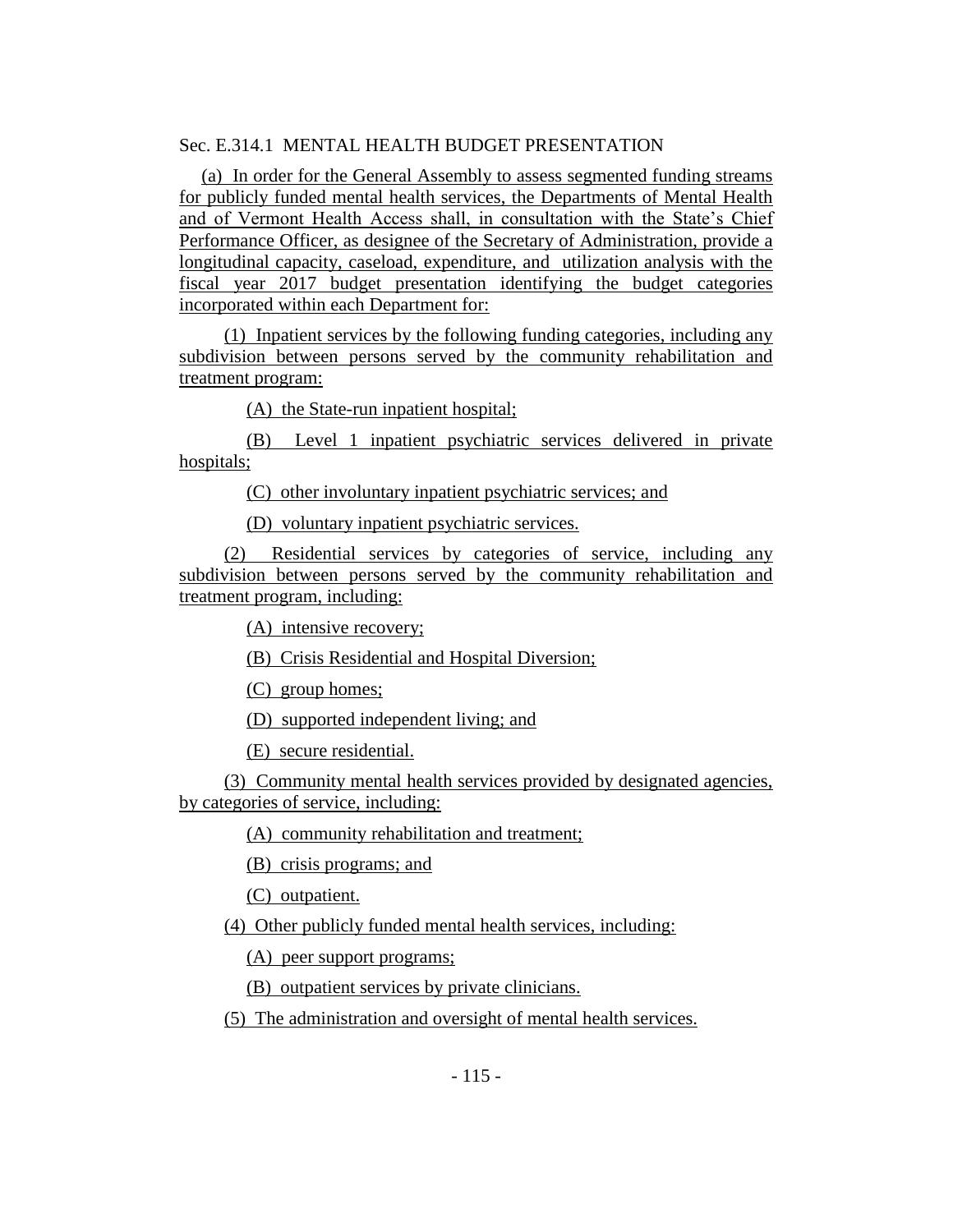Sec. E.314.2 UNIFIED MENTAL HEALTH SERVICES IMPLEMENTATION PLAN

(a) As part of their fiscal year 2017 budget presentations, the Departments of Mental Health and of Vermont Health Access shall present an implementation plan for a unified service and financial allocation for publicly funded mental health services as part of an integrated health care system. The goal of the plan is to integrate public funding for direct mental health care services within the Department of Vermont Health Access while maintaining oversight functions and the data necessary to perform those functions within the department of appropriate jurisdiction. The implementation plan shall contain a projected timeline for moving toward the goals presented therein.

(b) On or before both August 1, 2015 and October 1, 2015, the Departments of Mental Health and of Vermont Health Access shall present a status update on the development of the implementation plan required pursuant to subsection (a) of this section to the Health Reform Oversight Committee.

Sec. E.314.3 PLANNING FOR INTEGRATED MENTAL HEALTH AND HEALTH CARE SERVICES

(a) The Departments of Mental Health and of Vermont Health Access shall create a plan and identify performance measures for agencies designated under 18 V.S.A. § 8907 to provide more integrated health services for persons served through local or regional initiatives or coordinated networks of care. The plan and measures shall promote serving individuals through initiatives targeting effective coordination of health care delivery and more cost-efficient results. Plans shall establish thresholds for shared incentives and disincentives for partnering agencies.

Sec. E.316 [DELETED]

Sec. E.316.1 [DELETED]

Sec. E.316.2 [DELETED]

Sec. E.318 33 V.S.A. § 3505 is amended to read:

§ 3505. SUPPLEMENTAL CHILD CARE GRANTS

(a)(1) The Commissioner for Children and Families may reserve up to one-half of one percent of the child care family assistance program funds for extraordinary financial relief to assist child care programs that are at risk of closing due to financial hardship. The Commissioner shall develop guidelines for providing assistance and shall prioritize extraordinary financial relief to child care programs in areas of the State with high poverty and low access to high quality child care. If the Commissioner determines a child care program is at risk of closure because its operations are not fiscally sustainable, he or she may provide assistance to transition children served by the child care operator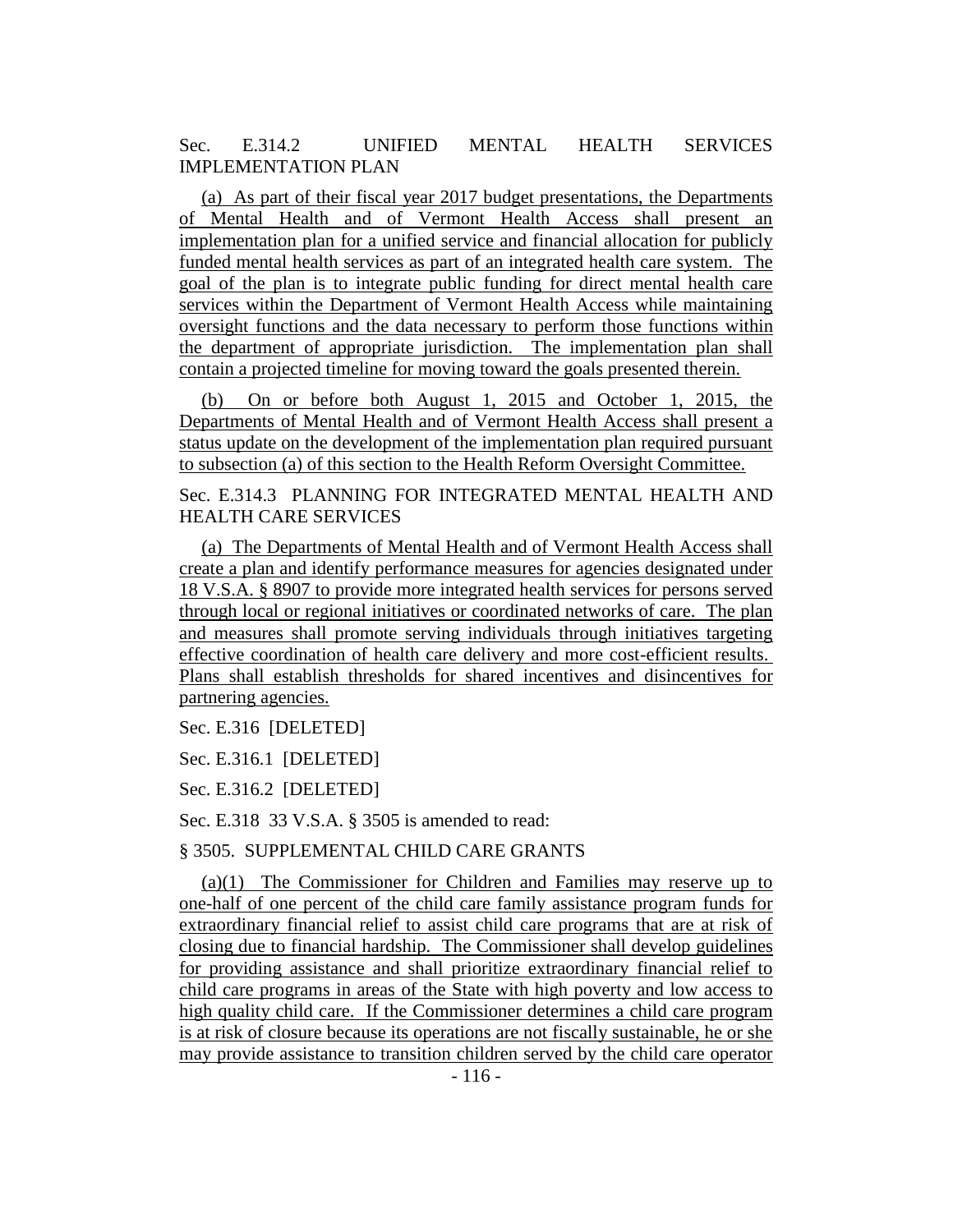in an orderly fashion and to help secure other child care opportunities for children served by the program in an effort to minimize the disruption of services. The Commissioner has the authority to request tax returns and other financial documents to verify the financial hardship and ability to sustain operations.

(2) Annually on or before January 15, the Commissioner shall report to the Senate Committee on Health and Welfare and to the House Committee on Human Services regarding any funds distributed pursuant to subdivision (1) of this subsection. Specifically, the report shall address how funds were distributed and used. It shall also address results related to any distribution of funds.

(b) In instances in which extraordinary financial relief will not maintain ongoing access to high quality child care, the Department for Children and Families may provide additional support to ensure access to high-quality high quality, comprehensive child care that meets the needs of working parents in high-poverty areas of Vermont. Licensed child care eenters programs may be considered for this additional financial support to help ensure ongoing access to high-quality high quality child care in areas of the State where none exists, as determined by the Commissioner. Financial assistance may be granted, at the discretion of the Commissioner, if the child care center program meets the following criteria:

\* \* \*

### Sec. E.318.1 [DELETED]

### Sec. E.318.2 CHILD CARE SERVICES PROGRAM; WAITLIST

(a) Prior to implementing a waitlist for or cap on the number of subsidized child care slots in fiscal year 2016, the Department for Children and Families shall report to the Joint Fiscal Committee.

Sec. E.321 HOUSING ASSISTANCE BENEFITS; FLEXIBILITY PROGRAM

(a) For State fiscal year 2016, the Agency of Human Services may continue a housing assistance program within the General Assistance program to create flexibility to provide these General Assistance benefits. The purpose of the program is to mitigate poverty and serve applicants more effectively than they are currently being served with General Assistance funds. The program shall operate in a consistent manner within existing statutes and rules and policies effective on July 1, 2013, and any succeeding amendments thereto, and may create programs and provide services consistent with these policies. Eligible activities shall include, among others, the provision of shelter, overflow shelter, case management, transitional housing, deposits, down payments,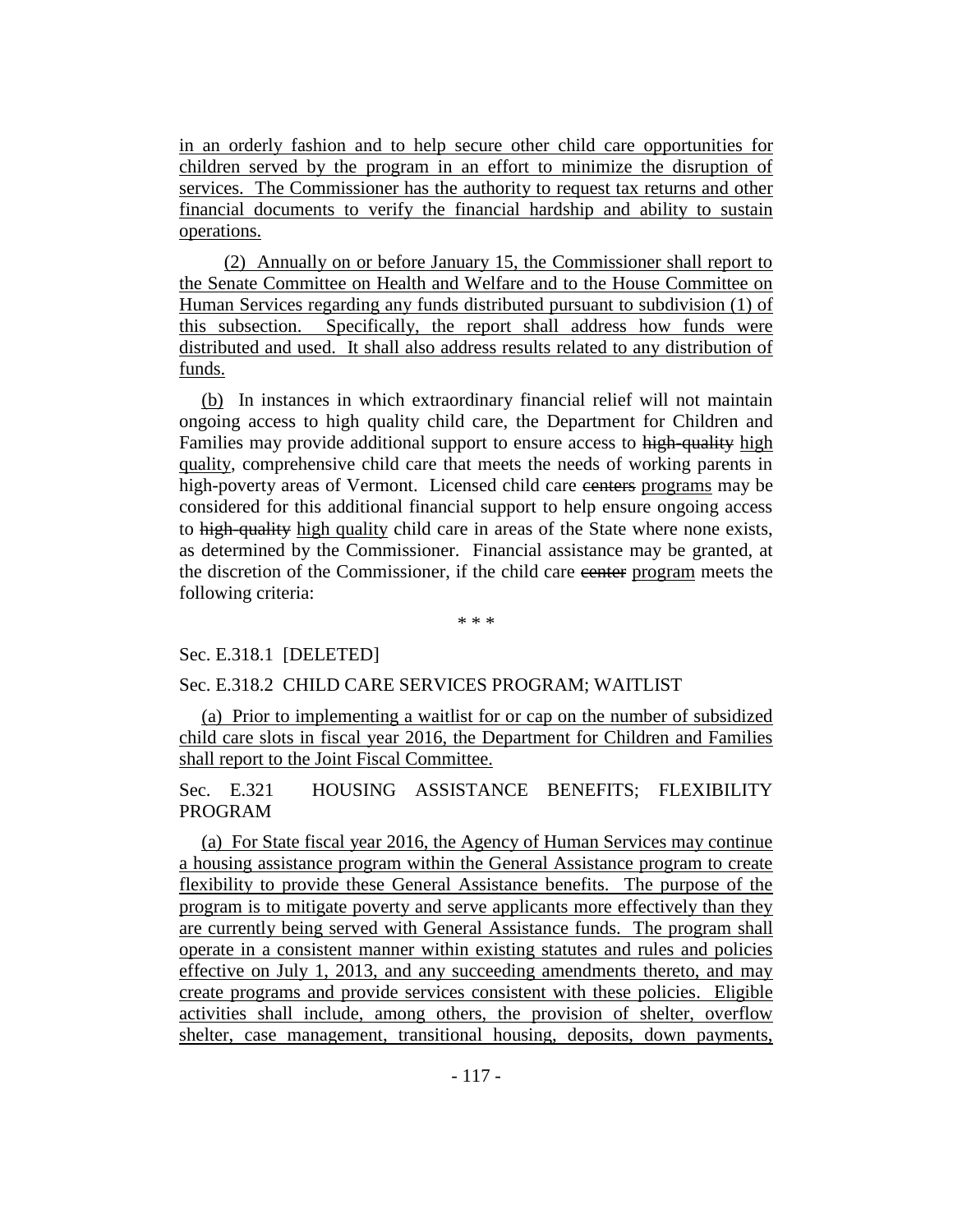rental assistance, upstream prevention, and related services that ensure that all Vermonters have access to shelter, housing, and the services they need to become safely housed. The Agency may award grants to homeless and housing service providers for eligible activities. The assistance provided under this section is not an entitlement and may be discontinued when the appropriation has been fully spent.

(b) The program may operate in up to 12 districts designated by the Secretary of Human Services. The Agency shall establish goals and procedures for evaluating the program overall, including performance measures that demonstrate program results, and for each district in which the Agency operates the program, it shall establish procedures for evaluating the district program and its effects.

(c) The Agency shall continue to engage interested parties, including both statewide organizations and local agencies, in the design, implementation, and evaluation of the General Assistance flexibility program.

# Sec. E.321.1 GENERAL ASSISTANCE HOUSING

(a) Funds appropriated to the Agency of Human Services in the General Assistance program in fiscal year 2016 may be used for temporary housing in catastrophic situations and for vulnerable populations, as defined in rules adopted by the Agency. The cold weather exception policy issued by the Department for Children and Families' Economic Services Division dated October 25, 2012, and any succeeding amendments to it, shall remain in effect.

Sec. E.321.2 2013 Acts and Resolves No. 50, Sec. E.321.2(c) is amended to read:

(c) On or before January  $15$  January  $31$  and July  $15$  July  $31$  of each year beginning in 2014 2015, the Agency of Human Services shall report statewide statistics related to the use of emergency housing vouchers during the preceding calendar half-year, including demographic information, deidentified client data, shelter and motel usage rates, clients' primary stated cause of homelessness, average lengths of stay in emergency housing by demographic group and by type of housing, and such other relevant data as the Secretary deems appropriate. When the General Assembly is in session, the Agency shall provide its report to the House Committee on General, Housing and Military Affairs, the Senate Committee on Economic Development, Housing and General Affairs, and the House and Senate Committees on Appropriations. When the General Assembly is not in session, the Agency shall provide its report to the Joint Fiscal Committee.

Sec. E.321.3 9 V.S.A. § 4452(8) is added to read:

(8) transient occupancy in a hotel, motel, or lodgings during the time the occupant is a recipient of General Assistance or Emergency Assistance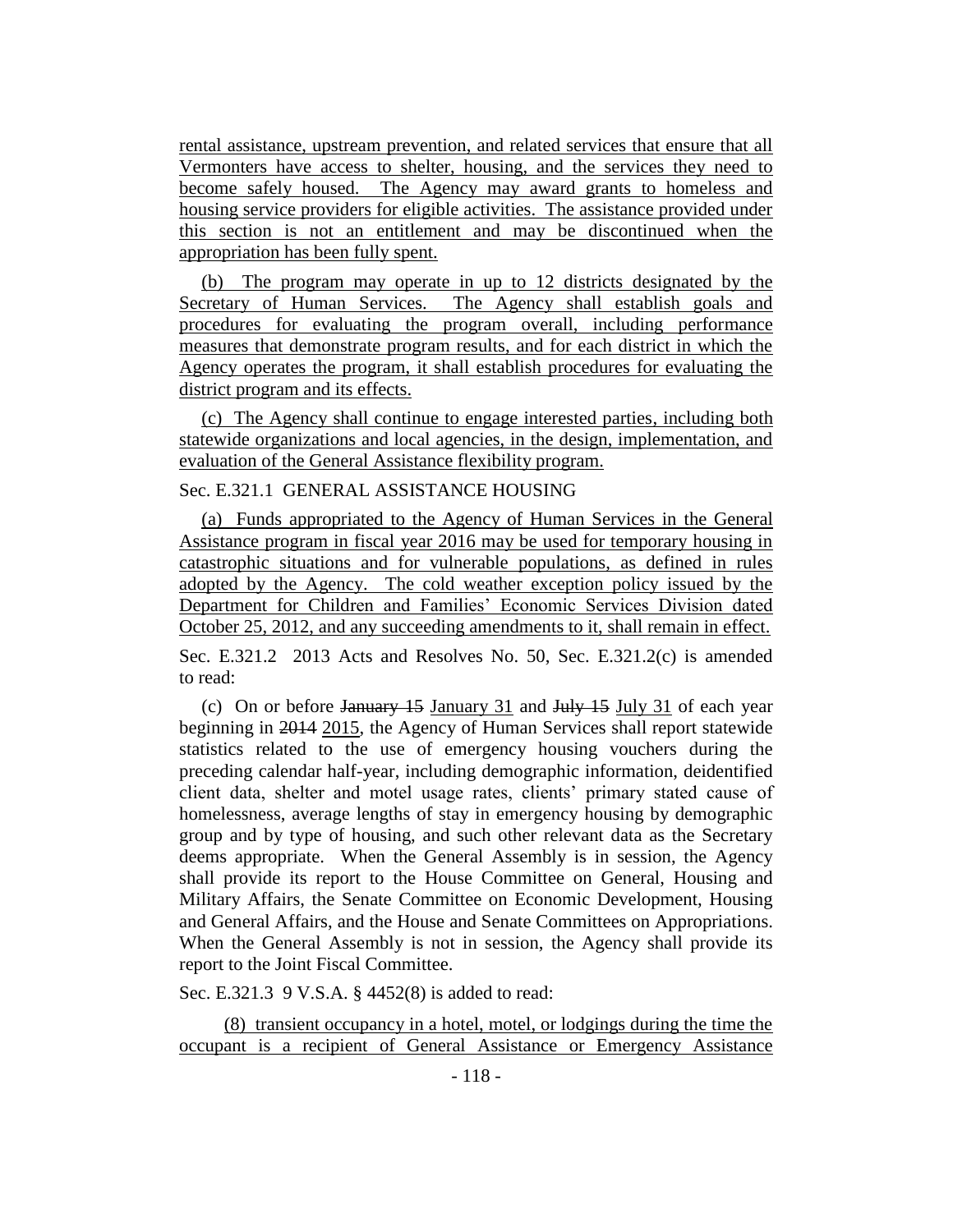temporary housing assistance, regardless of whether the occupancy is subject to a tax levied under 32 V. S.A. chapter 225.

# Sec. E.321.4 FUNDING FLEXIBILITY

(a) In fiscal year 2016, if the Secretary of Human Services and the Commissioner for Children and Families determine such funding will not be needed for General Assistance, up to \$100,000 of funding provided for General Assistance may be transferred to the Agency central office to be used as flexible funding to prevent homelessness or address other needs for at-risk families and youth. The Agency shall report to the Joint Fiscal Committee, the House Committee on Human Services, and the Senate Committee on Health and Welfare if any funds are transferred under the provisions of this section.

Sec. E.323 33 V.S.A. § 1103(c) is amended to read:

(c) The Commissioner shall adopt rules for the determination of eligibility for the Reach Up program and benefit levels for all participating families that include the following provisions:

\* \* \*

(9) The amount of \$125.00 of the Supplemental Security Income payment received by a parent excluding payments received on behalf of a child shall count toward the determination of the amount of the family's financial assistance grant.

Sec. E.323.1 33 V.S.A. § 1134, as amended by 2015 Acts and Resolves No. 11, Sec. 35, is amended to read:

### § 1134. PROGRAM EVALUATION

 $(a)$  On or before January 31 of each year, the Commissioner shall design and implement procedures to evaluate, measure, and report to the Governor and the General Assembly the Department's progress in implementing Reach First, Reach Up, and Reach Ahead and achieving the goals of the programs provided for in sections 1002, 1102, and 1202 of this title. The report shall include:

(1) the types of barriers facing Reach Up families seeking economic self-sufficiency, the number of families with each type of barrier, the frequency of occurrence of each type of barrier, and how support services and incentives assist in overcoming barriers;

(2) documentation of participant results, including specific information relating to the number of persons employed, by occupation, industry, and wage; the types of subsidized and unsubsidized jobs secured by participants; any available information about results for children who have participated in the programs, including objective measures of improved conditions; the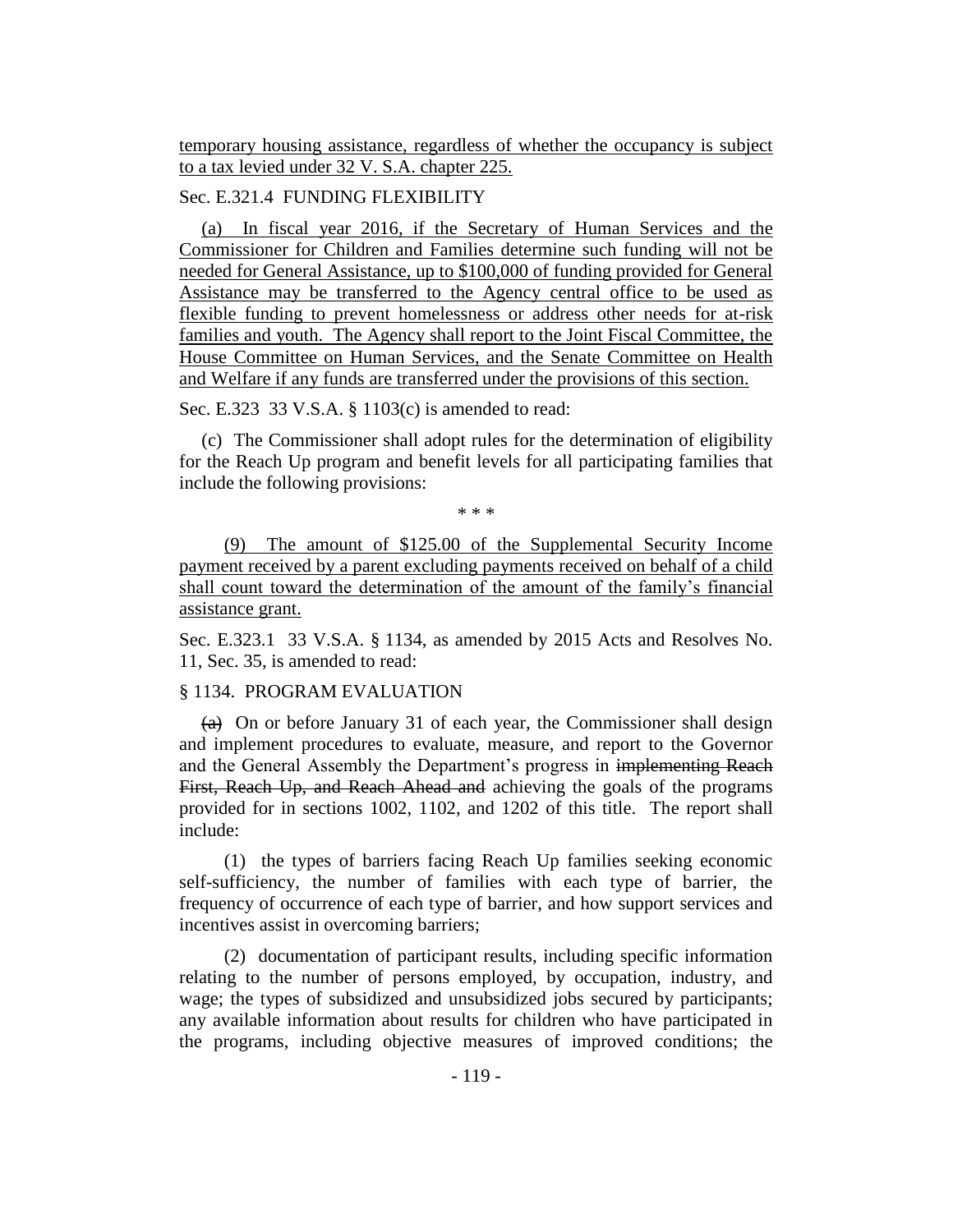number of participating families involved in training programs; and whether the support services and incentives assist in keeping families employed;

(3) data about the Supplemental Nutrition Assistance Program participation of households who have left the programs during the last fiscal year, including the number of households, adults, and children participating in the Supplemental Nutrition Assistance Program three months after leaving the applicable program, broken down by reason for termination or leaving, and the Department's plan to identify and assist eligible households to apply for Supplemental Nutrition Assistance Program benefits;

(4) data about the enrollment of individuals who have left the programs during the last fiscal year in a Health Care Assistance Program, including the number of adults and children enrolled in a Health Care Assistance Program three months after leaving the applicable program, broken down by reason for termination or leaving, and the Department's plan to identify and assist eligible households to apply for health care assistance;

(5) a summary of all interim and final reports submitted by independent evaluation contractors to the Agency or the Department relating to the programs;

(6) a description of the work participation rates, including the method of calculating the caseload reduction credit, for the most recent federal fiscal year;

(7) a description of the current basic needs budget and housing allowance, the current maximum grant amounts, and the basic needs budget and housing allowance adjusted to reflect an annual cost-of-living increase; and

(8) a summary of the analysis done under subsection (b) of this section.

(b) On or before January 15, 2010 for the analysis of Reach First and on or before January 15, 2012 for the analysis of all programs, the Department shall analyze the effectiveness of the programs and shall consider the following measures:

(1) for Reach First, the types of crises presented by applicants; the type and duration of case management necessary to respond to a crisis; and the impact of the services on the family, including the actual and perceived results and measures of stability;

(2) for Reach Up, the type and duration of case management provided; and the impact of the services on the family; the family's achievement of the goals in the family development plan; the types of employment engaged in by families; the duration of employment; and actual and perceived results and measures of stability and well-being;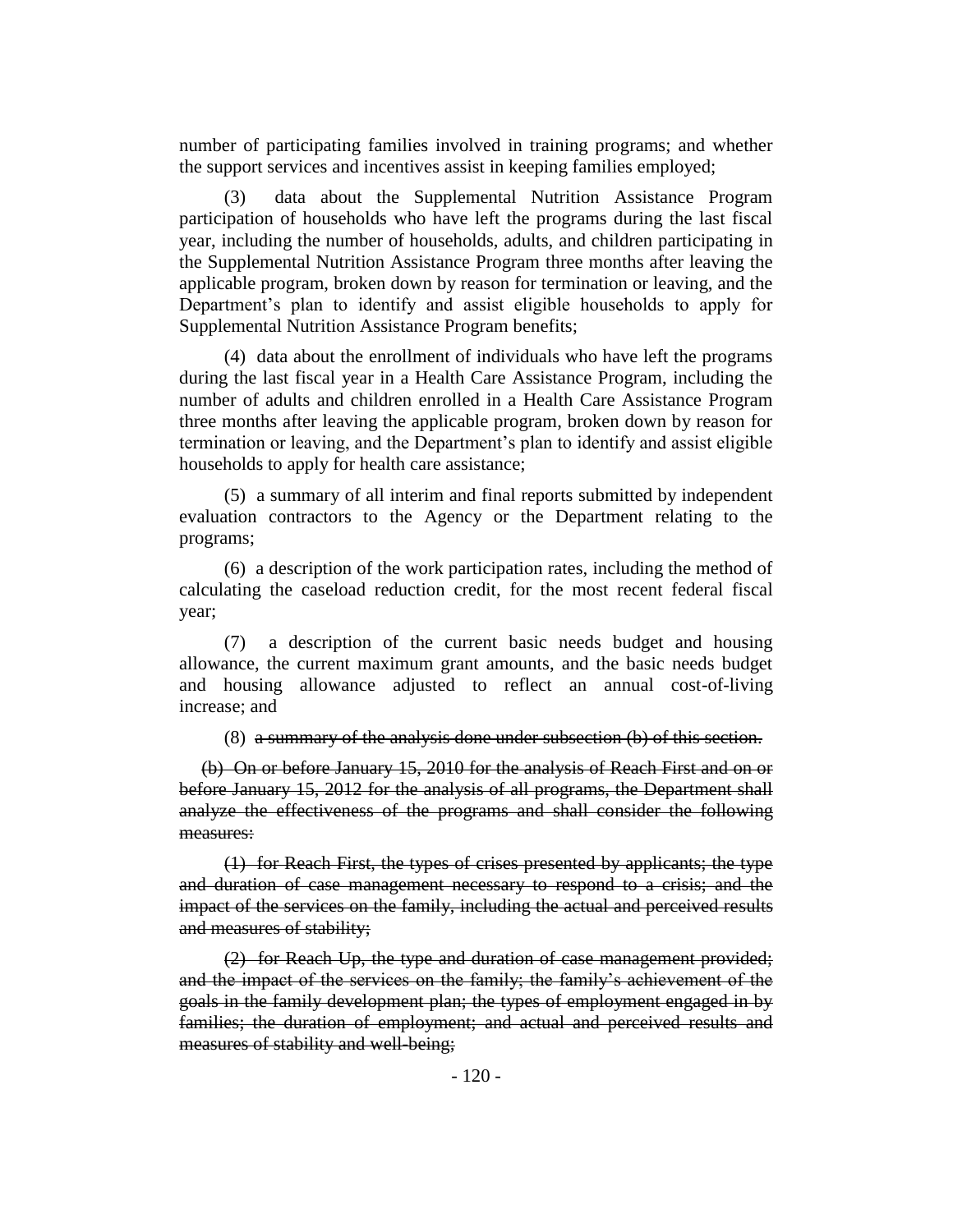(3) for Reach Ahead, the types of employment engaged in by families; the duration of employment; the type and duration of services necessary to maintain employment; the duration of time the family received food assistance and services in the program; and the impact of the services on the family, including the actual and perceived well-being of the family and measures of well-being; and

(4) whether the programs are effectively integrated and transitions between programs are simple, and the number of families who choose not to participate, and why.

(c) Beginning on or before January 15, 2008, and annually thereafter, the Commissioner shall report to the House Committees on Human Services and on Appropriations and Senate Committees on Health and Welfare and on Appropriations on families' long-term receipt of financial assistance authorized by this chapter. Such reports shall include:

(1) the number of families receiving financial assistance in the most recent federal fiscal year that included an adult family member who has received TANF-funded financial assistance, as an adult, 60 or more months in his or her lifetime;

(2) the average proportion of the monthly TANF-funded caseload during the same fiscal year that such families represent;

(3) when such proportion exceeds 20 percent, the sufficiency of general funds appropriated to support financial assistance authorized by this chapter to fund financial assistance for those families in excess of 20 percent while, at the same time, providing financial assistance and services, supported solely by general funds, to other families as authorized by this chapter; and

(4) when appropriated general funds are insufficient to fund financial assistance for all such families, the modifications in policy, appropriated general funds, or combination thereof that the Commissioner recommends to support families receiving financial assistance under this chapter in their achievement of self-sufficiency and to protect the children in these families.

a description of the families, during the last fiscal year, that included an adult family member receiving financial assistance for 60 or more months in his or her lifetime, including:

(A) the number of families and the types of barriers facing these families; and

(B) the number of families that became ineligible for the Reach Up program pursuant to subsection 1108(a) of this title, and the types of income and financial assistance received by those families that did not return to the Reach Up program within 90 days of becoming ineligible.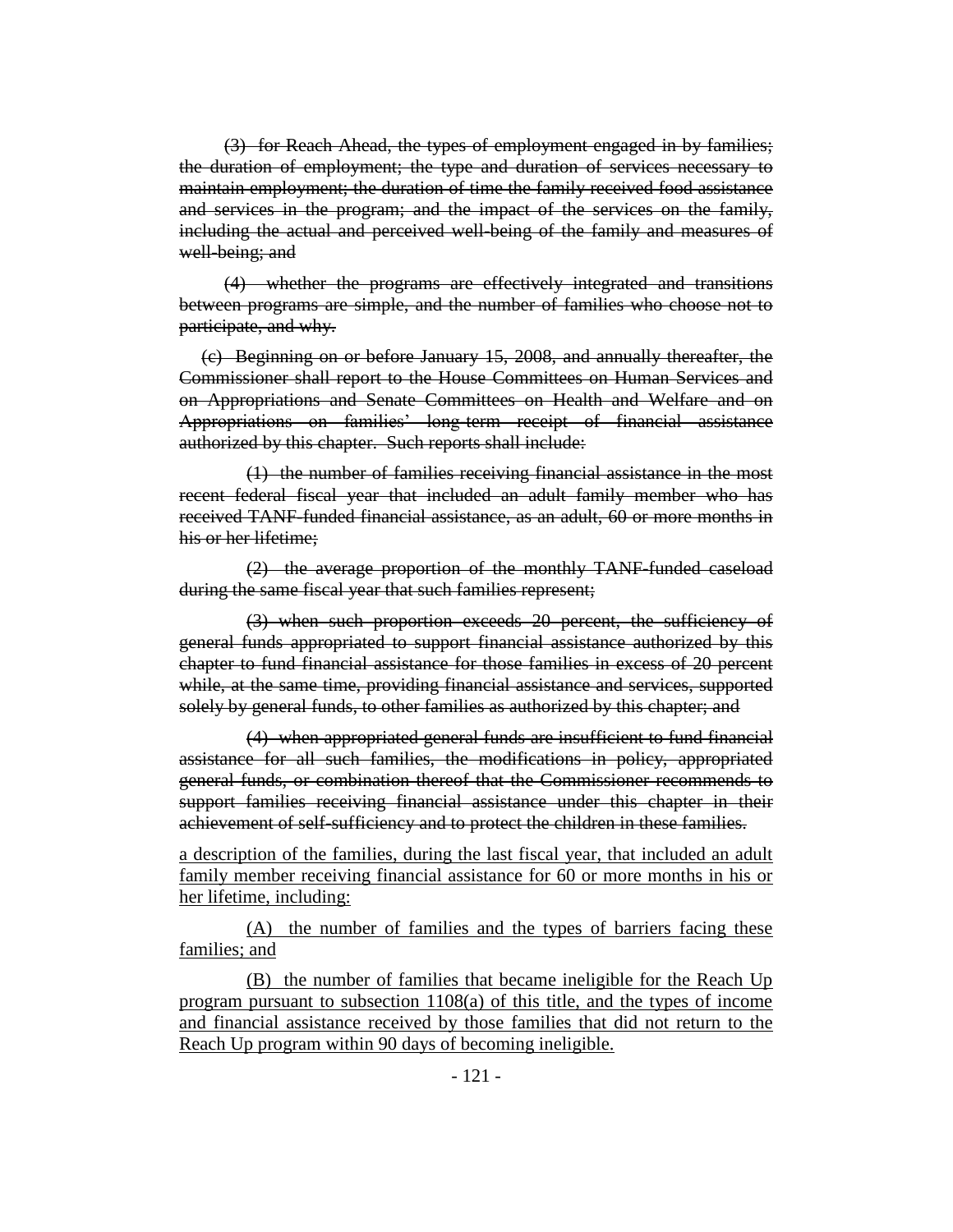### Sec. E.323.2 [DELETED]

#### Sec. E.324 HOME HEATING FUEL ASSISTANCE/LIHEAP

(a) For the purpose of a crisis set-aside, for seasonal home heating fuel assistance through December 31, 2015, and for program administration, the Commissioner of Finance and Management shall transfer \$2,550,000 from the Home Weatherization Assistance Fund to the Home Heating Fuel Assistance Fund to the extent that federal LIHEAP or similar federal funds are not available. An equivalent amount shall be returned to the Home Weatherization Fund from the Home Heating Fuel Assistance Fund to the extent that federal LIHEAP or similar federal funds are received. Should a transfer of funds from the Home Weatherization Assistance Fund be necessary for the 2015–2016 crisis set-aside and for seasonal home heating fuel assistance through December 31, 2015 and if LIHEAP funds awarded as of December 31, 2015 for fiscal year 2016 do not exceed \$2,550,000, subsequent payments under the Home Heating Fuel Assistance Program shall not be made prior to January 30, 2016. Notwithstanding any other provision of law, payments authorized by the Department for Children and Families' Economic Services Division shall not exceed funds available, except that for fuel assistance payments made through December 31, 2015, the Commissioner of Finance and Management may anticipate receipts into the Home Weatherization Assistance Fund.

### Sec. E.324.1 EXPEDITED CRISIS FUEL ASSISTANCE

(a) The Commissioner for Children and Families or designee may authorize crisis fuel assistance to those income-eligible households that have applied for an expedited seasonal fuel benefit but have not yet received it, if the benefit cannot be executed in time to prevent them from running out of fuel. The crisis fuel grants authorized pursuant to this section count toward the one crisis fuel grant allowed per household for the winter heating season pursuant to 33 V.S.A. § 2609(b).

## Sec. E.324.2 LIHEAP AND WEATHERIZATION

(a) Notwithstanding 33 V.S.A. §§ 2603 and 2501, in fiscal year 2016, the Secretary of Administration may, upon recommendation of the Secretary of Human Services, transfer up to 15 percent of the federal fiscal year 2016 federal Low Income Home Energy Assistance Program (LIHEAP) block grant from the federal funds appropriation in Sec. B.324 of this act to the Home Weatherization Assistance appropriation in Sec. B.326 of this act to be used for weatherization in State fiscal year 2016. An equivalent appropriation transfer shall be made to Sec. B.324 of this act, Low Income Home Energy Assistance Program, from the Home Weatherization Assistance Fund in Sec. B.326 of this act to provide home heating fuel benefits in State fiscal year 2016. At least three days prior to any such transfer being made, the Secretary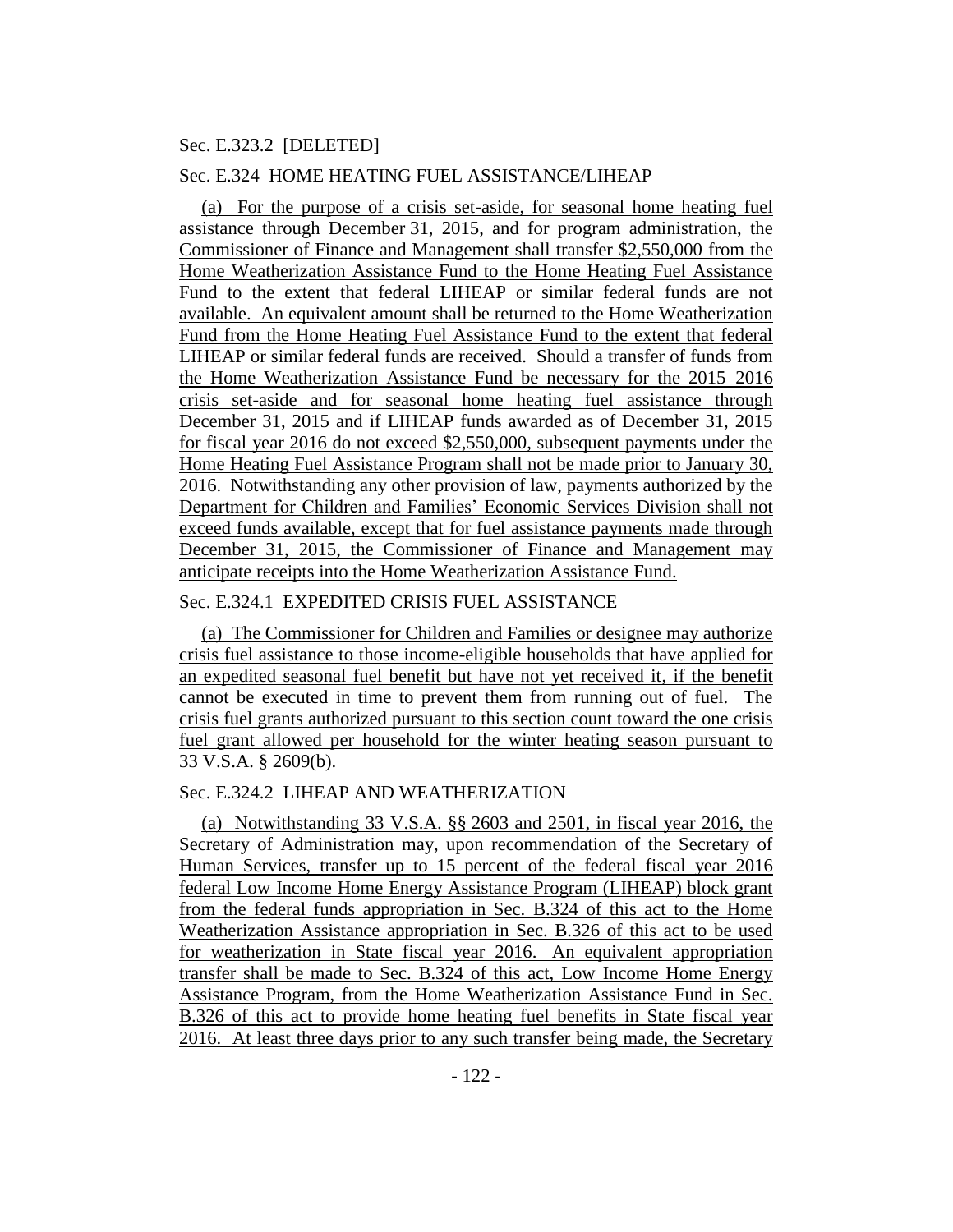of Administration shall report the intended transfer to the Joint Fiscal Office and shall report any completed transfers to the Joint Fiscal Committee at its next meeting.

Sec. E.325 Department for children and families – office of economic opportunity

(a) Of the General Fund appropriation in Sec. B.325 of this act, \$1,092,000 shall be granted to community agencies for homeless assistance by preserving existing services, increasing services, or increasing resources available statewide. These funds may be granted alone or in conjunction with federal Emergency Solutions Grants funds. Grant decisions shall be made with assistance from the Vermont Coalition to End Homelessness.

Sec. E.326 Department for children and families – OEO – weatherization assistance

(a) Of the Special Fund appropriation in Sec. B.326 of this act, \$750,000 is for the replacement and repair of home heating equipment.

Sec. E.329 INTERIM REPORT ON DEVELOPMENTAL DISABILITIES SERVICES AND CHOICES FOR CARE

(a) The Commissioner of Disabilities, Aging, and Independent Living shall provide interim reports to the Joint Fiscal Committee in September 2015 and November 2015 on:

(1) The Choices for Care program and shall specifically address the likelihood of Adult Day programs needing to curtail services to existing clients or to cap enrollment of new clients.

(2) The Development Disabilities Services program on the status of caseload and utilization trends to date in the program.

(b) Reports from the Vermont Association of Adult Days and the Vermont Council of Developmental Disabilities and Mental Health Services with input from their service recipients shall be accepted by the Joint Fiscal Committee concurrent with the reports received under subsection (a) of this section.

Sec. E.333 [DELETED]

Sec. E.335 2 V.S.A. chapter 23 is redesignated to read:

## CHAPTER 23. JOINT LEGISLATIVE CORRECTIONS JUSTICE OVERSIGHT COMMITTEE

Sec. E.335.1 2 V.S.A. § 801 is amended to read:

### § 801. CREATION OF COMMITTEE

(a) There is created a joint legislative corrections oversight committee Joint Legislative Justice Oversight Committee whose membership shall be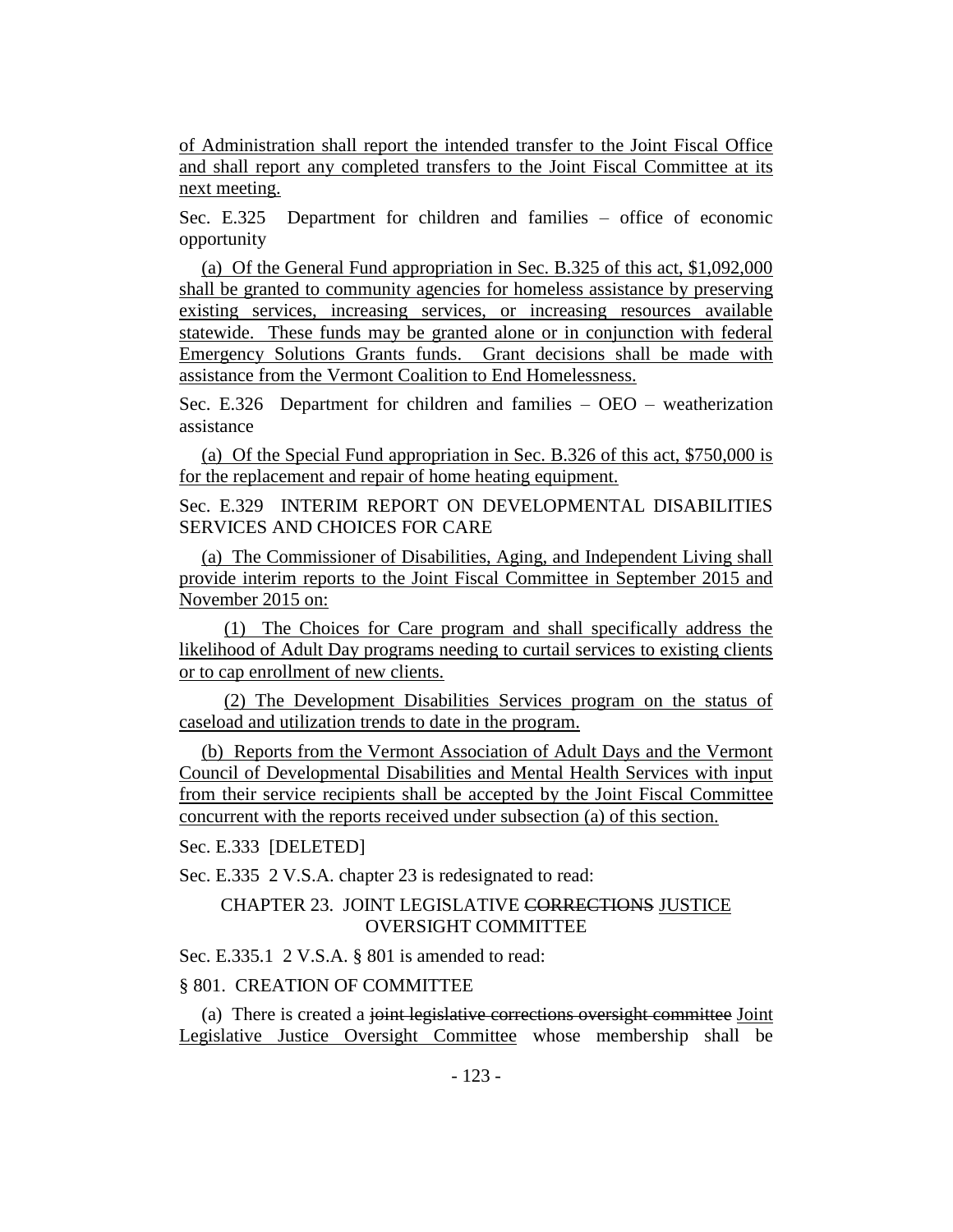appointed each biennial session of the general assembly General Assembly. The committee Committee shall exercise oversight over the department of corrections Department of Corrections and work with and provide assistance to other legislative committees on matters related to corrections juvenile justice and criminal justice policies.

(b) The committee Committee shall be composed of 10 members: five members of the house of representatives House of Representatives, who shall not all be from the same party, appointed by the speaker of the house Speaker of the House; and five members of the senate Senate, who shall not all be from the same party, appointed by the committee on committees Committee on Committees. In addition to one member-at-large appointed from each chamber, one appointment shall be made from each of the following house and senate House and Senate Committees: appropriations, judiciary, institutions on Appropriations and on Judiciary, the senate committee on health and welfare, and the house committee on human services Senate Committees on Health and Welfare and on Institutions, and the House Committees on Corrections and Institutions and on Human Services.

(c) The committee Committee shall elect a chair, vice chair, and clerk from among its members and shall adopt rules of procedure. The chair Chair shall rotate biennially between the house House and the senate Senate members. The committee Committee shall keep minutes of its meetings and maintain a file thereof. A quorum shall consist of six members.

(d) When the general assembly General Assembly is in session, the committee Committee shall meet at the call of the chair Chair. The committee Committee may meet six times during adjournment, and may meet more often subject to approval of the speaker of the house Speaker of the House and the president pro tempore of the senate President Pro Tempore of the Senate.

(e) For attendance at a meeting when the general assembly General Assembly is not in session, members of the committee Committee shall be entitled to compensation for services and reimbursement of expenses as provided under subsection 406(a) of this title.

(f) The professional and clerical services of the joint fiscal office Joint Fiscal Office and the legislative council Office of Legislative Council shall be available to the committee Committee.

Sec. E.335.2 2 V.S.A. § 802 is amended to read:

#### § 802. DUTIES

(a) In addition to the general responsibilities set forth in subsection 801(a) of this title, the Committee shall: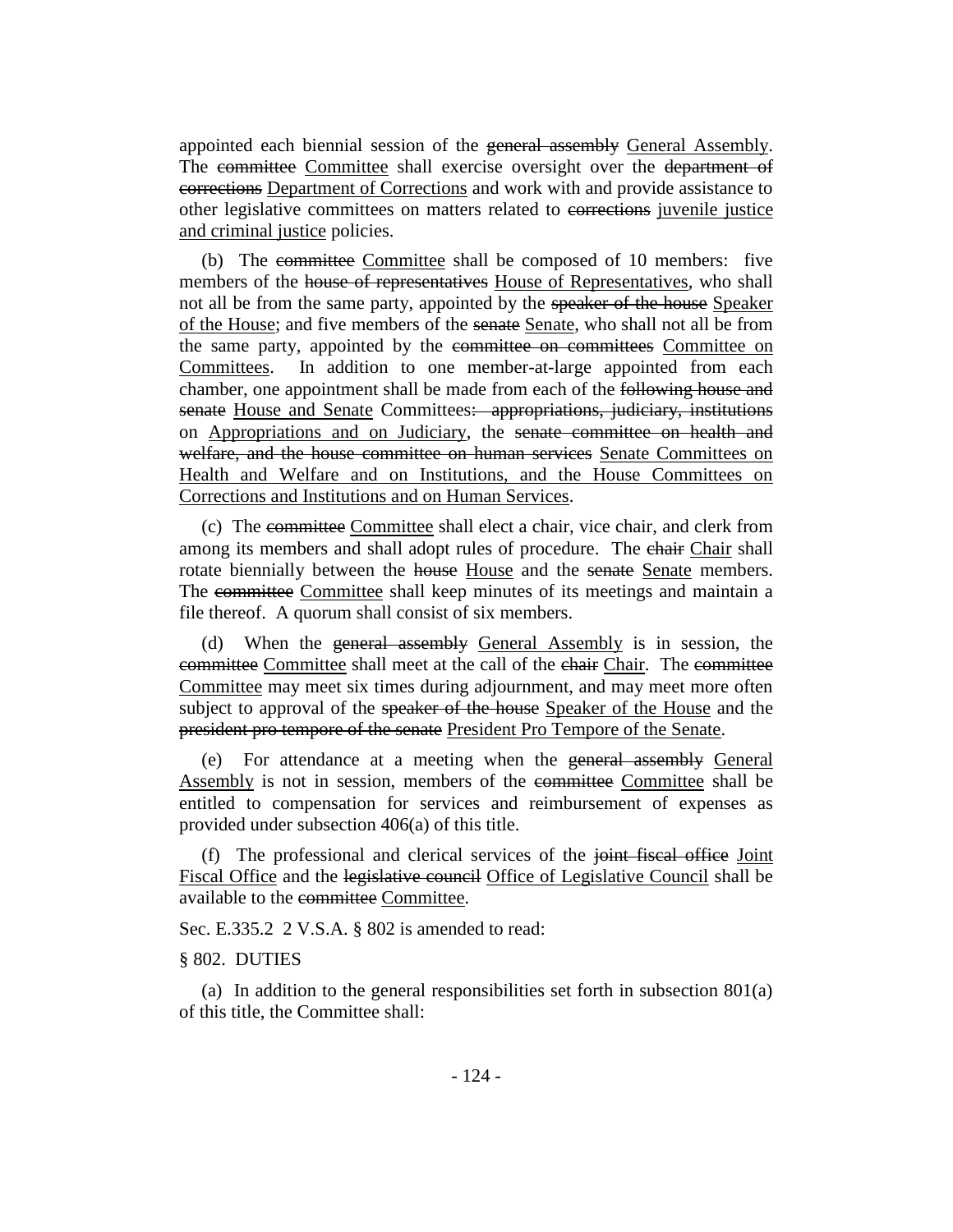(1) Review review and make recommendations regarding the Department of Corrections' strategic, operating, and capital plans.;

(2) Review review and make recommendations to the House and Senate Committees on Appropriations regarding departmental budget proposals.;

(3) Provide provide general oversight on departmental policy development.;

(4) Encourage encourage improved communication between the department Department and other relevant components of the administrative branch and the criminal justice system;

(5) evaluate the statewide system of pretrial services, court diversion programs, community justice center services, and other relevant programs and services, and determine whether there is variation in policies, procedures, practices, and results among different areas of the State and the causes of any such variation;

(6) make recommendations to the General Assembly regarding the creation of a consistent and cost-efficient statewide juvenile justice system and criminal justice system;

(7) review and make recommendations to the General Assembly to ensure the juvenile justice and criminal justice statutes reflect principles of restorative justice; and

(8) review and make recommendations to the General Assembly regarding the timeliness of judicial proceedings.

(b) At least annually, the Committee shall report its activities, together with recommendations, if any, to the General Assembly. The provisions of subsection 20(d) (expiration of required reports) of this title shall not apply to the report to be made under this subsection. [Repealed.]

Sec. E.335.3 JOINT LEGISLATIVE JUSTICE OVERSIGHT COMMITTEE; 2015 INTERIM MEMBERSHIP AND RESPONSIBILITIES

(a) The membership of the Joint Legislative Corrections Oversight Committee appointed for the 2015-2016 biennial session of the General Assembly shall also be the first appointed membership of the Joint Legislative Justice Oversight Committee, as established in Sec. E.335.1 of this act.

(b) During the 2015 legislative interim, the Joint Legislative Justice Oversight Committee shall:

(1) Analyze to what extent the criminal justice system is impacted by school disciplinary matters, including review of the available data regarding use of exclusionary discipline in Vermont public and approved independent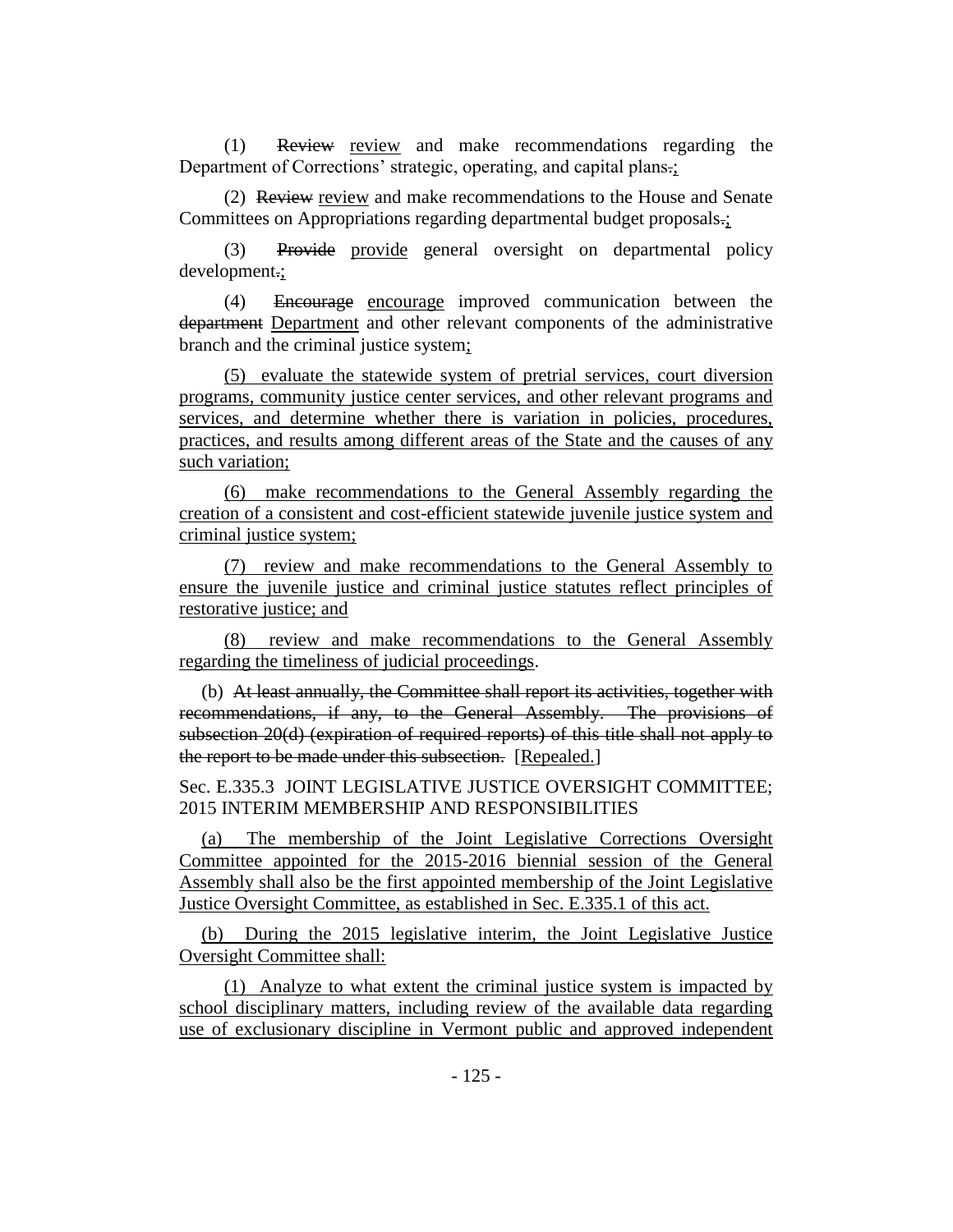schools and whether to identify whether students' access to education is impaired as a result of disciplinary actions.

(2) Review issues related to transports by sheriffs and other law enforcement agencies for the following populations:

(A) Criminal offenders, defendants, detainees, and other persons in the custody of the Department of Corrections. The Committee shall consider flexibility in the hourly rate for reimbursement to sheriffs.

(B) Juveniles in the custody of the Department for Children and Families. The Committee shall consider methods to improve the transport of children in accordance with 18 V.S.A. § 7511 and reduce the number of children transported in restraints.

(C) Persons in the custody of the Department of Mental Health. The Committee shall review compliance with the requirements of 18 V.S.A. § 7511 and review and make recommendations for standards for transport reimbursement, including the appropriate training, authorization process, required documentation and reports, and payment level for transports made using soft restraints.

(3) In light of the Department of Corrections' aging facilities and reliance on out-of-state beds to house Vermont's incarcerated populations, review and make recommendations on the advisability and feasibility of:

(A) Continued reduction in the need for out-of-state beds;

(B) closing a State facility in 2017;

(C) creating a centralized correctional facility for all incarcerated men in the State or establishing one centralized detention facility for statewide use in an optimal location, or both.

(c) On or before November 1, 2015, the Court Administrator, the Department for Children and Families, the Department of Corrections, the Department of State's Attorneys and Sheriffs, the Defender General, and any other impacted entity deemed relevant by the Committee shall report to the Joint Legislative Justice Oversight Committee on the estimated fiscal year 2017 avoided costs resulting from the budget and cost-saving measures undertaken during the 2015 legislative session, including whether there are any reductions in Department of Corrections' demand for out-of-state beds, and reductions in demand for sheriffs' transports resulting from expansion of home detention and video conferencing initiatives.

(d) The Oversight Committee shall report their findings and recommendations resulting from the analysis and reviews required by subsections (b) and (c) of this section to the House and Senate Committees on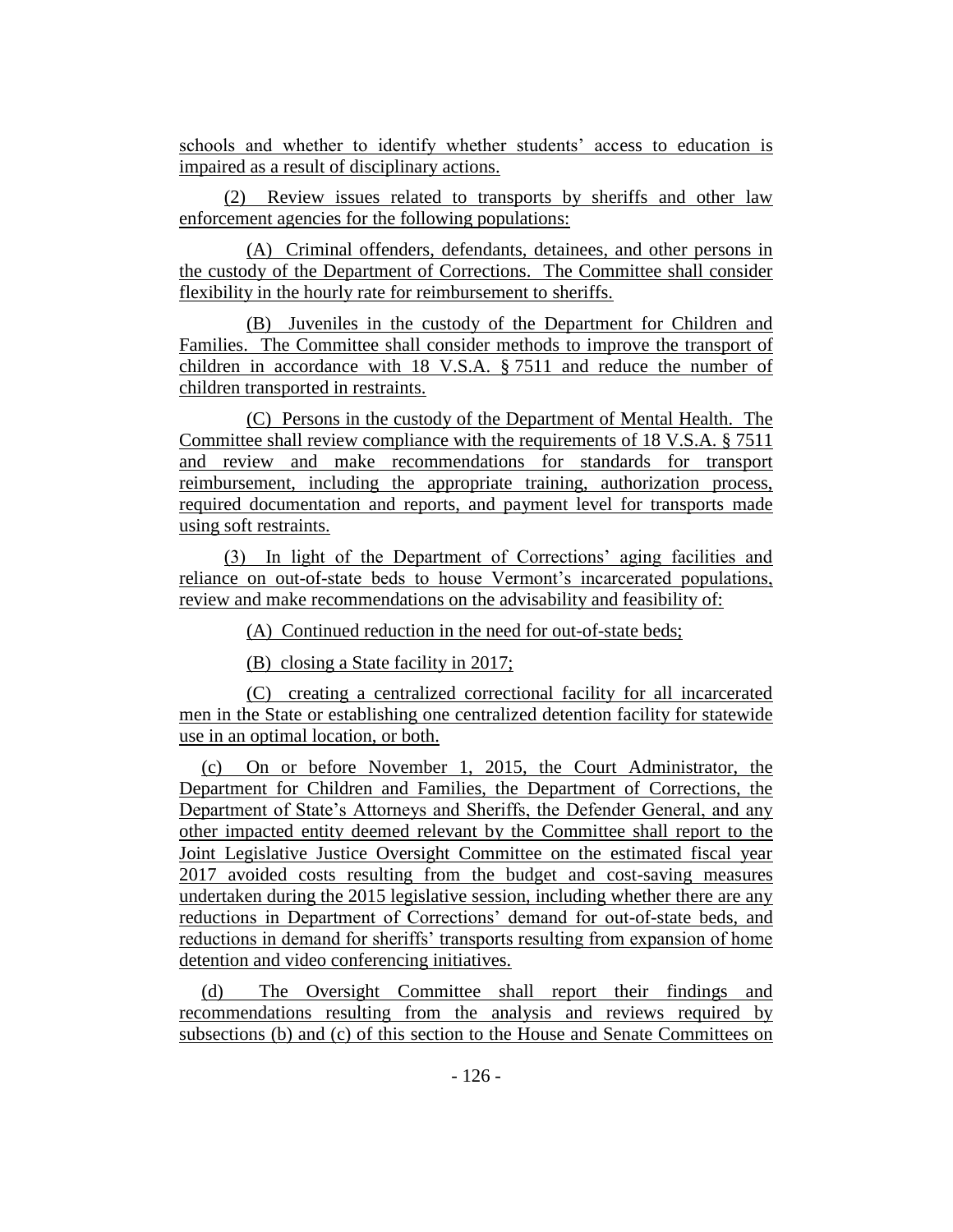Judiciary and on Appropriations and the House Committee on Corrections and Institutions and the Senate Committee on Institutions on or before January 15, 2016.

Sec. E.337 28 V.S.A. § 120 is amended to read:

§ 120. DEPARTMENT OF CORRECTIONS EDUCATION PROGRAM; INDEPENDENT SCHOOL

(a) Authority. An education program is established within the Department of Corrections for the education of persons who have not completed secondary education and who are committed to the custody of the Commissioner.

\* \* \*

(h) Required participation. All persons under the custody of the Commissioner who are under the age of 23 and have not received a high school diploma shall participate in an education program unless exempted by the Commissioner. The Commissioner may approve the participation of other students, including individuals who are enrolled in an alternative justice or diversion program.

Sec. E.338 [DELETED]

Sec. E.342 Vermont veterans' home – care and support services

(a) The Vermont Veterans' Home will use the Global Commitment funds appropriated in this section for the purpose of increasing the access of quality health care to uninsured persons, underinsured persons, and Medicaid beneficiaries.

Sec. E.342.1 REPEAL

(a) 2014 Acts and Resolves No. 179, Sec. E.342.2 (eliminating classified employee position on Vermont Veterans' Home Board of Trustees) is repealed.

Sec. E.342.2 WORKING GROUP ON THE VERMONT VETERANS' HOME GOVERNANCE AND FUNDING

(a) Creation. There is created a Working Group on the Vermont Veterans' Home Governance and Funding.

(b) Membership. The Working Group shall be composed of the following nine members:

(1) the Secretary of Administration or designee;

(2) a current member of the House of Representatives who shall be appointed by the Speaker of the House;

(3) a current member of the Senate who shall be appointed by the Committee on Committees;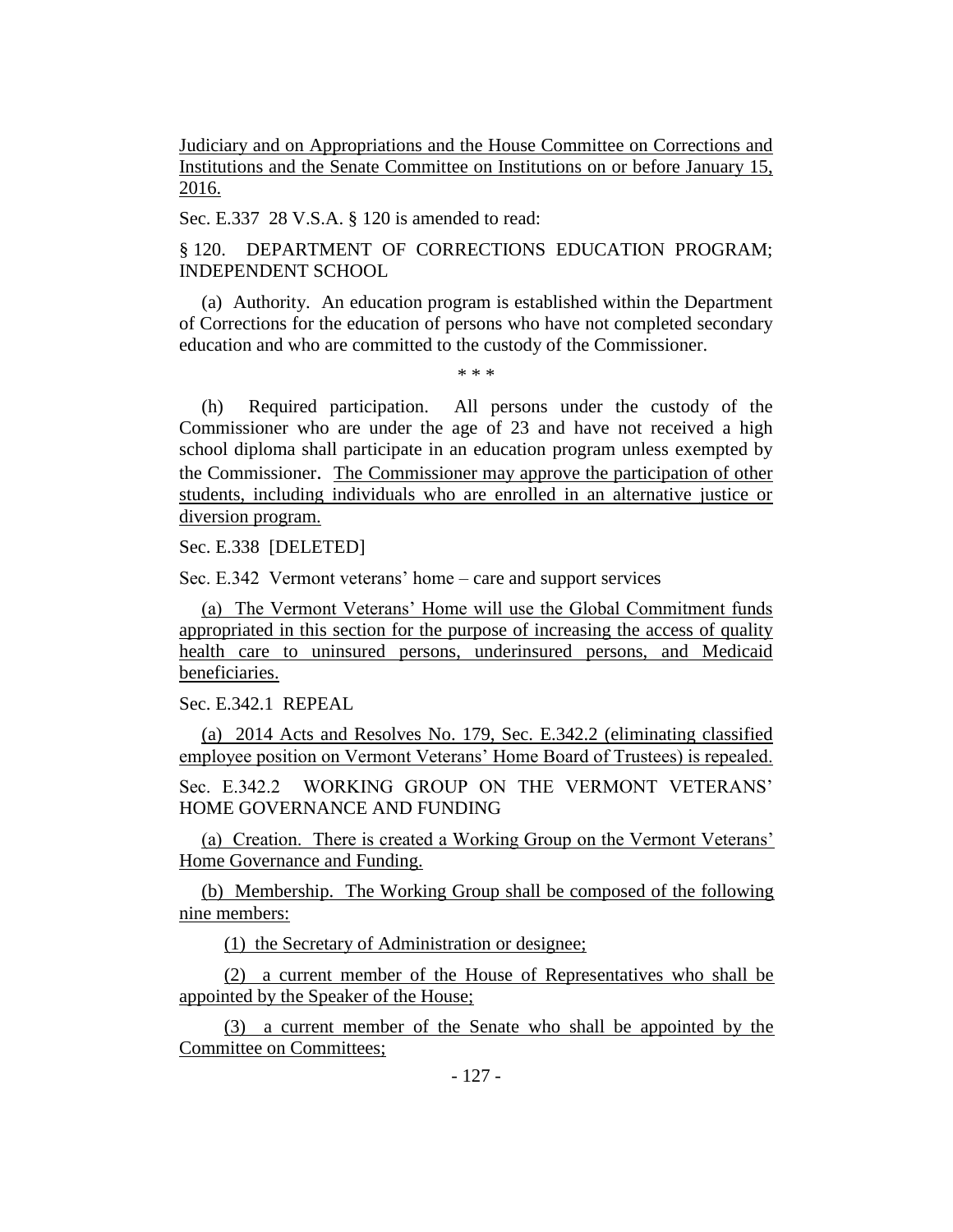(4) a member of the Vermont Veterans' Home Board of Trustees;

(5) the Chief Executive Officer of the Vermont Veterans' Home or designee;

(6) a classified employee of the Vermont Veterans' Home appointed by the Vermont State Employees Association;

(7) the Adjutant and Inspector General or designee;

(8) the Director of the White River Junction VA Medical Center or designee; and

(9) the Attorney General or designee.

(c) Powers and duties. The Working Group shall study solutions to the Vermont Veterans' Home's funding challenges. In particular, the Working Group shall:

(1) identify and undertake actions that seek to minimize the operational costs and maximize patient revenue and revenue from other sources that are consistent and compatible with the mission and operations of the Home;

(2) implement a routine review of patient acuity to ensure Medicaid reimbursement is at the maximum level possible;

(3) examine and evaluate alternatives to the current funding model for the Home;

(4) examine and evaluate alternative uses for the Home and its property that would benefit veterans; and

(5) examine and evaluate options for repurposing portions of the Home's facilities and property for alternative uses that would benefit veterans.

(d) The Working Group shall consult with the Vermont Congressional delegation.

(e) Assistance. The Working Group shall have the administrative, technical, and legal assistance of the Vermont Veterans' Home and the Vermont Office of Veterans' Affairs as necessary.

(f) Report. On or before January 15, 2016, the Working Group shall submit a report to the House Committees on Appropriations and on General, Housing and Military Affairs and the Senate Committees on Appropriations and on Government Operations with its findings.

(g) Meetings.

(1) The Administrator of the Vermont Veterans' Home shall call the first meeting of the Working Group to occur on or before July 15, 2015.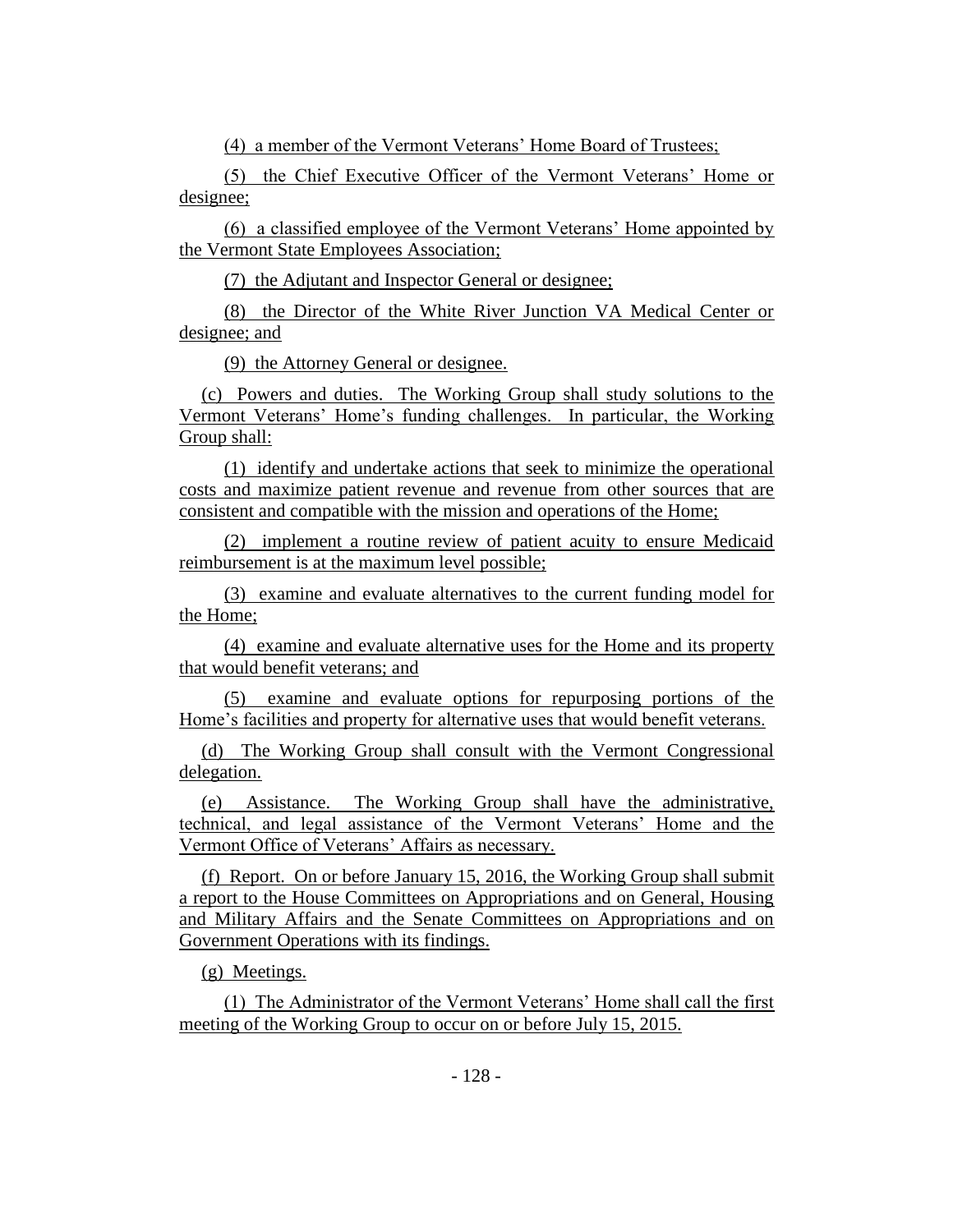(2) The Working Group shall select a chair from among its members at the first meeting.

(3) A majority of the membership shall constitute a quorum.

(4) The Working Group shall cease to exist on January 30, 2016.

(h) Reimbursement. For attendance at meetings during adjournment of the General Assembly, legislative members of the Working Group shall be entitled to per diem compensation and reimbursement of expenses pursuant to 2 V.S.A. § 406 for no more than six meetings.

Sec. E.342.3 VERMONT VETERANS' HOME; COST-EFFECTIVE STAFFING

(a) The current operating costs of the Vermont Veterans' Home exceed the upper payment level allowed by Medicaid; therefore, the facility is not eligible to receive reimbursement for the full cost of care for a Medicaid patient. In order to operate the Home in the most cost-effective manner, the governing Board and Chief Executive Officer of the Home are authorized to exercise their authority to hire and utilize part-time employees where such actions are necessary and appropriate, and help to bring the operating costs of the Home closer to the upper payment limit allowed by Medicaid.

Sec. E.345 Green mountain care board

(a) The Green Mountain Care Board shall use the Global Commitment Funds appropriated in this section to encourage the formation and maintenance of public-private partnerships in health care, including initiatives to support and improve the health care delivery system.

\* \* \* K–12 EDUCATION \* \* \*

Sec. E.500 Education – finance and administration

(a) The Global Commitment funds appropriated in this section for school health services, including school nurses, shall be used for the purpose of funding certain health-care-related projects. It is the goal of these projects to reduce the rate of uninsured or underinsured persons, or both, in Vermont and to increase the access of quality health care to uninsured persons, underinsured persons, and Medicaid beneficiaries.

Sec. E.500.1 2014 Acts and Resolves No. 179, Sec. E.500.1 is amended to read:

Sec. E.500.1 UNIFORM CHART OF ACCOUNTS COMPLETION, TRANSITION, TRAINING AND SUPPORT

(a) On or before June 30, 2015,  $\underline{A}$  GASB compliant Uniform Chart of Accounts and Financial Reporting requirements shall be established by the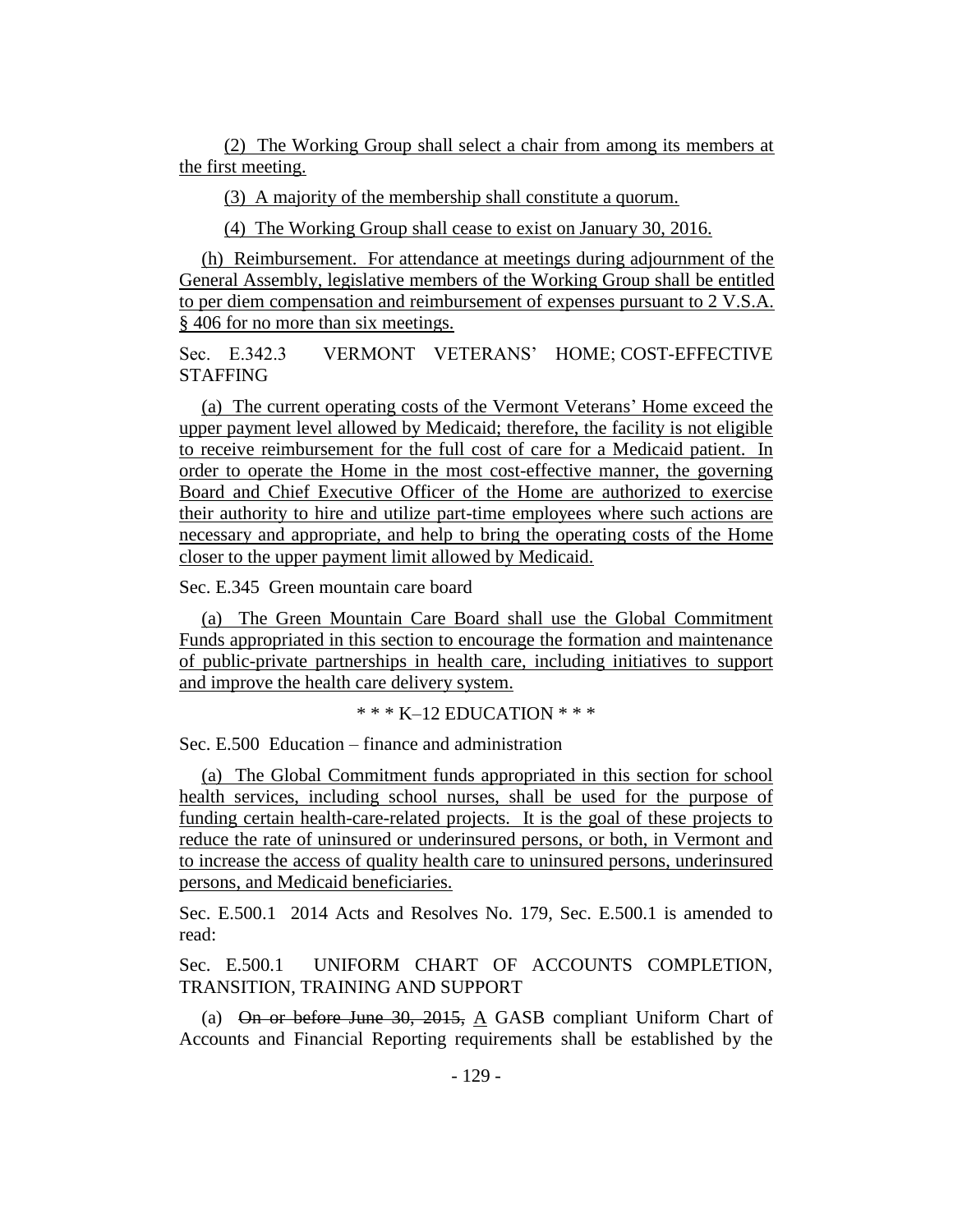Agency of Education which shall:

(1) be comprehensive in respect to compliance with federal funds reporting requirements; and

(2) provide the financial information necessary for State and local education decision makers in regard to specific program costs and evaluation of student outcomes results.

(b) The Agency of Education shall hire a contractor or contractors through the State's procurement process to assist them in the establishment and completion of the requirements of subsection (a) of this section. Contract deliverables shall include but not be limited to:

(1) a comprehensive accounting manual, with related business rules;

(2) specifications for school financial software; and

(3) a detailed transition and support plan that ensures local reporting entities required to record and report information consistent with requirements of subsection (a) of this section can fully comply on or before July 1, 2017 2019.

(c) the requirements of subsection (a) of this section shall be in effect by July 1, 2019.

Sec. E.502 Education – special education: formula grants

(a) Of the appropriation authorized in this section, and notwithstanding any other provision of law, an amount not to exceed \$3,646,521 shall be used by the Agency of Education in fiscal year 2016 as funding for 16 V.S.A. § 2967(b)(2)–(6). In distributing such funds, the Secretary shall not be limited by the restrictions contained within 16 V.S.A. § 2969(c) and (d). In addition to funding for 16 V.S.A.  $\S 2967(b)(2)–(6)$ , up to  $\S 181,438$  may be used by the Agency of Education for its participation in the higher education partnership plan.

Sec. E.503 Education – state-placed students

(a) The Independence Place Program of the Lund Family Center shall be considered a 24-hour residential program for the purposes of reimbursement of education costs.

Sec. E.504 Education – adult education and literacy

(a) Of this appropriation, \$3,225,000 from the Education Fund shall be distributed to school districts for reimbursement of high school completion services pursuant to 16 V.S.A. § 1049a(c). Notwithstanding 16 V.S.A. § 4025(b), of this Education Fund appropriation, the amount of: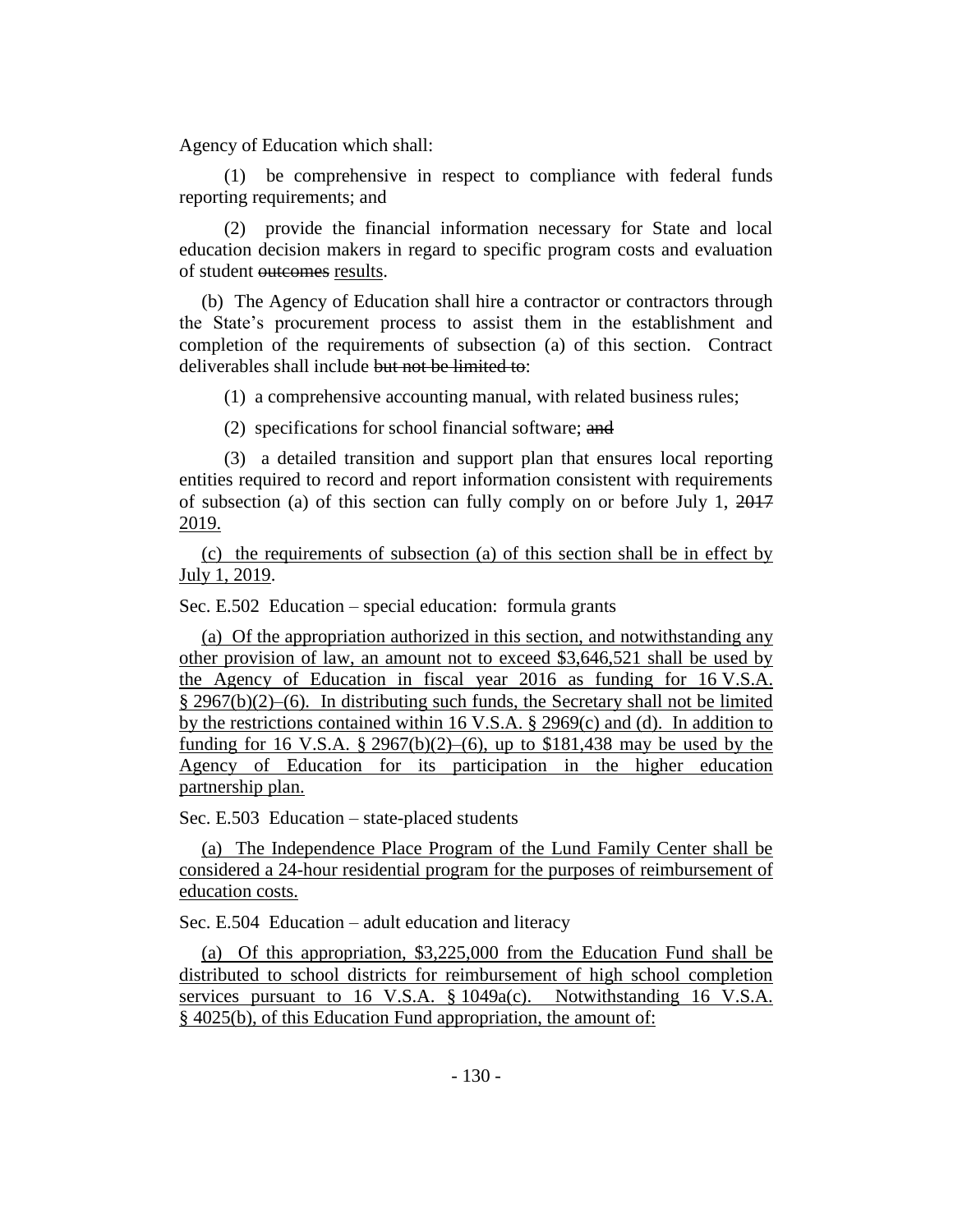(1) \$600,000 is available for dual enrollment programs consistent with 16 V.S.A. § 944(f)(2), and the amount of \$25,000 is available for use pursuant to Sec. E.605.1 of this act; and

(2) \$100,000 is available to support the Vermont Virtual Learning Collaborative at the River Valley Regional Technical Center School District.

Sec. E.504.1 16 V.S.A. § 944 is amended to read:

§ 944. DUAL ENROLLMENT PROGRAM

\* \* \*

(f) Tuition and funding

(1) Tuition shall be paid to public postsecondary institutions in Vermont as follows:

(A) For any course for which the postsecondary institution pays the instructor, the student's school district of residence shall pay tuition shall be paid to the postsecondary institution in an amount equal to the tuition rate charged by the Community College of Vermont (CCV) at the time the dual enrollment course is offered; provided however, that tuition paid to CCV under this subdivision (A) shall be in an amount equal to 90 percent of the CCV rate.

(B) For any course that is taught by an instructor who is paid as part of employment by a secondary school, the student's school district of residence shall pay tuition shall be paid to the postsecondary institution in an amount equal to 20 percent of the tuition rate charged by the Community College of Vermont at the time the dual enrollment course is offered.

(2) Notwithstanding subdivision (1) of this subsection requiring the district of residence to pay tuition, the The State shall pay 50 percent of the tuition owed to public postsecondary institutions under subdivision (1)(A) of this subsection from the Next Generation Initiative Fund created in section 2887 of this title; provided, however, that the total amount paid by the State in any fiscal year shall not exceed the total amount of General Fund dollars the General Assembly appropriated from the Fund in that year for dual enrollment purposes plus any balance carried forward from the previous fiscal year; and further provided that, notwithstanding subdivision (b)(2) of this section, the cumulative amount to be paid by school districts under subdivision  $(1)(A)$  in any fiscal year shall not exceed the amount available to be paid by General Fund dollars in that year, and 50 percent from funds appropriated from the Education Fund, notwithstanding subsection 4025(b) of this title.

\* \* \*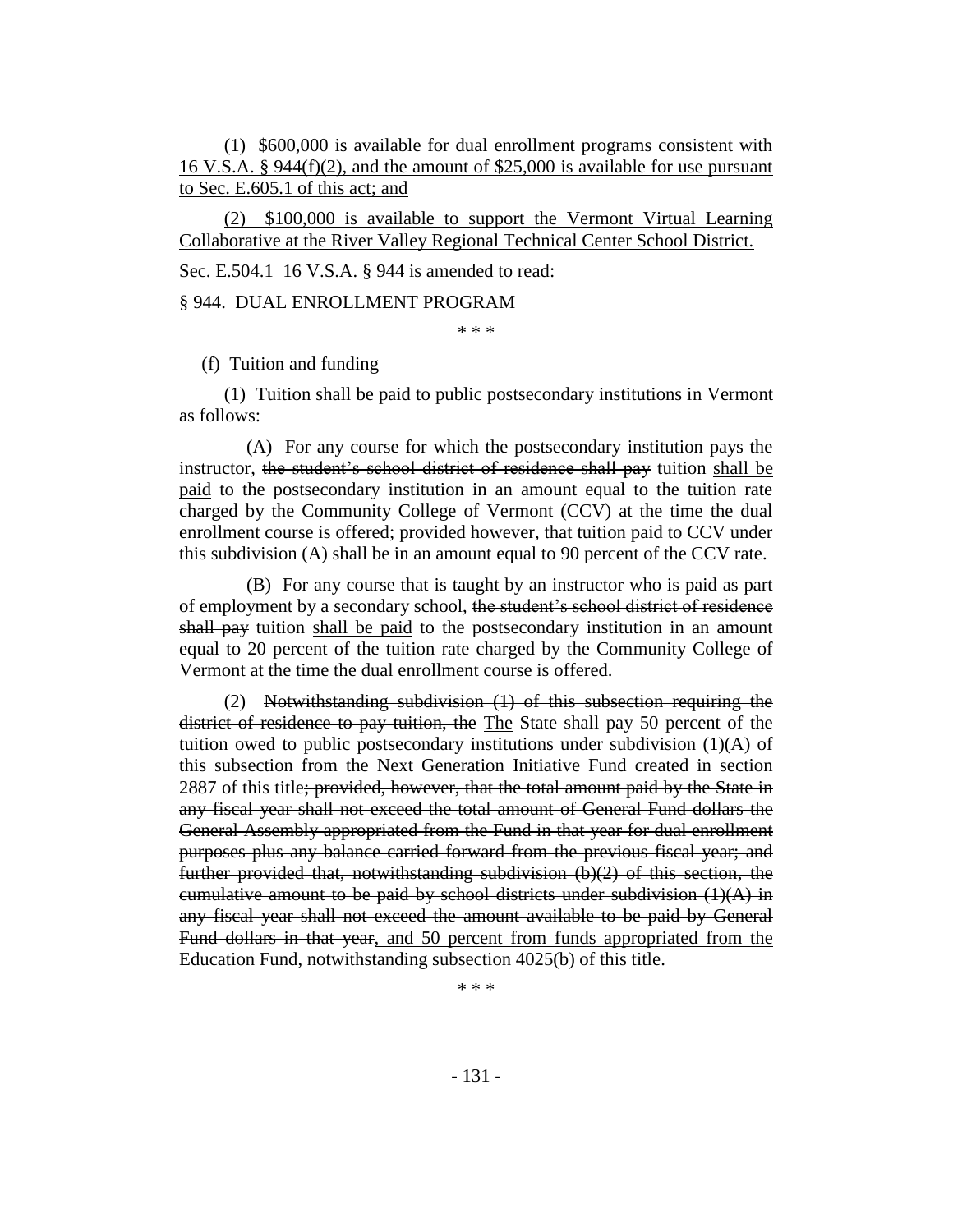Sec. E.512 Education – Act 117 cost containment

(a) Notwithstanding any other provision of law, expenditures made from this section shall be counted under 16 V.S.A.  $\S$  2967(b) as part of the State's 60 percent of the statewide total special education expenditures of funds which are not derived from federal sources.

Sec. E.513 Appropriation and transfer to education fund

(a) Pursuant to Sec. B.513 and 16 V.S.A.  $\S$  4025(a)(2), there is appropriated in fiscal year 2016 from the General Fund for transfer to the Education Fund the amount of \$303,343,381.

### Sec. E.513.1 DISTRICT SPENDING ADJUSTMENT

(a) In fiscal years 2017 and 2018 only, the district spending adjustment under 32 V.S.A. § 5401(13) shall be calculated without any addition for excess spending for a regional education district (RED) or any other district eligible to receive RED incentives pursuant to 2010 Acts and Resolves No. 153, as amended by 2012 Acts and Resolves No. 156 and 2013 Acts and Resolves No. 56, that begins operation on July 1, 2015 (fiscal year 2016).

Sec. E.514 State teachers' retirement system

(a) In accordance with 16 V.S.A.  $\S$  1944(g)(2), the annual contribution to the State Teachers' Retirement System (STRS) shall be \$76,102,909, of which \$73,102,909 shall be the State's contribution and \$3,000,000 shall be contributed from local school systems or educational entities pursuant to 16 V.S.A. § 1944c .

(b) In accordance with 16 V.S.A.  $\S$  1944(c)(2), of the annual contribution of \$76,102,909, \$10,384,106 is the "normal contribution," and \$65,718,803 is the "accrued liability contribution."

Sec. E.515 Retired teachers' health care and medical benefits

(a) In accordance with 16 V.S.A. § 1944b(b)(2), \$15,576,468 will be contributed to the Retired Teachers' Health and Medical Benefits plan.

\* \* \* HIGHER EDUCATION \* \* \*

Sec. E.600 University of Vermont

(a) The Commissioner of Finance and Management shall issue warrants to pay one-twelfth of this appropriation to the University of Vermont on or about the 15th day of each calendar month of the year.

(b) Of this appropriation, \$380,326 shall be transferred to EPSCoR (Experimental Program to Stimulate Competitive Research) for the purpose of complying with State matching fund requirements necessary for the receipt of available federal or private funds, or both.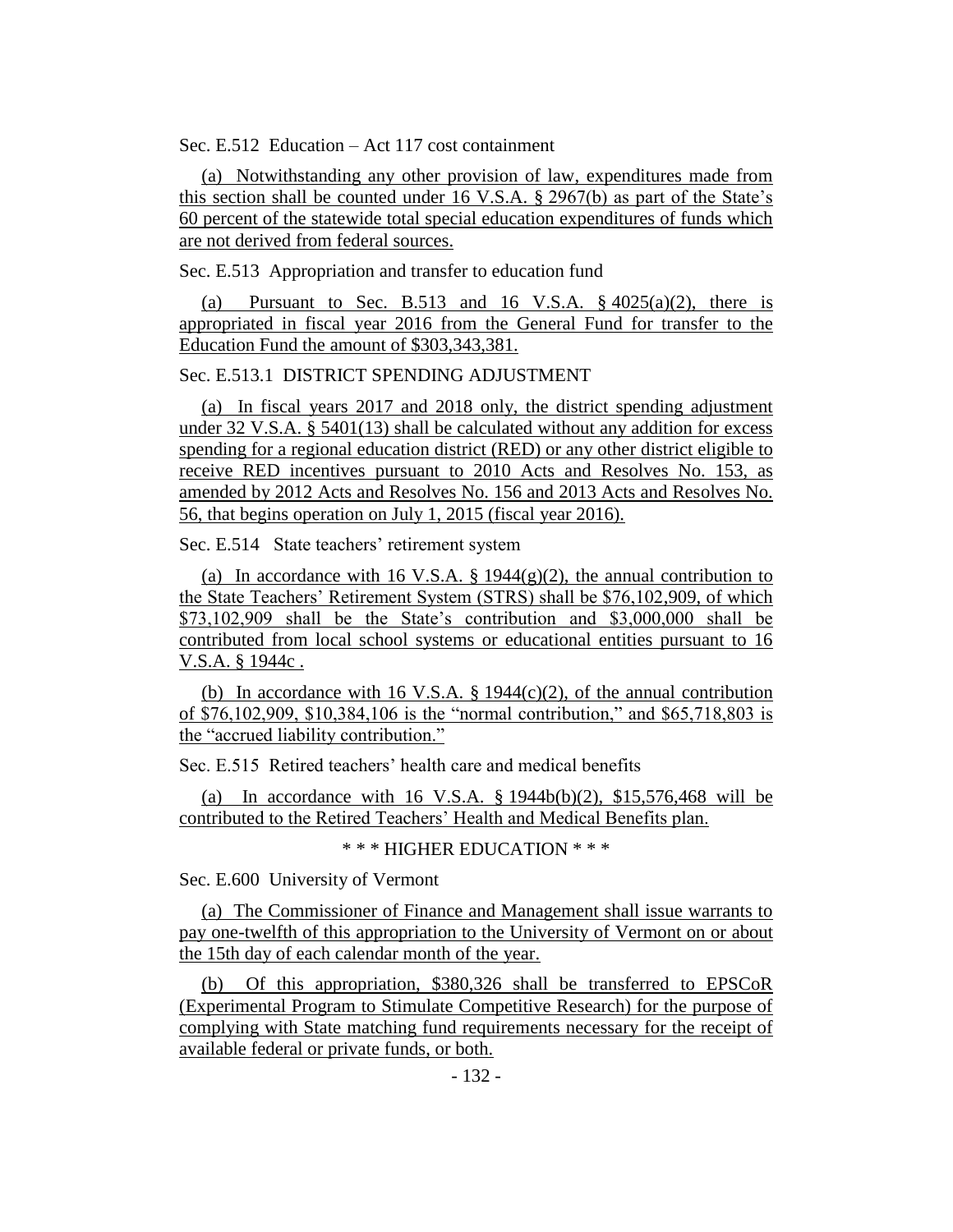(c) If Global Commitment fund monies are unavailable, the total grant funding for the University of Vermont shall be maintained through the General Fund or other State funding sources.

(d) The University of Vermont will use the Global Commitment funds appropriated in this section to support Vermont physician training. The University of Vermont prepares students, both Vermonters and out-of-state, and awards approximately 100 medical degrees annually. Graduates of this program, currently representing a significant number of physicians practicing in Vermont, deliver high quality health care services to Medicaid beneficiaries and to the uninsured or underinsured persons, or both, in Vermont and across the nation.

Sec. E.602 Vermont state colleges

(a) The Commissioner of Finance and Management shall issue warrants to pay one-twelfth of this appropriation to the Vermont State Colleges on or about the 15th day of each calendar month of the year.

(b) Of this appropriation, \$427,898 shall be transferred to the Vermont Manufacturing Extension Center for the purpose of complying with State matching fund requirements necessary for the receipt of available federal or private funds, or both.

# Sec. E.602.1 VERMONT INTERACTIVE TECHNOLOGIES; WORKING GROUP; REPORT

(a) Creation. There is created a Vermont Interactive Technologies (VIT) working group to study and make findings and recommendations regarding VIT and its future; specifically, how VIT's organization or assets, or both, should be used to best meet the needs of the Vermont public. The working group shall be composed of the following members:

(1) A representative of Vermont Interactive Technologies;

(2) The Secretary of Administration or designee;

(3) The Commissioner of Public Service or designee;

(4) The Secretary of Commerce and Community Development or designee;

(5) The Commissioner of Labor or designee;

(6) A representative of Vermont State Colleges;

(7) A representative of Vermont Access Network;

(8) A representative of the Vermont Council on Rural Development;

(9) A representative of the Department of Libraries;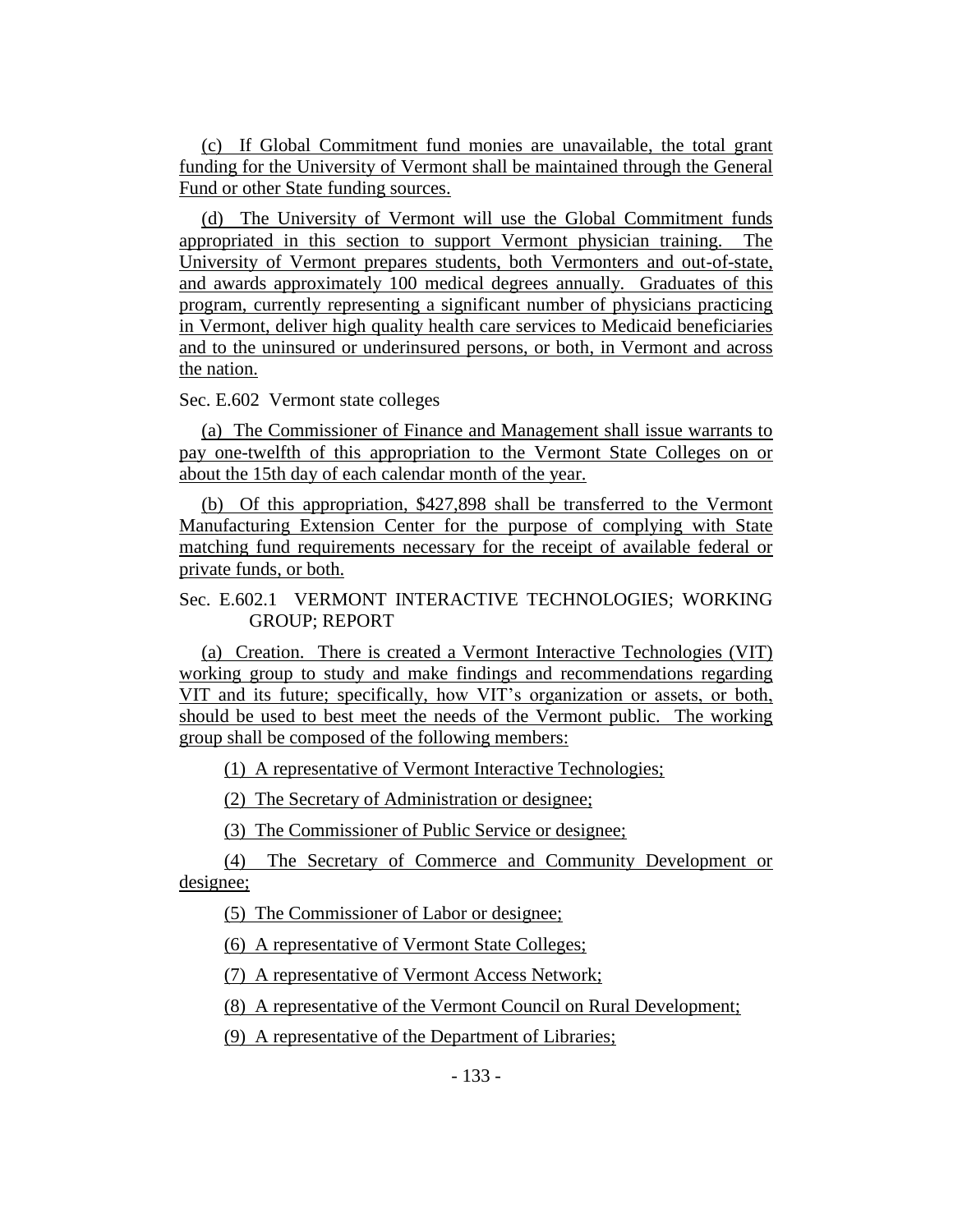(10) A member of the General Assembly jointly appointed by the Speaker of the House and the President Pro Tempore of the Senate.

(b) Powers and duties. The working group shall study VIT, including the following:

(1) the financial investments made in VIT since its inception;

(2) an inventory of VIT assets;

(3) any Vermont State Colleges (VSC) plans to develop and operate its own network, and the effect on VIT;

(4) an analysis of the primary users of VIT and how best their needs can continue to be met, whether through VIT or another entity;

(5) if VIT is to dissolve, the ownership, management, and operations related to its assets.

(c) Assistance. The VIT working group shall have the administrative, technical, and legal assistance of the Office of the Legislative Council and the Joint Fiscal Office.

(d) Report. On or before October 1, 2015, the working group shall submit a written report to the General Assembly with its findings and recommendations for legislative action regarding VIT.

(e) Meetings.

(1) The Secretary of Administration or designee shall call the first meeting of the working group.

(2) The working group shall select a chair from among its members at the first meeting.

(3) A majority of the membership shall constitute a quorum.

(4) The working group may meet up to six times.

(5) The working group shall cease to exist on December 1, 2015.

(f) Reimbursement.

(1) For attendance at meetings during adjournment of the General Assembly, legislative members of the working group shall be entitled to per diem compensation and reimbursement of expenses pursuant to 2 V.S.A. § 406.

(2) Other members of the working group who are not employees of the State of Vermont and who are not otherwise compensated or reimbursed for their attendance shall be entitled to compensation and reimbursement of expenses pursuant to 32 V.S.A. § 1010.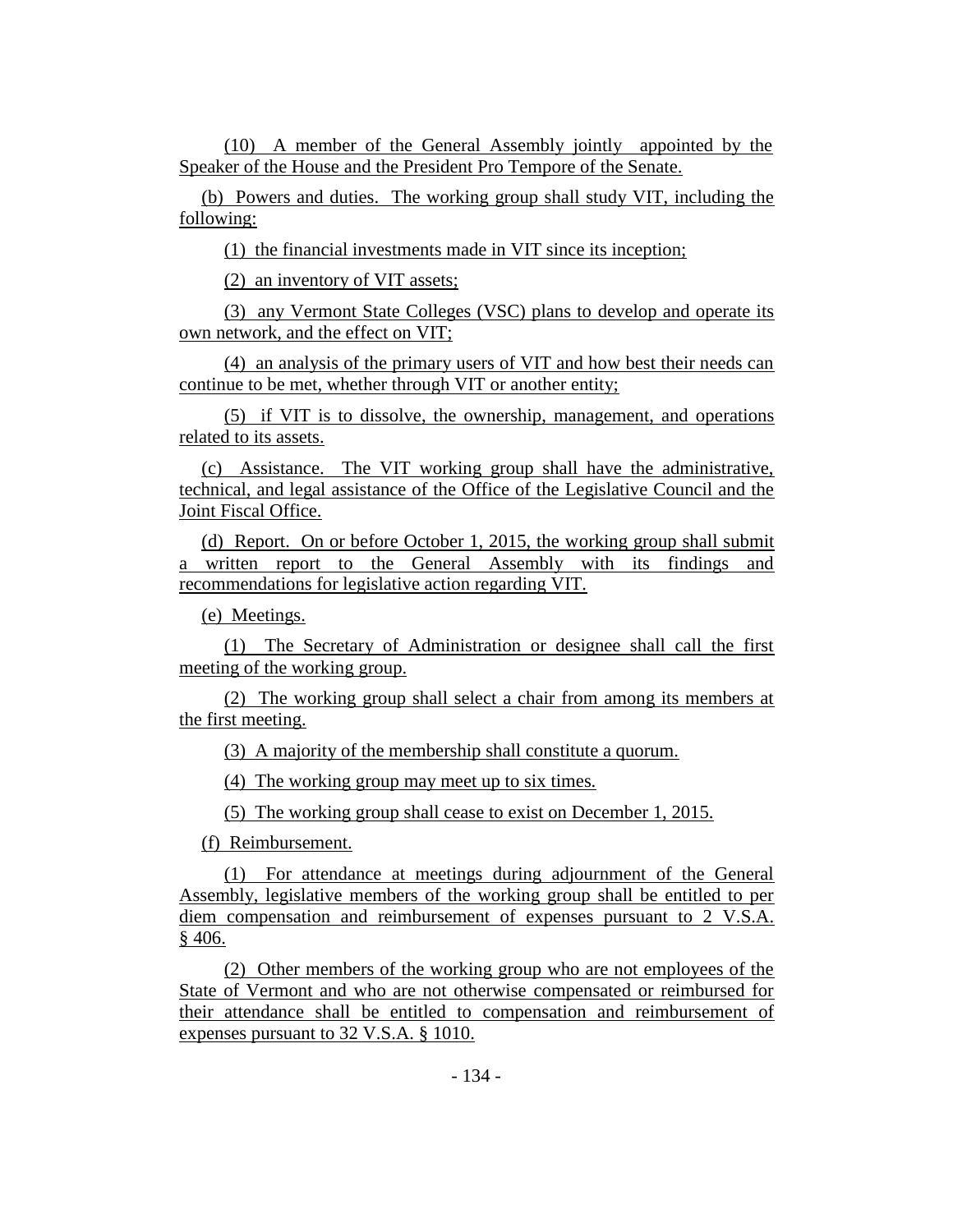Sec. E.603 Vermont state colleges – allied health

(a) If Global Commitment fund monies are unavailable, the total grant funding for the Vermont State Colleges shall be maintained through the General Fund or other State funding sources.

(b) The Vermont State Colleges shall use the Global Commitment funds appropriated in this section to support the dental hygiene, respiratory therapy, and nursing programs which graduate approximately 315 health care providers annually. These graduates deliver direct, high quality health care services to Medicaid beneficiaries or uninsured or underinsured persons, or both.

Sec. E.605 Vermont student assistance corporation

(a) Of this appropriation, \$25,000 is appropriated from the General Fund to the Vermont Student Assistance Corporation to be deposited into the Trust Fund established in 16 V.S.A. § 2845.

(b) Except as provided in subsections (a) and (d) of this section, not less than 93 percent of this appropriation shall be used for direct student aid.

(c) Funds available to the Vermont Student Assistance Corporation pursuant to Sec. E.215(a) of this act shall be used for the purposes of 16 V.S.A. § 2856. Any unexpended funds from this allocation shall carry forward for this purpose.

(d) Of this appropriation, not more than \$100,000 may be used by the Vermont Student Assistance Corporation for a student aspirational pilot initiative to serve one or more high schools.

Sec. E.605.1 NEED-BASED STIPEND FOR DUAL ENROLLMENT AND EARLY COLLEGE STUDENTS

(a) The sum of \$50,000 shall be transferred to the Vermont Student Assistance Corporation (VSAC) as follows:

(1)  $$25,000$  from Sec. B.1100(a)(3)(C) (Next Generation funds appropriated for dual enrollment and need based stipend purposes).

(2) \$25,000 from Sec. E.504(a) (adult education and literacy funds appropriated for dual enrollment and need based stipend purposes).

(b) The sums transferred to VSAC in this section shall be used to fund a flat-rate, need-based stipend or voucher program for financially needy students enrolled in a dual enrollment course pursuant to 16 V.S.A. § 944 or in early college pursuant to 16 V.S.A. § 4011(e) to be used for the purchase of books, cost of transportation, and payment of fees. VSAC shall establish the criteria for program eligibility. Funds shall be granted to eligible students on a first-come, first-served basis until funds are depleted.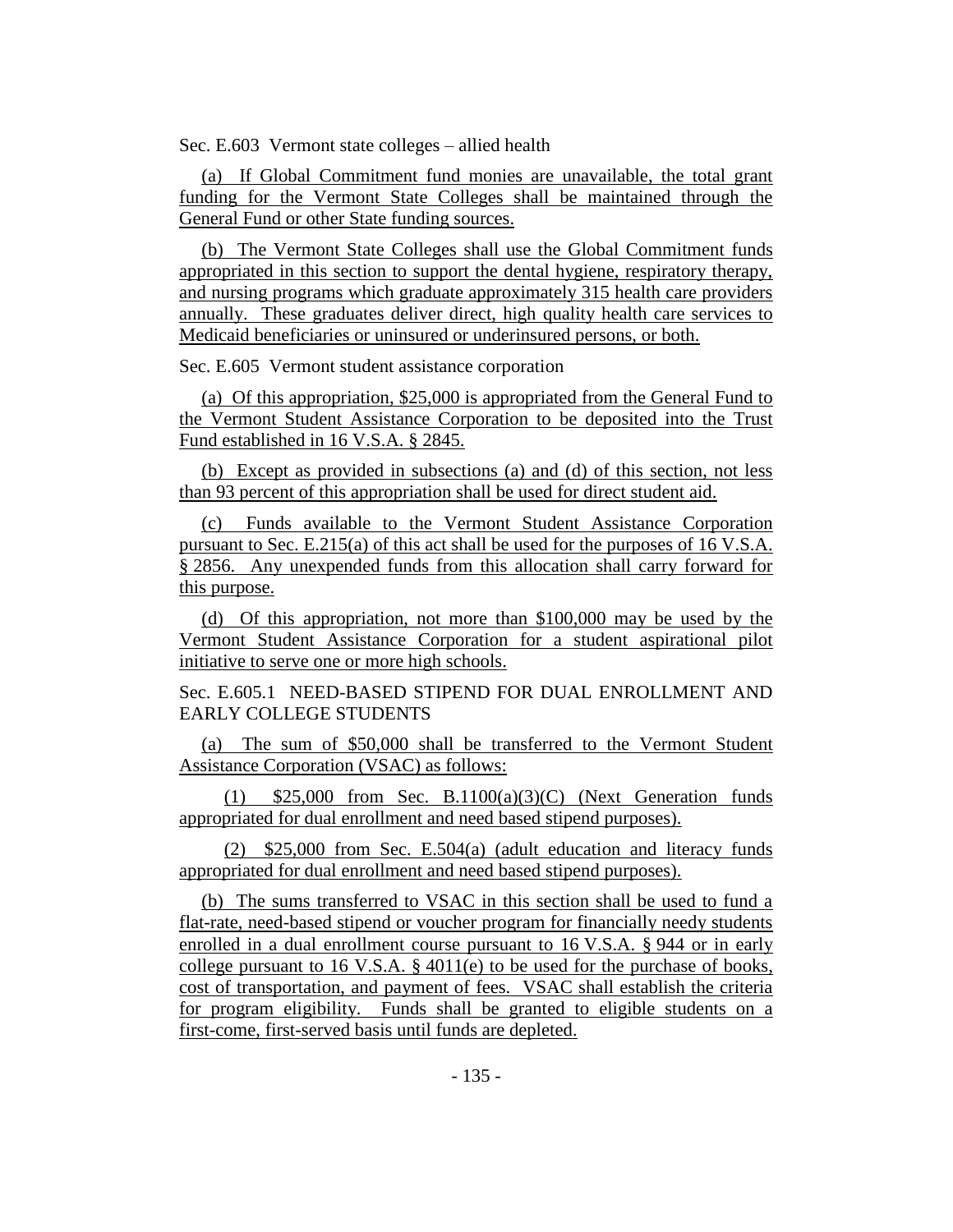(c) VSAC shall report on the program to the House and Senate Committees on Education and on Appropriations on or before January 15, 2016.

Sec. E.608 STATE FUNDING FOR HIGHER EDUCATION; STUDY AND PROPOSAL; PREKINDERGARTEN–16 COUNCIL

(a) The Secretary of Administration and those members of the Prekindergarten–16 Council identified in 16 V.S.A. § 2905(d) who, with the Secretary, are charged with performing duties relating to the Higher Education Endowment Trust Fund shall develop a proposal by which a portion of State funding for the Vermont State Colleges and the University of Vermont would be allocated based upon nationally recognized and established performance measures, including:

(1) retention and four-year graduation rates;

(2) number of both graduate and undergraduate degrees awarded;

(3) actual cost of instruction;

(4) cost of attendance after all non-loan financial aid;

(5) average amount of financial aid awarded; and

(6) average debt upon graduation for Vermont students;

(b) In addition to the nationally recognized and established results-based performance measures, the Council's proposal shall consider the following:

(1) the number of first generation and socioeconomically disadvantaged students earning a degree from each institution; and

(2) the number of students enrolled in and completing programs identified as important to Vermont's economy pursuant to 16 V.S.A. § 2888(b) (Vermont Strong Loan Forgiveness Program).

(c) The individuals identified in subsection (a) of this section shall meet no more than three times. On or before December 15, 2015, they shall present an results based funding proposal to the Governor and General Assembly together with any legislative changes necessary to implement the proposal.

\* \* \* NATURAL RESOURCES \* \* \*

Sec. E.701 AGENCY OF NATURAL RESOURCES PAYMENT IN LIEU OF TAXES

(a) Moratorium on valuation basis for payment amount. For the purpose of payments in lieu of taxes to municipalities in fiscal year 2016, lands held by the Agency of Natural Resources (ANR) and subject to the provisions of 32 V.S.A. § 3708(a)(1) shall be appraised at the fair market value of the land in fiscal year 2014, as was then certified by the Director of Property Valuation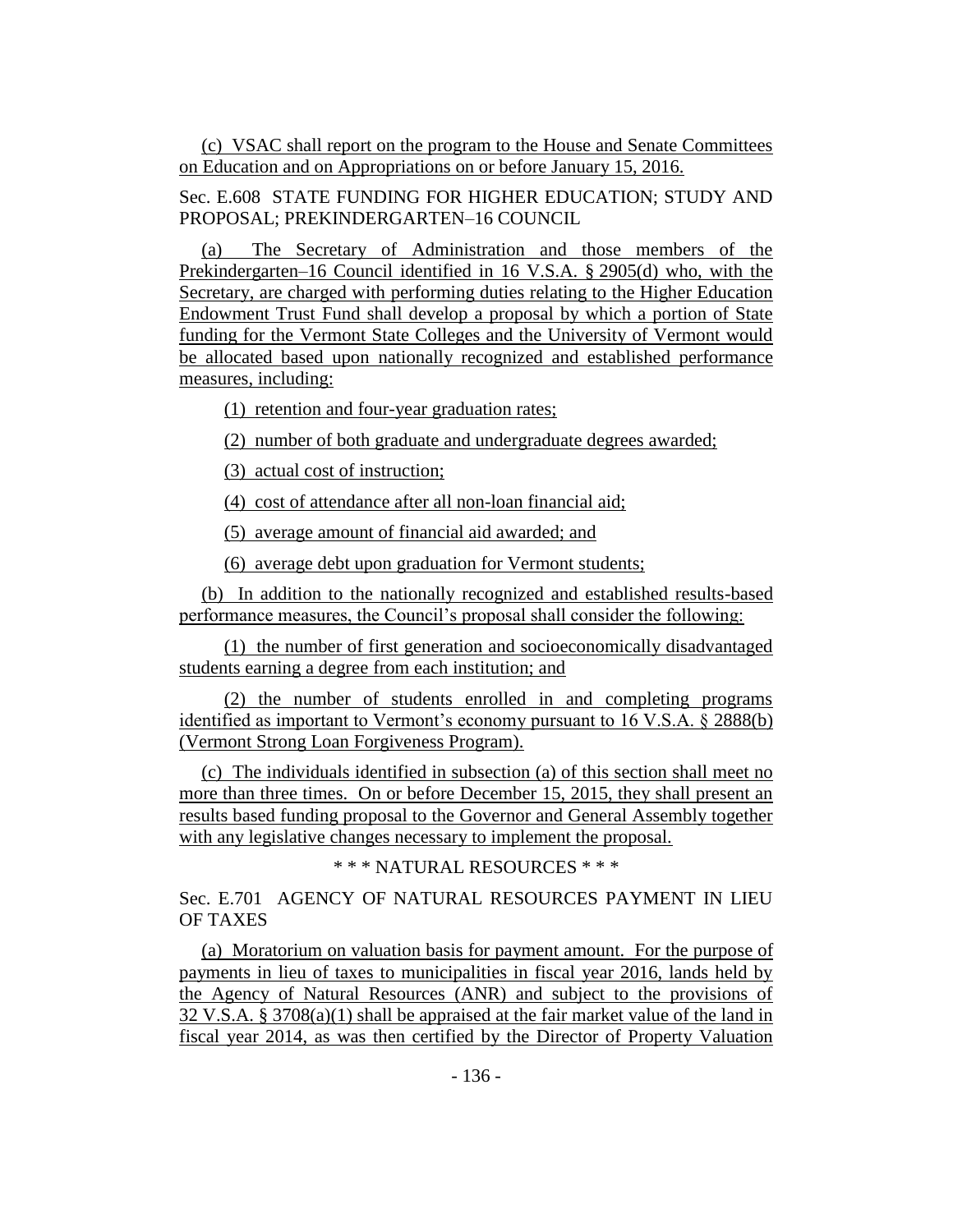and Review, provided that in fiscal year 2016, the payment in lieu of taxes on account of such lands held by ANR shall be calculated and paid at 102 percent of the amount of the payments paid in fiscal year 2014. For lands held by ANR and subject to the provisions of 32 V.S.A. § 3708(a)(2), payments in lieu of taxes to municipalities in fiscal year 2016 shall be made as specified in 32 V.S.A. § 3708(a)(2). Payments in fiscal year 2016 with respect to parcels acquired or reconfigured after April 1, 2014 shall be based on values established using the methodology used to value the properties owned by ANR as valued in fiscal year 2014.

(b) Appeals of appraisal. During the moratorium established under subsection (a) of this section, there shall be no right, in fiscal year 2016, for a municipality to appeal the appraised values of ANR lands certified by the Director of Property Valuation and Review in fiscal year 2014.

(c) Repeal. This section shall be repealed on July 1, 2016.

Sec. E.701.1 32 V.S.A. § 3708 is amended to read:

§ 3708. PAYMENTS IN LIEU OF TAXES FOR LANDS HELD BY THE AGENCY OF NATURAL RESOURCES

(a) All ANR land, excluding buildings or other improvements thereon, shall be appraised at fair market value by the Director of Property Valuation and Review and listed separately in the grand list of the town in which it is located. Annually, the State shall pay to each municipality an amount which is the lesser of:

(1) one 0.5 percent of the Director's appraisal value for the current year for ANR land; or

(2) one percent of the current year use value of ANR land enrolled by the Agency of Natural Resources in the Use Value Appraisal Program under chapter 124 of this title before January 1999; except that no municipality shall receive in any taxable year a State payment in lieu of property taxes for ANR land in an amount less than it received in the fiscal year 1980.

Sec. E.701.2 PAYMENT IN LIEU OF TAXES FOR AGENCY OF NATURAL RESOURCES LANDS IN FISCAL YEARS 2017 AND 2018

\* \* \*

(a) Notwithstanding the requirements of 32 V.S.A. § 3708 to the contrary, for purposes of payment in lieu of taxes (PILOT) for lands held by the Agency of Natural Resources, the State shall pay to each municipality:

(1) in fiscal year 2017, the PILOT amount received by the municipality in fiscal year 2016 plus or minus one-third of the difference between the PILOT amount the municipality received in fiscal year 2016 and the PILOT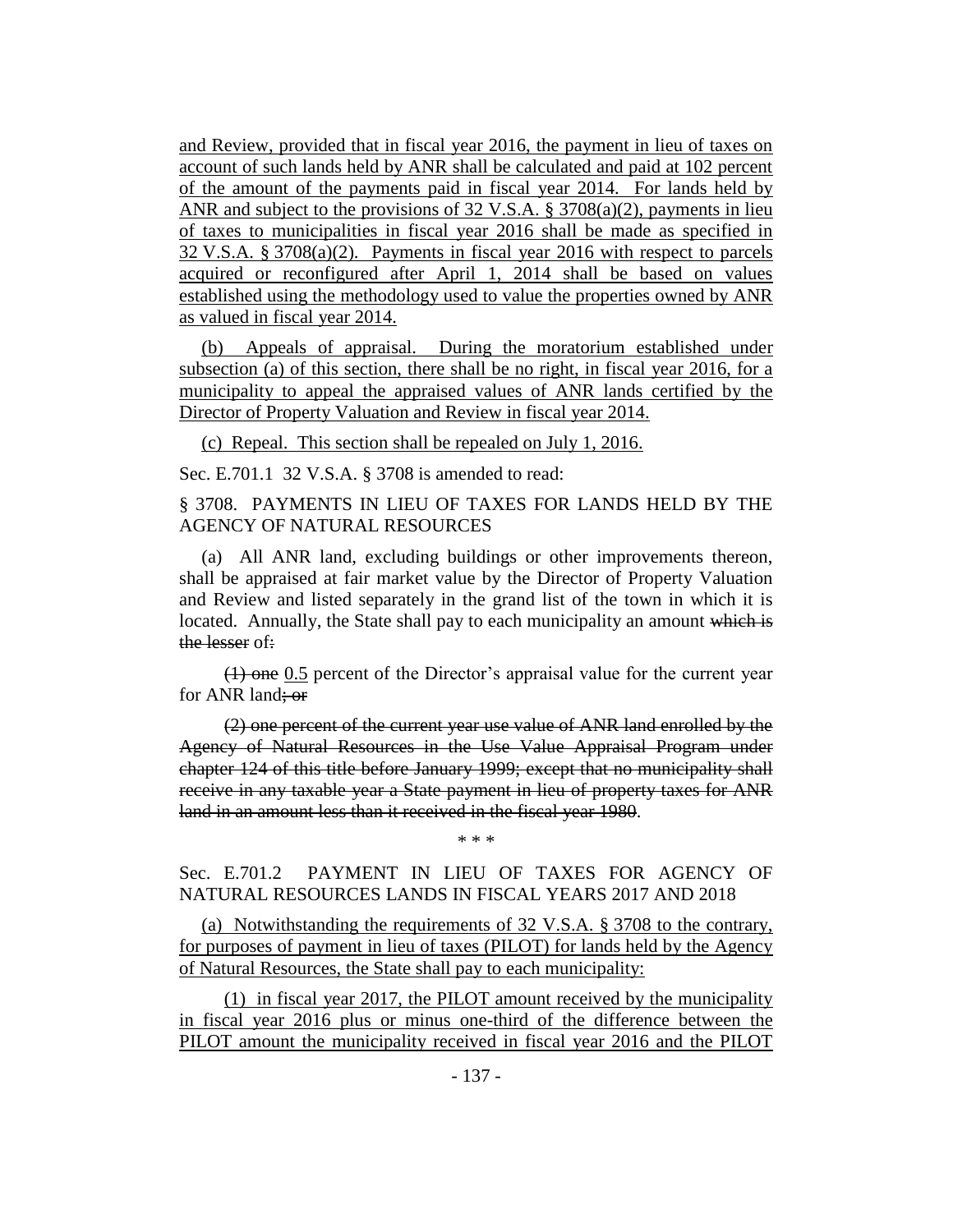amount the municipality would receive under 32 V.S.A. § 3708, as amended by Sec. E.701.1 of this act; and

(2) in fiscal year 2018, the PILOT amount received by the municipality in fiscal year 2016 plus or minus two-thirds of the difference between the PILOT amount the municipality received in fiscal year 2016 and the PILOT amount the municipality would receive under 32 V.S.A. § 3708, as amended by Sec. E.701.1 of this act.

(b) If the Agency of Natural Resources acquires land in a municipality after April 1, 2015, the State shall make a PILOT payment on the newly acquired land to the municipality under Sec. E.701.1 of this act, and the newly acquired land shall not be subject to this section.

Sec. E.701.3 AGENCY OF NATURAL RESOURCES; REPORT ON PAYMENT IN LIEU OF TAXES

(a) On or before November 30, 2015, the Agency of Natural Resources, the Division of Property Valuation and Review (PVR), and the Joint Fiscal Office, after consultation with the Vermont League of Cities and Towns, shall submit to the House and Senate Committees on Appropriations and on Natural Resources and Energy a report regarding payment in lieu of taxes (PILOT) for lands held by the Agency of Natural Resources (ANR lands). The report shall recommend:

(1) whether and how the PILOT requirements for ANR lands set forth in 32 V.S.A. § 3708, as amended by section E.701.1 of this act, should be further amended; and

(2) methods to facilitate in the transition of municipalities from the existing funding PILOT formula for ANR lands to the requirements of 32 V.S.A. § 3708, as amended by Sec. E.701.1, or to the alternative PILOT formula recommended under subdivision (1) of this subsection.

(b) In developing the recommendations required of this section, the Agency of Natural Resources may recommend revisions to requirements or criteria for calculation of the PILOT payment for ANR lands, including the definition of "parcel" for ANR lands PILOT purposes, the amount of ANR lands in the municipality in comparison to other municipalities, including the impact of large acquisitions (greater than 1,000 acres) made within the past three years and the degree of public use of the ANR lands in comparison to ANR lands in other municipalities.

(c) Any unexpended appropriations in the ANR lands PILOT program in fiscal years 2016 through 2019 shall be carried forward for expenditure for implementation of transition recommendations resulting from the report required this section.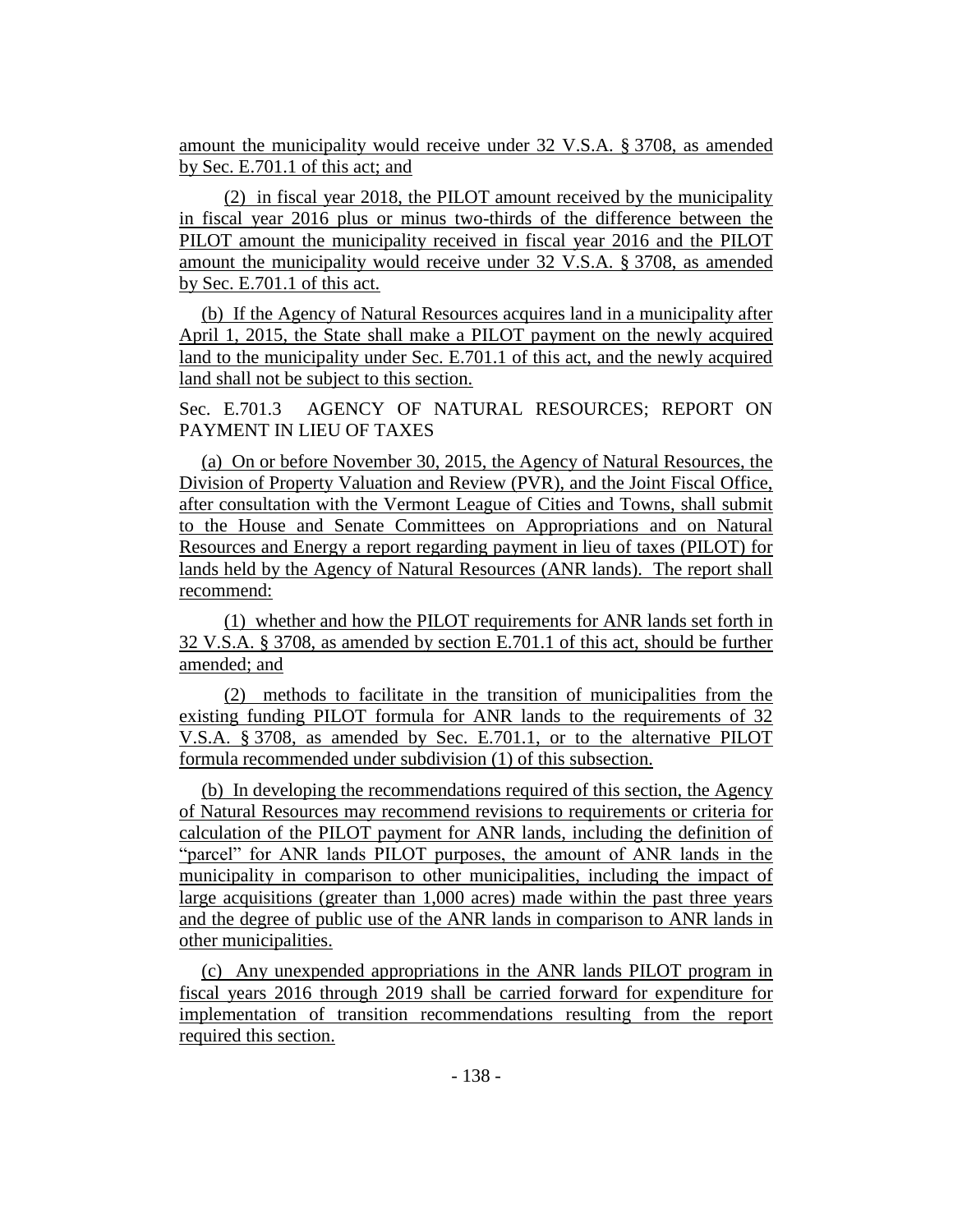Sec. E.704 Forests, parks and recreation - forestry

(a) This Special Fund appropriation shall be authorized, notwithstanding the provisions of 3 V.S.A.  $\S$  2807(c)(2).

Sec. E.706 Forests, parks and recreation – lands administration

(a) This Special Fund appropriation shall be authorized, notwithstanding the provisions of  $3$  V.S.A.  $\S 2807(c)(2)$ .

Sec. E.713 [DELETED]

\* \* \* COMMERCE AND COMMUNITY DEVELOPMENT \* \* \*

Sec. E.800 VERMONT STRONG SCHOLARSHIPS PROGRAM

(a) No financial commitments shall be made to potential recipients of the Vermont Strong program under 16 V.S.A. § 2888 until sufficient funds to meet those commitments are appropriated to or deposited into the Vermont Strong Scholars Fund created by 16 V.S.A.  $\S$  2888(d)(1)(A)(i).

Sec. E.802 REPEAL

(a) 3 V.S.A. § 2471c (Office of Creative Economy) is repealed.

Sec. E.804 Community development block grants

(a) Community Development Block Grants shall carry forward until expended.

Sec. E.805 24 V.S.A. § 2796 is amended to read:

§ 2796. DOWNTOWN TRANSPORTATION AND RELATED CAPITAL IMPROVEMENT FUND

(a) There is created a downtown transportation and related capital improvement fund Downtown Transportation and Related Capital Improvement Fund, to be also known as the fund Fund, which shall be a special fund created under 32 V.S.A. chapter 7, subchapter 5 of chapter 7 of Title 32, to be administered by the Vermont downtown development board Downtown Development Board in accordance with this chapter to aid municipalities with designated downtown districts in financing capital transportation and related improvement projects to support economic development.

\* \* \*

(c) Any municipality with a designated downtown development district may apply to the Vermont downtown development board Downtown Development Board for financial assistance from the fund Fund for capital transportation and related improvement projects within or serving the district. The board Board may award to any municipality grants in amounts not to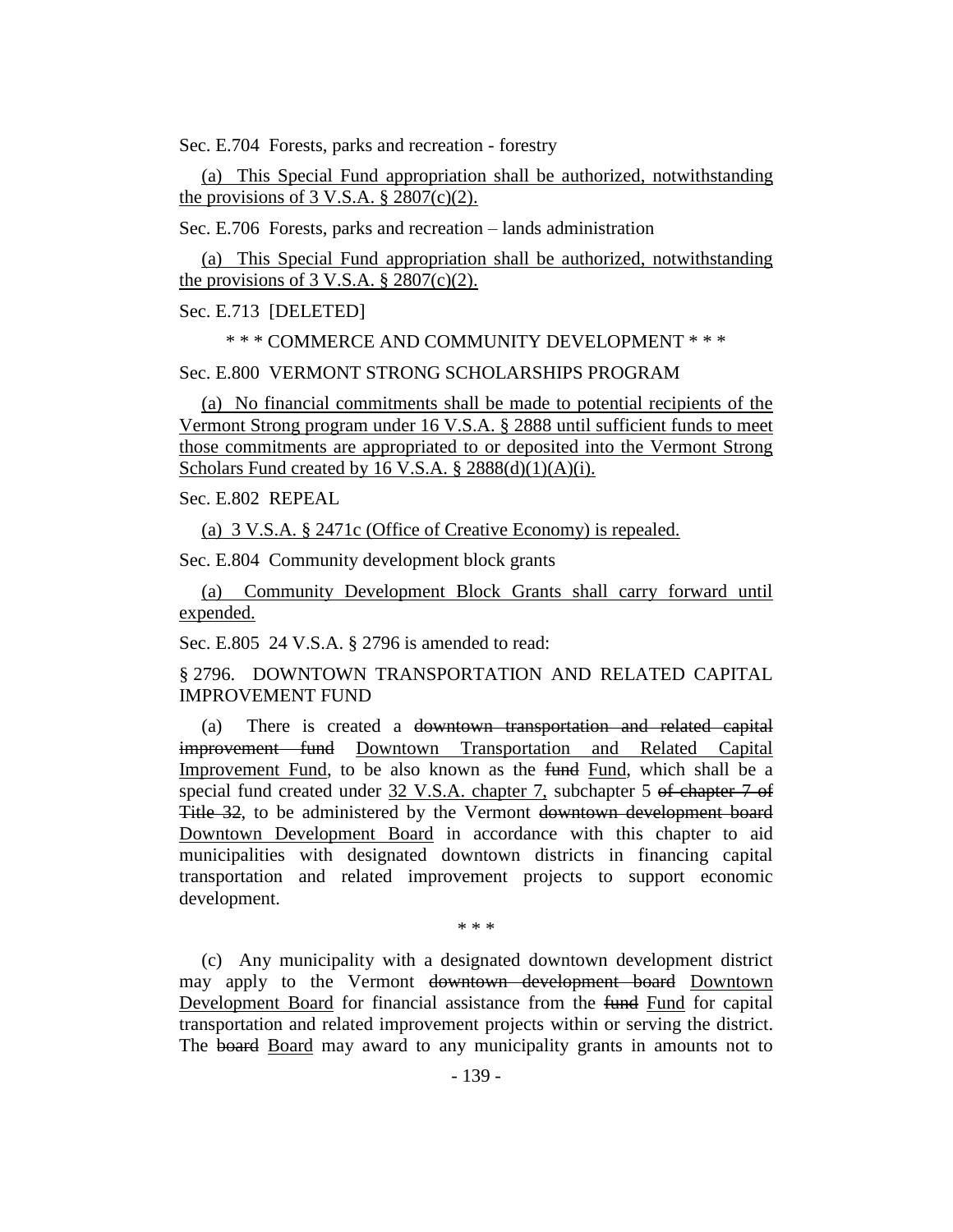exceed \$250,000.00 annually, loans, or loan guarantees for financing capital transportation projects, including but not limited to construction or alteration of roads and highways, parking facilities, and rail or bus facilities or equipment, or for the underground relocation of electric utility, cable and telecommunications lines, but shall not include assistance for operating costs. Grants awarded by the board Board shall not exceed 50 80 percent of the overall cost of the project. The approval of the board Board may be conditioned upon the repayment to the fund Fund of some or all of the amount of a loan or other financial benefits and such repayment may be from local taxes, fees, or other local revenues sources. The board Board shall consider geographical distribution in awarding the resources of the fund Fund.

(d) Each fiscal year, \$40,000.00 of the fund The Fund shall be available to the department of housing and community affairs Department of Housing and Community Development for the reasonable and necessary costs of administering the fund Fund. The amount projected to be spent on administration shall be included in the Department's fiscal year budget presentations to the General Assembly.

Sec. E.806 [DELETED]

#### \* \* \* TRANSPORTATION \* \* \*

Sec. E.900 19 V.S.A. § 11a is amended to read:

§ 11a. TRANSPORTATION FUNDS APPROPRIATED FOR THE DEPARTMENT OF PUBLIC SAFETY

No transportation funds shall be appropriated for the support of government other than for the Agency, the Board, Transportation Pay Act Funds, construction of transportation capital facilities, transportation debt service, the operation of information centers by the Department of Buildings and General Services, and the Department of Public Safety. The amount of transportation funds appropriated to the Department of Public Safety shall not exceed:

(1) \$25,250,000.00 in fiscal year 2014;

(2) \$22,750,000.00 in fiscal year years 2015 and 2016; and

(3) \$20,250,000.00 in fiscal year 2016 2017 and in succeeding fiscal years.

Sec. E.903 [DELETED]

Sec. E.909 Transportation – central garage

(a) Of this appropriation, \$7,123,455 is appropriated from the Transportation Equipment Replacement Account within the Central Garage Fund for the purchase of equipment as authorized in 19 V.S.A. § 13(b).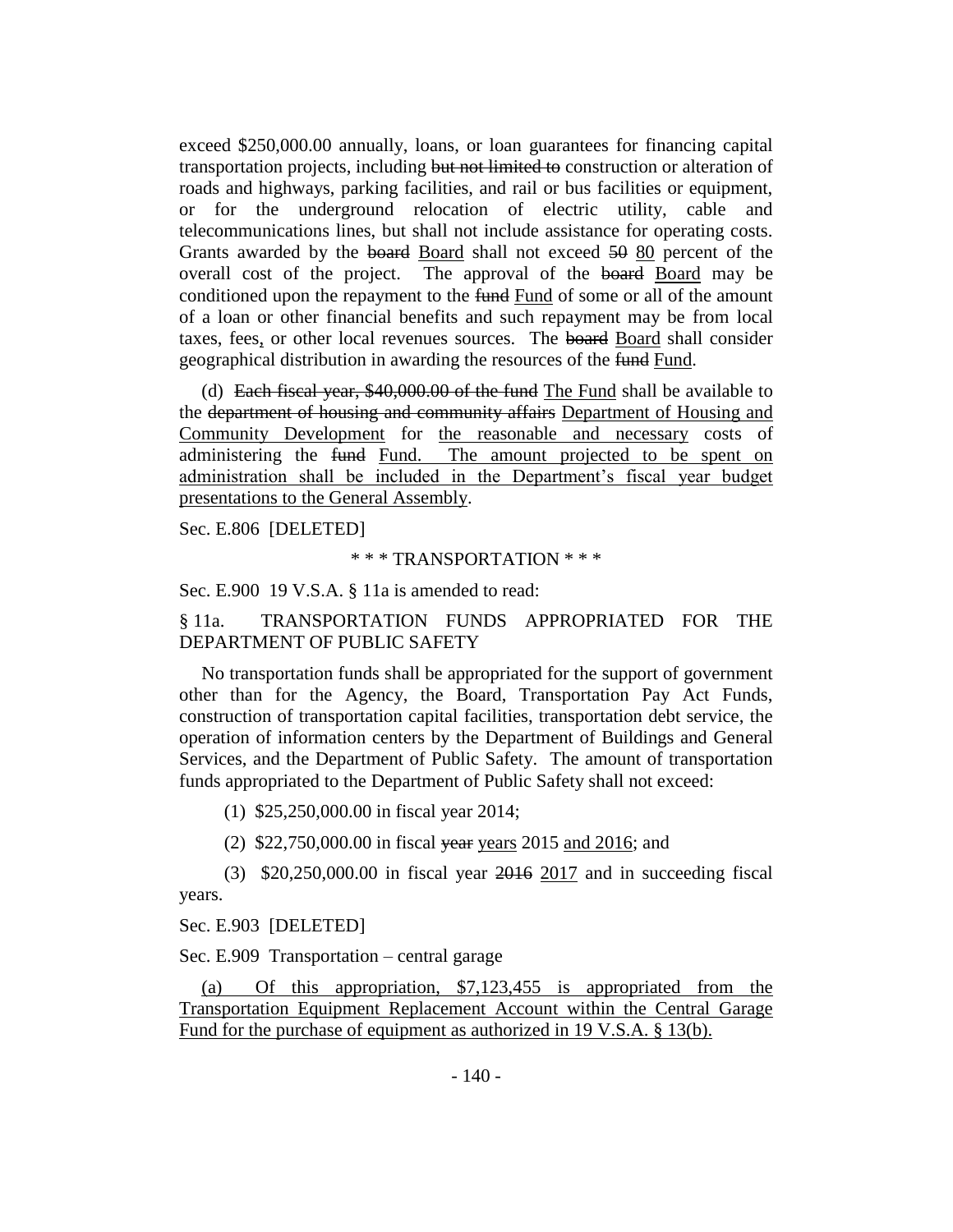Sec. E.915 Transportation – town highway aid program

(a) This appropriation is authorized, notwithstanding the provisions of 19 V.S.A. § 306(a).

Sec. E.917 Transportation – town highway: state aid for nonfederal disasters

(a) Notwithstanding 19 V.S.A. § 306(d), in fiscal year 2016, up to \$290,000 may be awarded from the Town Highway State Aid for Non-Federal Disasters Program as grants for Tropical Storm Irene-related work expenses to municipalities that relied on specific instructions from State employees other than the Agency of Transportation.

#### Sec. F.100 EFFECTIVE DATES

(a) This section and Secs. B.1104.1 (State employee retirement incentive), B.1110-B.1112 (compensation; voluntary decrease), B.1113-B.1116 (compensation; voluntary decrease), C.101 (Blue Ribbon Commission on Financing High Quality Affordable Child Care), C.102 (fiscal year 2015 transfer to the Transportation Infrastructure Bond Fund), C.102.1 (Transportation contingent spending authority), C.103 (Rescission process), C.104 (fiscal year 2015 one-time appropriations), C.105 (transfer to Sergeant at Arms), C.106-C.106.3 (Vermont Health Connect report), C.107 (government restructuring review; report), C.108 (fiscal year 2015 contingent General Fund appropriations), D.102 (Tobacco Litigation Settlement Fund balance), E.100.1 (State employee classification study), E.100.2-E.100.3 ( ERF reorganization to Secretary of Administration), E.112 (energy efficiency; State buildings and facilities), E.145.1 (special committee on IT utilization), E.203 (Defender General; ad hoc immunity), E.204 (suspension of video arraignments repeal), E.204.3 (failure to appear; preliminary hearing), E.204.6 (remedies for failure to pay fines; community service), E.204.7 (report on penalties, fines, fees), E.208.3 (Dispatch cost report), E.225.1(c) (Agriculture/Natural Resources lab MOU/governance), E.306 (emergency rules; date change), E.306.3 (prospective payment; home health services), E.308 (Choices for Care), E.500.1 (Agency of Education uniform chart of accounts), E.701.3 (ANR PILOT report), and E.802 (Office of Creative Economy) of this act shall take effect on passage.

(b) Notwithstanding 1 V.S.A. § 214, Sec. B.1112.1, 2 V.S.A. § 63 (Sergeant at Arms), shall take effect retroactively as of January 1, 2015.

(c) Notwithstanding 1 V.S.A. § 214, Sec. C.100 (Interim Study on Feasibility of Establishing a Public Retirement Plan) shall take effect retroactively on January 1, 2015.

(d) Secs. E.701.1 and E.701.2 (PILOT payments for ANR lands; fiscal year 2017) shall take effect on July 1, 2016.